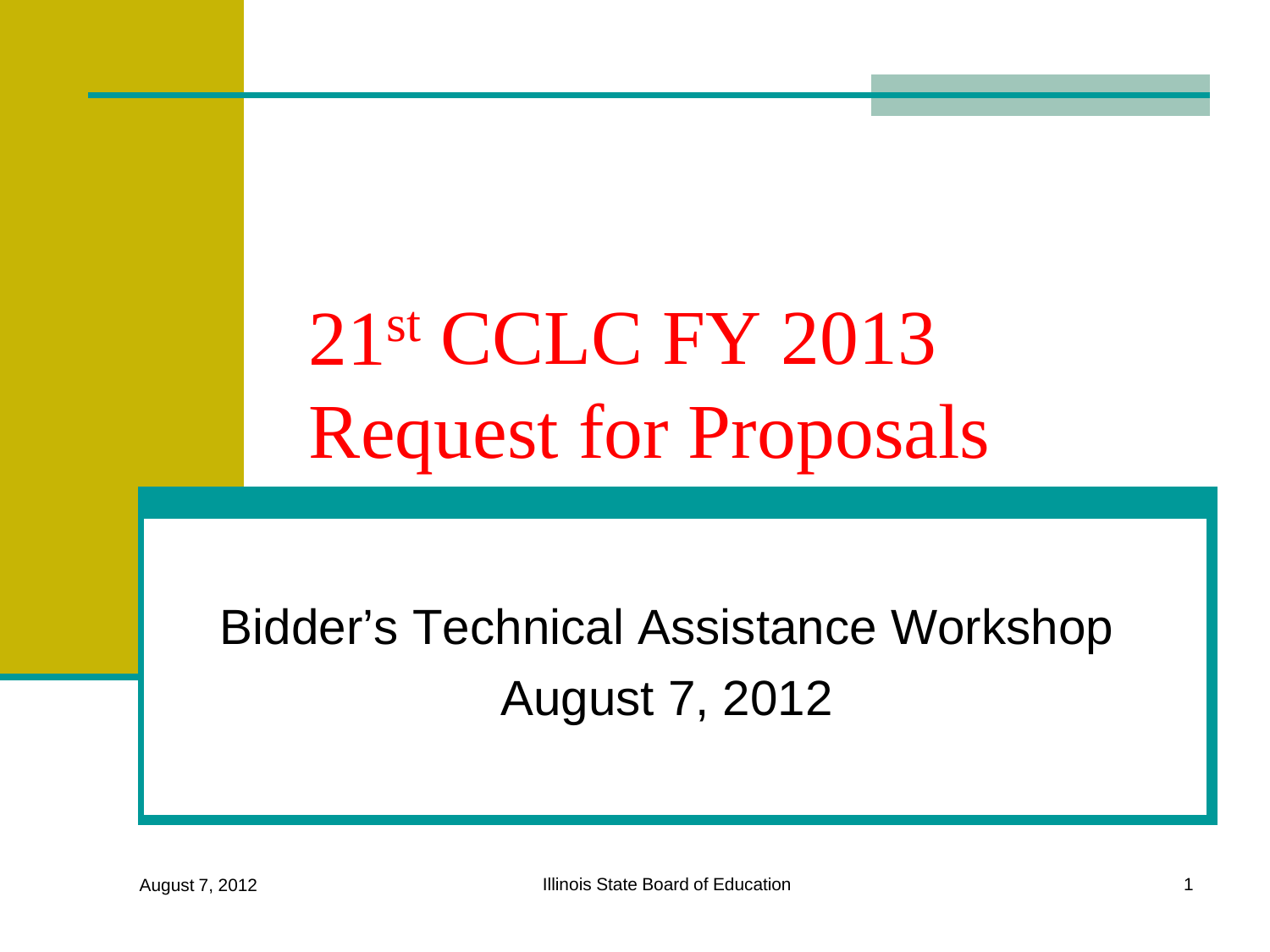## Population to be Served

- Students who attend schools with **at least 40%** low income families, or those schools eligible for Title I schoolwide programs (not necessarily receiving Title I funds)—**REQUIRED AS ABSOLUTE PRIORITY**
- Students in prekindergarten through grade 12
- **Families of students served in the program Includes homeless and their caretakers/guardians**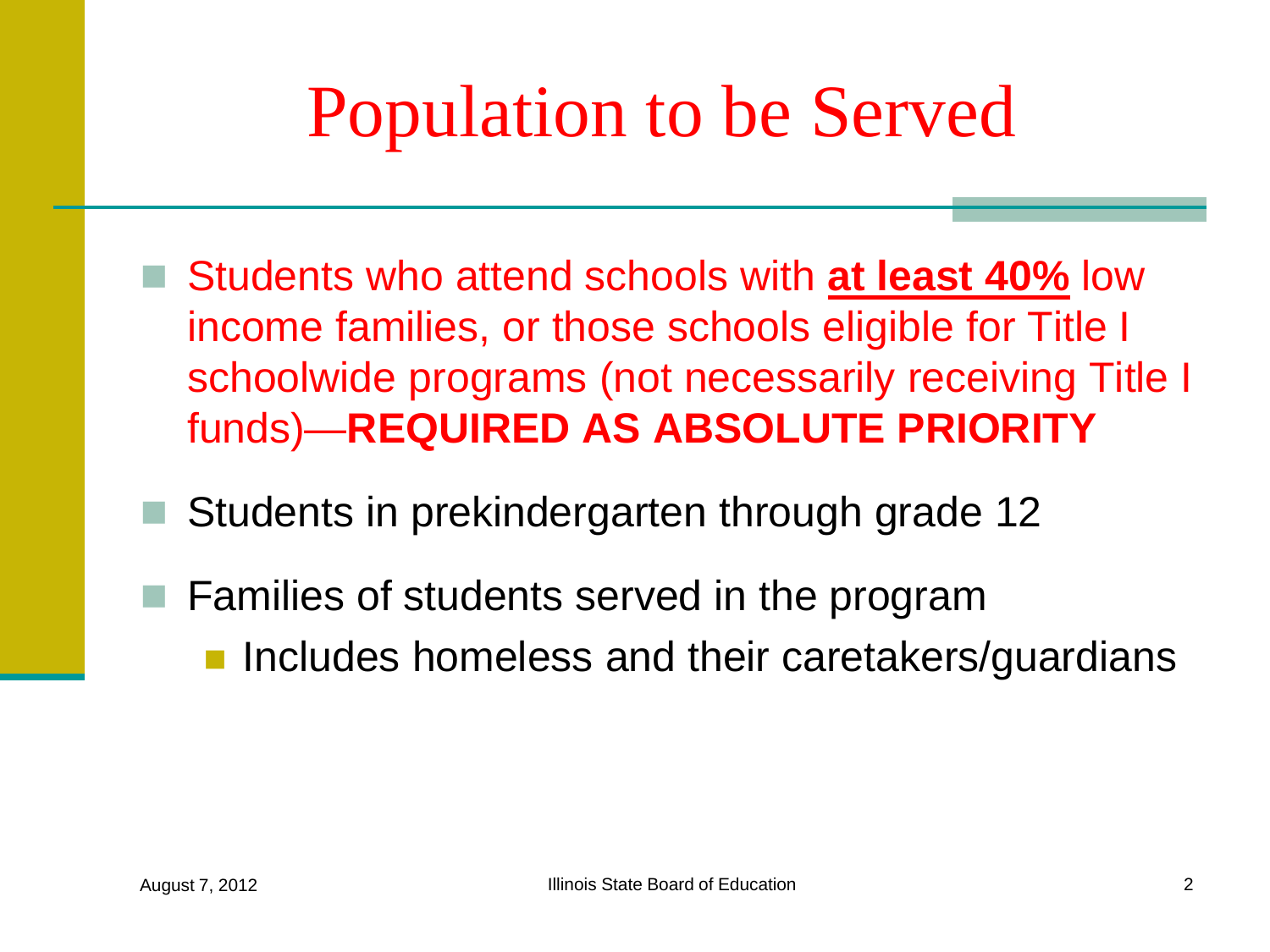# Eligible Applicants

#### ■ Local Education Agency (LEA)

- public school districts
- public university lab schools approved by ISBE
- state-authorized charter schools
- **n** area vocational centers

■ Community based organizations (CBO)

#### ■ Faith based organizations (FBO)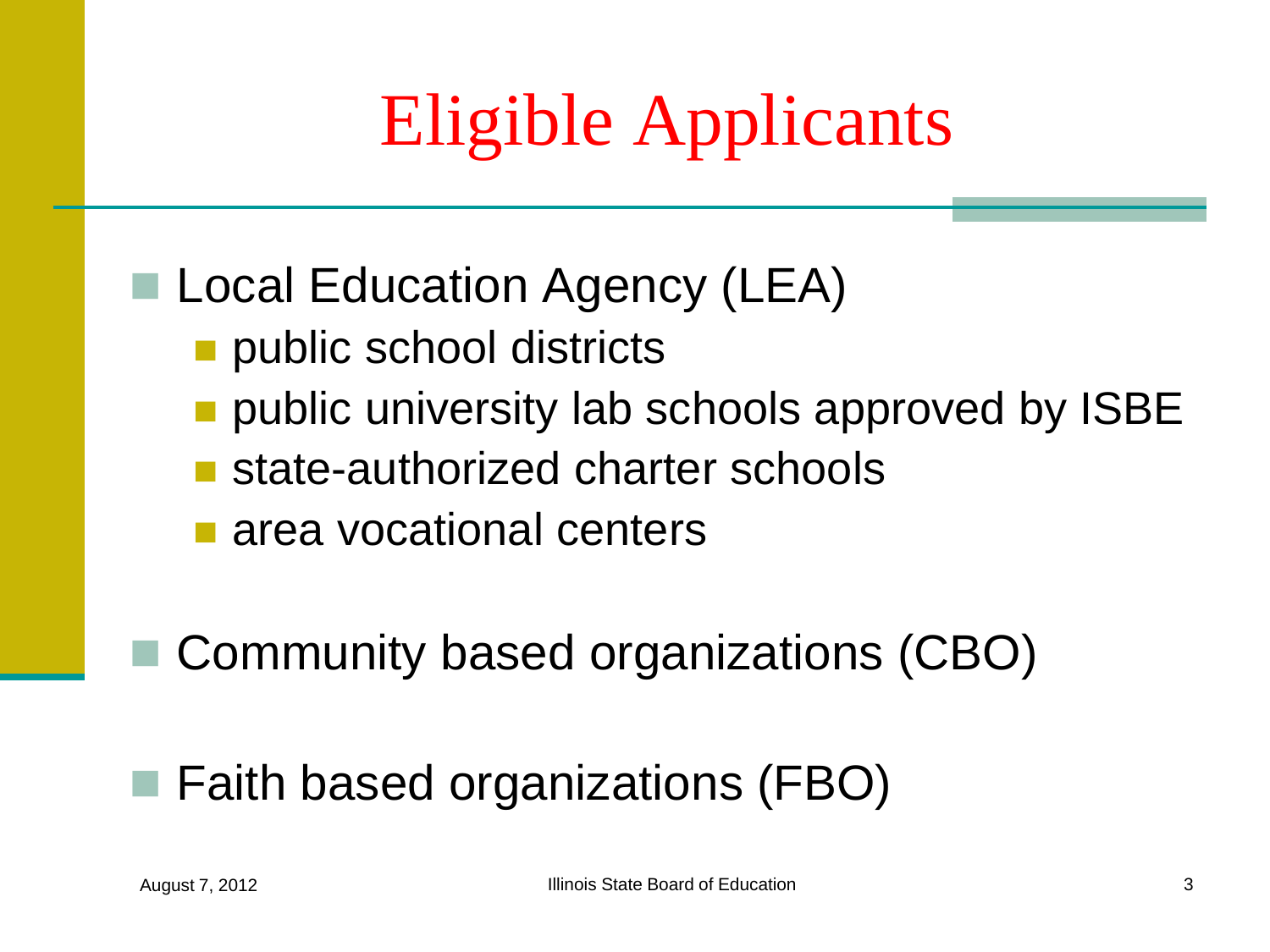## Eligible Applicants

- **Public and private entities**
- Consortium of eligible organizations
- Regional Office of Education (ROE)/Intermediate Service Center (ISC) offices that coordinate activities for LEAs or others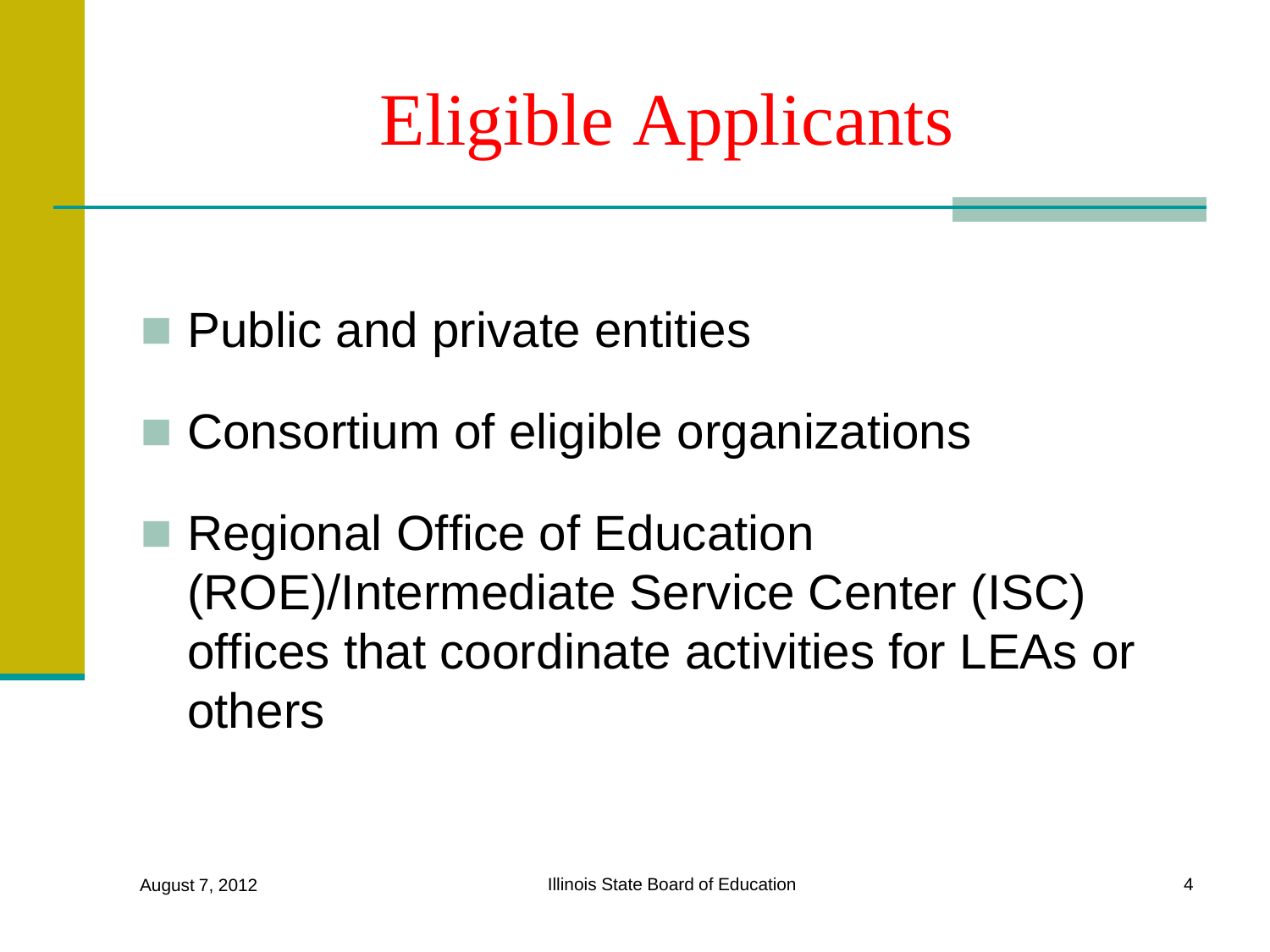# Eligible Applicants

NOTE: Previously funded grantees are eligible to apply so long as they have received not more than one prior 21st CCLC grant award to provide the same complement of services. Applicants under this RFP are limited to not more than two grant awards (i.e., two separate grant periods) for the provision of the same 21<sup>st</sup> CCLC services.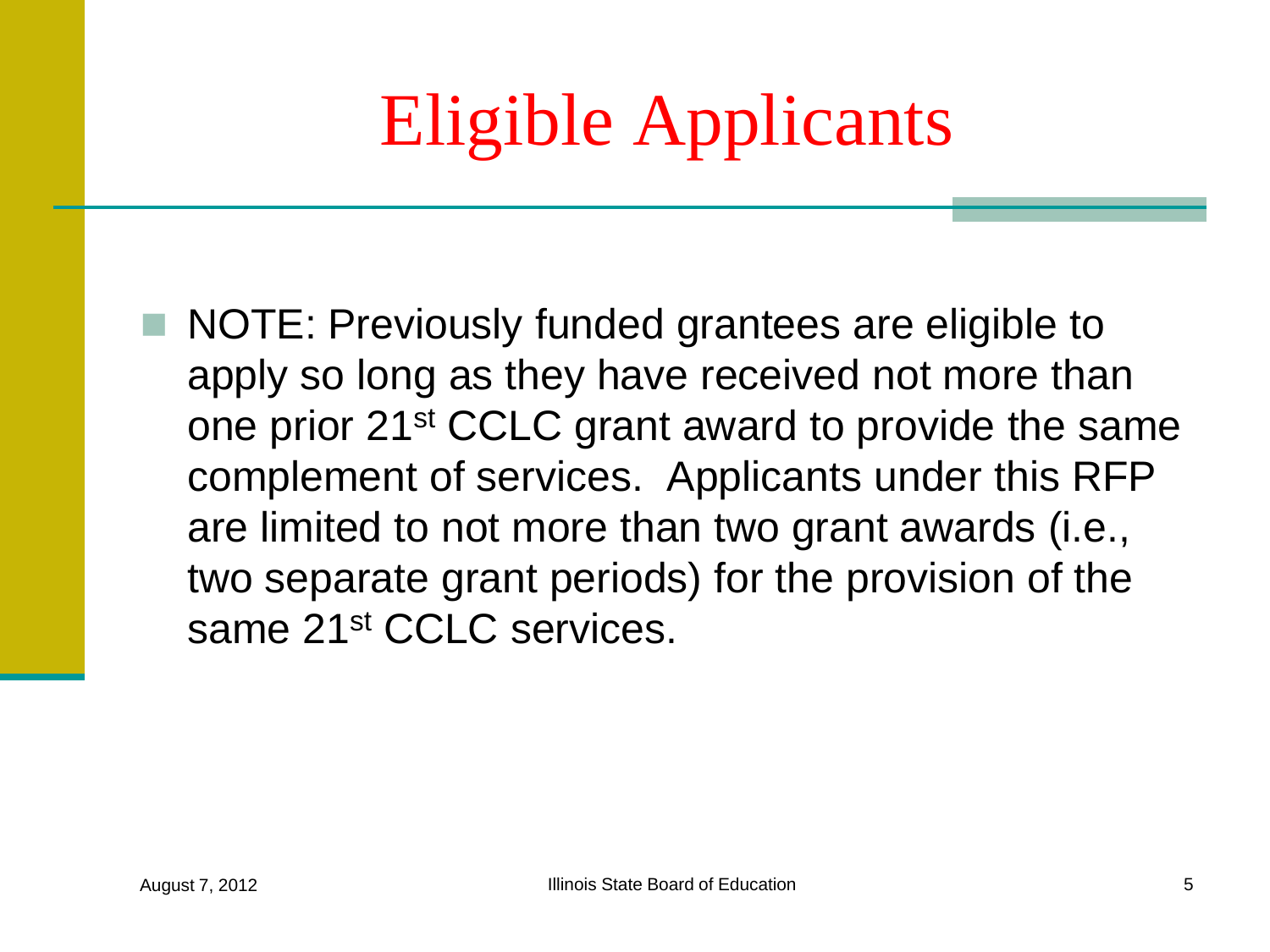### Applicant Status

### ■ New Applicant **Previously Funded Applicant**

Note: Schools receiving specific services under the 21<sup>st</sup> CCLC grant are restricted to participating with only one entity for the same service. Therefore, applications that propose services to schools that are currently being served by another 21st CCLC grant **WILL NOT BE FUNDED.** 

**Link to schools being served:** 

 [http://www.isbe.net/21cclc/pdf/schools\\_served.pdf](http://www.isbe.net/21cclc/pdf/schools_served.pdf)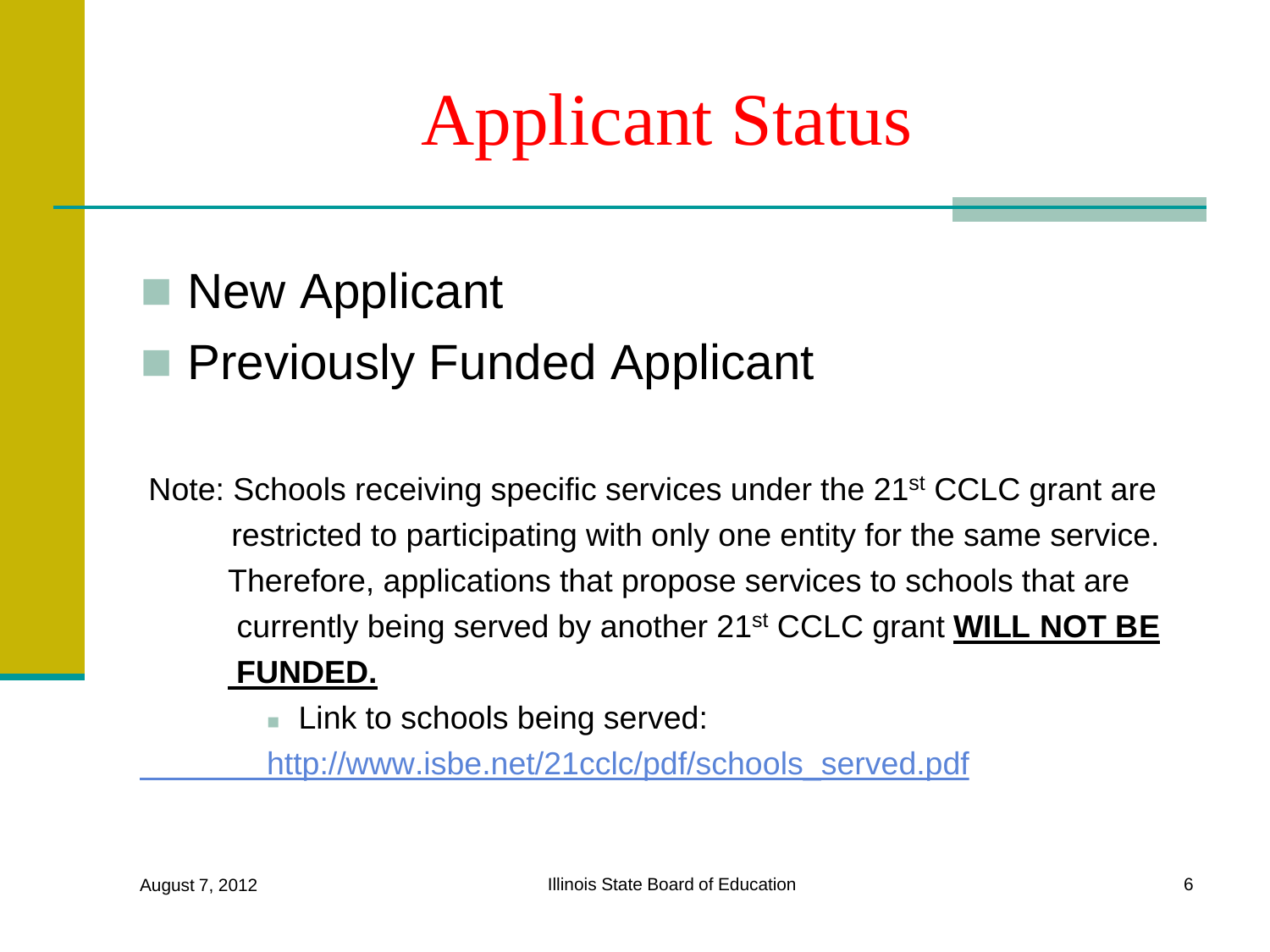### New Applicants

- An entity that has never received a grant under the 21st CCLC Program;
- An entity that currently has a 21<sup>st</sup> CCLC grant or had received a grant in the past and wishes to apply for new funds to serve only schools for which the applicant has not received 21st CCLC funds during any other grant cycle; or
	- An entity that has a current 21<sup>st</sup> CCLC grant and is applying for funds to expand or enhance services (i.e., new grade levels or age ranges of students) in schools currently being served.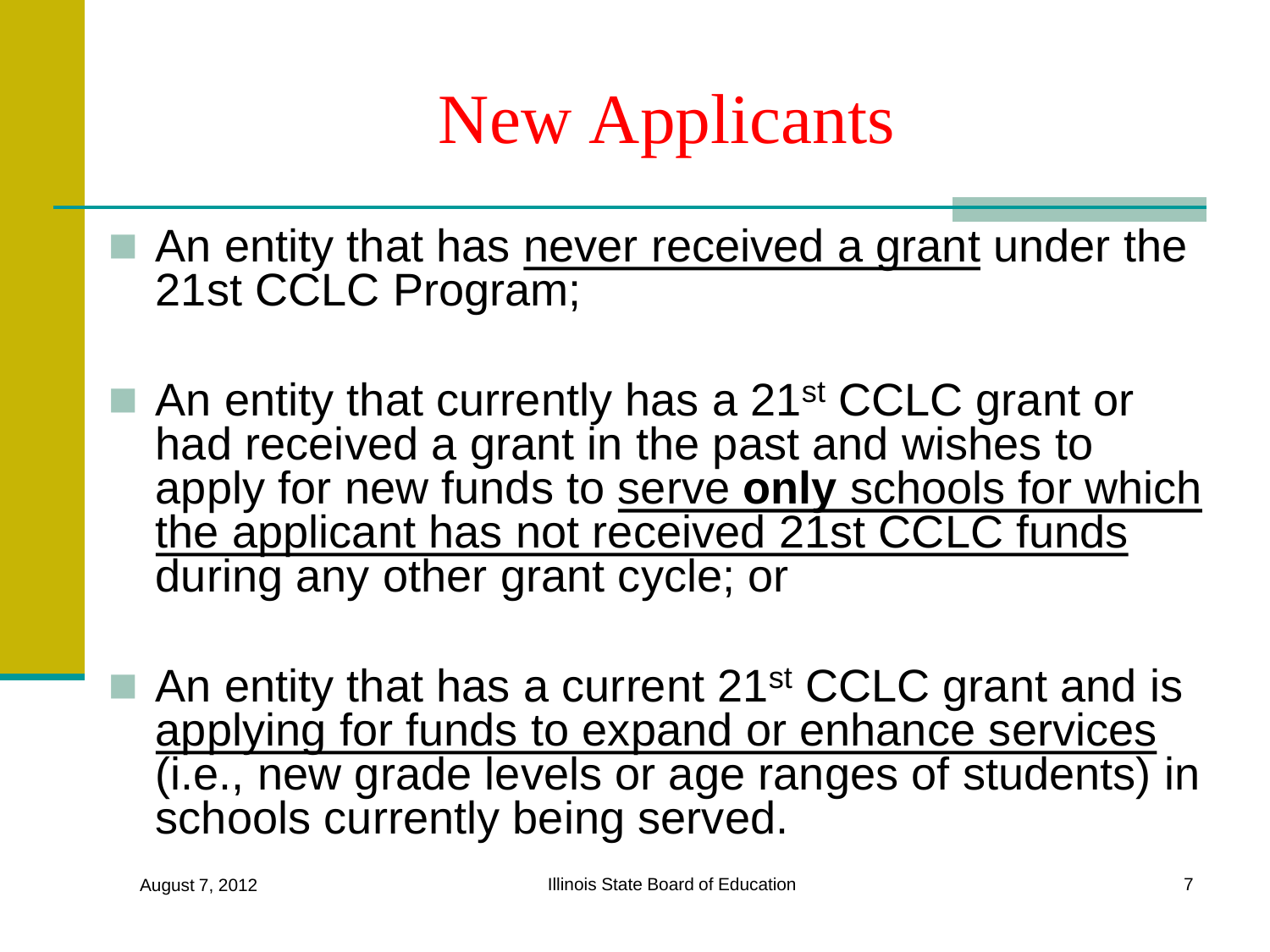### Previously Funded Applicants

■ An entity whose grant has expired or will expire at the end of FY 2012 and is applying for funds to serve one or more schools to which it has previously provided the same complement of services under a preceding grant.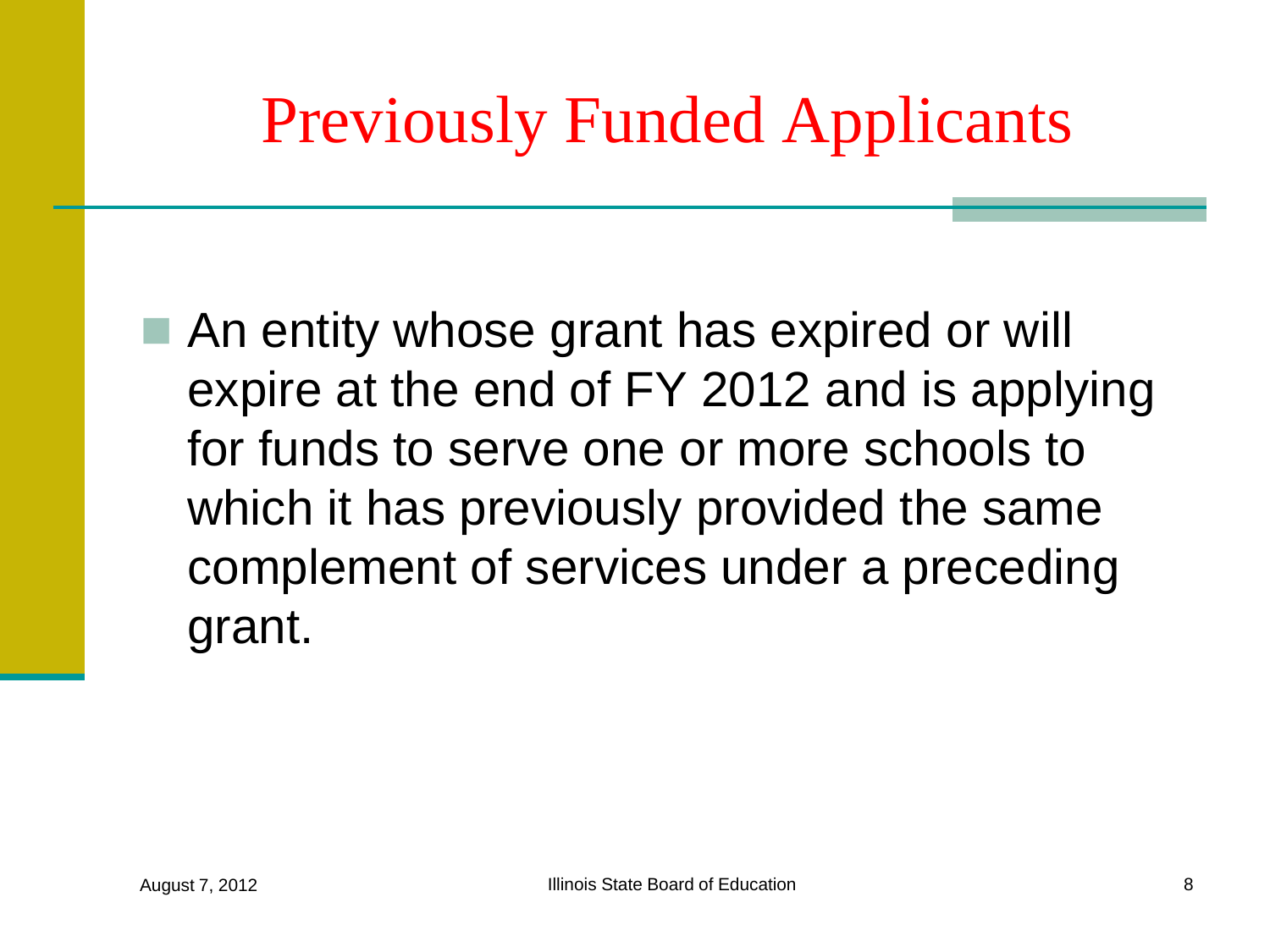# Joint Applications

- A consortium of two or more eligible applicants may apply
- An administrative agent must be designated
- The joint proposal must have the signature of each district superintendent/authorized official
- Co-applicants can submit multiple proposals
- Priority consideration will be given to applicants that submit a joint application between an LEA and at least one public or private community organization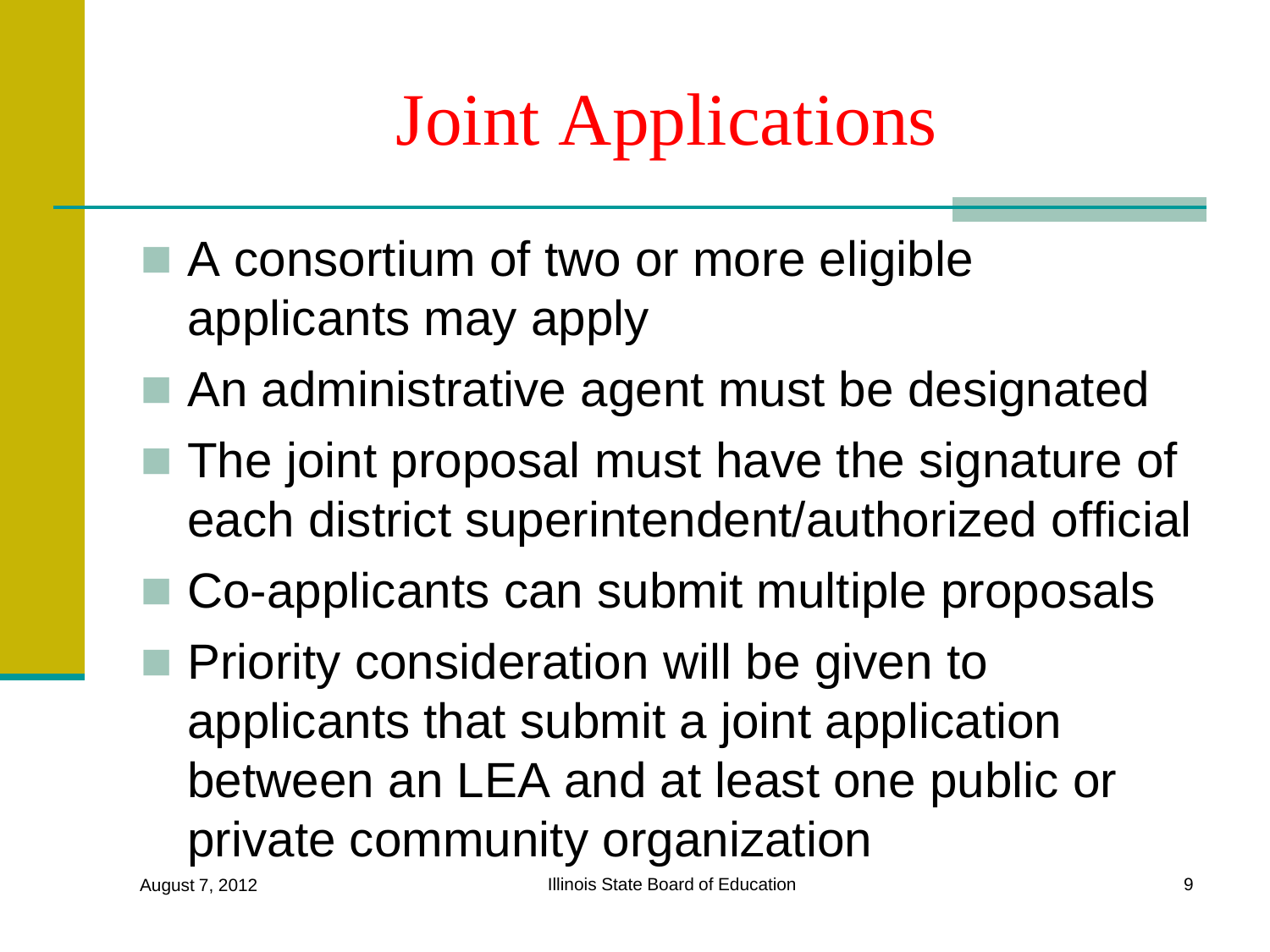### Grant Award

- Federal Funding available is approximately \$15 million
- **New Grantees** 
	- Minimum \$50,000 to maximum \$150,000
- **Previously Funded Grantee** 
	- Annual grant awards will be limited to an amount that does not exceed the amount received in the last year of the preceding grant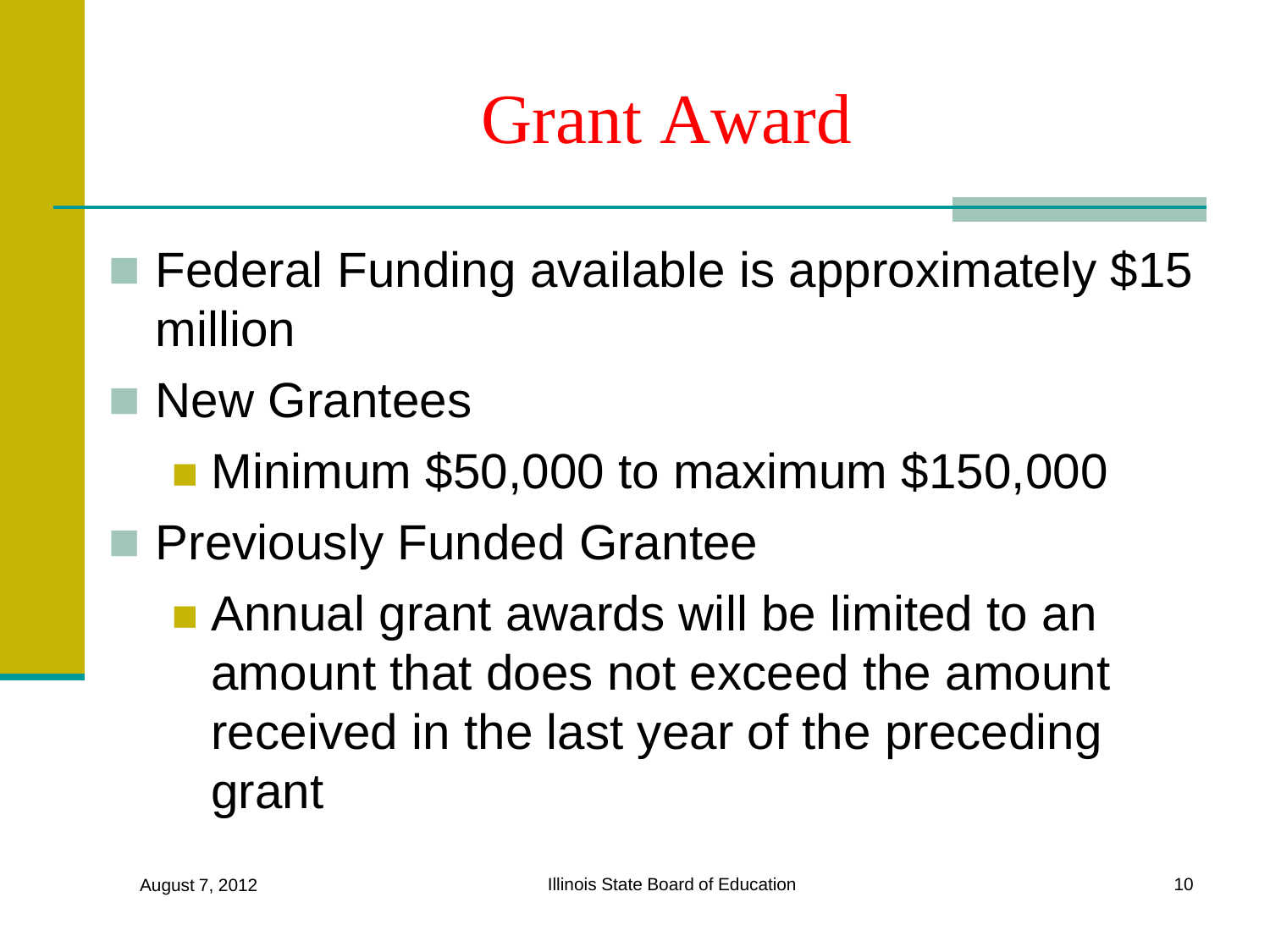### Grant Period

 Grant Period: Grants under this RFP will be offered for a five-year period. The initial grant period will begin no sooner than November 1, 2012 and will extend from the execution date of the grant until June 30, 2013. Successful applicants may reapply via continuing application for up to four additional years (i.e., FYs 2014, 2015, 2016, and 2017).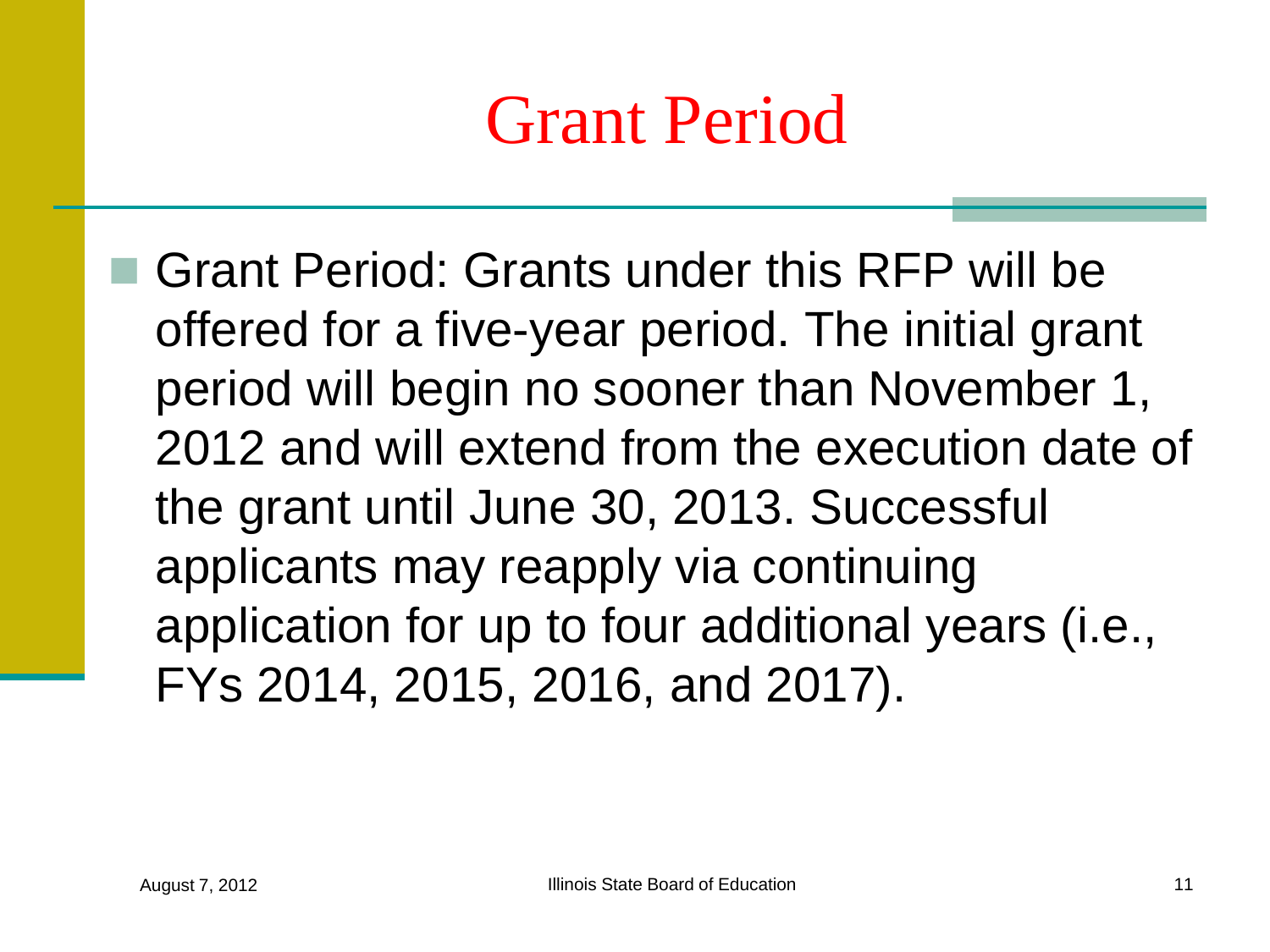### Grant Award

Previously funded applicants must contact Kristy Jones at ISBE via email at [kjones@isbe.net](mailto:kjones@isbe.net) to determine the amount of funding that may be requested.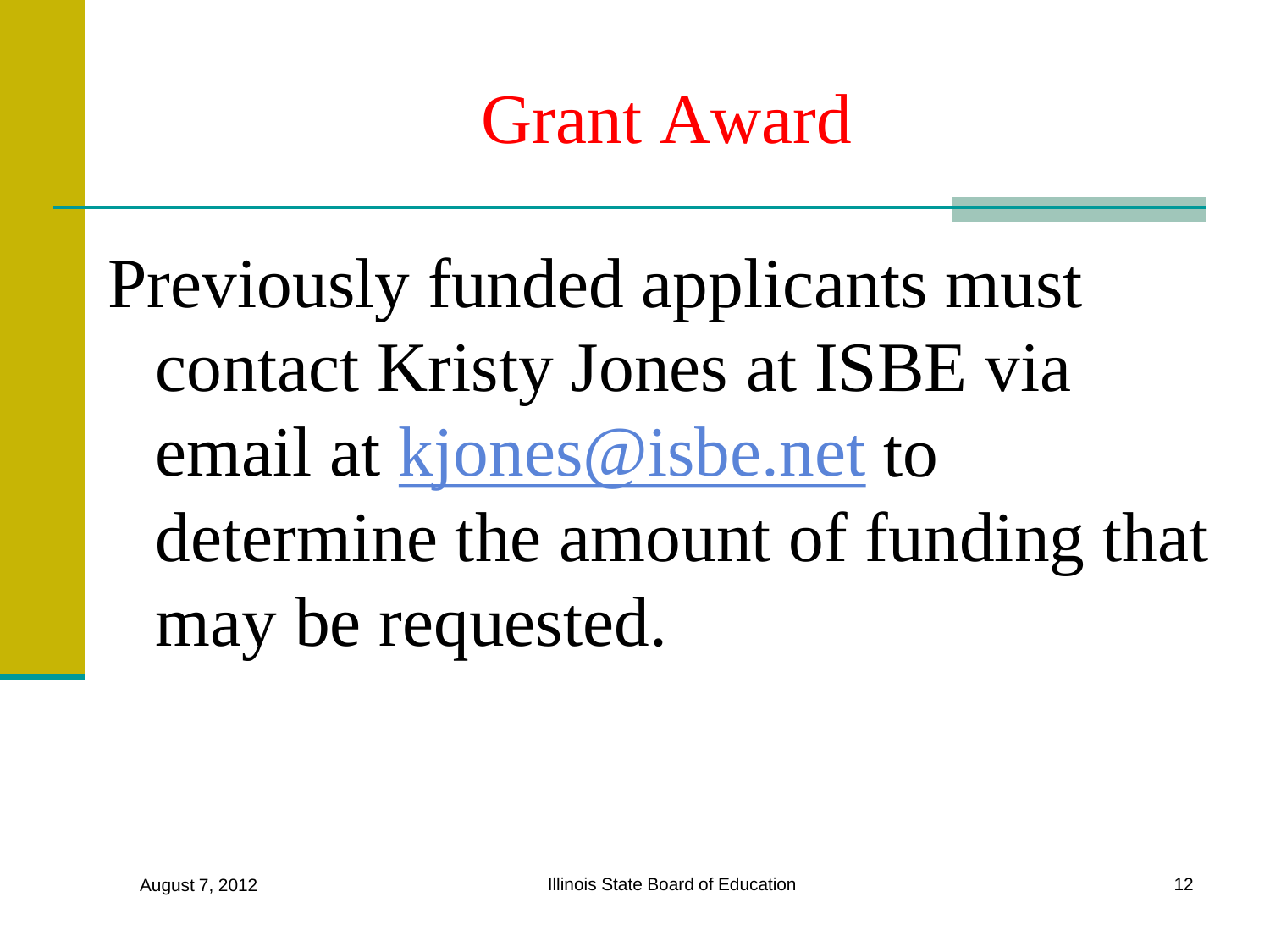# Application Deadline

- Documents in the original proposal must bear original signatures of the official(s) authorized to act on behalf of the applicant
- Applications must be received **no later than 5:00 p.m. on Tuesday, September 18, 2012**
- Applicants will not be notified of missing components prior to the review process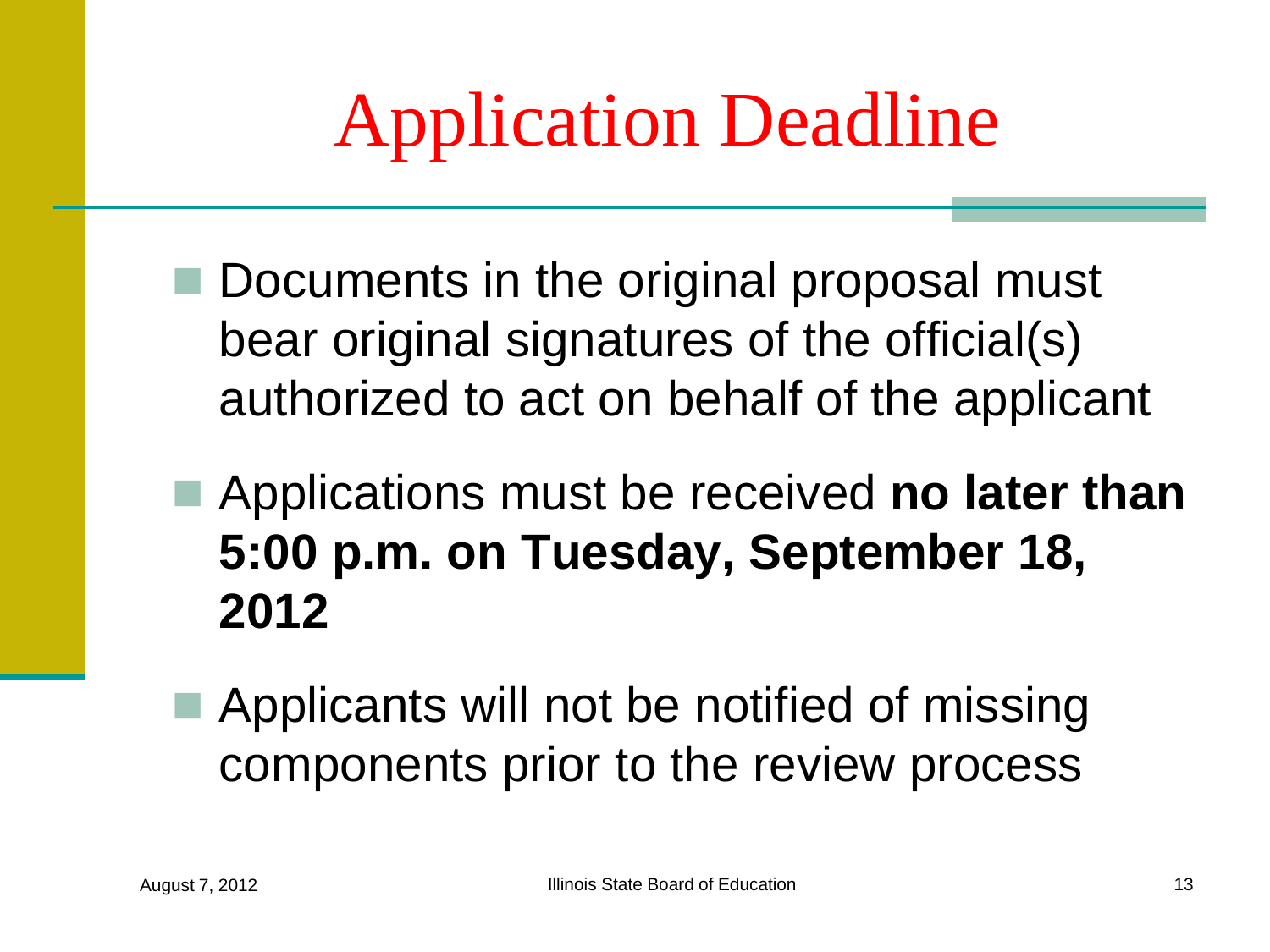# Application Deadline

■ Mail the original application plus four additional copies and two electronic copies provided on separate compact discs to

> Mike Hatfill Illinois State Board of Education Innovation and Improvement Division Mail Code N-242 100 North First Street Springfield, Illinois 62777-0001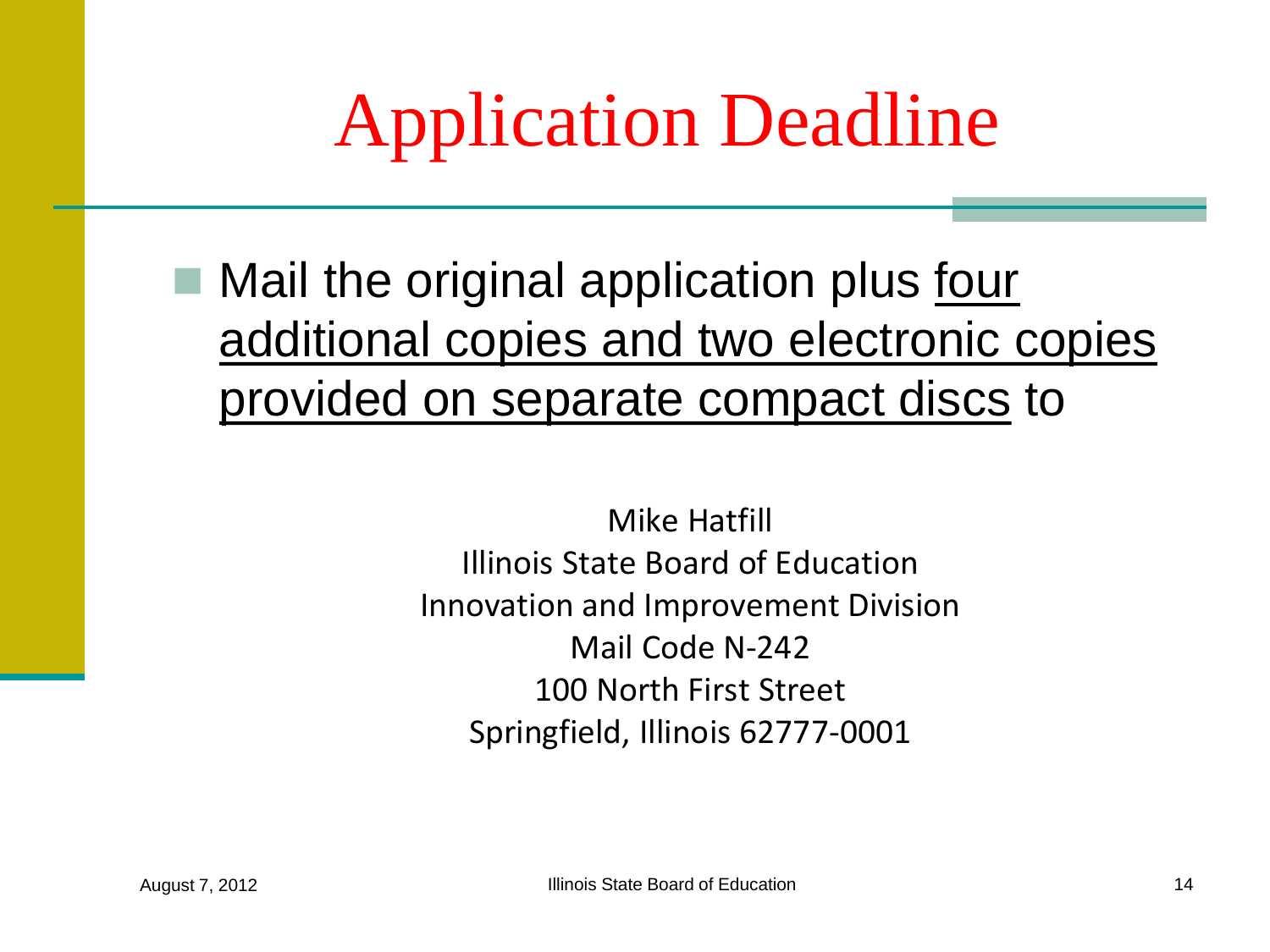## Background

#### Programs **must:**

**Provide a safe environment for students when** school is not in session including safe travel accommodations to and from the center and home

#### Programs **can:**

**Offer elements of Full Service Community Schools** (FSCS)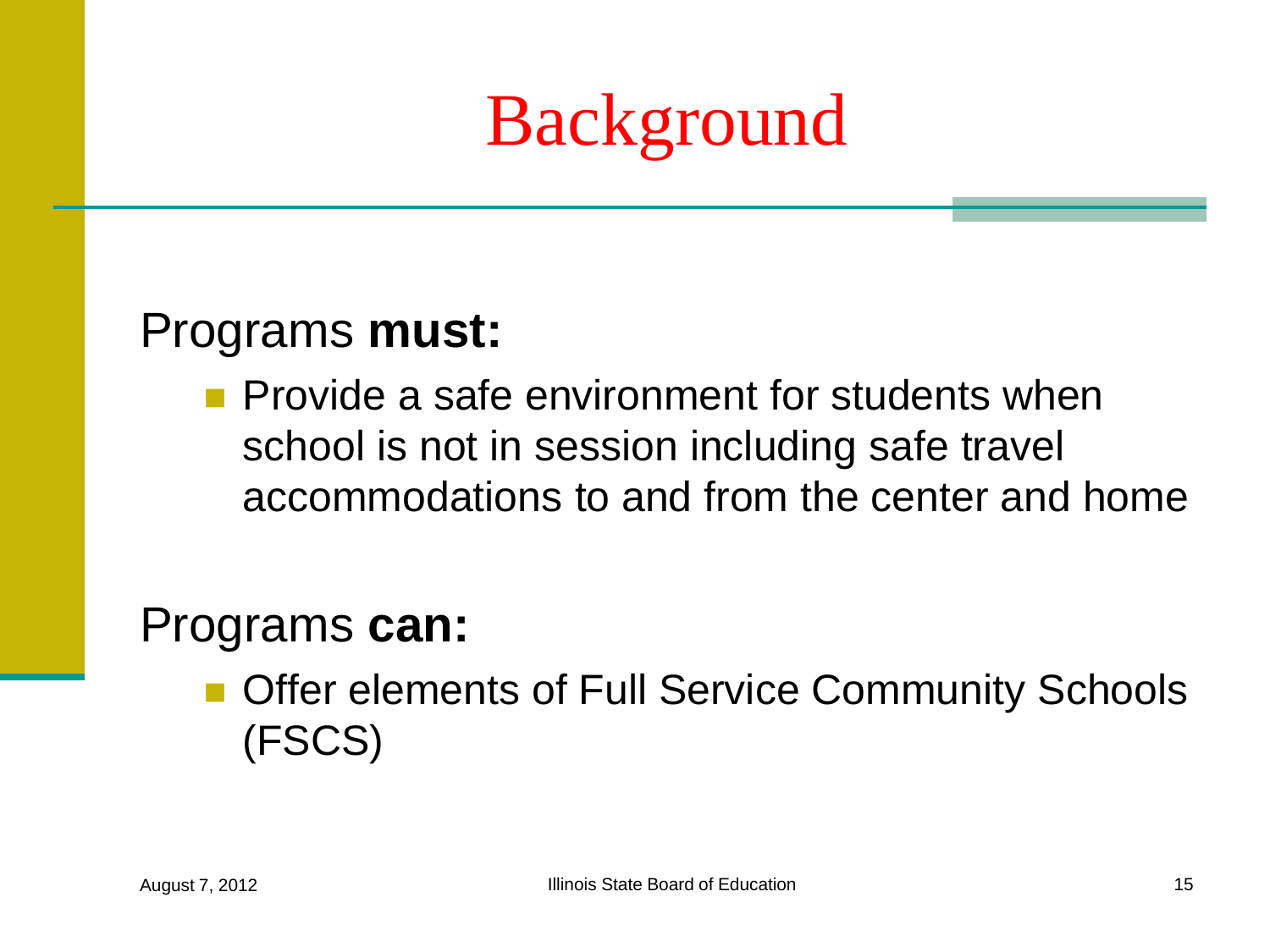

- **The purpose of the program is to provide opportunities for communities to establish or expand activities in community learning centers that serve primarily students who attend eligible schools with a high concentration of students from lowincome families:** 
	- Provide academic and enrichment opportunities for children in grades pre-kindergarten through 12 (Pk-12) particularly to help those children who attend high-poverty and low-performing schools meet state and local student academic achievement standards in core academic subjects.
	- *Core academic subjects include: English, reading or language arts, mathematics, science, foreign languages, civics and government, economics, arts, history, and geography;*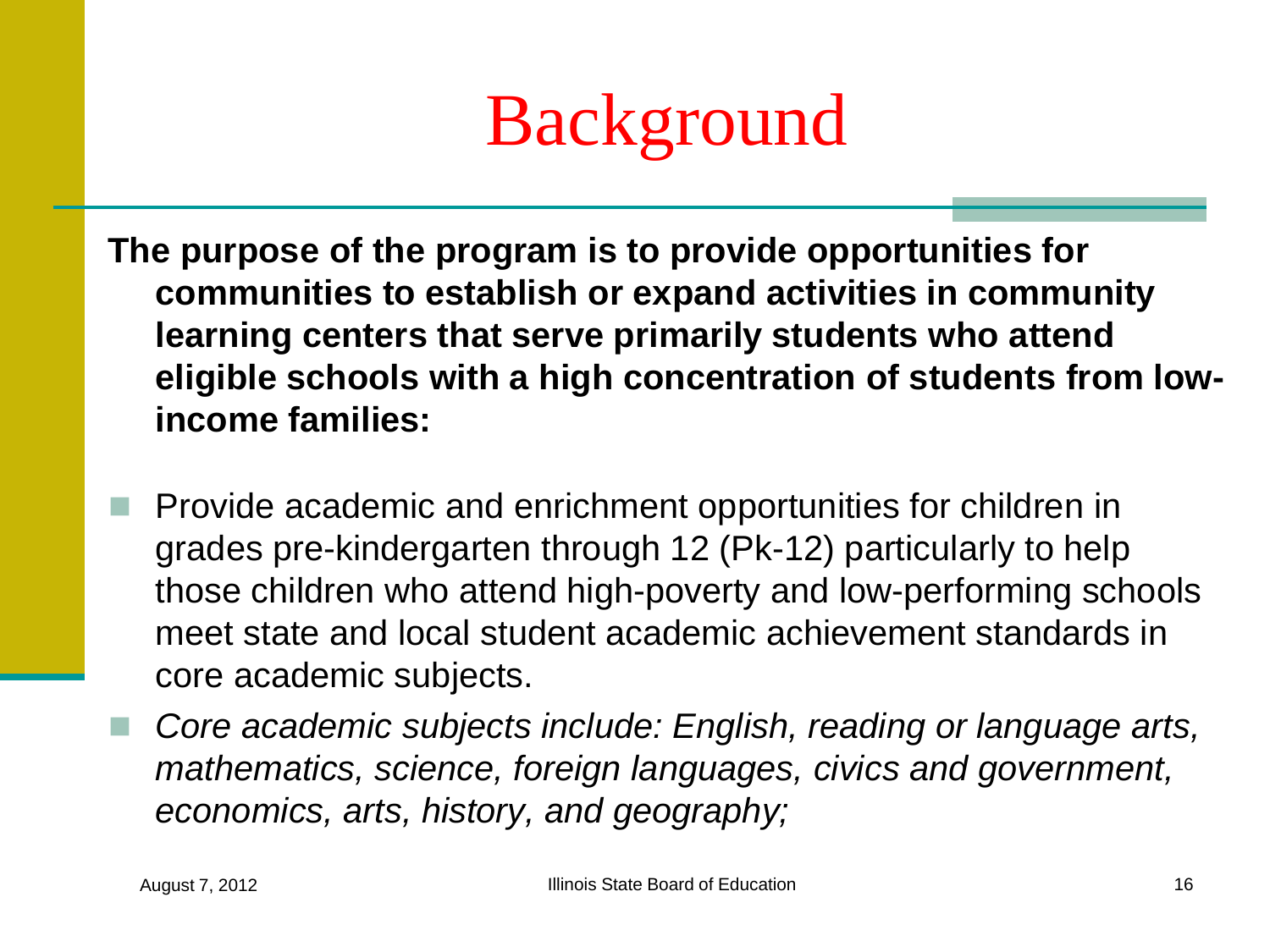

- Offer academic, artistic, and cultural enrichment opportunities to students and their families. Student activities must be provided during non-school hours (before or after school) or periods when school is not in session (including holidays, weekends, or summer recess). Family activities, however, are not restricted to non-school hours and may take place at any time;
	- Offer students a broad array of additional services, programs, and activities that are designed to reinforce and complement the regular academic programs of participating students. Activities may include youth development activities, drug and violence prevention programs, counseling programs, art, music, and recreation programs, technology education programs, and character education programs; and

 Offer literacy and related educational services to the families of participating children. August 7, 2012 Illinois State Board of Education 17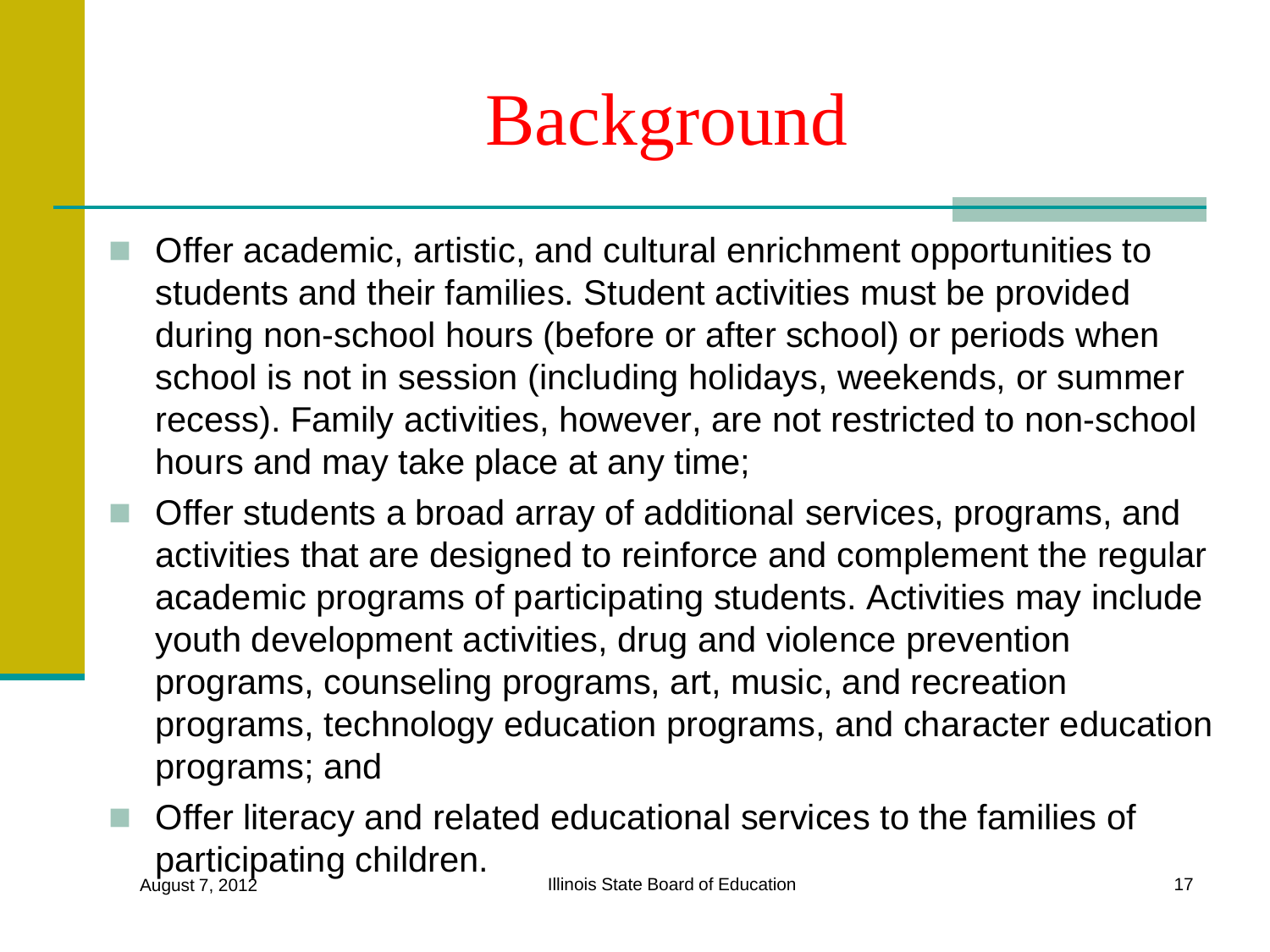**Applicants may receive up to 30 additional points if the proposal has a score of 70 or higher and addresses the following areas**:

- Serving a school in Federal Academic Improvement or State Academic Status **and** submit a joint application between one LEA receiving funds under Title I, Part A, and at least one public or private community organization (5 points)
- Lowest Performing Schools **and** are submitting a joint application (10 points )
- Implementing Innovative Promising Practices (10 points)
- Having a Middle or High School program (5 points)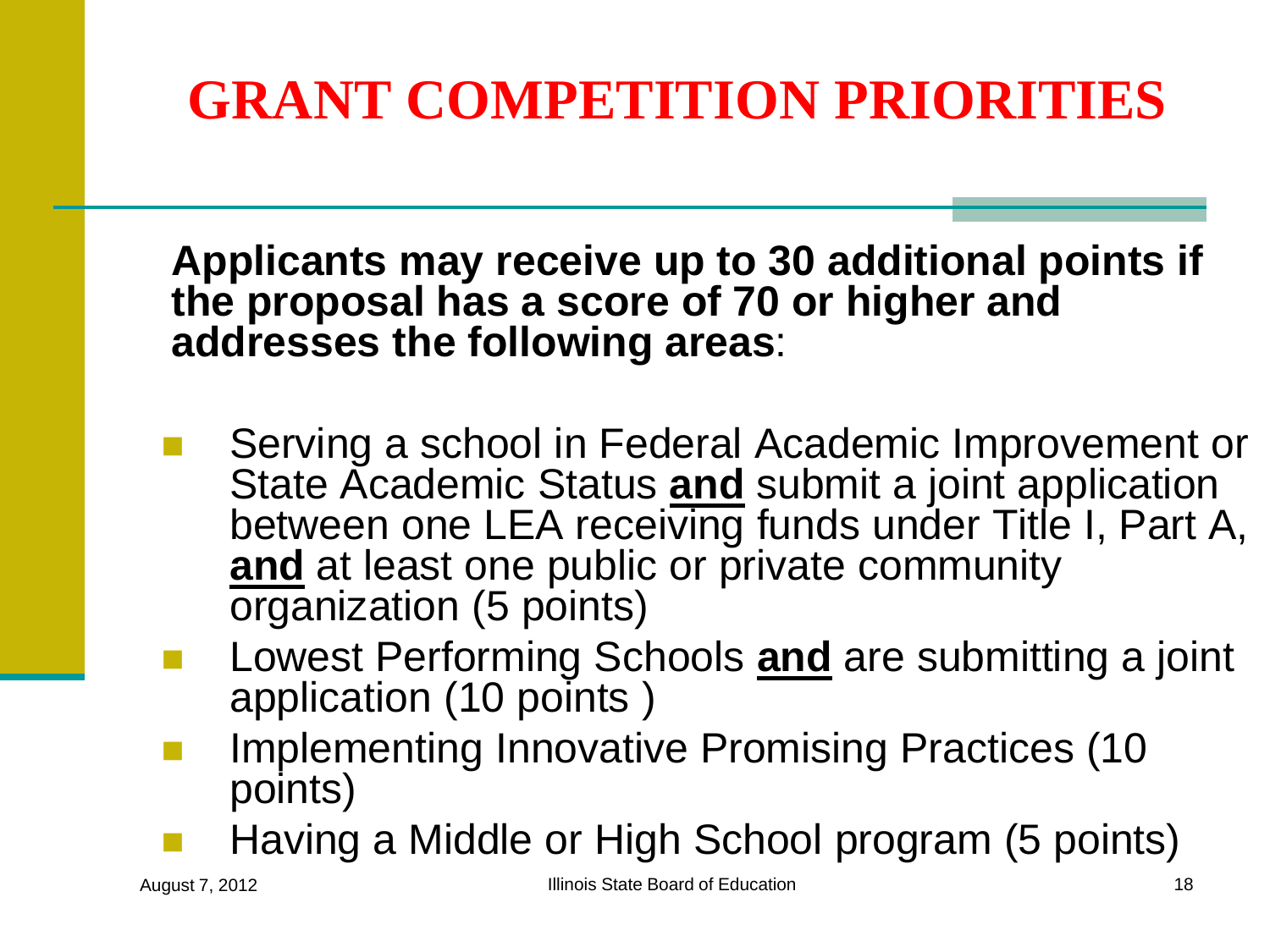#### **Serving schools in Federal Academic Improvement or State Academic Status:**

5 priority points will be given to applicants that -

- Propose to serve only students who attend Title I, Part A funded schools and are identified for federal improvement status or proposes to serve only students who attend schools that do not receive Title I funding but are in state Academic Early Warning status or Academic Watch status; AND
- Submit a joint application between at least one LEA receiving funds under Title I, Part A, and at least one public or private community/faith based organization.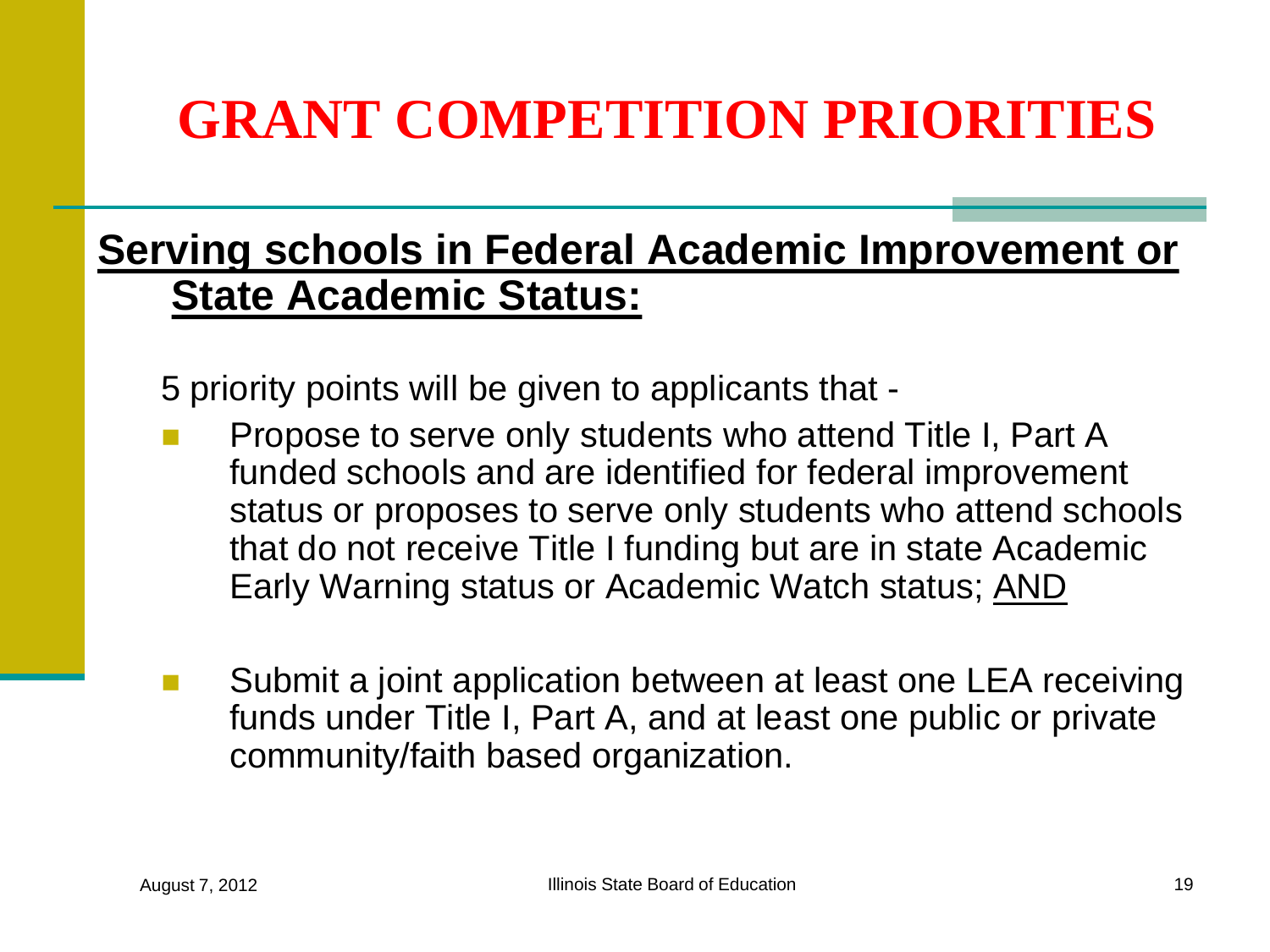#### **Serving schools in Federal Academic Improvement or State Academic Status:**

**New Applicants – must propose to serve only schools that are either in federal improvement or state academic status.**

 **To verify the status of schools see the school report card at [http://webprod.isbe.net/ereportcard/publicsite/getsearchcriteria](http://webprod.isbe.net/ereportcard/publicsite/getsearchcriteria.aspx) [.aspx](http://webprod.isbe.net/ereportcord/publicsite/getsearchcriteria.aspx)**

**[http://www.isbe.net/research/htmls/improvement.htm](http://www.isbe.net/sos/htmls/improvement.htm)**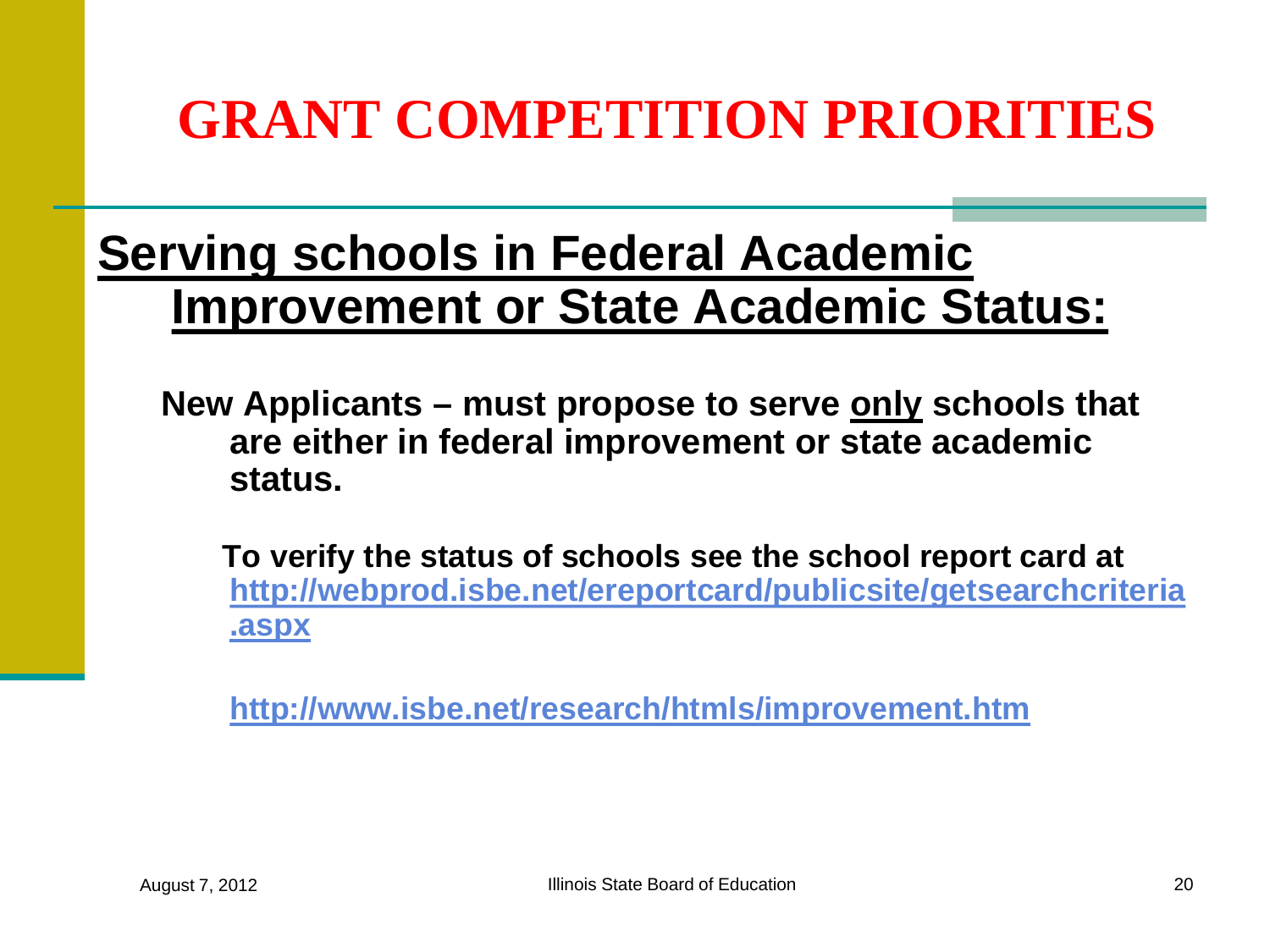#### **Serving schools in Federal Academic Improvement or State Academic Status (cont.):**

Previously Funded Applicants – Must meet the two conditions listed above, except that a previously funded applicant may continue to provide services to schools that are no longer in academic status but were previously funded by a 21st CCLC grant that has expired or will expire at the end of FY 2012 without jeopardizing its ability to receive the 5 competitive priority points if the applicant proposes to serve at least one school that is in academic status.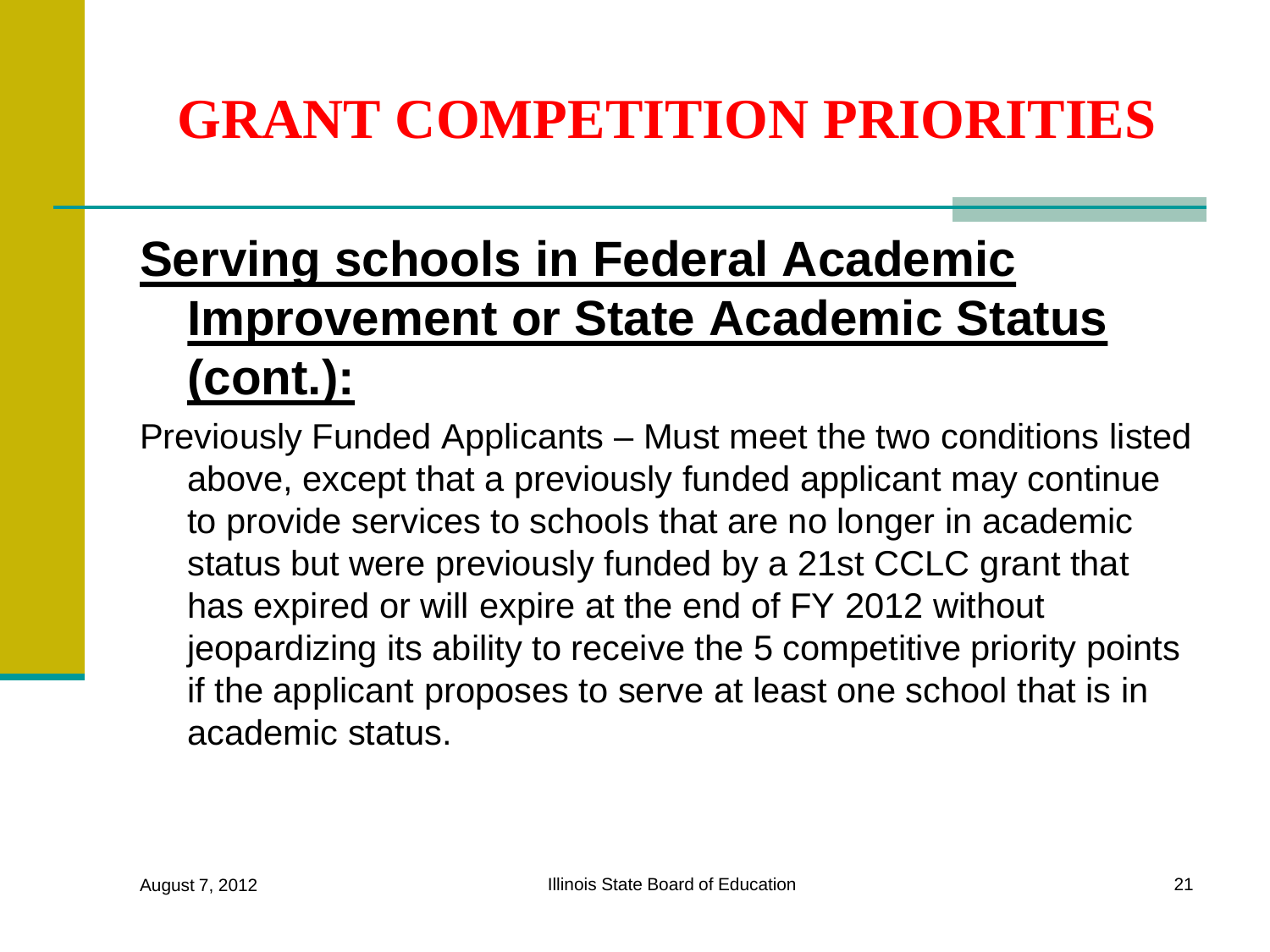#### **Lowest Performing Schools:**

10 Priority points will be given to applicants who –

- Propose to serve the lowest performing schools on the Tier I or Tier II list **and**
- Submit a joint application between at least one LEA receiving funds under Title I, Part A and at least one public or private community organization

**[http://www.isbe.net/SFSF/pdf/tier1\\_11.pdf](http://www.isbe.net/SFSF/pdf/tier1_11.pdf) [http://www.isbe.net/SFSF/pdf/tier2\\_11.pdf](http://www.isbe.net/SFSF/pdf/tier2_11.pdf)**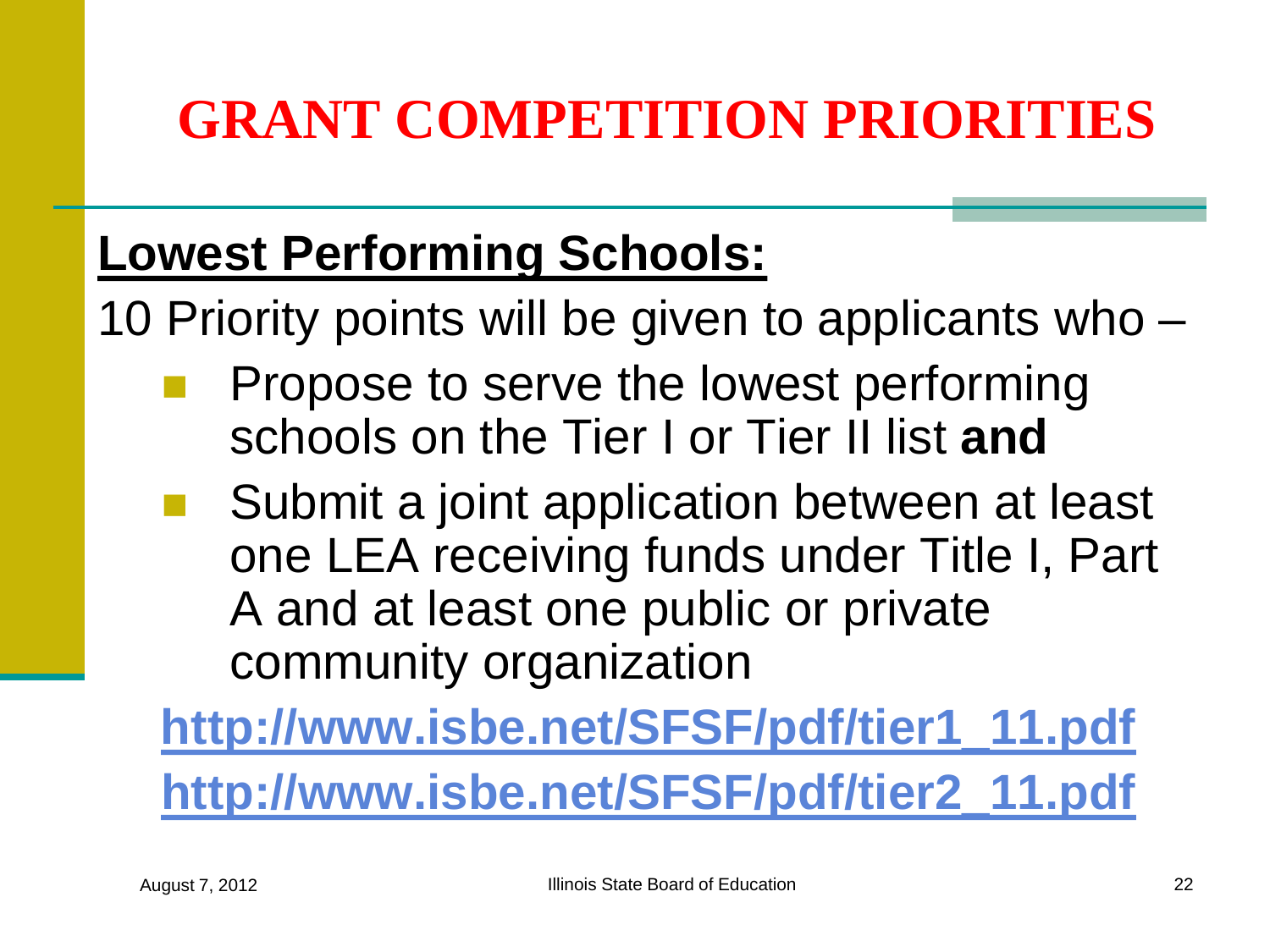#### **Innovative & Promising Practices:**

10 priority points will be given to applicants who propose to implement programs that are innovative and incorporate promising practices **and** are submitted as a joint application between at least one LEA receiving funds under Title I, Part A and at least one public or private community organization.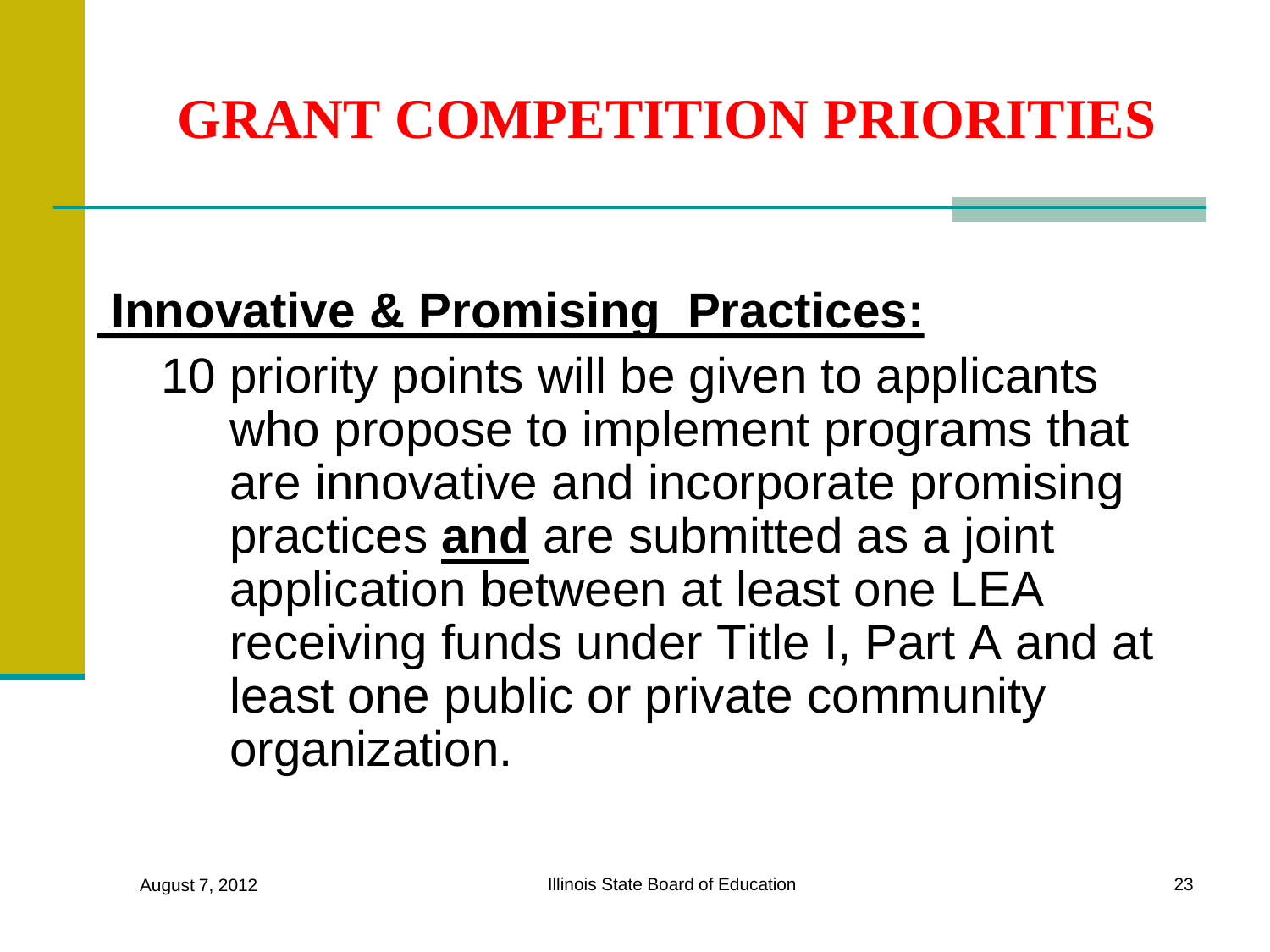#### **Serving Middle and High Schools:**

5 priority points will be given to applicants who propose to serve eligible middle schools or high schools and are submitted as a joint application between at least one LEA receiving funds under Title I, Part A and at least one public or private community organization. For the purpose of this RFP.

Middle schools are defined as eligible schools that contain exclusively grades 5 through 8; 6 through 8; or 7 through 8.

High schools are defined as eligible schools that serve any combination of grades 9 through 12 and that grant a diploma upon completion.

Illinois State Board of Education 24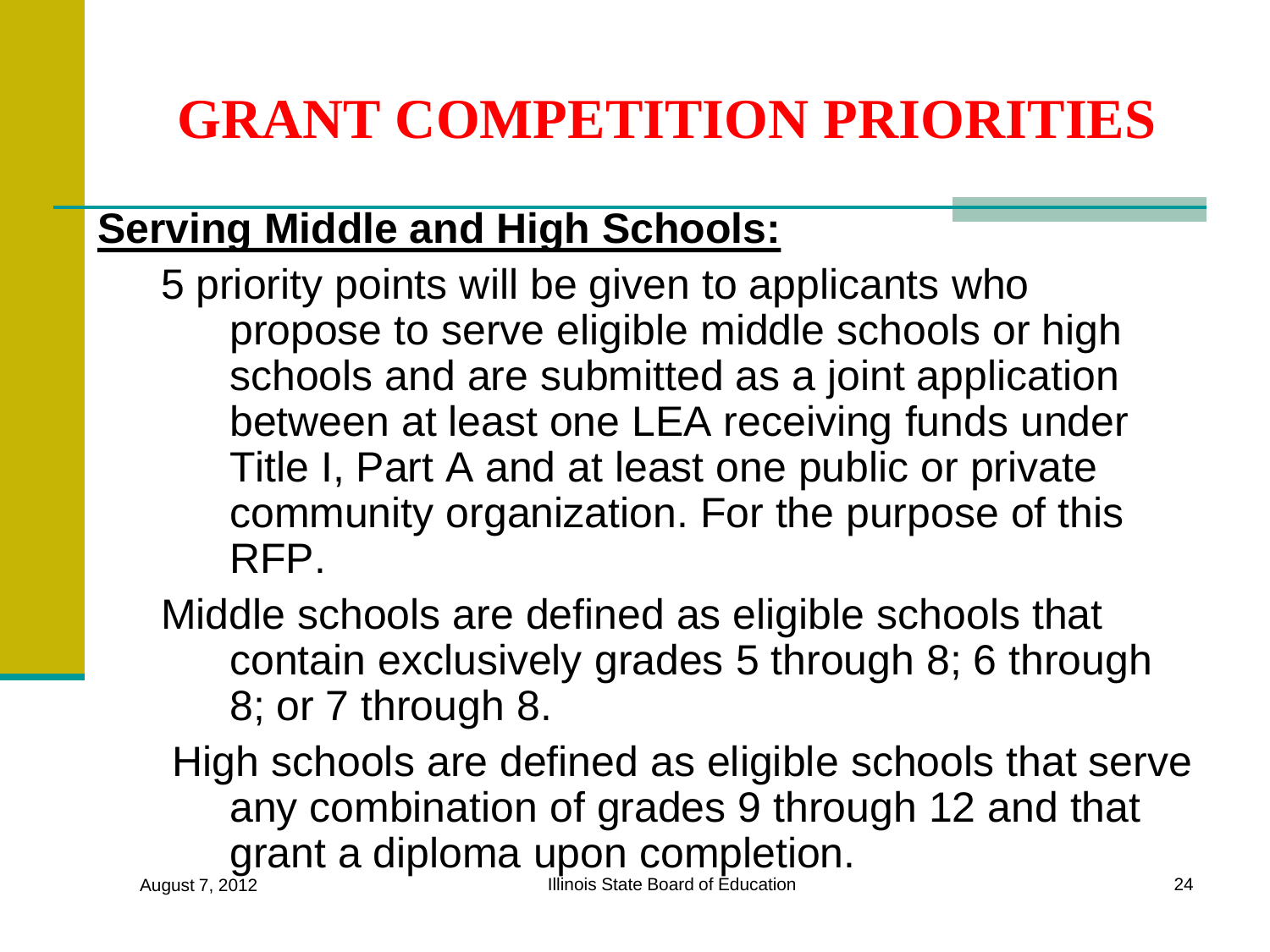# **PROGRAM SPECIFICATIONS PROGRAM DESIGN** 21st CCLC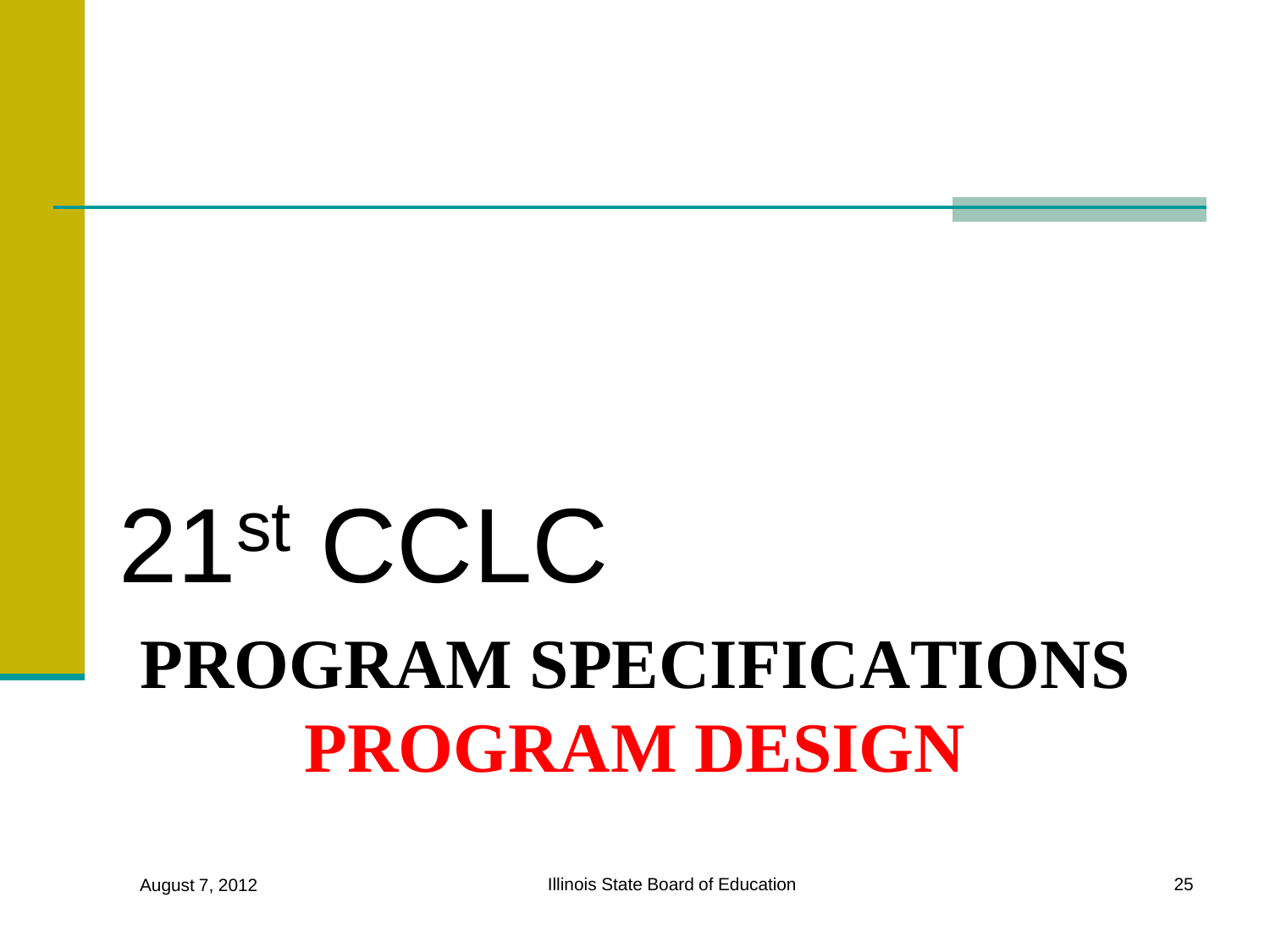# **Program Design**

#### **Program Purpose: 21st CCLCs**

- Offer high-quality academic, artistic, and cultural enrichment opportunities to students and their families during non-school hours (i.e., before or after school) or periods when school is not in session.
- $\blacksquare$  Provide programs for students who attend high poverty and low performing schools and are designed to assist students in meeting state and local academic achievement standards in core academic subjects.
	- Provide activities targeting adult family members and prekindergarten children that may take place during regular school hours, as these times may be the most suitable for serving these populations.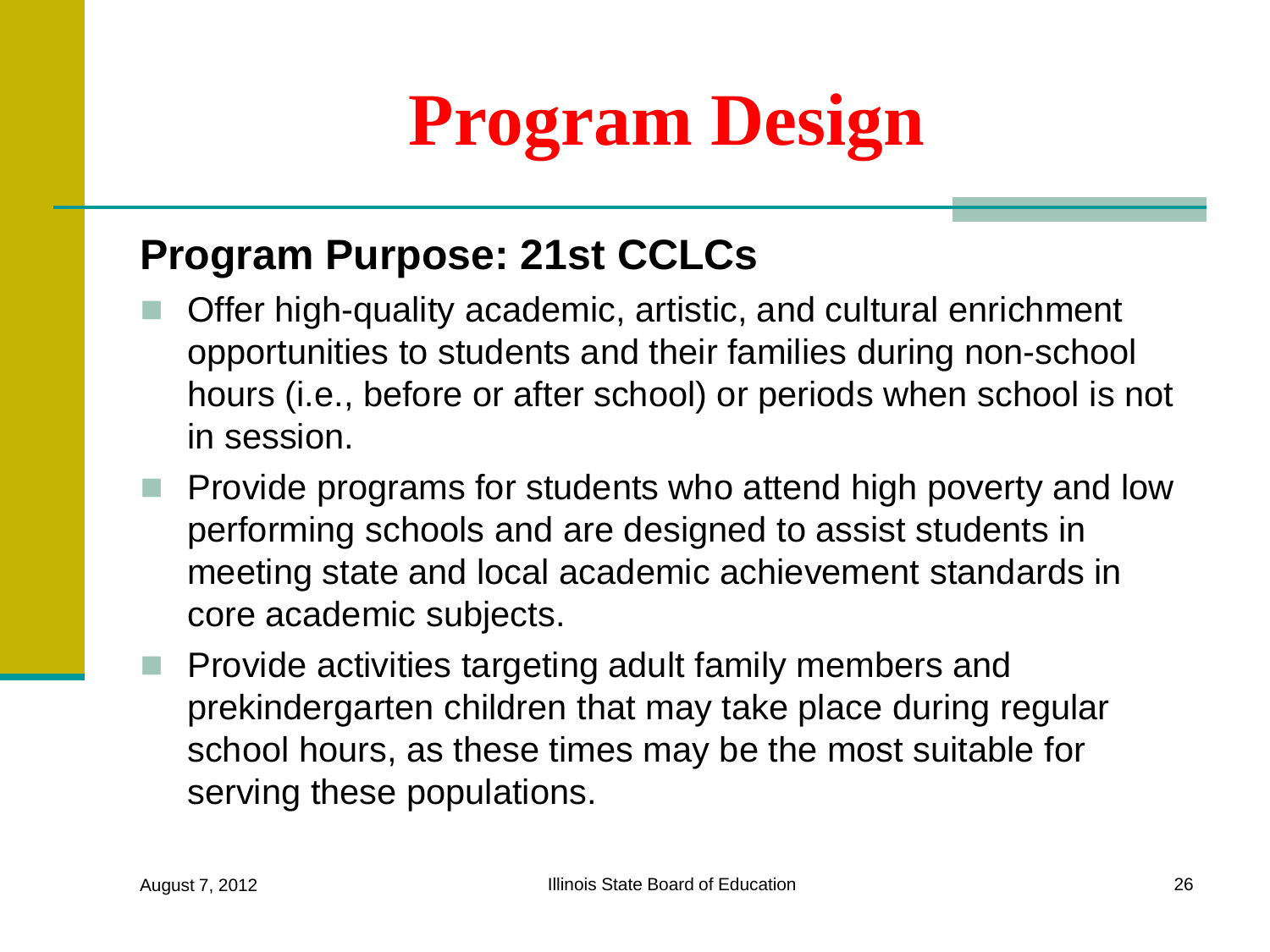### **Needs Assessment**

#### **Applicants must conduct a local needs and resources assessment.**

- The needs assessment should incorporate an appraisal of the cognitive, social, emotional, physical, and moral development needs of the youth population to be served.
- The resources assessment should include, at a minimum, an appraisal of the availability of community resources (e.g., drug and violence prevention programs; counseling programs; art, music, and recreation programs; technology education programs; and character education programs).
- A gap analysis must be conducted on the data collected including an identification of the strengths and weaknesses of the youth developmental needs, parent and family engagement needs and available community services.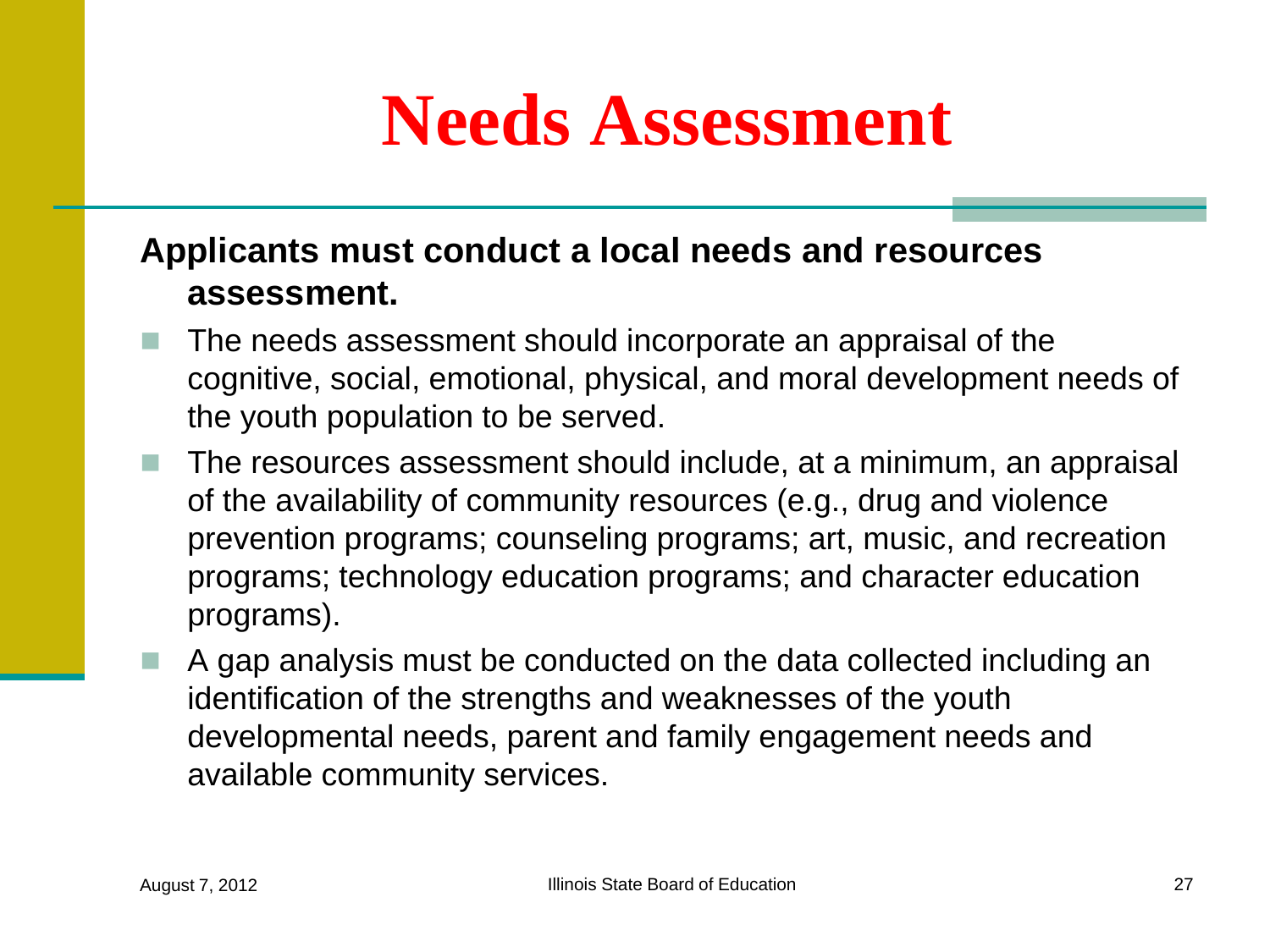## **Collaboration Requirement**

- Each non-LEA applicant must actively collaborate with the LEAs and school(s) from which participating students attend to develop and implement the proposed program.
- $\blacksquare$  Evidence of the collaboration must be illustrated through meeting documentation that includes references to shared vision building, planned results or outcomes, mutually identified goals, intervention strategies, and activities.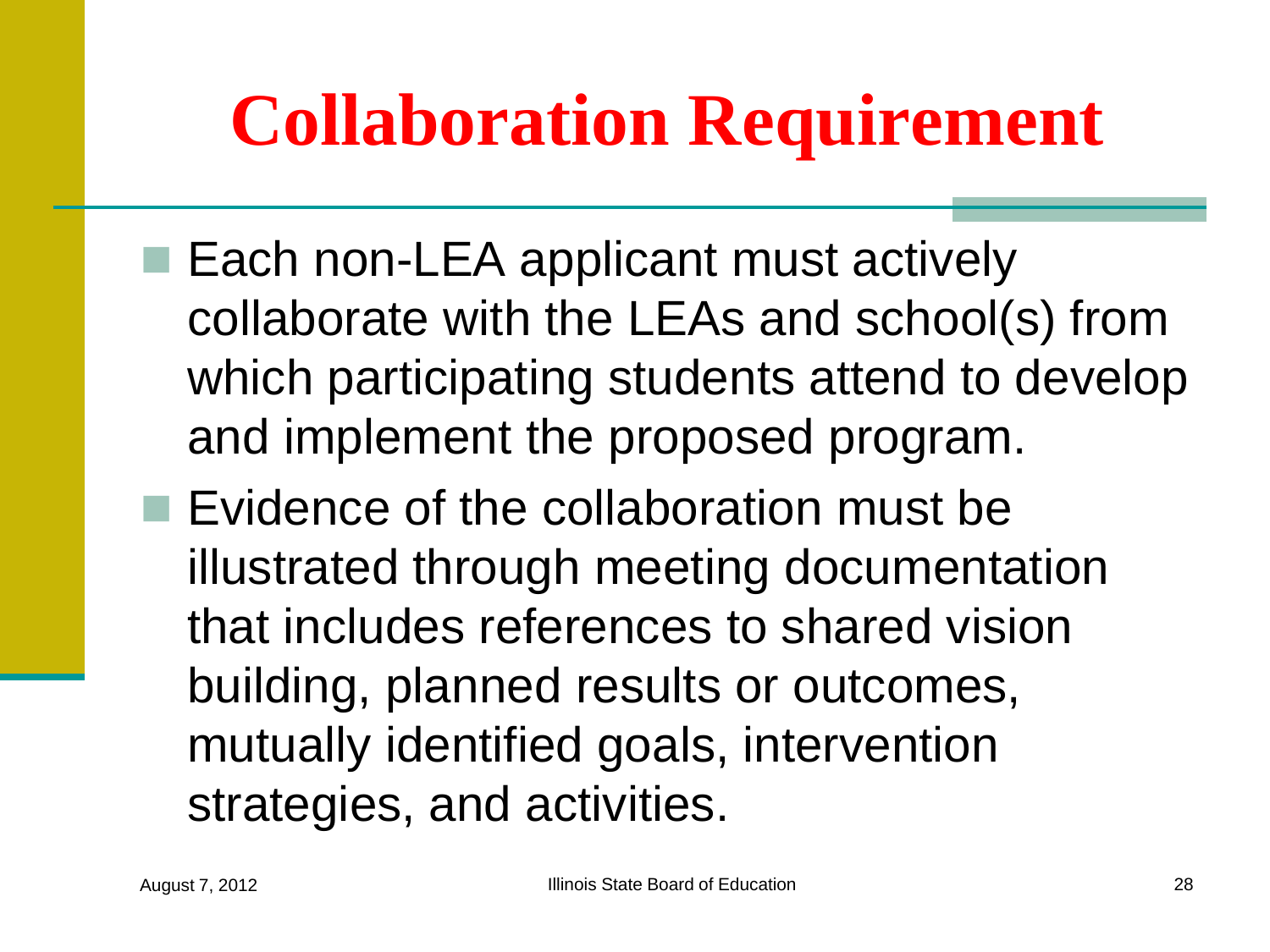# **Allowable Activities**

- Remedial and provisional education activities and academic enrichment learning programs
- Reading, math, and science education including real world applications or Career and Technical Education integration
- State led Science, Technology, Engineering, Mathematics (STEM) activities
- Arts and music education
- Entrepreneurial education
- Drug and violence prevention programs, counseling and character education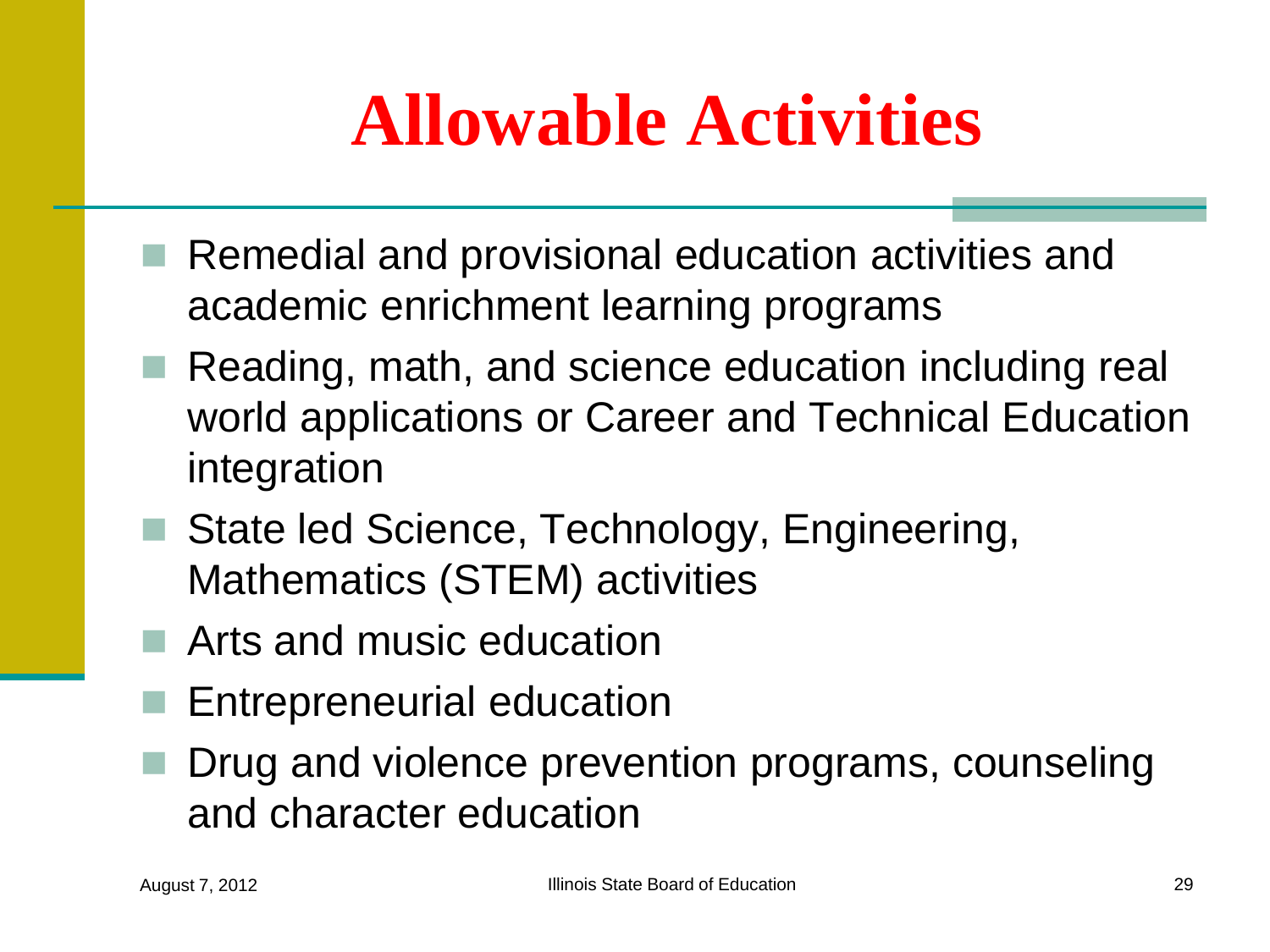# **Allowable Activities**

- $\blacksquare$  Tutoring and mentoring service
- Activities for limited English proficient students
- Recreational Activities
- Expanded library hours
- Telecommunications and technology education including online learning
- **Parental involvement and family literacy** 
	- Assistance to students who have been truant, suspended, or expelled to help students improve academic achievement
- Elements of full service schools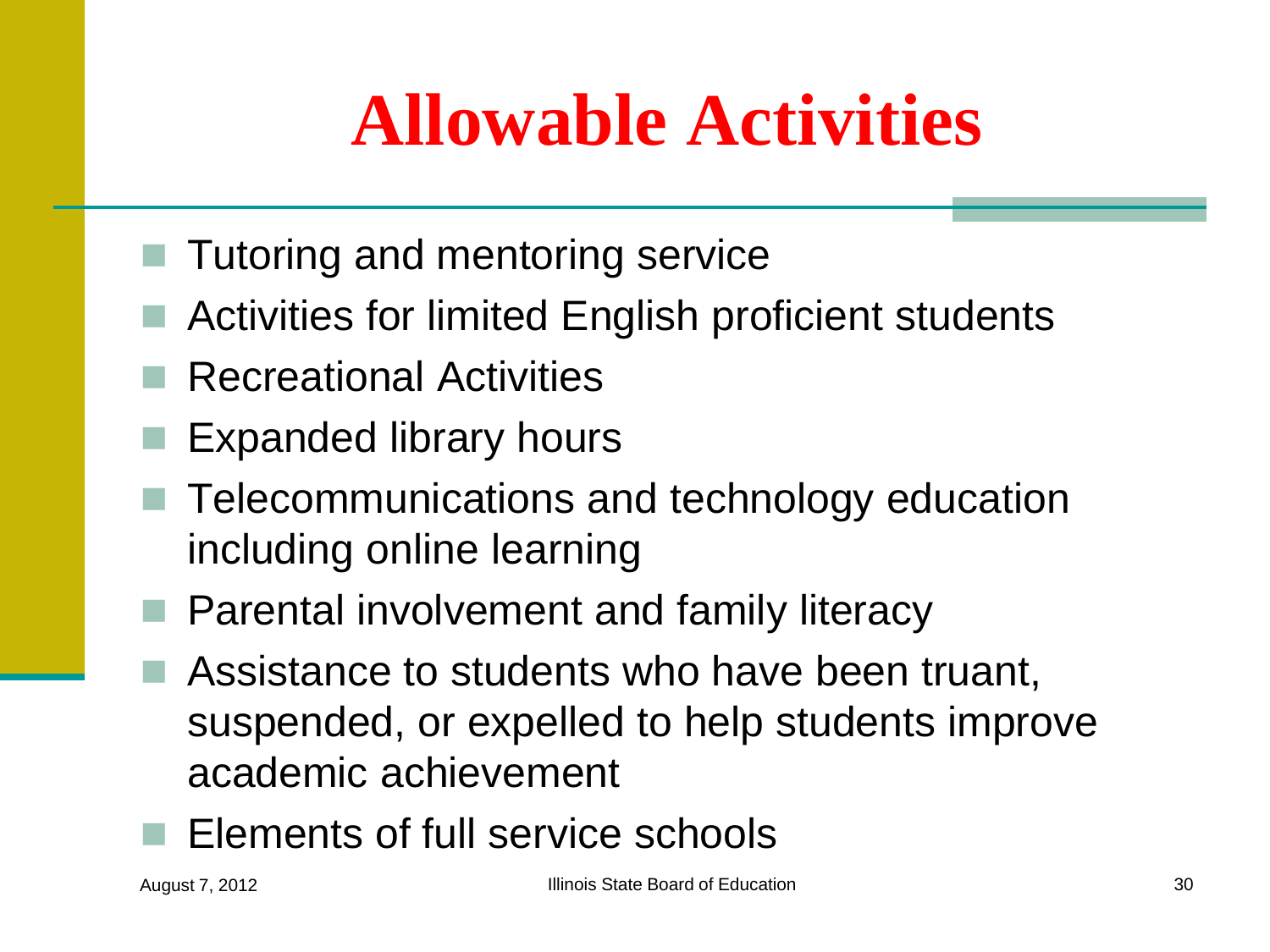Implementing Activities Based on Rigorous Scientific Research:

The authorizing statute provides principles of effectiveness (see Program Specifications - Program Evaluation section) to guide applicants in successfully identifying and implementing programs and activities that can directly enhance student learning, one of which includes activities based on scientific research. As defined in Title IX of ESEA, scientifically-based research: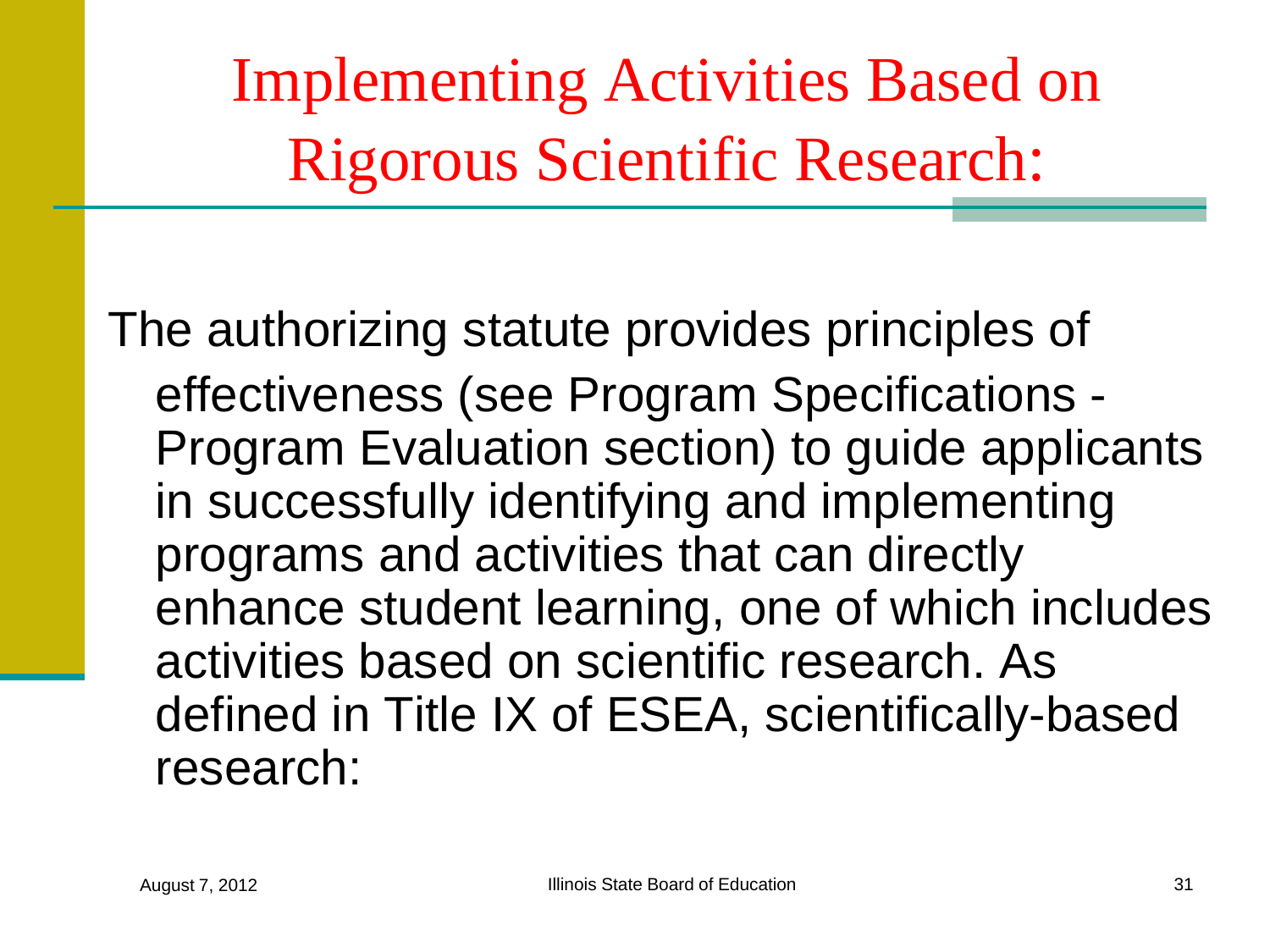Implementing Activities Based on Rigorous Scientific Research:

- Employs systematic, empirical methods that draw on observation and experiment;
- Involves rigorous data analyses that are adequate to test the stated hypotheses and justify the general conclusions drawn;

 Relies on measurements or observational methods that provide reliable and valid data across evaluators and observers, across multiple measurements and observations, and across studies by the same or different investigators;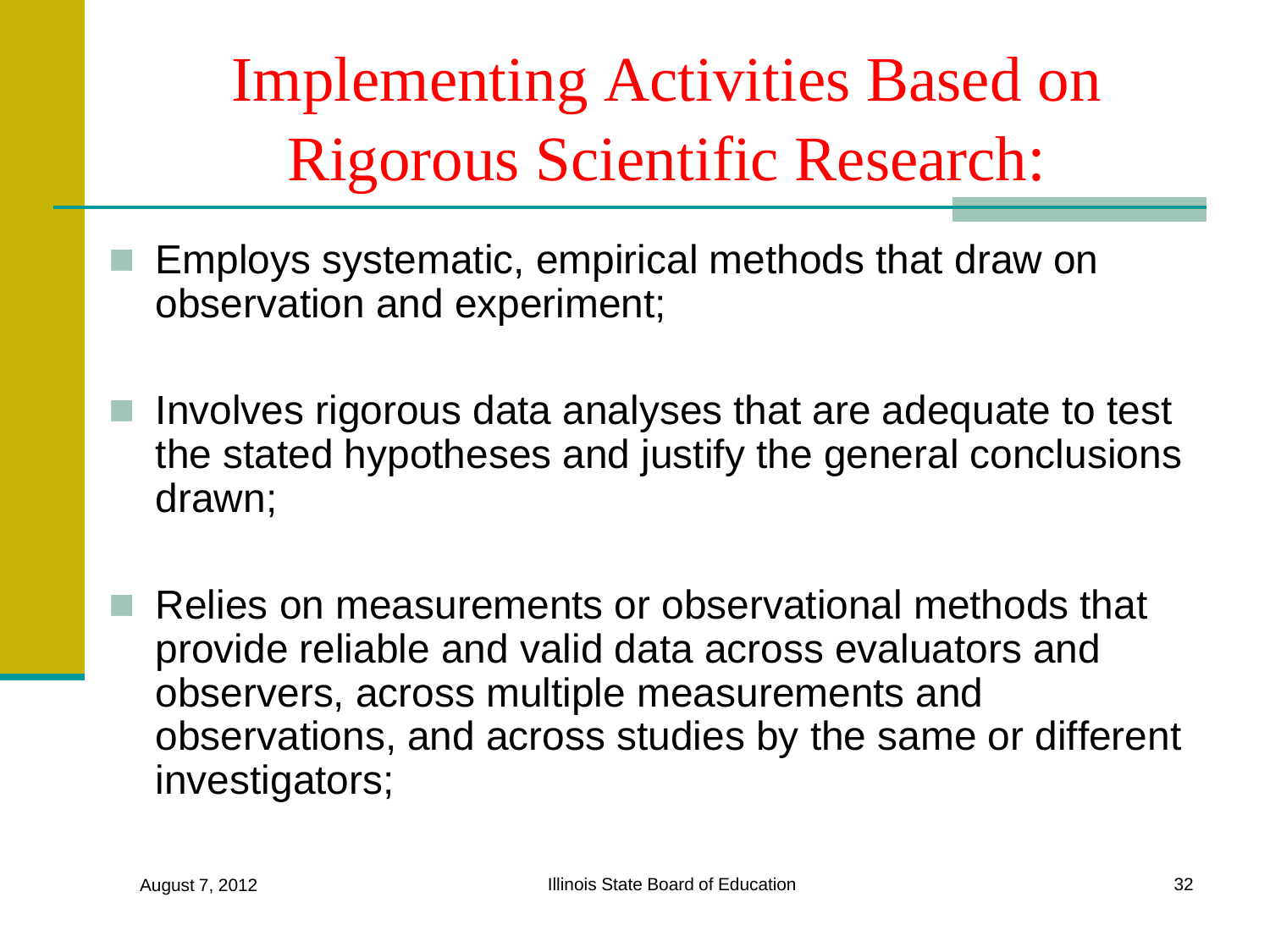Implementing Activities Based on Rigorous Scientific Research:

- Is evaluated using experimental or quasi-experimental designs in which individuals, entities, programs, or activities are assigned to different conditions and with appropriate controls to evaluate the effects of the condition of interest, with a preference for random-assignment, experiments, or other designs to the extent that those designs contain withincondition or across-condition controls;
- **E** Ensures that experimental studies are presented in sufficient detail and clarity to allow for replication or, at a minimum, offer the opportunity to build systematically on the findings; and
- Has been accepted by a peer-reviewed journal or approved by a panel of independent experts.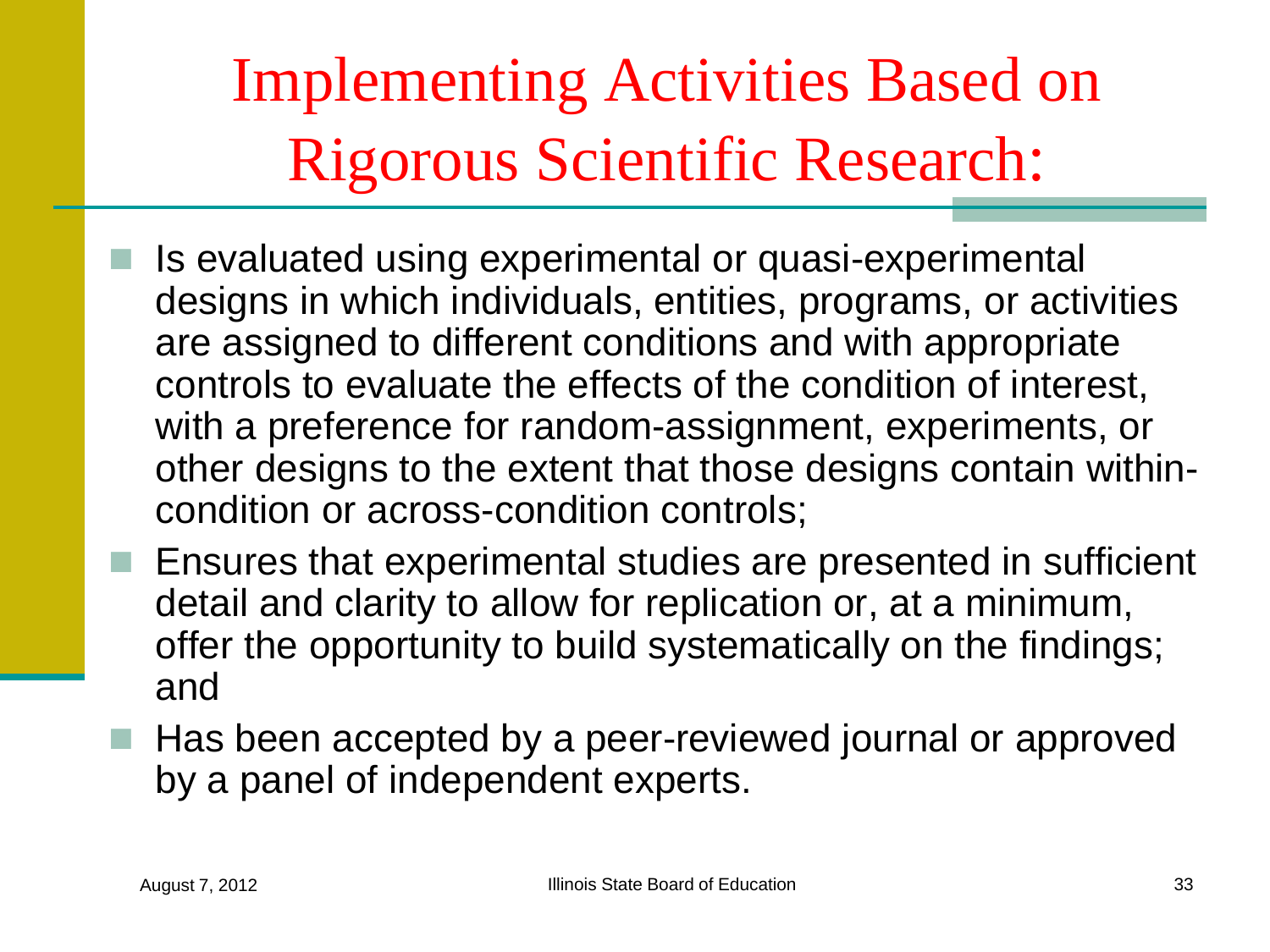## Academic Program

The academic program **must** be aligned to the respective schools' curricula, and must help students meet the **Illinois Learning Standards** as well as local standards in the core academic subjects.

They must complement and enhance the academic performance, achievement, and **positive youth development\*** of the students.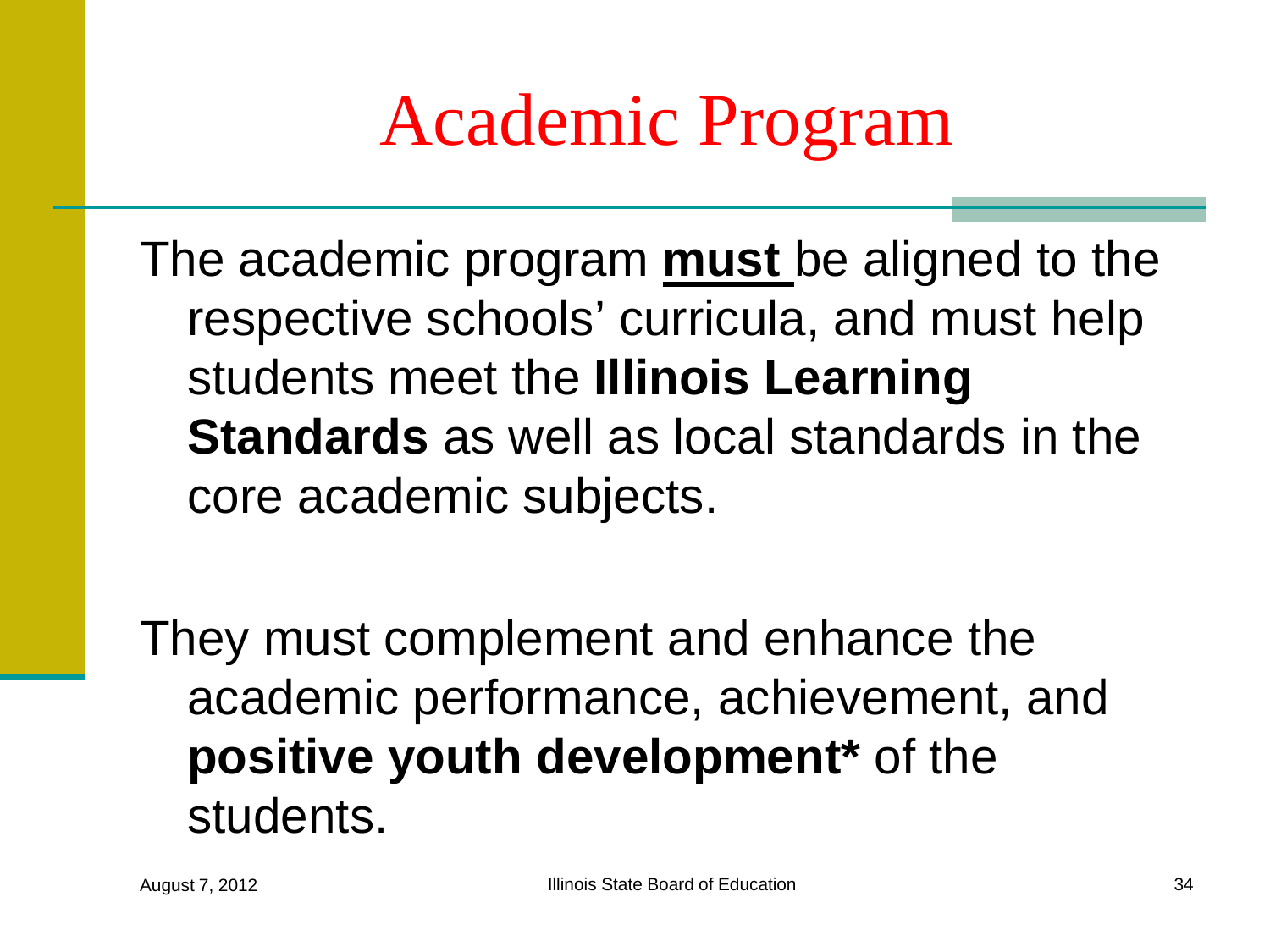# Academic Program

- \*Positive youth development refers to a philosophy and approach to working with young people that recognizes that:
- multiple domains of young people's development (i.e., cognitive, social, emotional, physical, and moral) are interconnected;
- all young people have strengths and prior knowledge that serve as a platform for subsequent development; and
- young people are active agents of their own growth and development.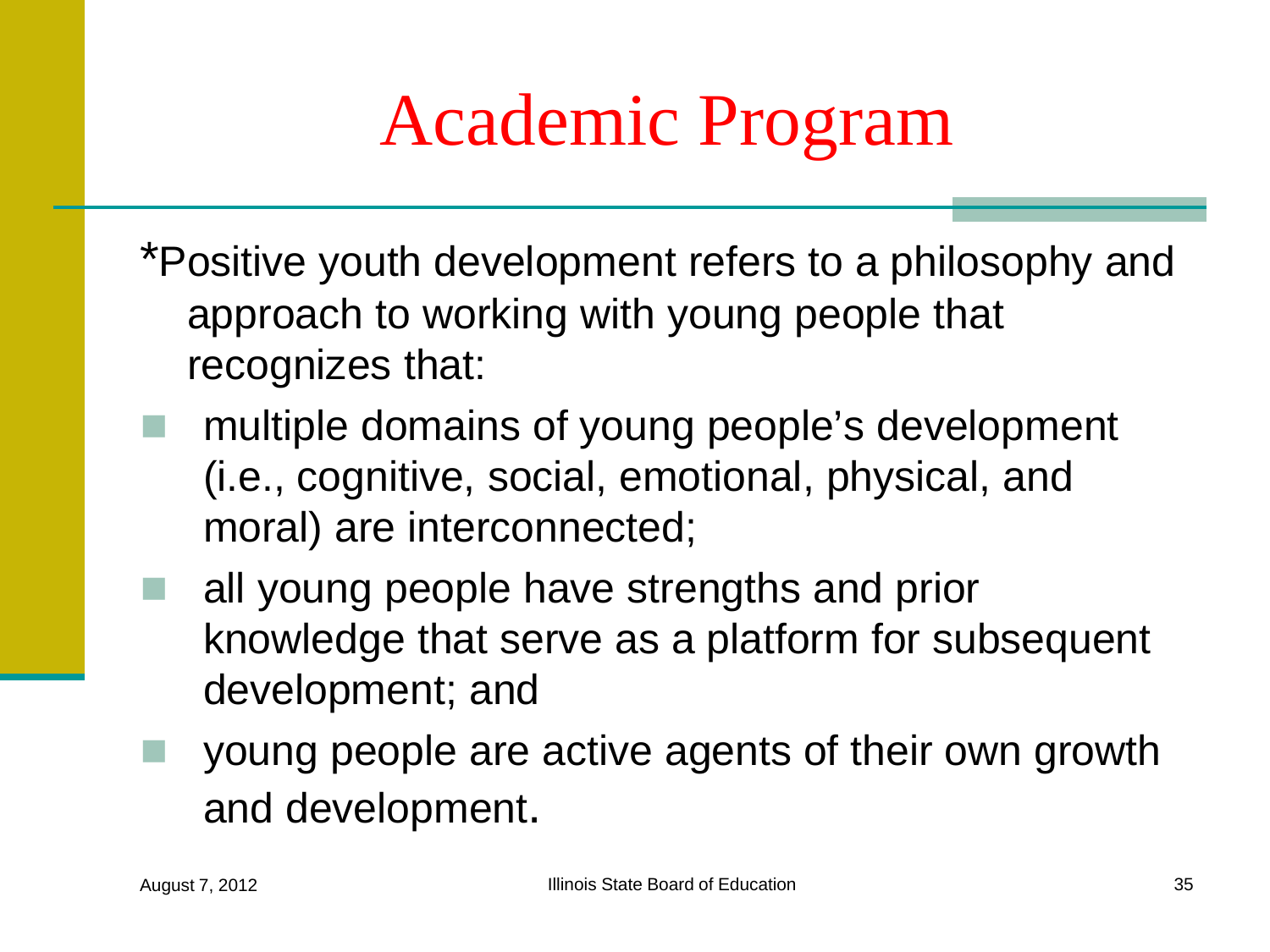### High School Credit

In some circumstances, 21st CCLC program funds may be used to offer programs or activities for which participants may receive credit toward high school graduation.

Funds used for this purpose must supplement and not supplant other federal, state, and locally funded programs. In other words, 21st CCLC funds may not be used to pay for activities or programs that would otherwise have been provided from other public funds in the absence of the 21st CCLC program.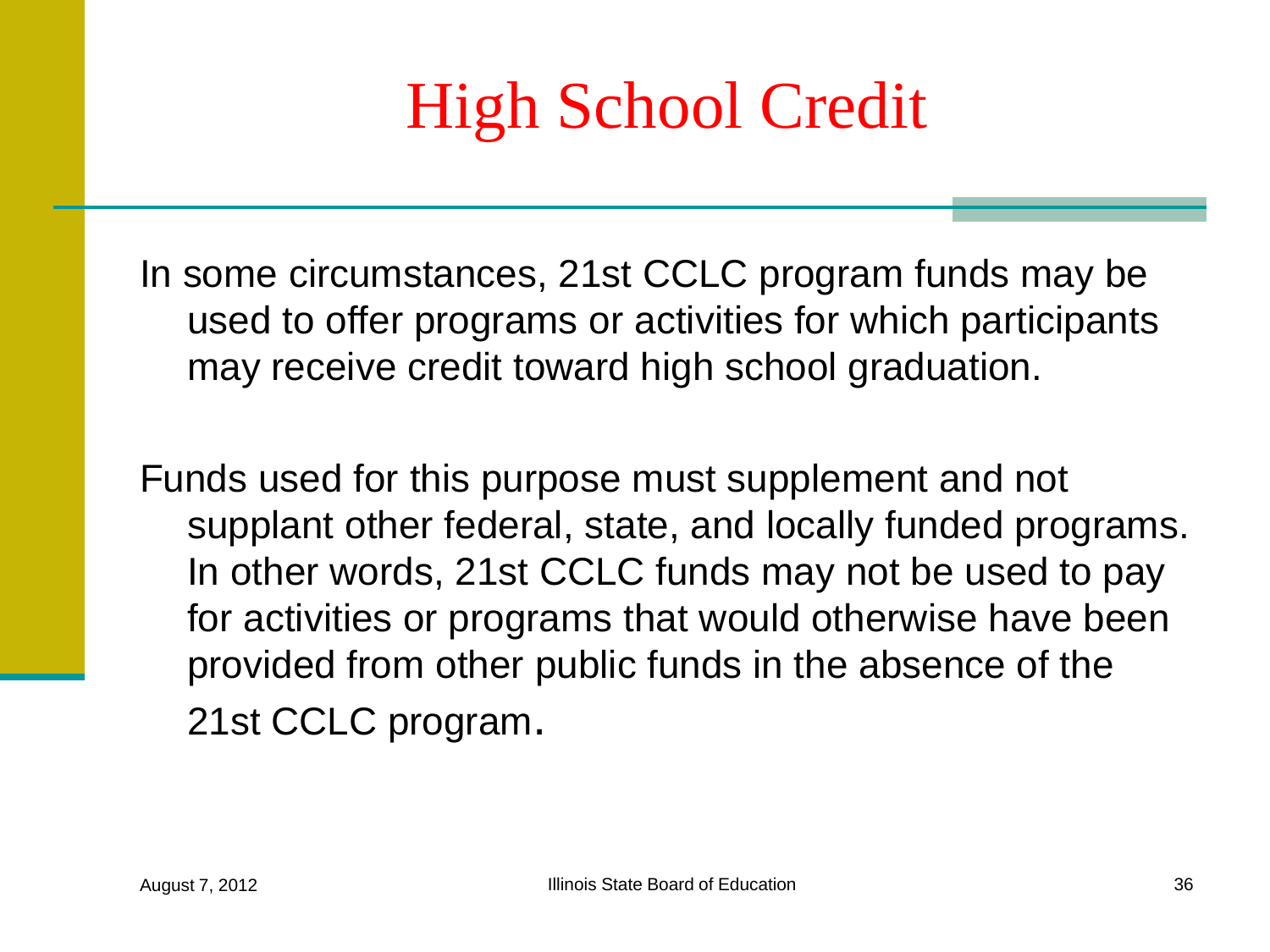## Hours of Operation

Service Times:

- 12 hours per week
- 28 weeks per year not including summer
- Before or after school
- Weekend, Vacations, Summer
- Days when school is not in session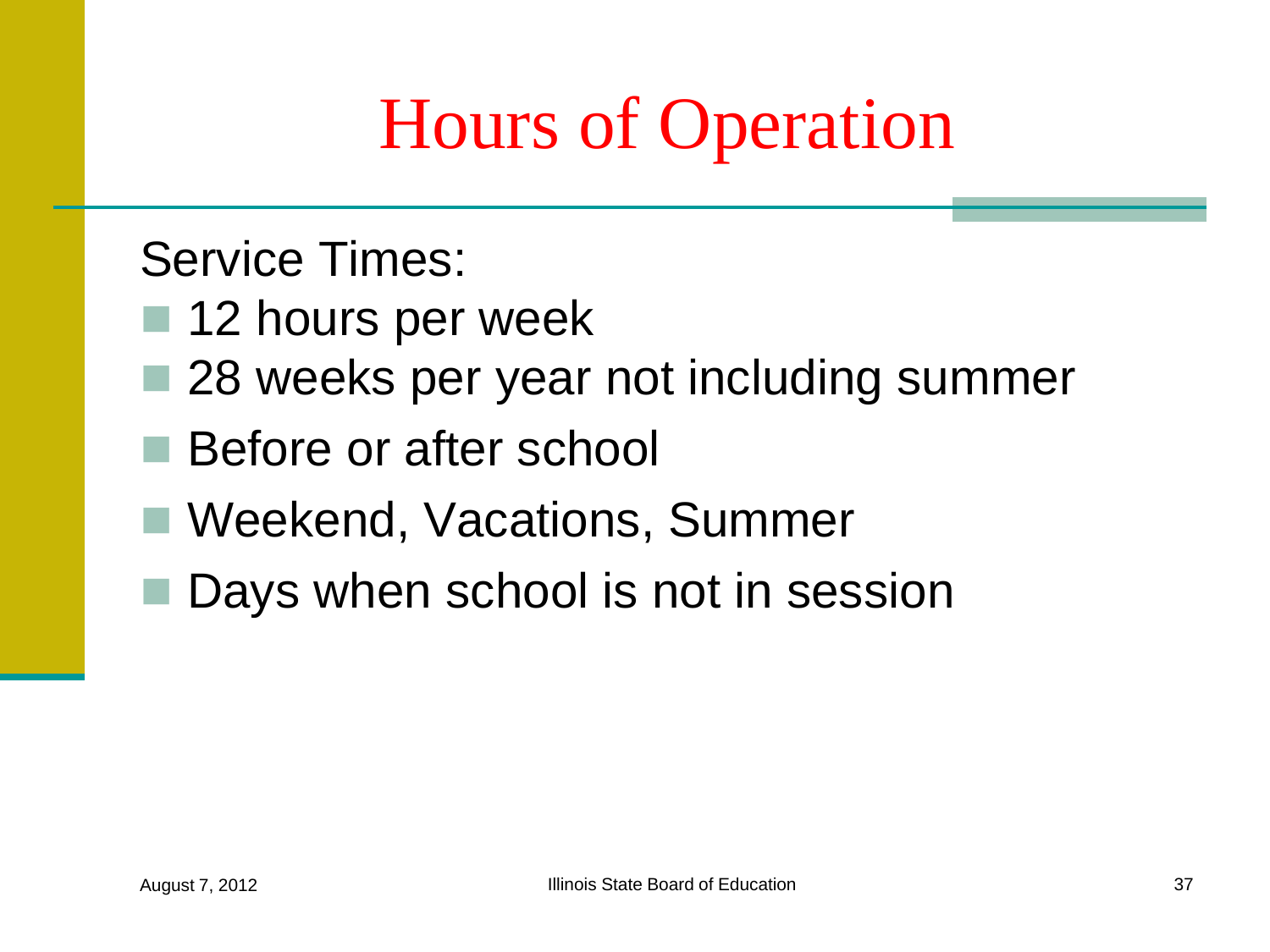## Secular Programs

- All programs and services provided to students and their families **must** be secular, neutral, and non– ideological.
	- **Examples of types of religious activities which are prohibited:**
	- **Bible verses for handwriting**
	- **Praying before snack**
	- **Memory exercise with religious verses**
	- **Bible trivia**
	- **Spelling of religious words**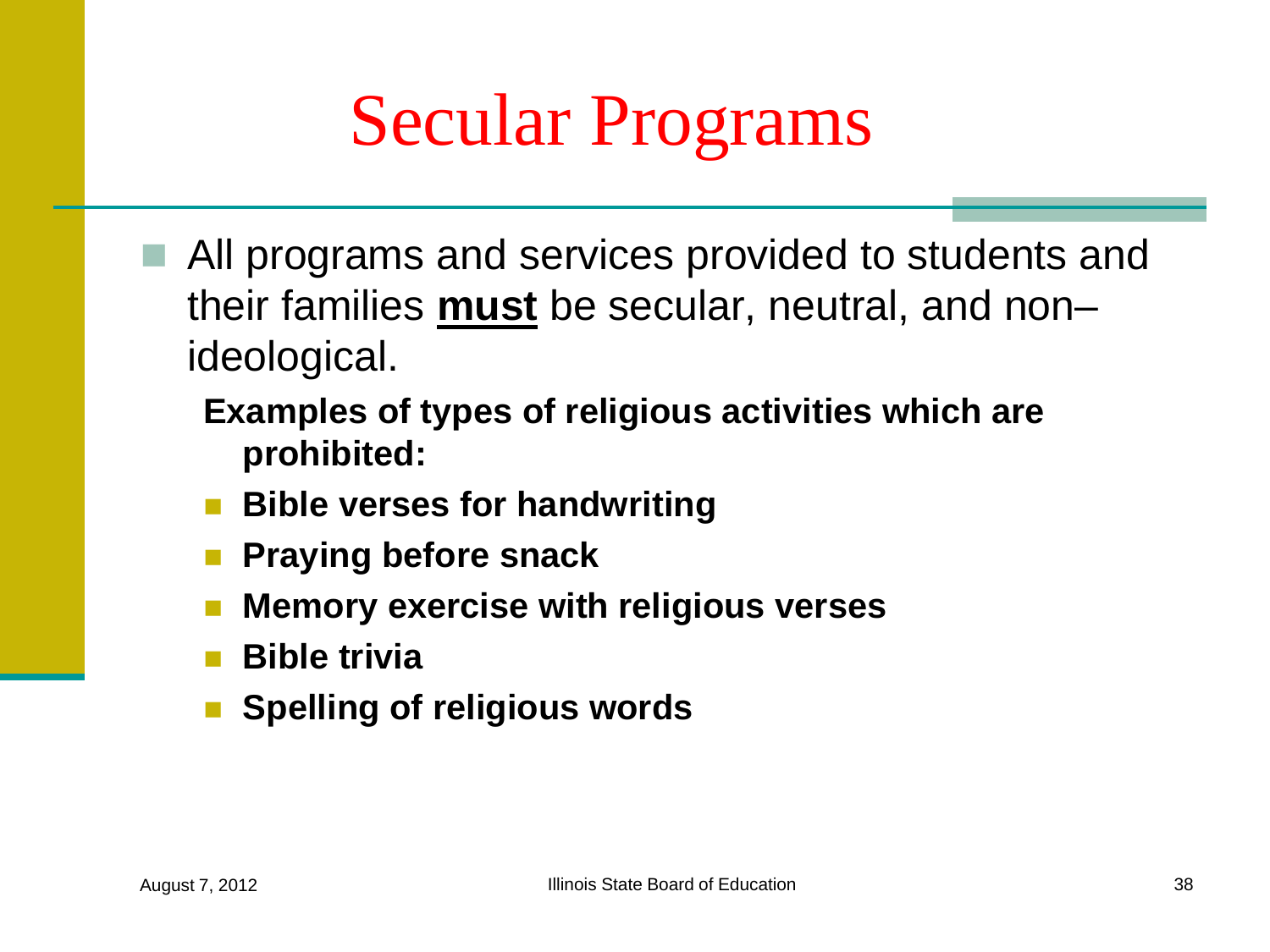## Family Services

 Services provided with 21st CCLC funds to adult family members must be meaningful and ongoing. Accordingly, services that are episodic or non-recurring, such as Family Nights and special events, do not fulfill the mission of the program and should not be proposed for funding.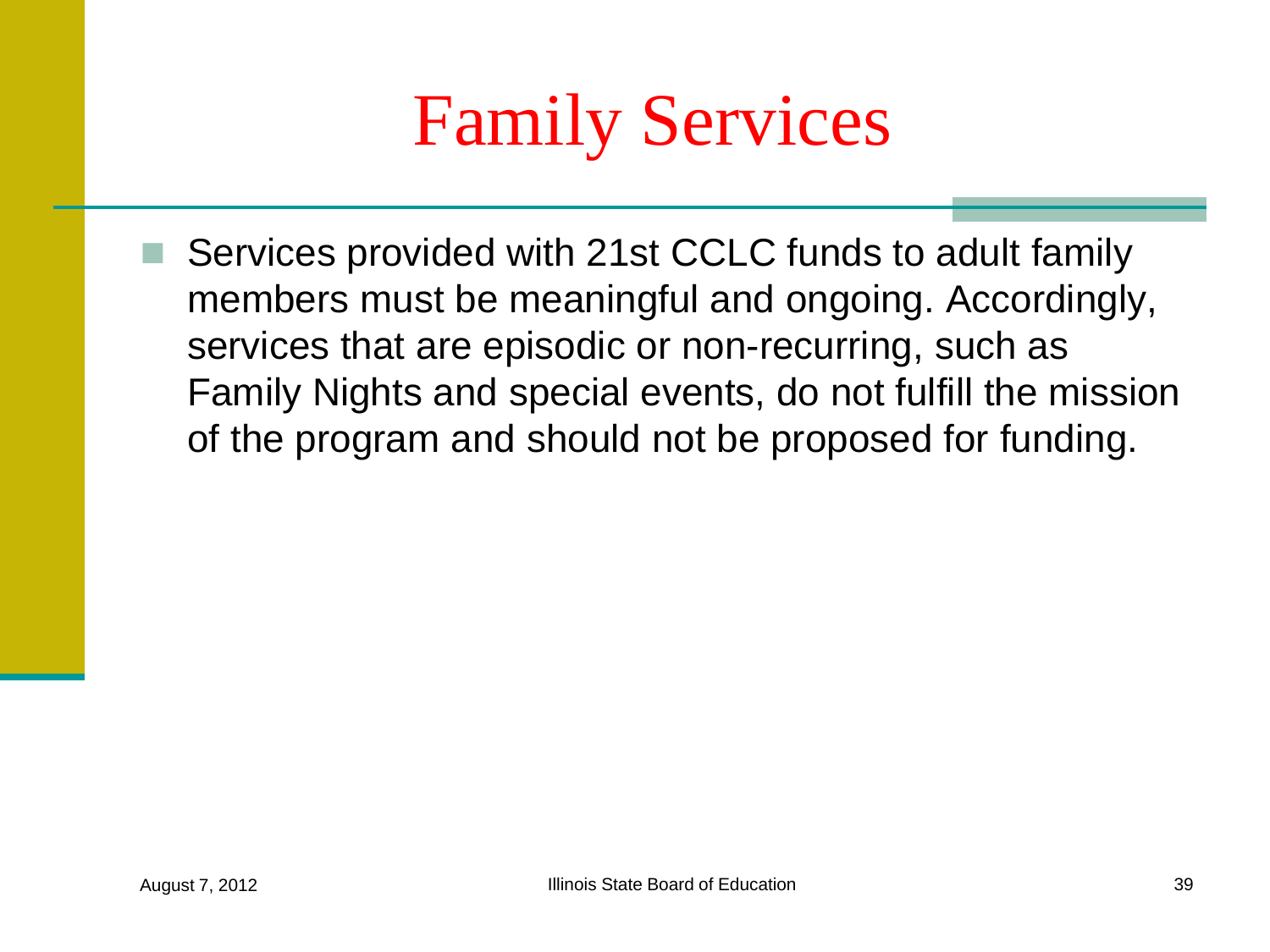## Family Services cont.

- Family services are required. They must be of an ongoing nature, not episodic or special events only. Examples of services:
	- GED classes
	- Citizenship classes
	- **Literacy**
	- **Parenting**
	- **Social services**
	- **ESL classes**
	- Computer classes
	- **Enrichment or recreation opportunities**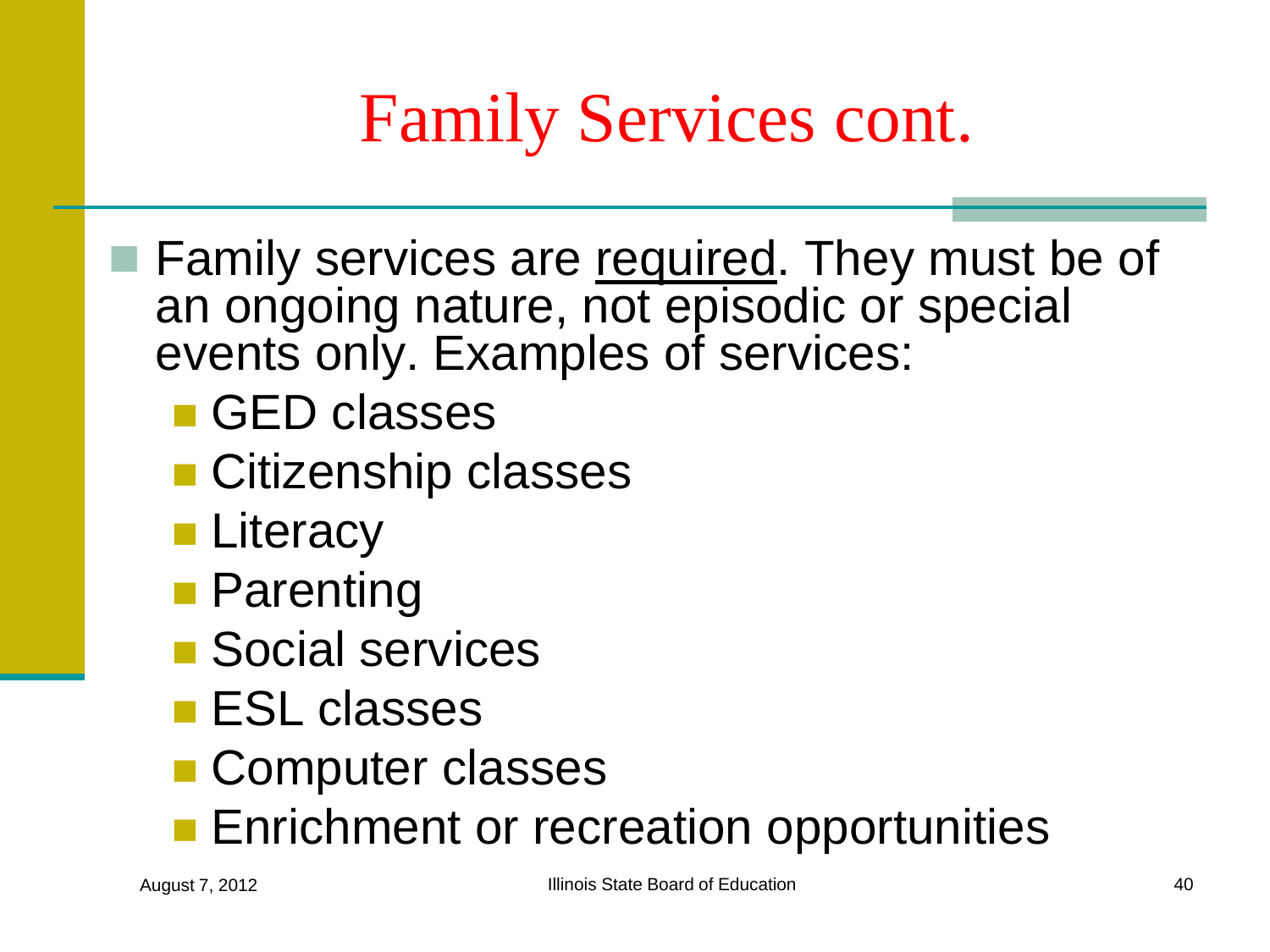## Prekindergarten Services

- Applicants may propose services to prekindergarten children.
- **Program activities must be designed to** prepare the preschool children to succeed in school.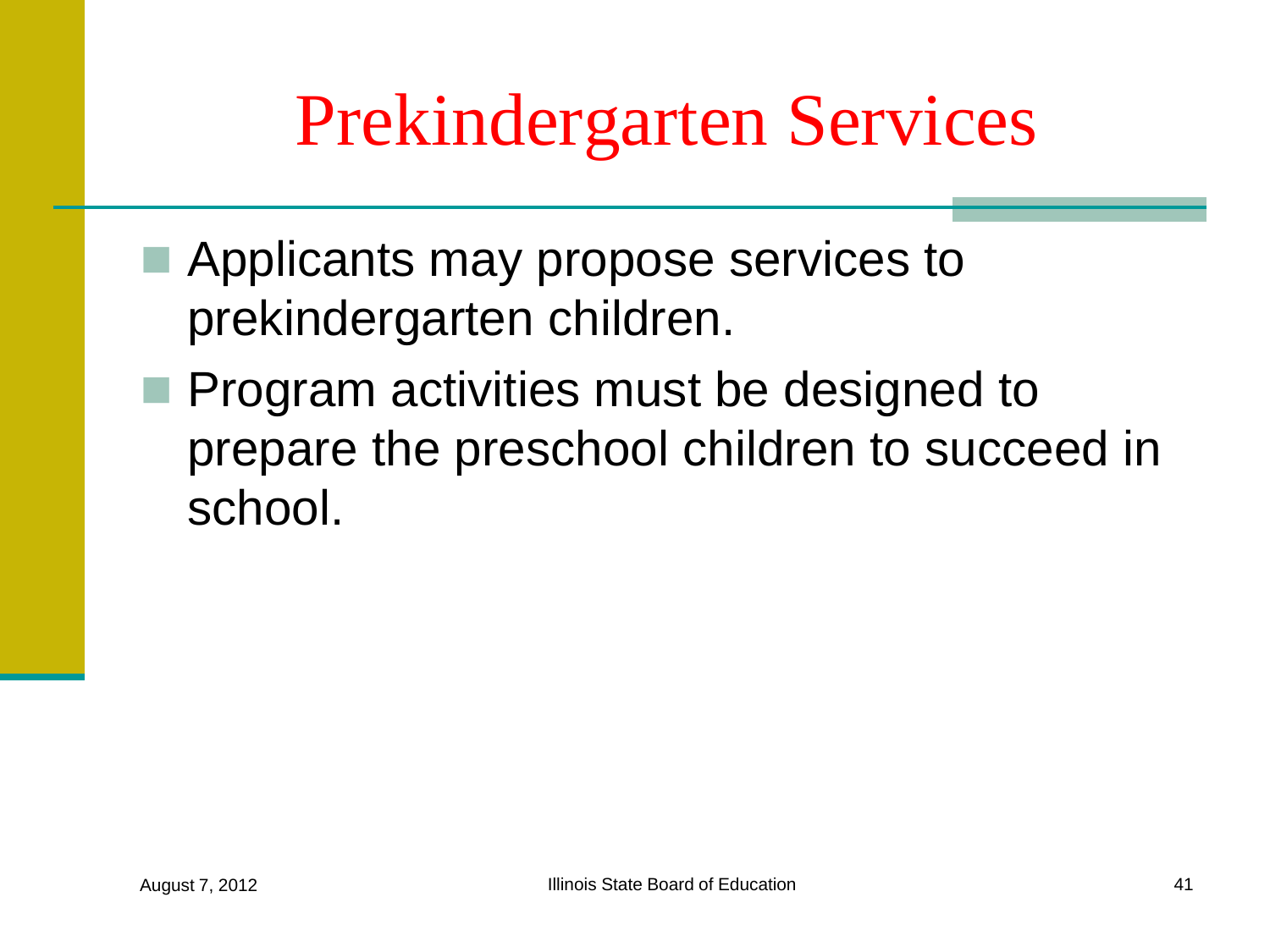Equitable Participation of Private and Public School Students

- Must consult with public/private school officials during the design and development of the services described in the application
- Program services **must** be secular, neutral, and non-ideological

■ Sign off is required—Attachments 11A and 11B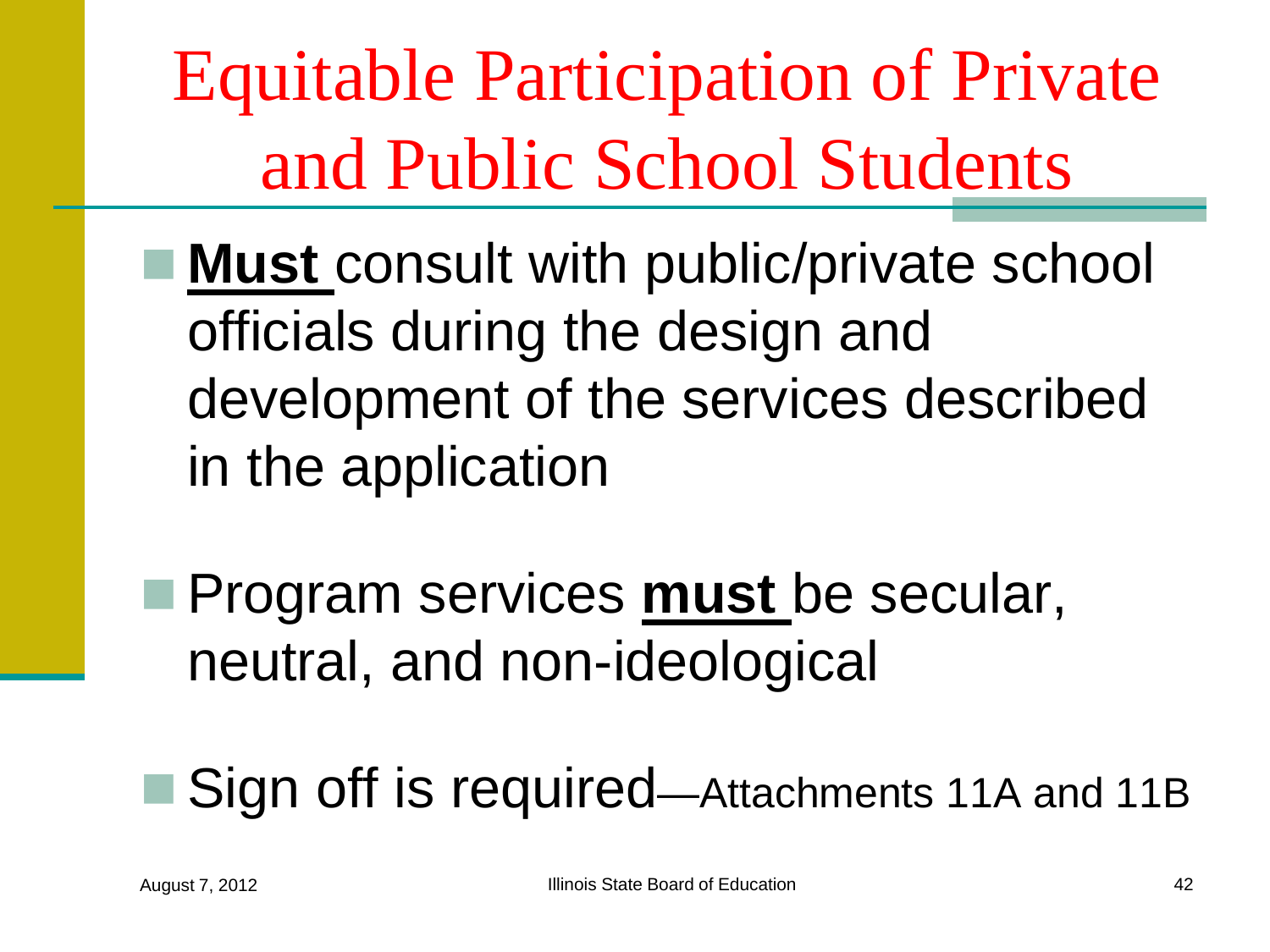## Professional Development

- $\blacksquare$  Professional development activities that support the delivery of high quality programs and are pursuant to the needs of the program are encouraged.
- Out of state travel requests are **required** 45 days prior to utilizing the grant funds for this purpose except for the 21st CCLC Summer Institute.
- All grantees must attend ISBE sponsored workshops and trainings, and as such, applicants are advised to include funding requests in their proposals appropriate to the travel costs associated with attendance at required professional development activities.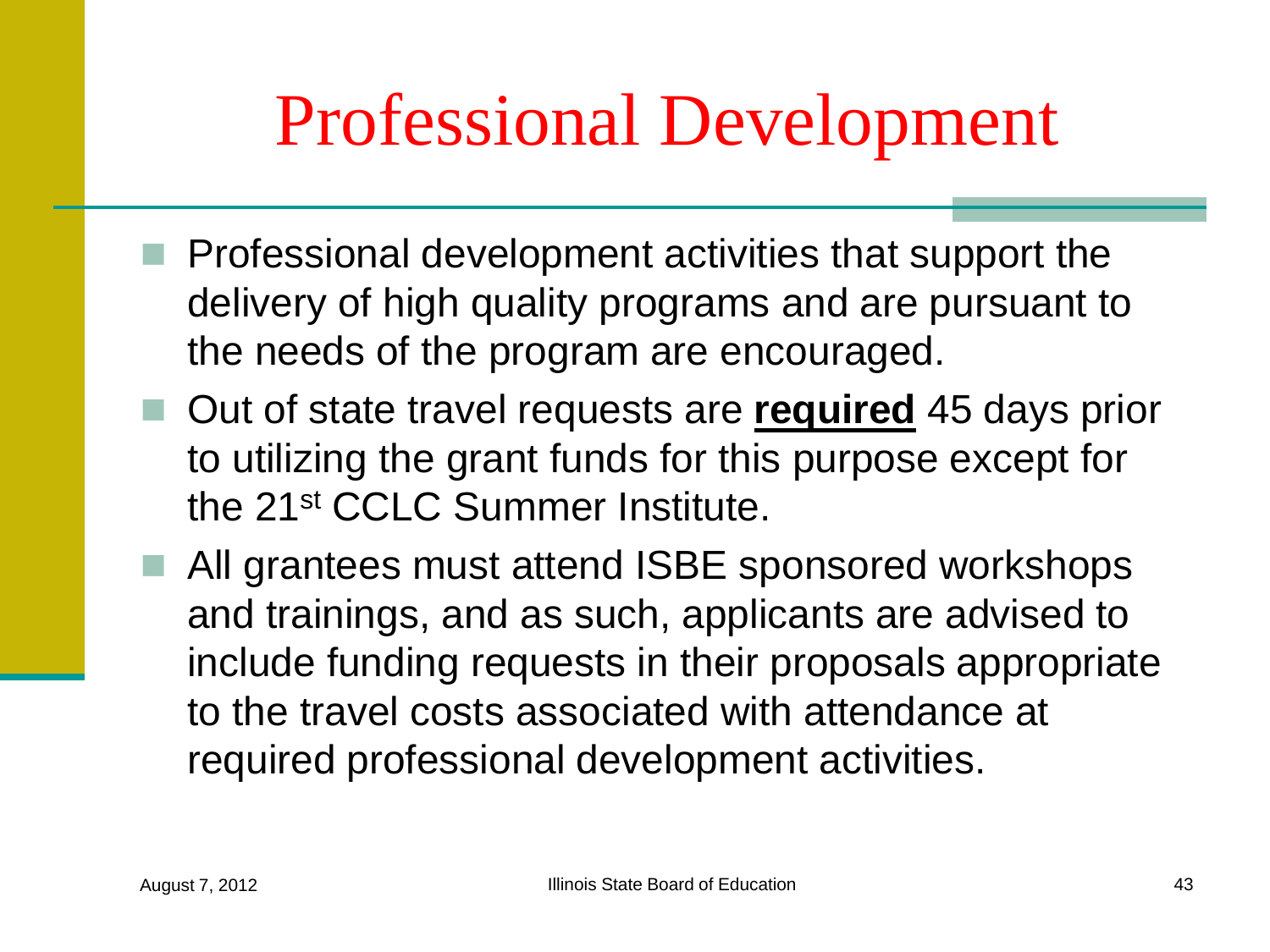## ISBE Sponsored Professional Development

Required workshops

- New Grantee Workshop
- Annual Fall Kickoff
- Annual Spring Workshop
- Other opportunities as announced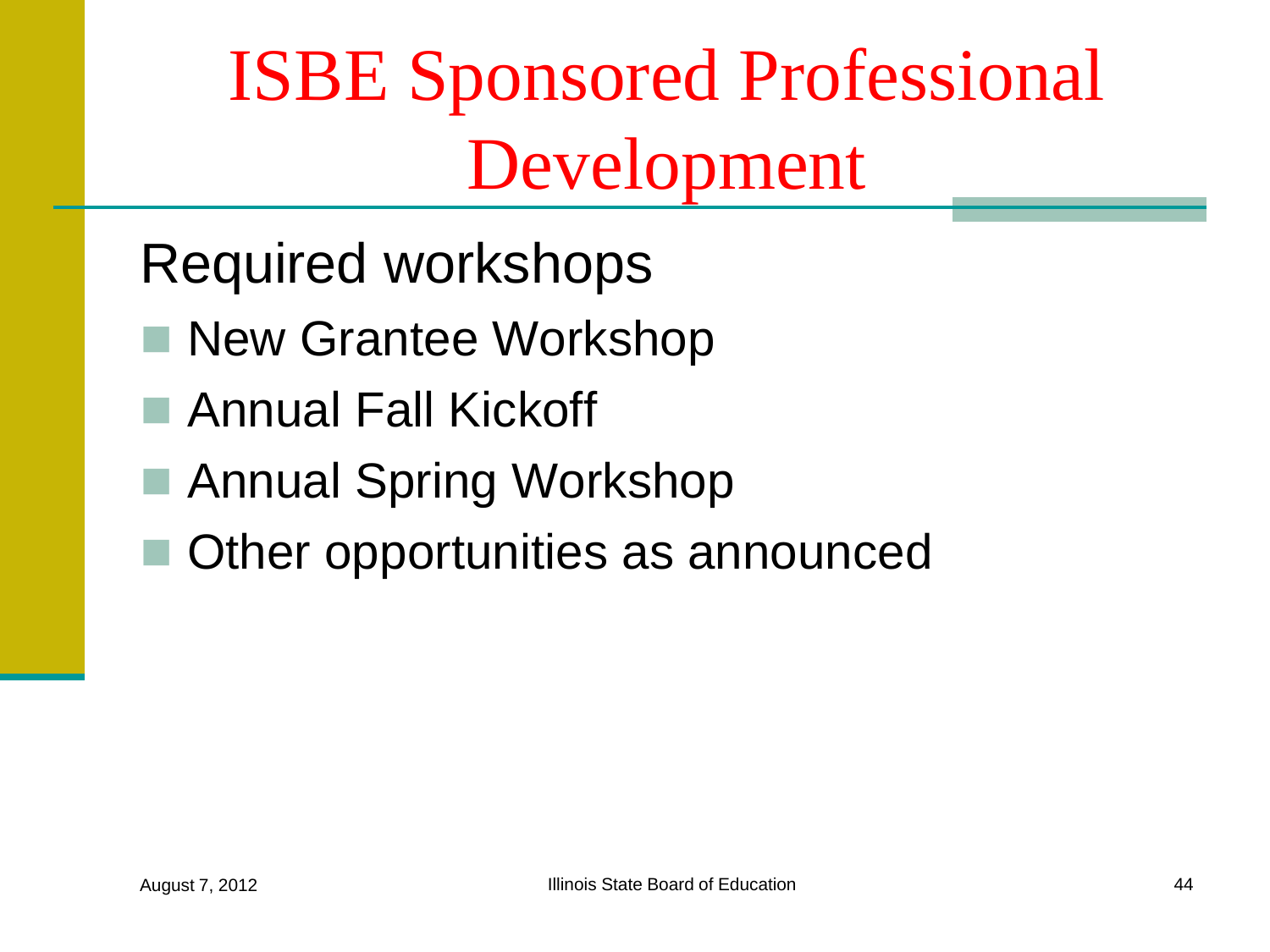# **PROGRAM EVALUATION** 21st CCLC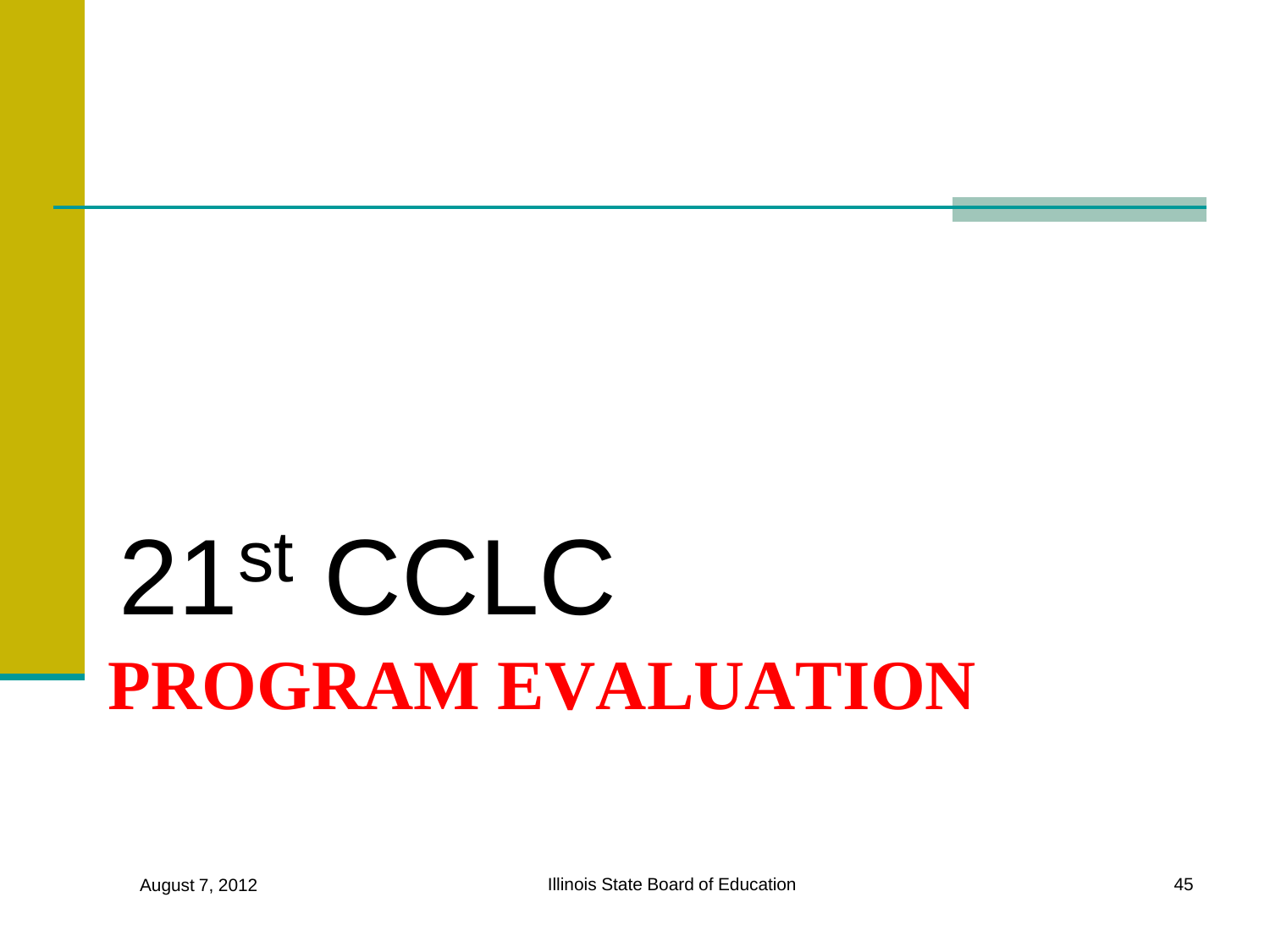## Principles of Effectiveness

Community Learning Center Programs **must** be based on

- An assessment of objective data regarding the need for before- and after-school programs and activities in the schools and communities
- An established set of performance measures aimed at ensuring the availability of high quality academic enrichment opportunities
	- If appropriate, scientifically based research that provides evidence that the program or activity will help students meet the Illinois Learning Standards and local student academic achievement standards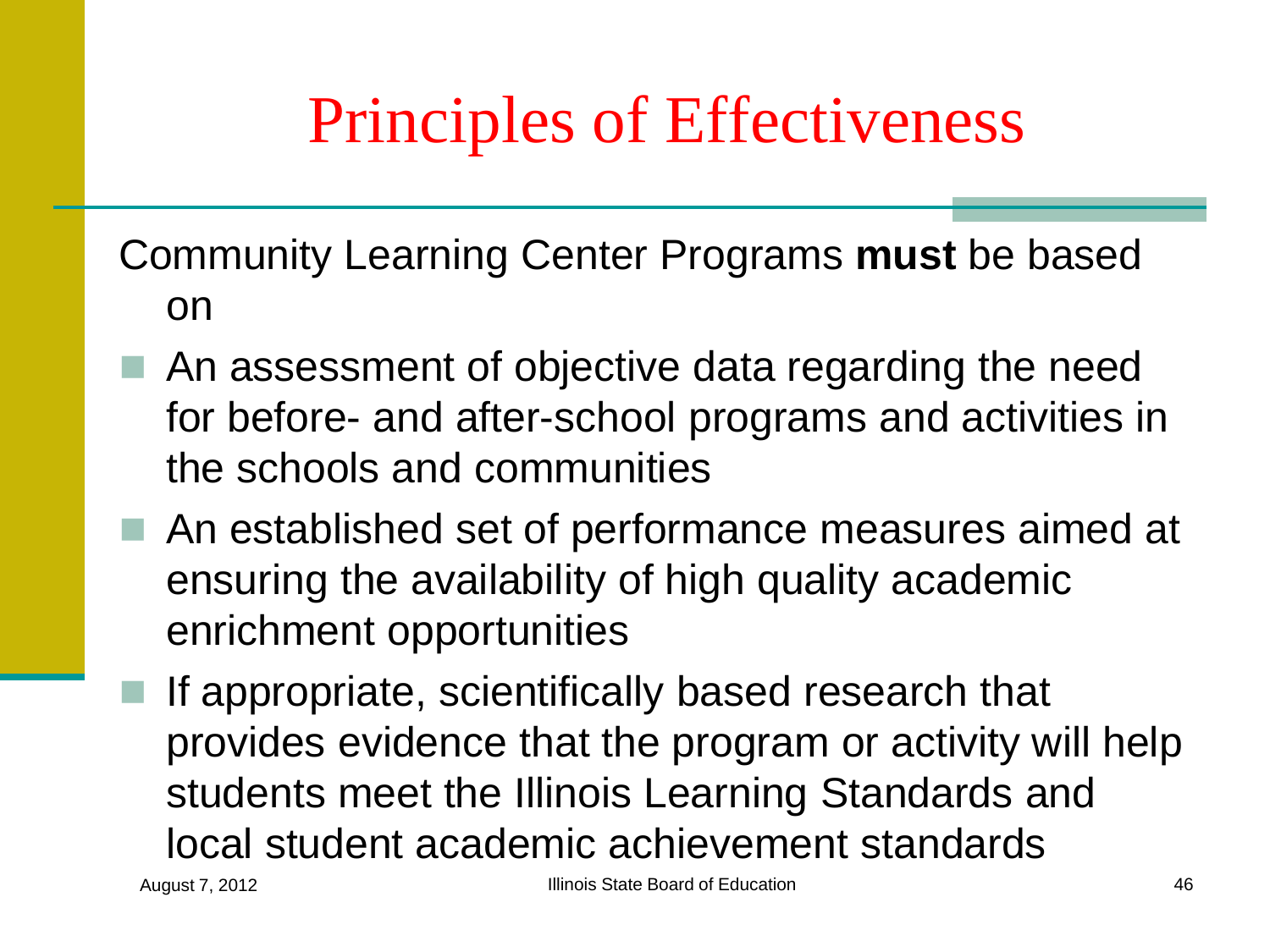## Evaluation Requirements

State Evaluation participation **required** (data collection and submission)

Annual local evaluation **required**

 **Must** assess the quality of the academic enrichment component and the academic progress of the children enrolled in the 21st CCLC program

■ Must be based on the principles of effectiveness ■ **Must** evaluate the implementation of the statewide objectives and the local goals and objectives submitted as part of the initial grant proposal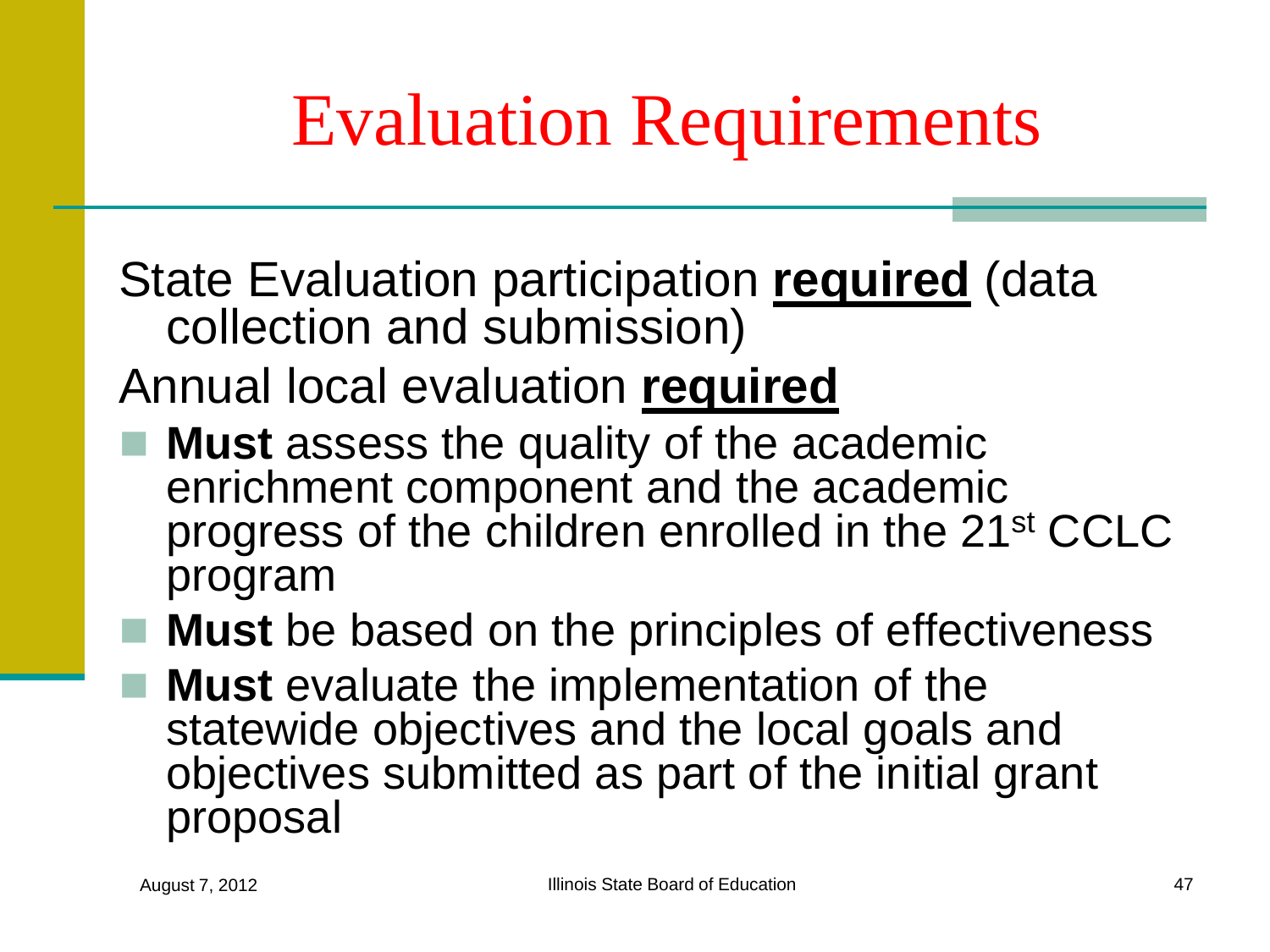## Evaluation Requirements

#### Results **must** be:

- **Used to show progress in meeting goals and** objectives
- Used to refine, improve, and strengthen the program
- Made available to the public and ISBE upon request

Copy of Program Evaluation **required** from previously funded applicants which is attached as Appendix C.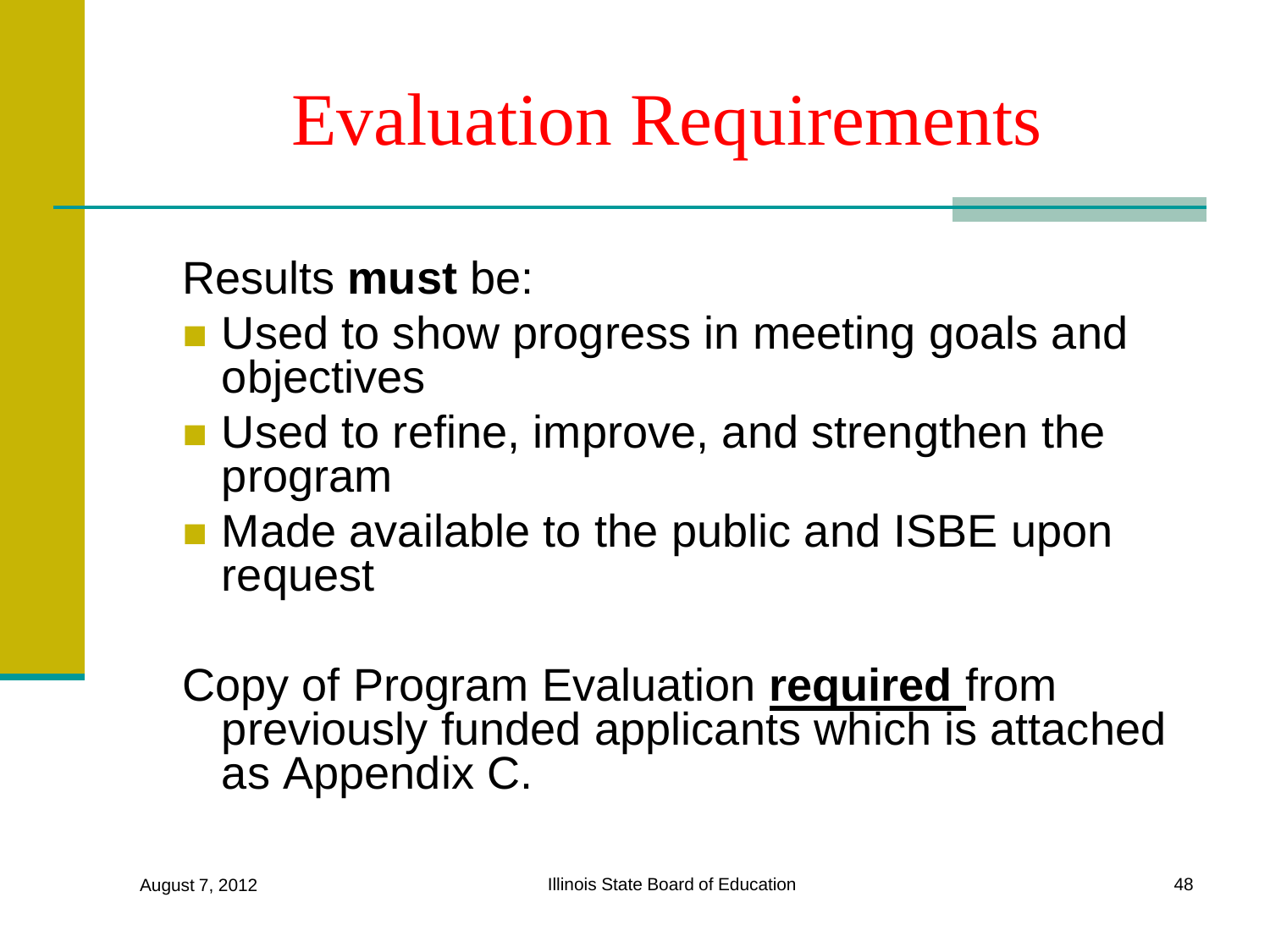## Evaluation Plan Requirements

- Have a compelling rationale for the selected approach;
- Be technically sound;
- Be clearly tied to the goals and objectives;
- Describe the methods to be used to gather, organize and analyze data;
- $\blacksquare$  Identify the quantitative and qualitative data to be collected
	- Facilitate the collection of both formative and summative evaluation data
- Indicate who is responsible for the evaluation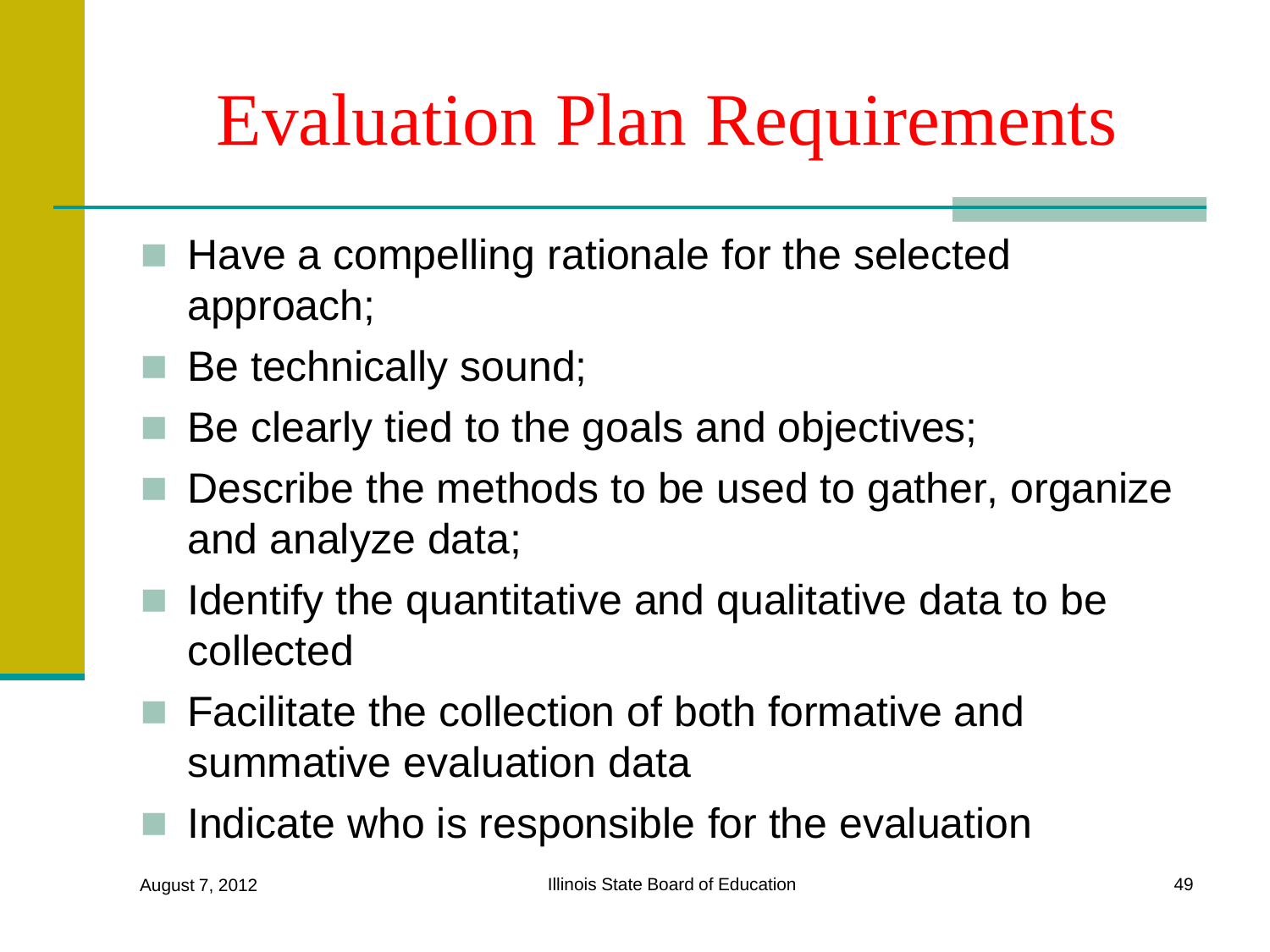## Evaluation Plan Requirements

- $\blacksquare$  Provide the organizational structures that will be employed to oversee the evaluation processes;
- Indicate how the resulting recommendations will be incorporated into the program on an annual basis for continuous improvement;
- Describe the process to disseminate the information from the evaluation.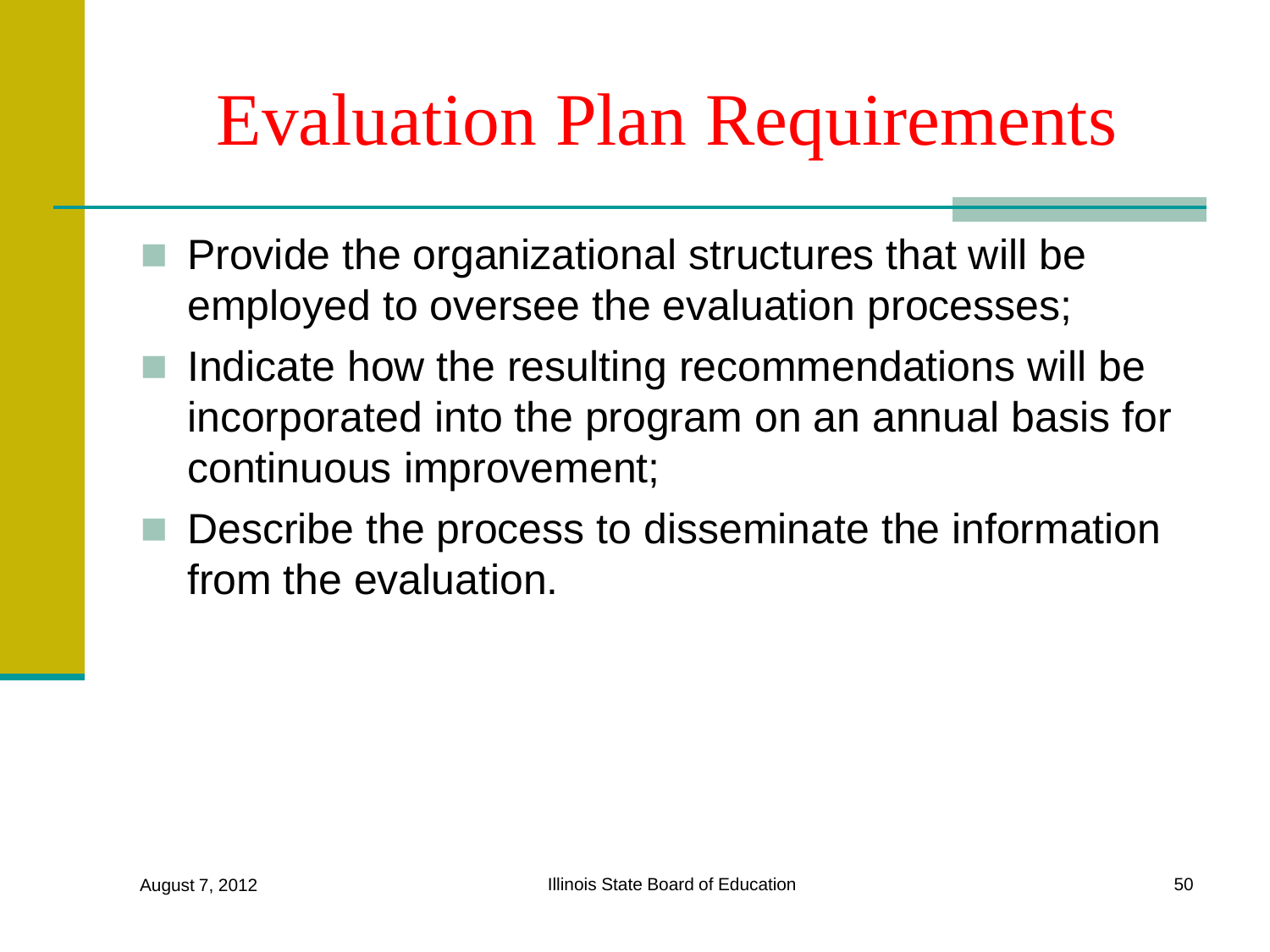# Previously Funded Additional Evaluation Requirements

- Indicate whether the evaluation from the previous grant cycle will be maintained or modified, and provide a rationale for the proposed changes or for continuing to conduct the evaluation as previously approved;
- **Describe fully the evaluation process that is being** proposed for the new grant cycle;
- **Describe how evaluation results from the previous** grant cycle were used to make changes to the program;
- Include the local evaluation for each of the past three years of 21st CCLC.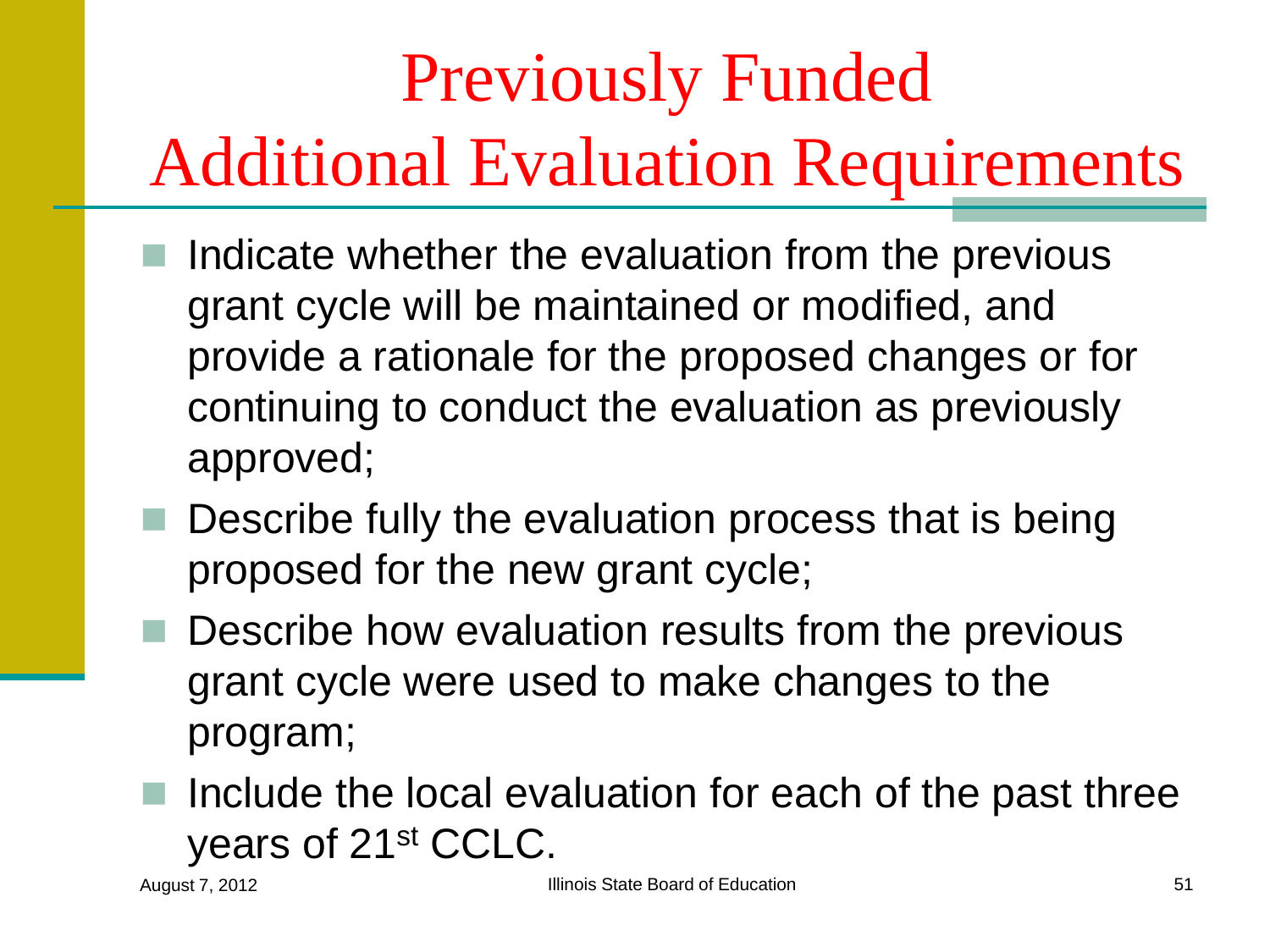## Program Monitoring

Participation in self monitoring, quarterly calls, desk audits or site visits is **required**.

- A-133 audit required for grantees over \$500,000 for submission to ISBE
- Some grantees will receive a financial audit from ISBE External Assurance Division
- **Monitors will also track the satisfactory** completion of other required ISBE documents such as fall and spring survey and PPICS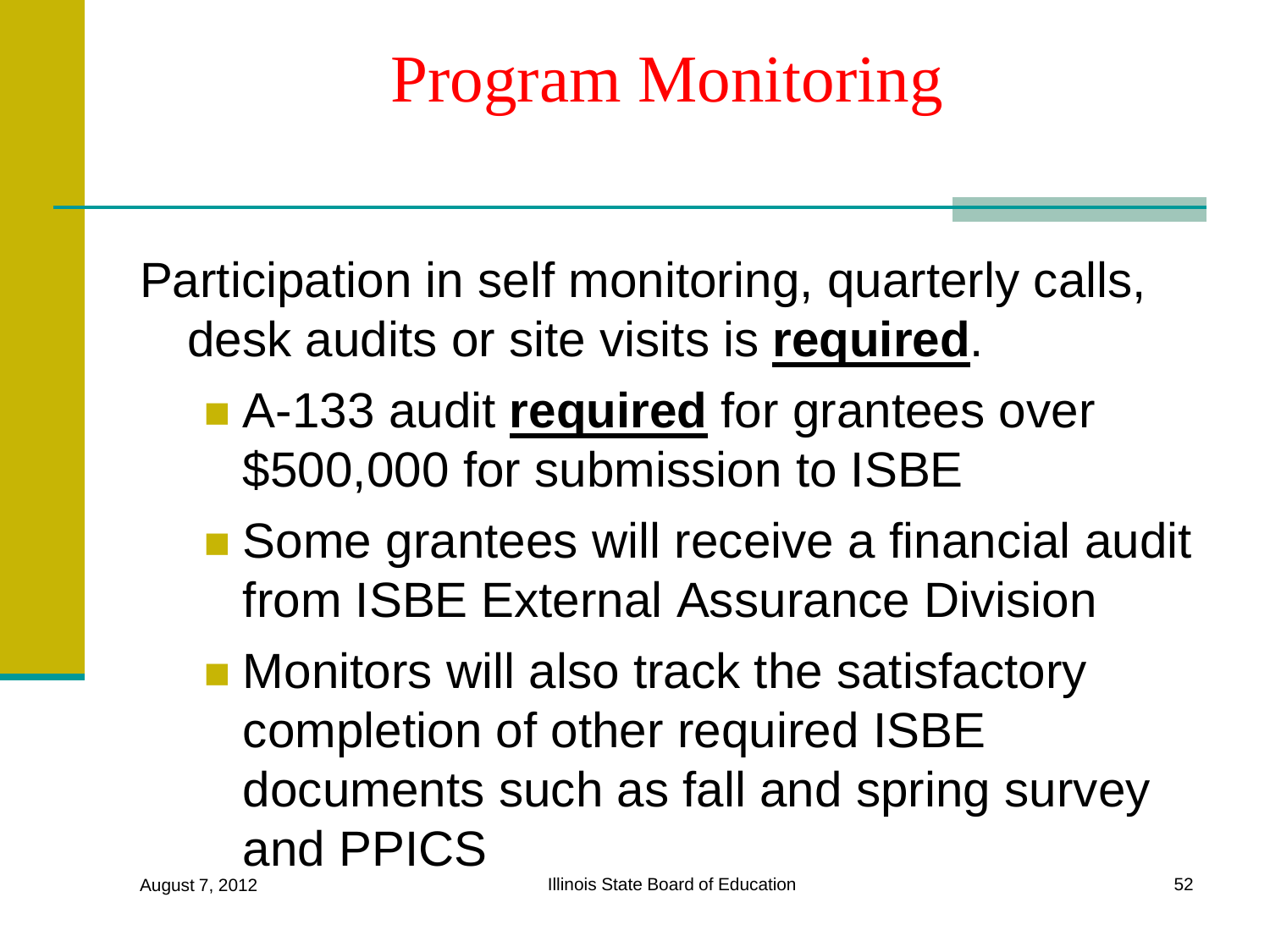# **COMMUNITY CONNECTIONS** 21st CCLC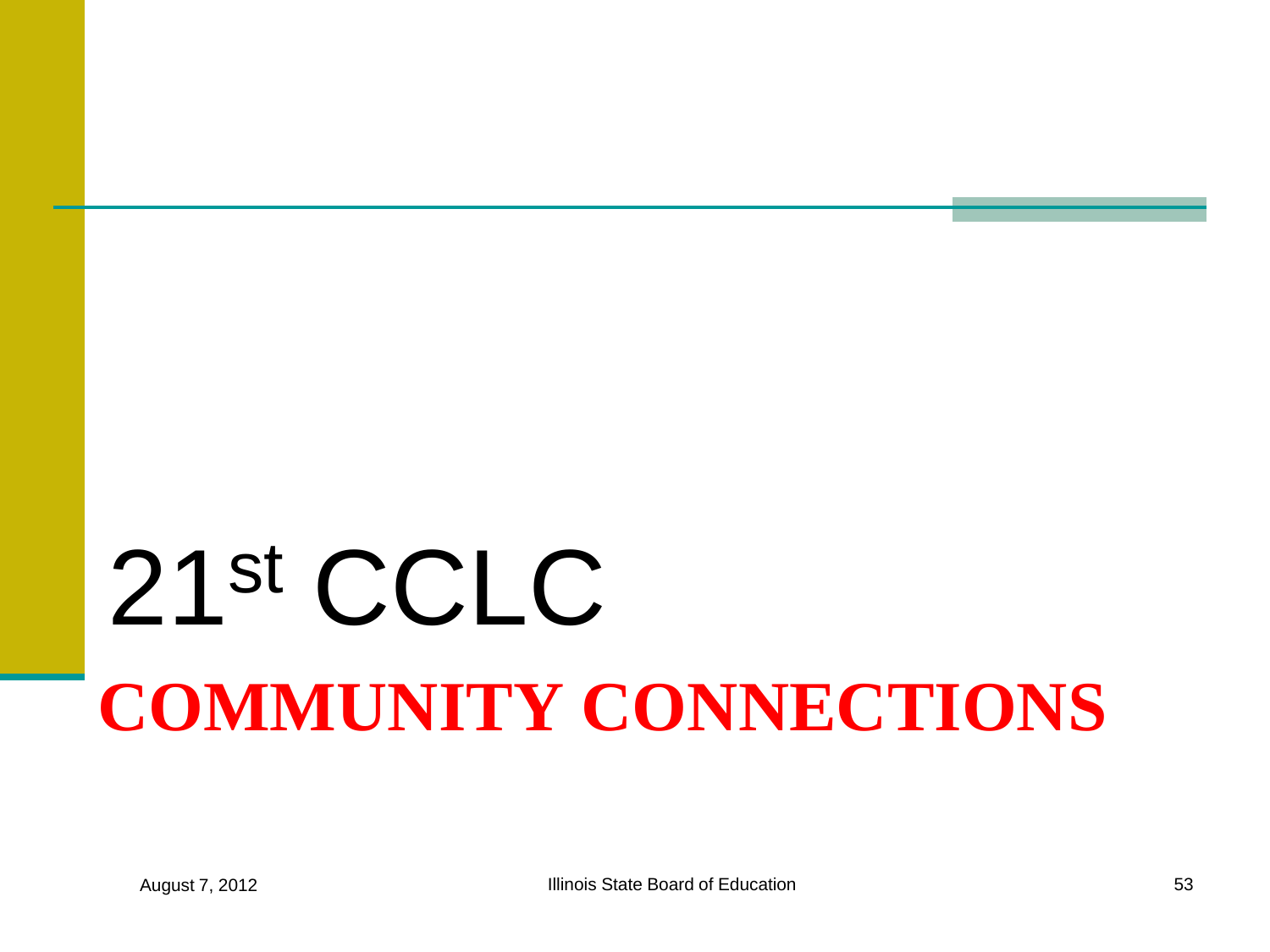## Public Notice of Intent

 $\blacksquare$  In an effort to generate community partnerships, applicants must give prior notice to the community of their intent to submit an application for a 21st CCLC grant. This communication can be accomplished through venues such as newspapers, public websites, and community meetings. Evidence of this action is not required to be submitted as part of the proposal; however, applicants who are awarded a grant must maintain proof of the community notice for monitoring purposes.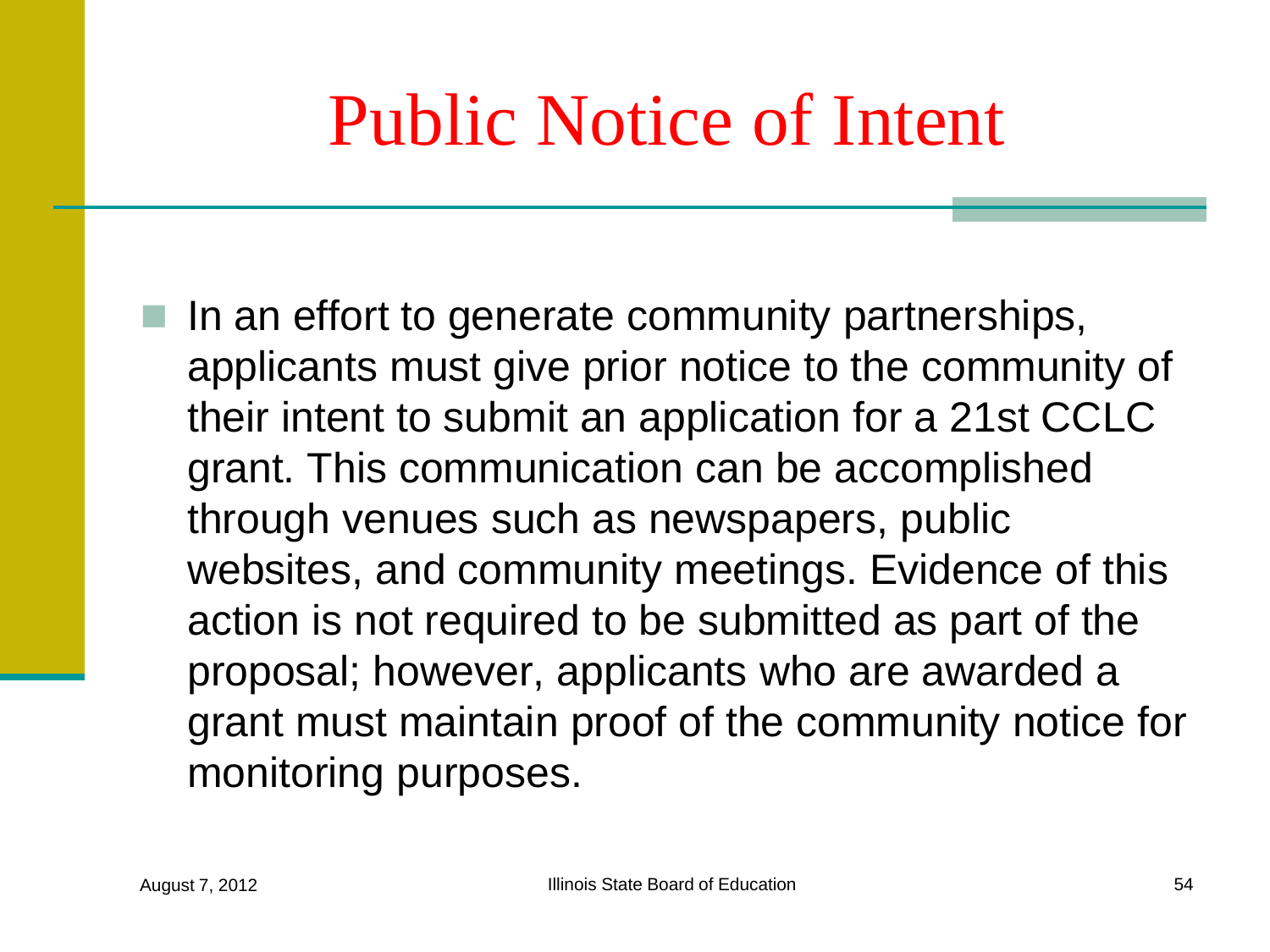## Community Partnerships

21<sup>st</sup> CCLC program strongly encourages applicants establish collaborative partnerships with community organizations.

Applicants should execute letters of agreement with those entities that will serve as community partners. These letters can be submitted as an appendix to the proposal and should describe the role and responsibilities of the partner including any cash or in kind contributions.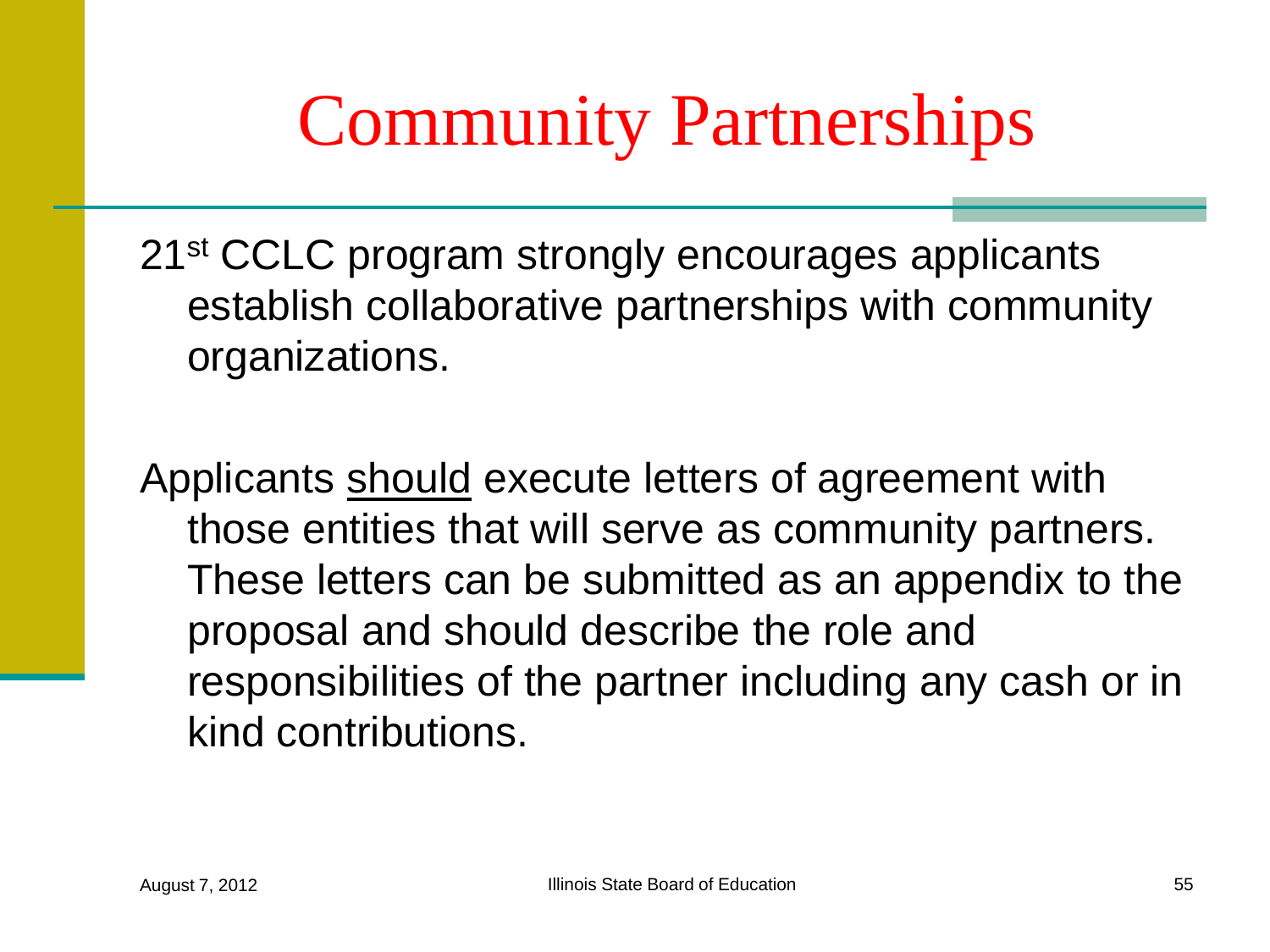#### **Memorandum of Understanding for Joint Applications (Appendix B)**

- $\blacksquare$  The commitment to a partnership for the implementation of the 21st CCLC program must be documented in a MOU, **must** be submitted with the proposal, and **must** contain:
- $\blacksquare$  The terms of the agreement including the services that will be provided, designation of responsibilities, timelines for action, and all financial arrangements;
- A description of the collaboration among the coapplicants regarding the planning and design of the program.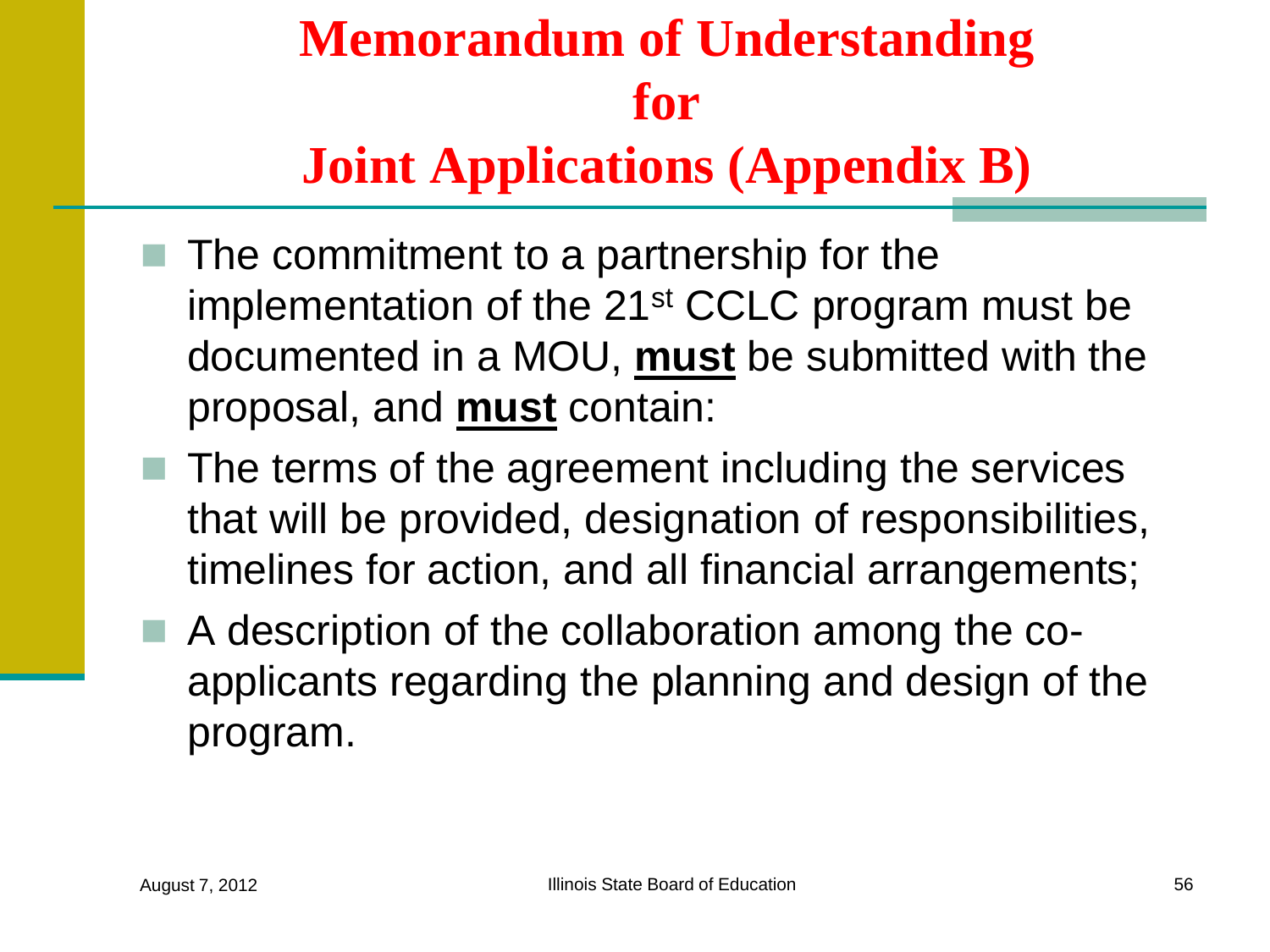### Memorandum of Understanding for Joint Applications

- An assurance that the program was developed together with the LEA, the building principals, and the teachers, and that the program will be carried out in collaboration with all parties;
- $\blacksquare$  A description of each co-applicant's role in the delivery of services;
- An explanation of how resources will be shared to carry out each co-applicant role;
	- An explanation of how each co-applicant will have significant and ongoing involvement in the management and oversight of the program;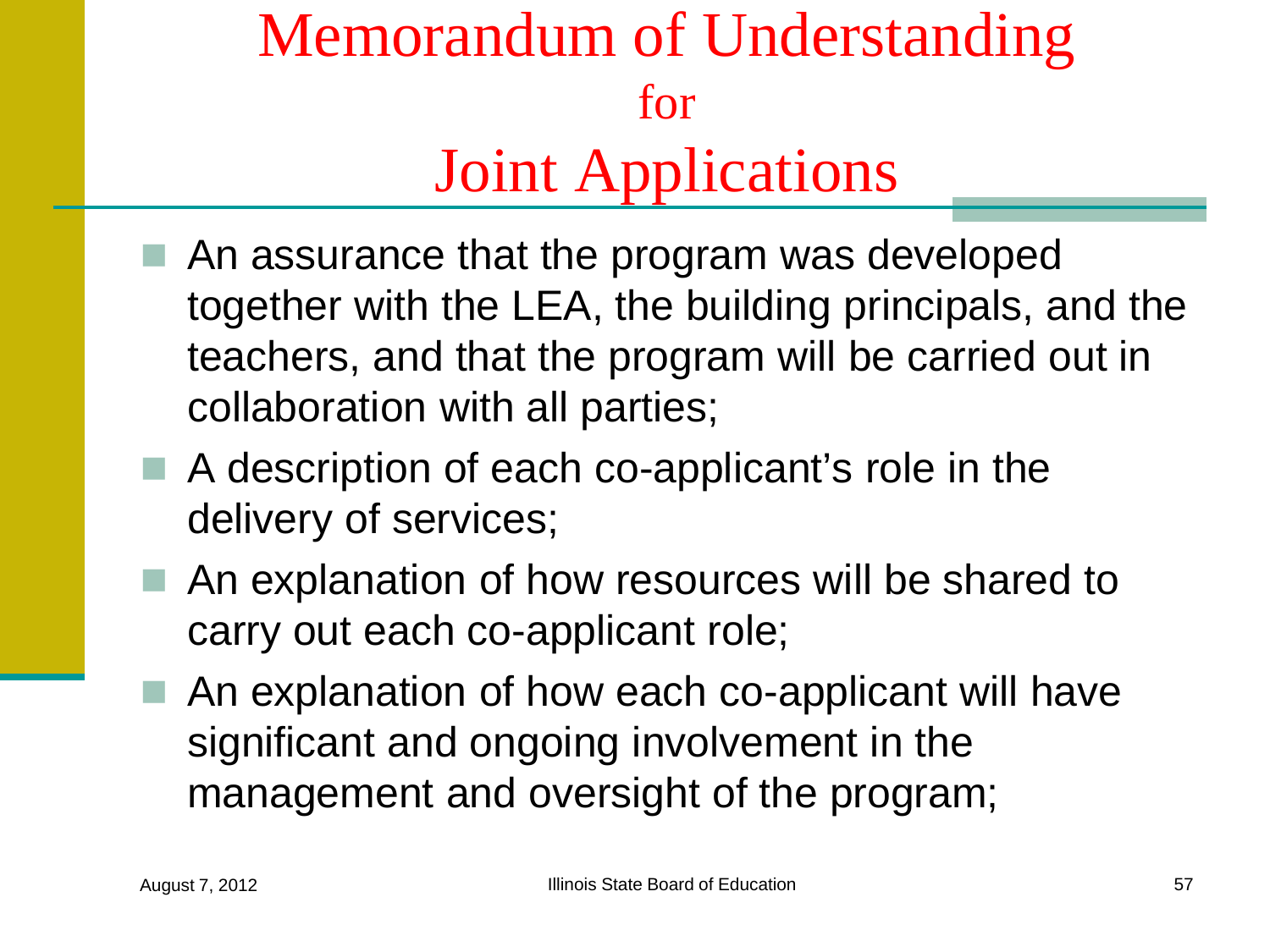### Memorandum of Understanding for Joint Applications

- A description of how the students will be chosen for the program;
- A clear description of the linkage between the school day and the 21st CCLC program; and
- A description of how and when data, surveys and information about the 21st CCLC will be collected, compiled and shared over the term of the grant.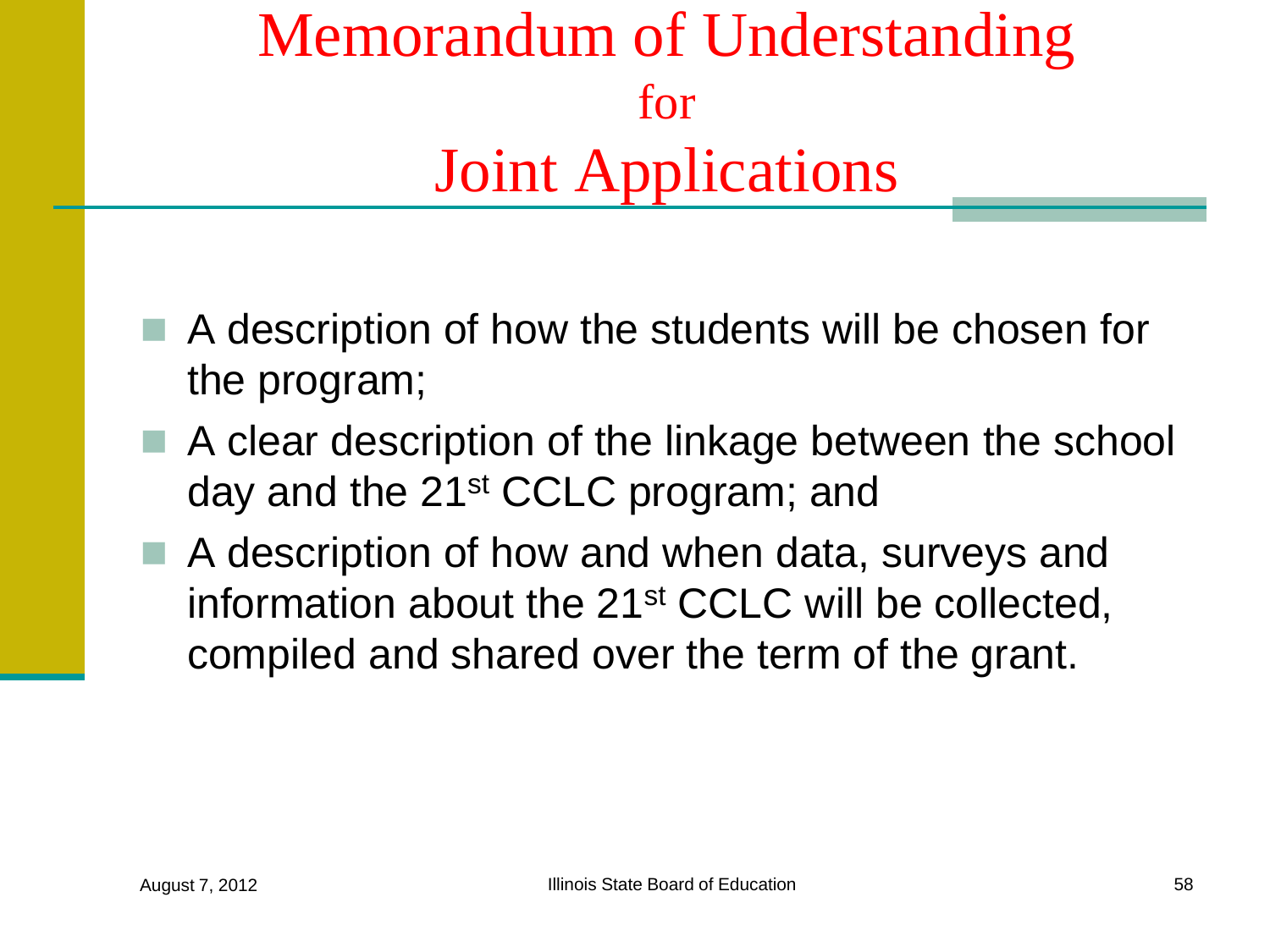## Sustainability Plan (7A & 7B)

Sustainability – how the grantee will maintain the size and scope of the program when 21st CCLC funding ends

New Applicants – project other sources of funding (e.g., grants received, donations, in-kind services, and fundraising efforts)

Previously Funded – also include a list of previous sources and if those sources will be used in the new grant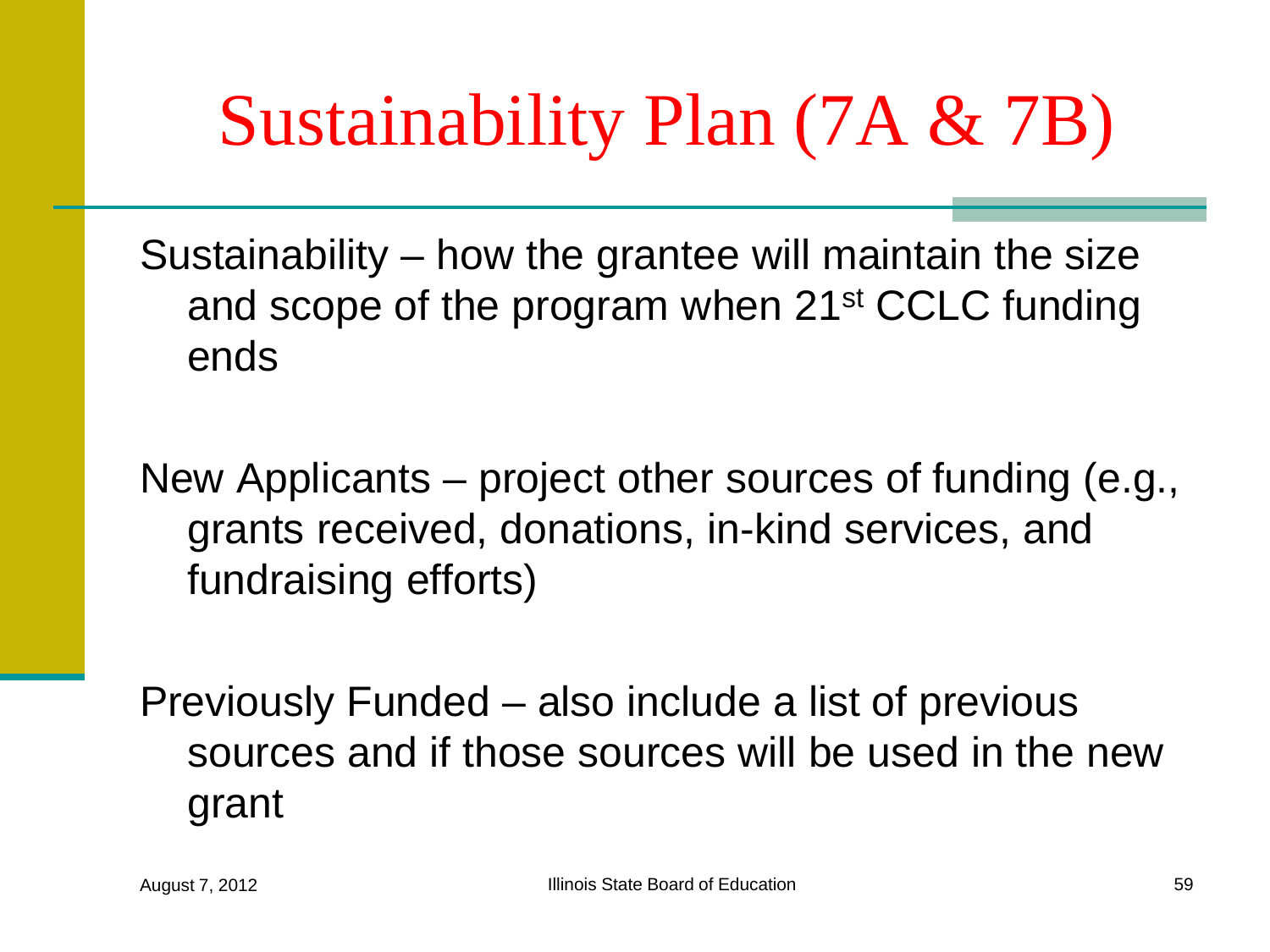# **FISCAL INFORMATION** 21st CCLC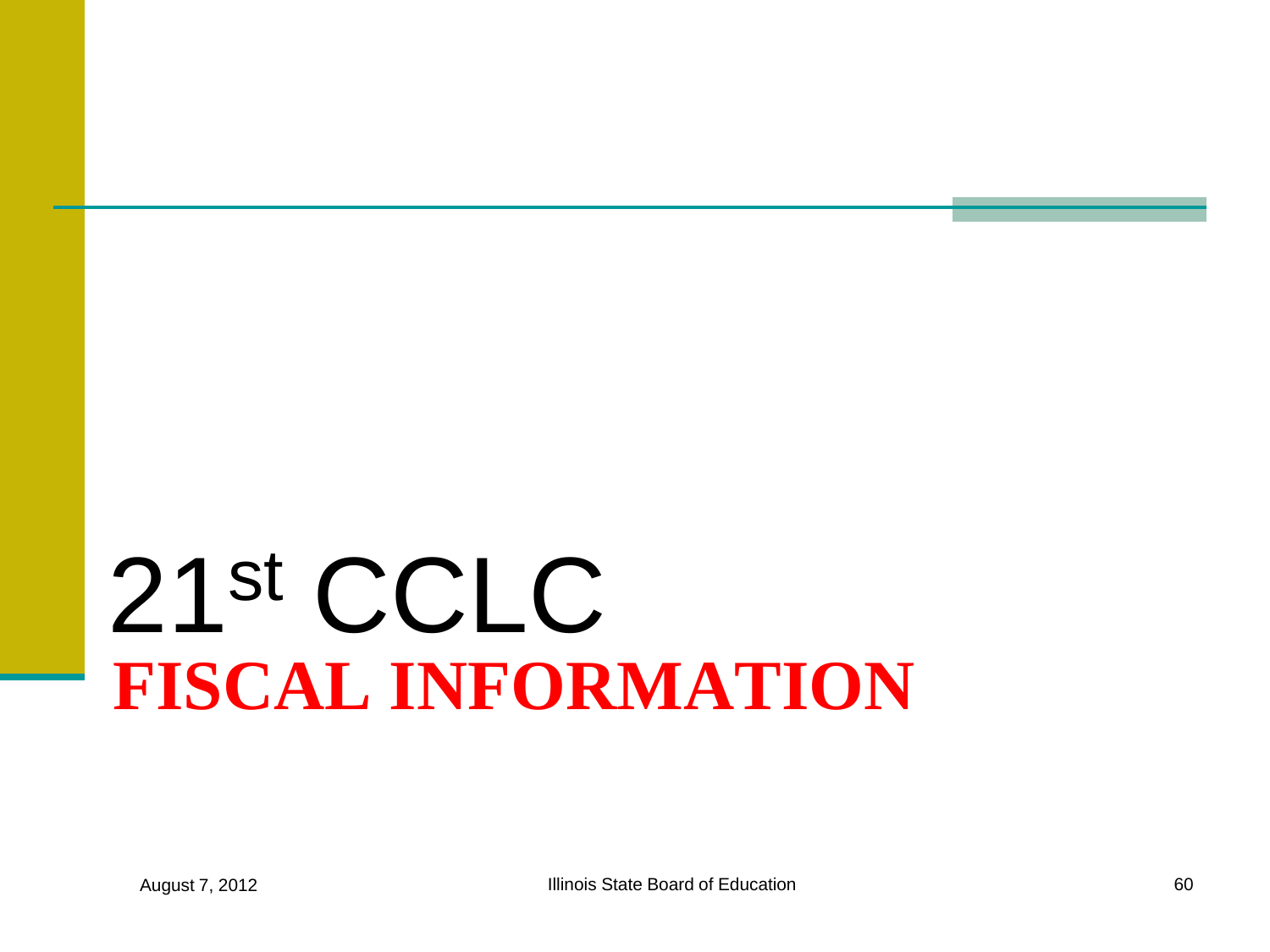## Funding Levels During the Grant Period

All grant funds disbursed to administer the 21<sup>st</sup> CCLC program and all related services must be handled in accordance with the authorizing legislation, the corresponding federal guidance, the State and Federal Grant Administration Policy and Fiscal Requirements and Procedures handbook, and 23 Illinois Administrative Code 100).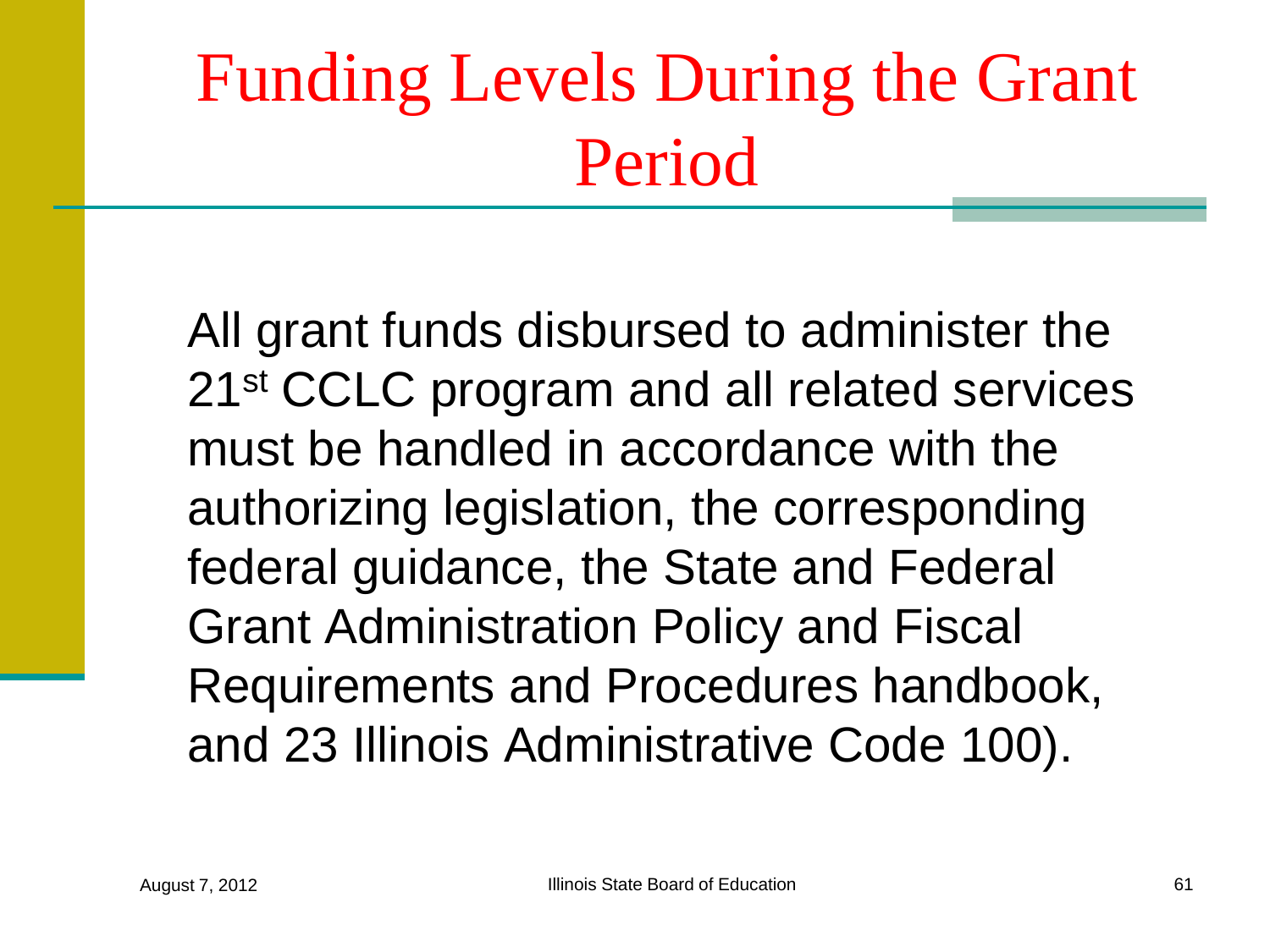## Funding Levels During the Grant Period

- Funding levels during the grant period for new grantees and previously funded grantees are anticipated as follows.
- The first three years (i.e., FYs 2013, 2014, and 2015) will be level funded at the initial award amount for all grantees.
- The fourth year (i.e., FY 2016) will be funded at 90% of the initial award amount for new grantees and 75% of the initial award amount for previously funded grantees.
- The fifth year (i.e., FY 2017) will be funded at 75% of the initial award amount for new grantees and 50% of the initial award amount for previously funded grantees.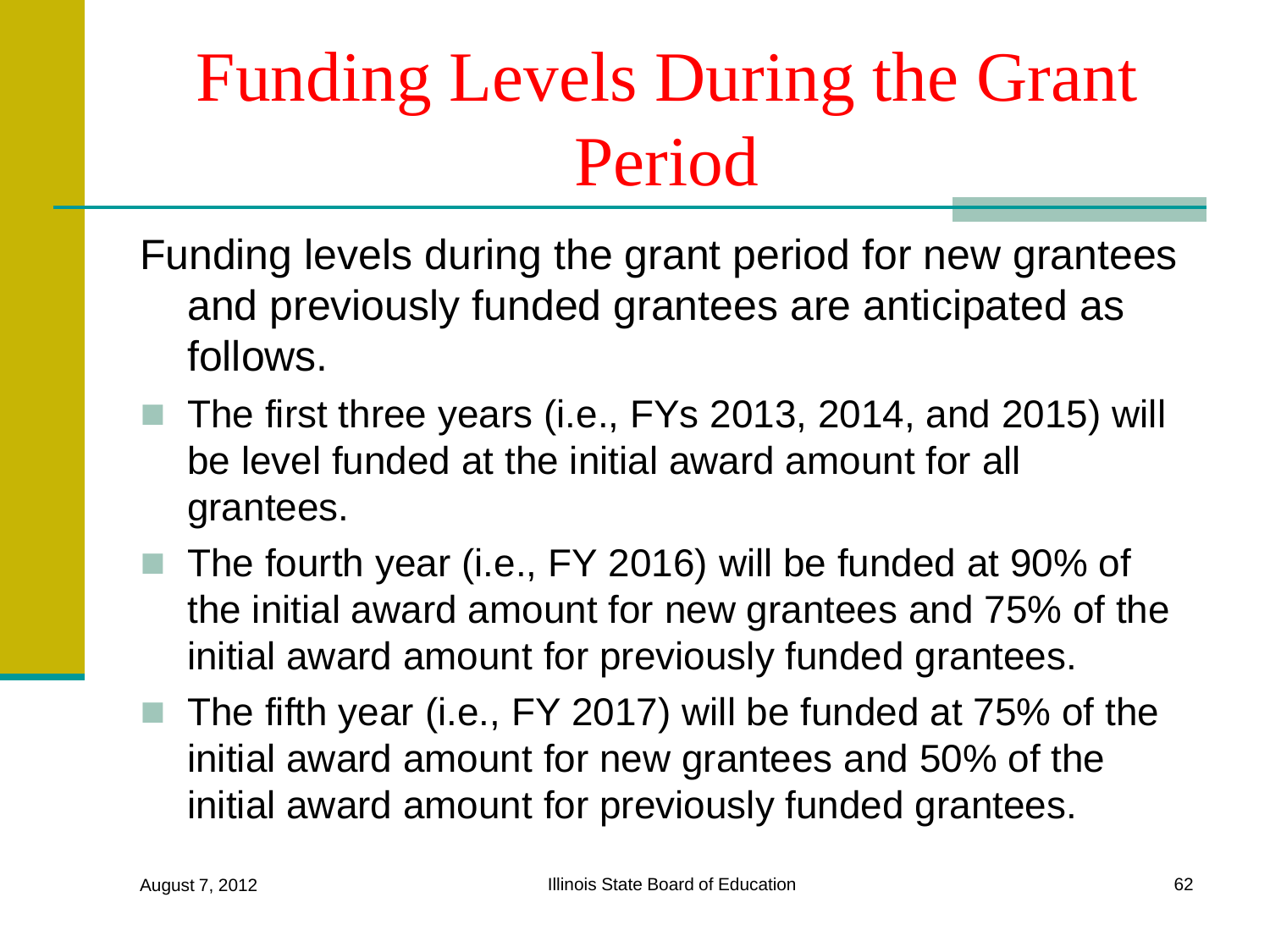## Budget

 **Must** align with proposed activities, number of students and families to be served, staffing levels, goals and objectives and evaluation services.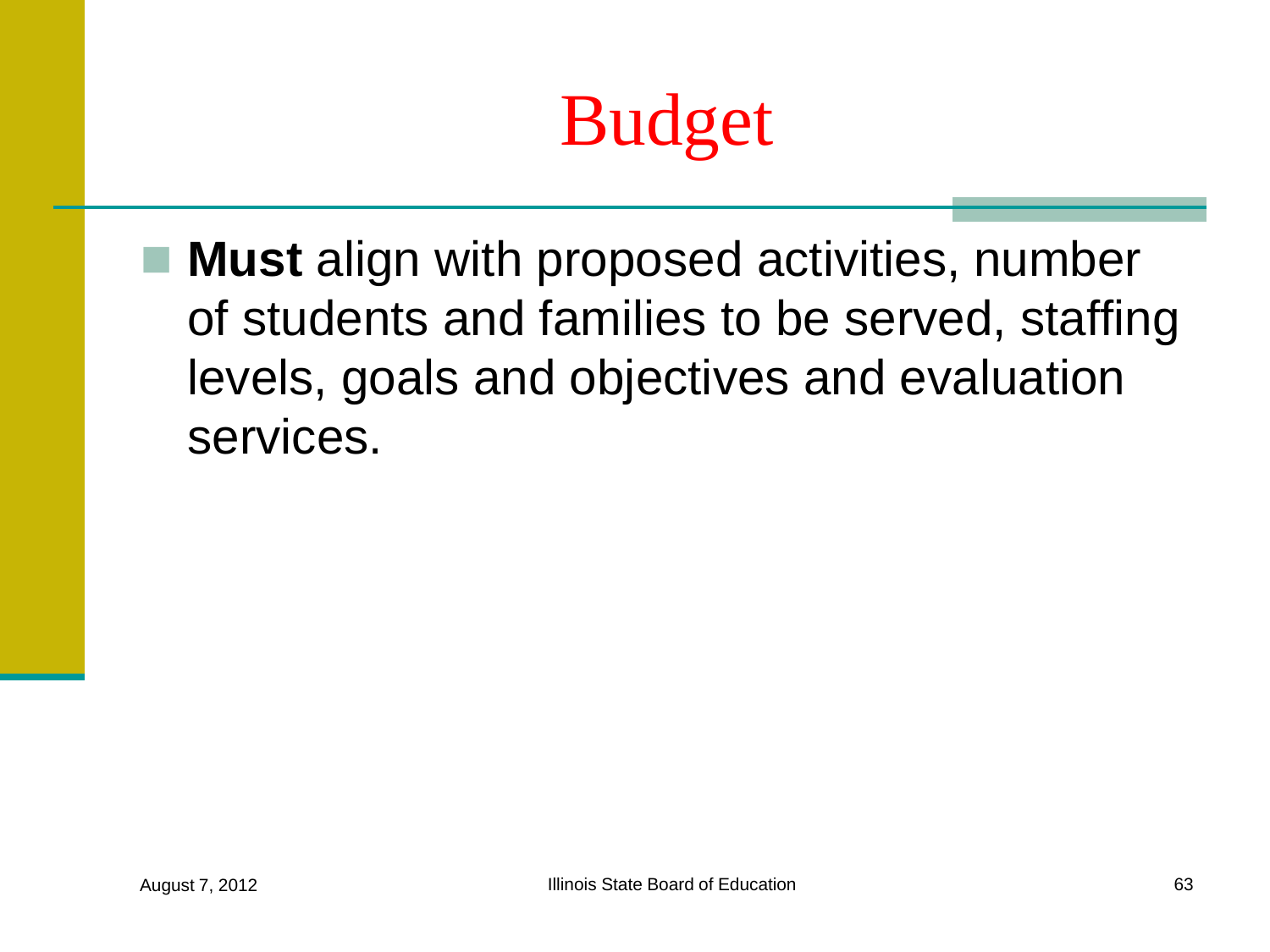## Allowable Uses of Funds

- **Program implementation costs**
- Indirect Costs
- Administration (Up to 5% for Indirect and Administration combined)
- **Professional Development**
- $\blacksquare$  Instructional staff up to 4 weeks of instructional staff time beyond the normal weeks of programming
- Food costs for family members for meetings that take place during mealtimes up to \$10 per person and food used for culinary classes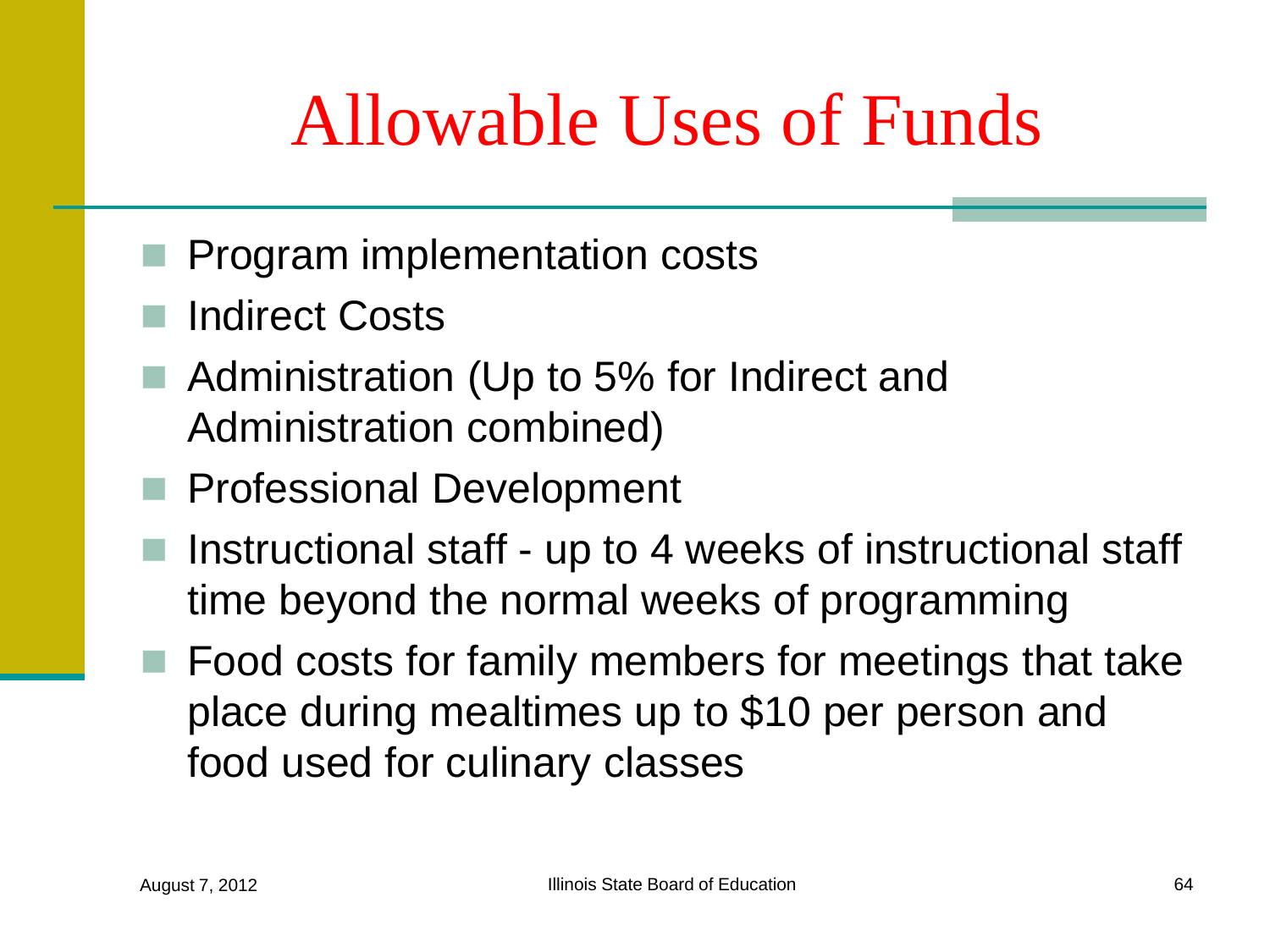## Allowable Uses of Funds

- Transportation costs
- Technology expenses that are reasonable, allocable, allowable and related to academics and student achievement – require prior approval
- Subcontracting
- **Program Evaluation**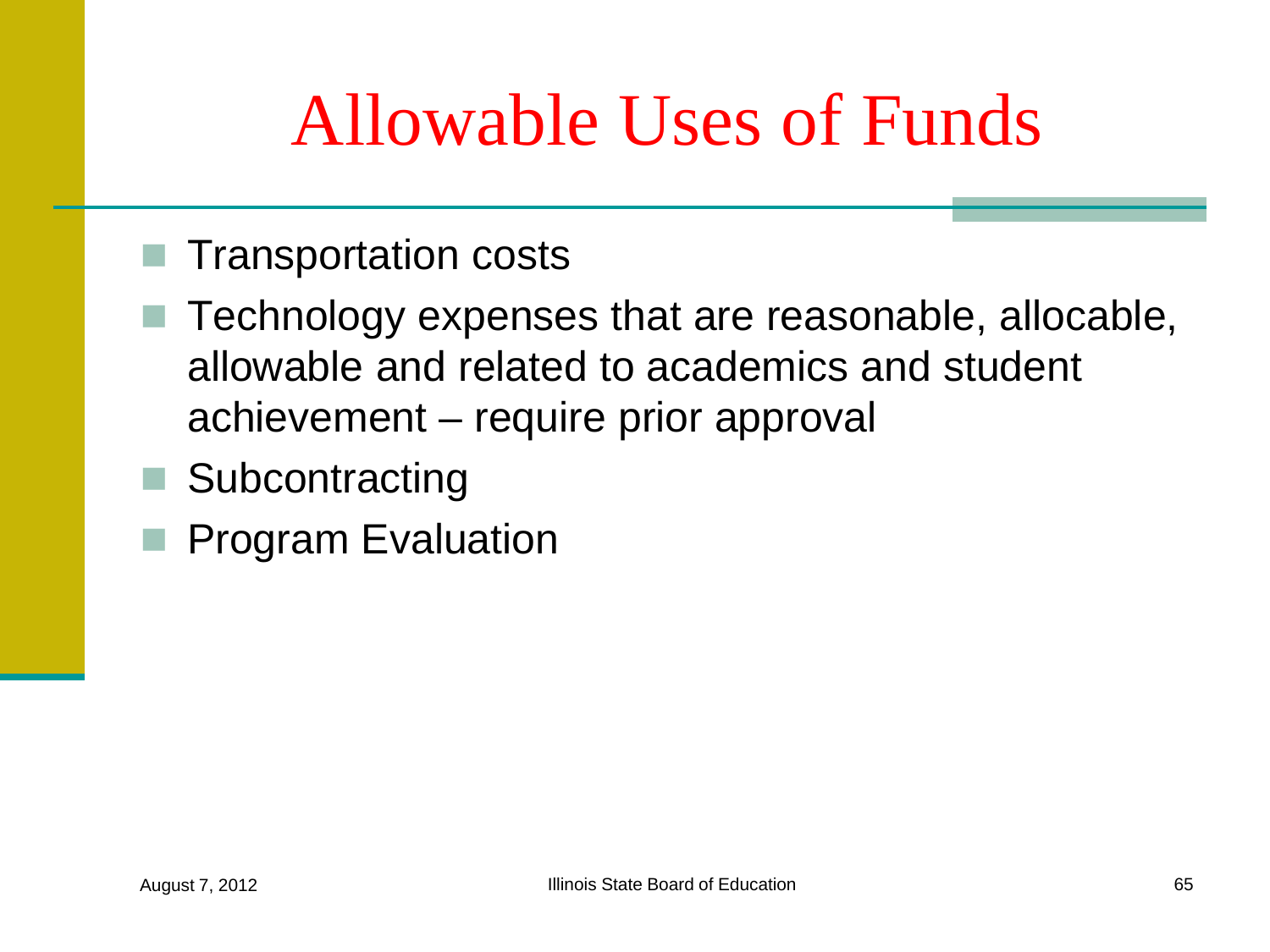### Non-allowable Use of Funds

- Proposal preparation costs
- Pre-award costs
- Overnight or out of state travel for students

 Food for professional development events, faculty, staff, or administrative meetings for staff in any setting except at Family Nights, etc.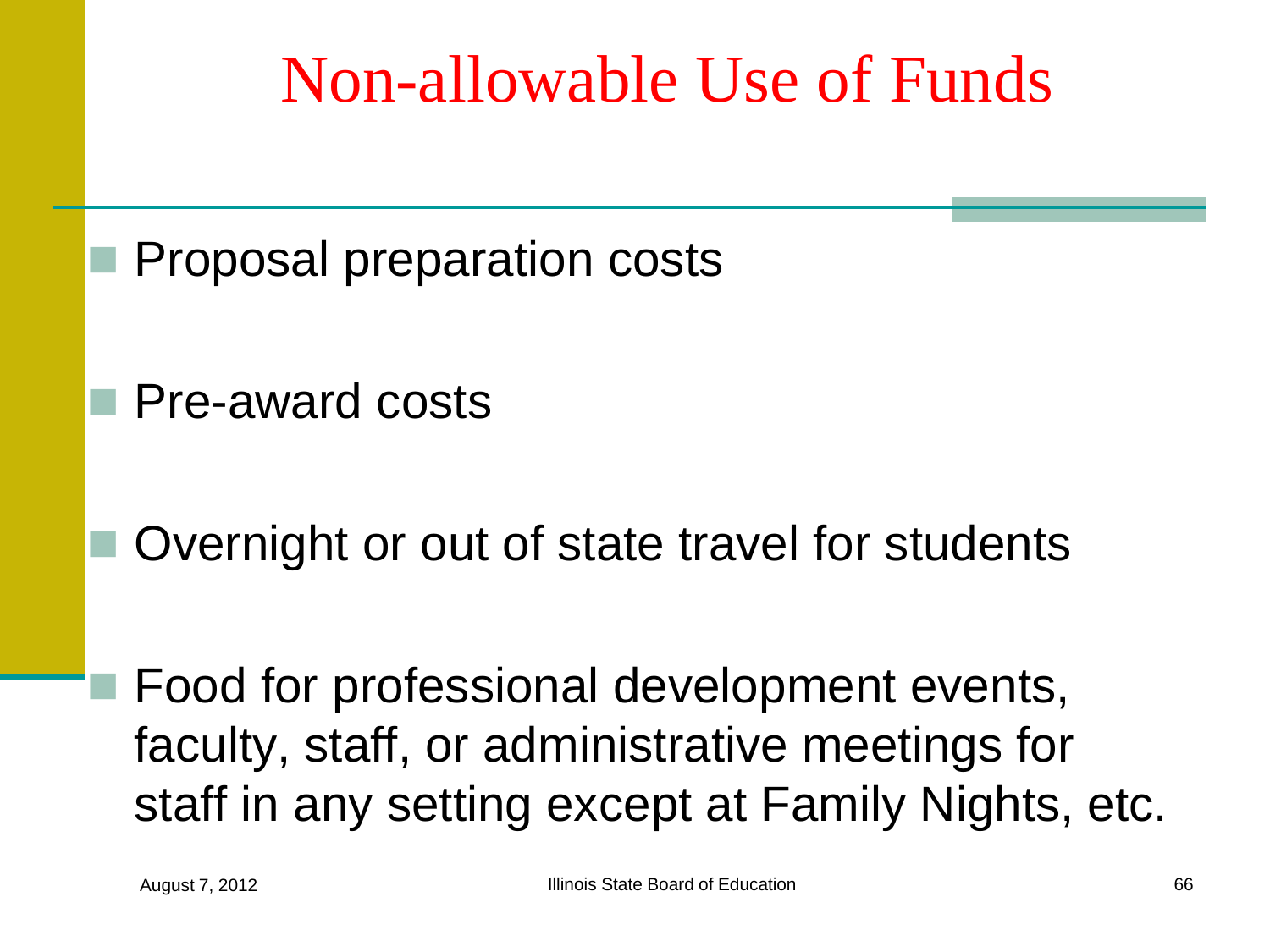## Non-allowable Uses of Funds

#### ■ Clothing

- Non-educational incentives of gift cards, cash, gas cards, movie passes, clothing, or other unreasonable costs
- $\blacksquare$  Purchase of equipment without prior approval from ISBE—computers, printers, scanners, etc., regardless of cost
	- Daily snack/meal costs (ISBE nutrition, [www.isbe.net/nutrition or 217/782-2491\)](http://www.isbe.net/nutrition or 217/782-2491)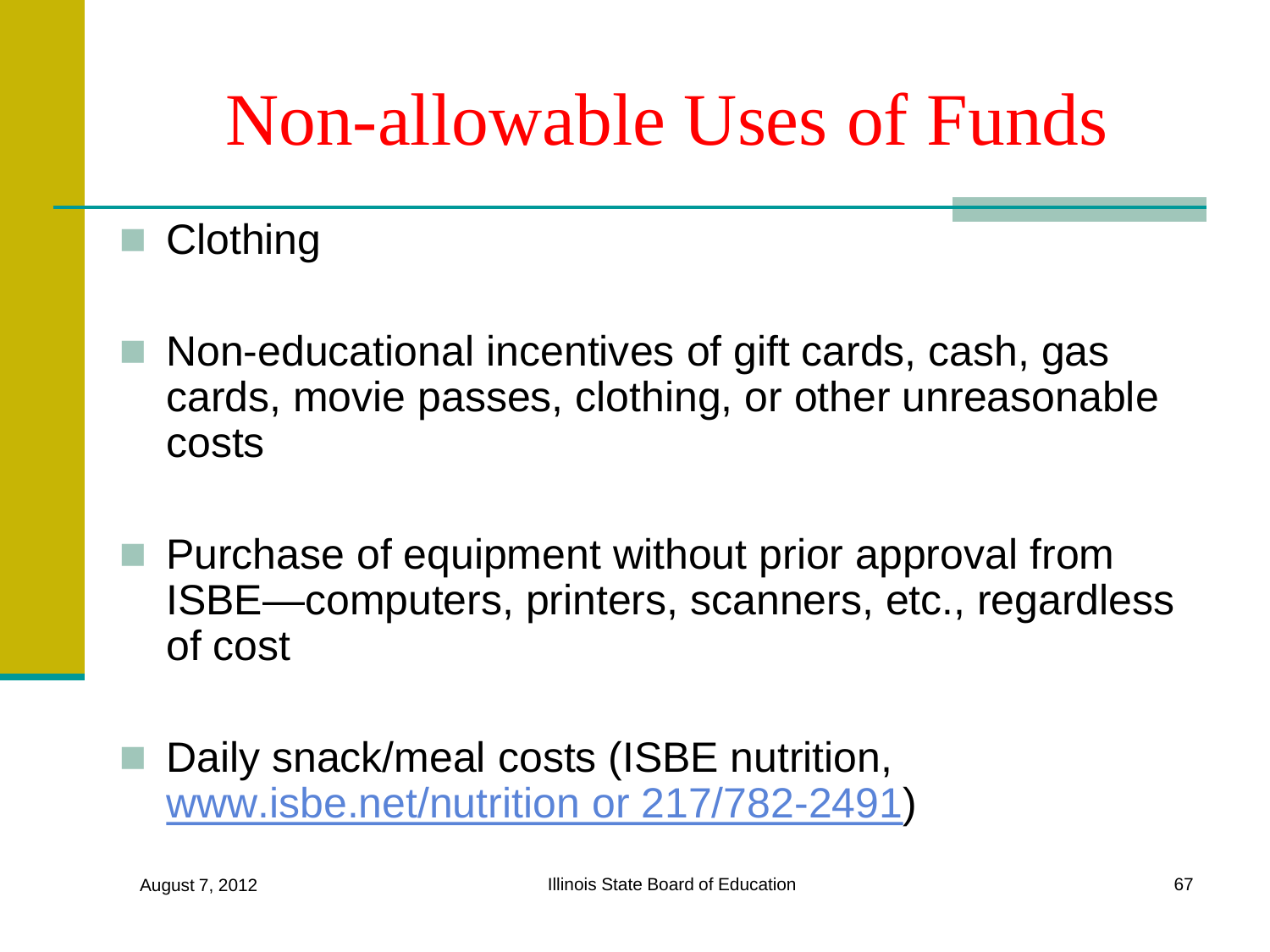## Non-allowable Uses of Funds

#### **■ Furniture**

- Staff events that include retreats, lock-ins, or other events of a similar nature
- Field trips that are purely recreational in nature (have no academic support)
	- Membership dues to organizations
- **Promotional or marketing items (mugs, pens,** totes, banners, etc.)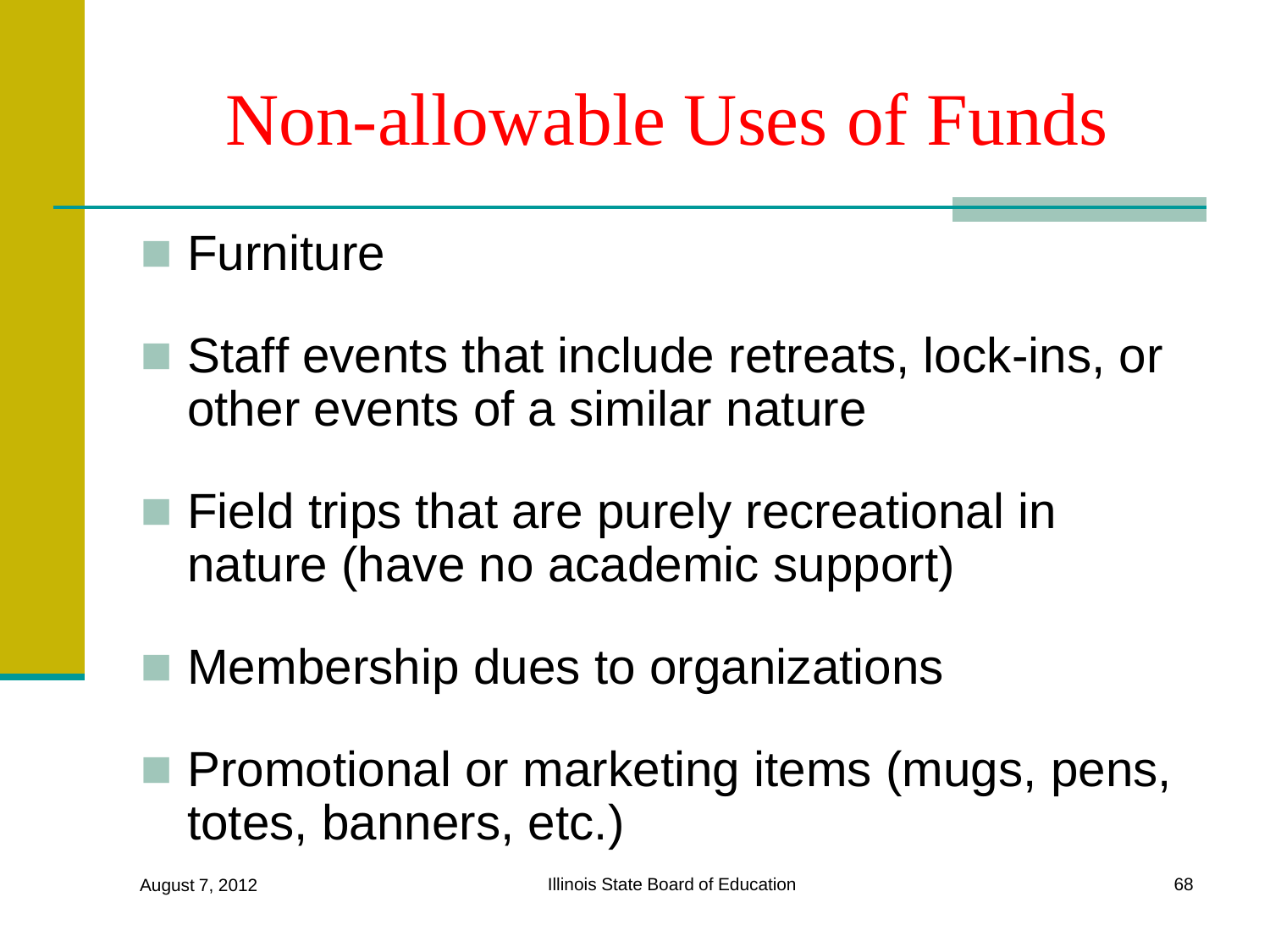## Non-allowable Uses of Funds

- Decorative items
- Capital improvements such as facility construction, remodeling, or renovation
- Classes previously offered and paid for by district or other fund sources

#### Supplanting federal, state or local funds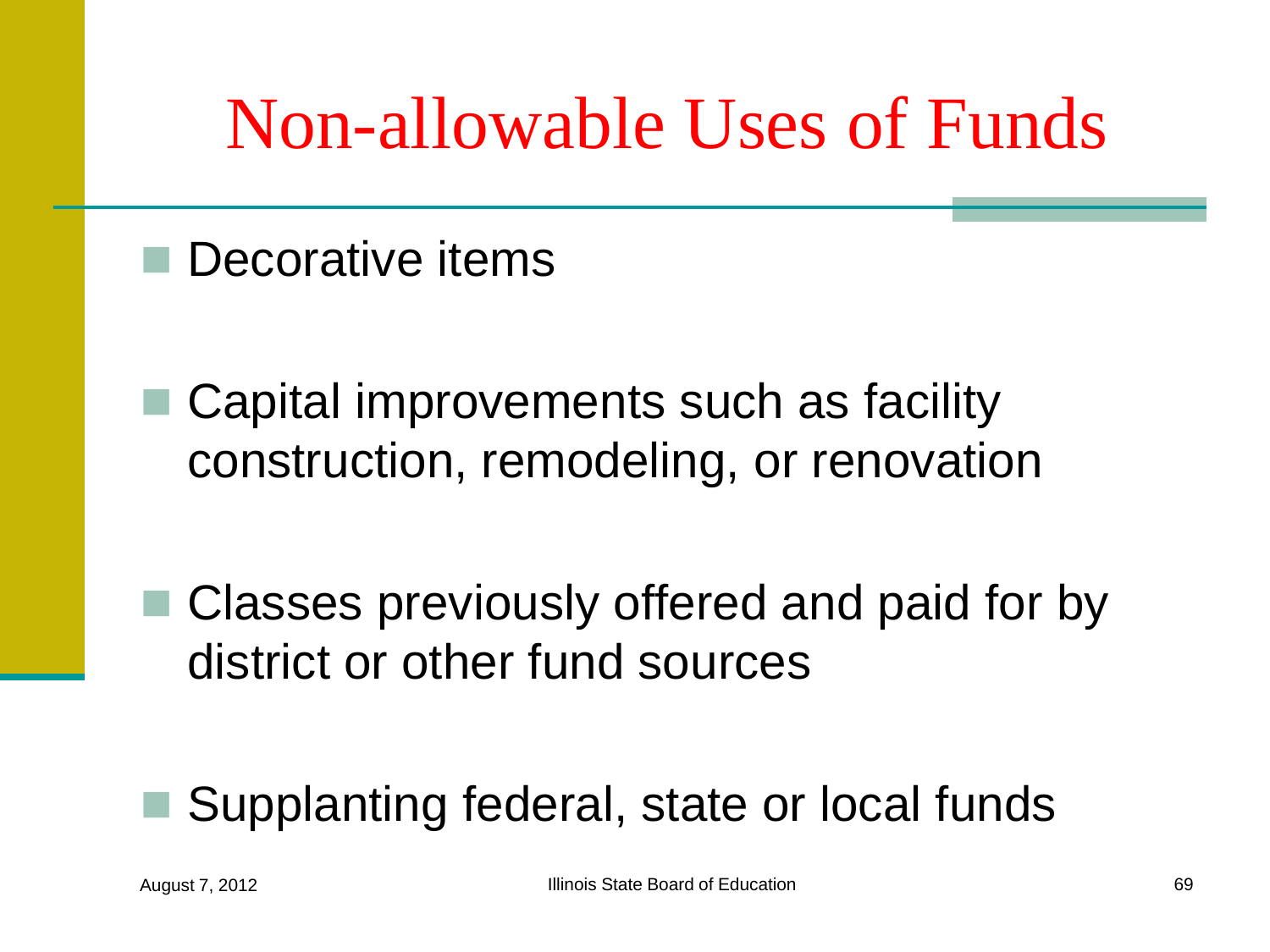## Continuation Funding

#### In order to receive funds in remaining years

The approval will be based on the substantial progress toward meeting the objectives stated in the approved proposal, use of funds, completion of a continuation application, annual evaluation, and satisfactory monitoring findings.

Grants are not automatically renewed.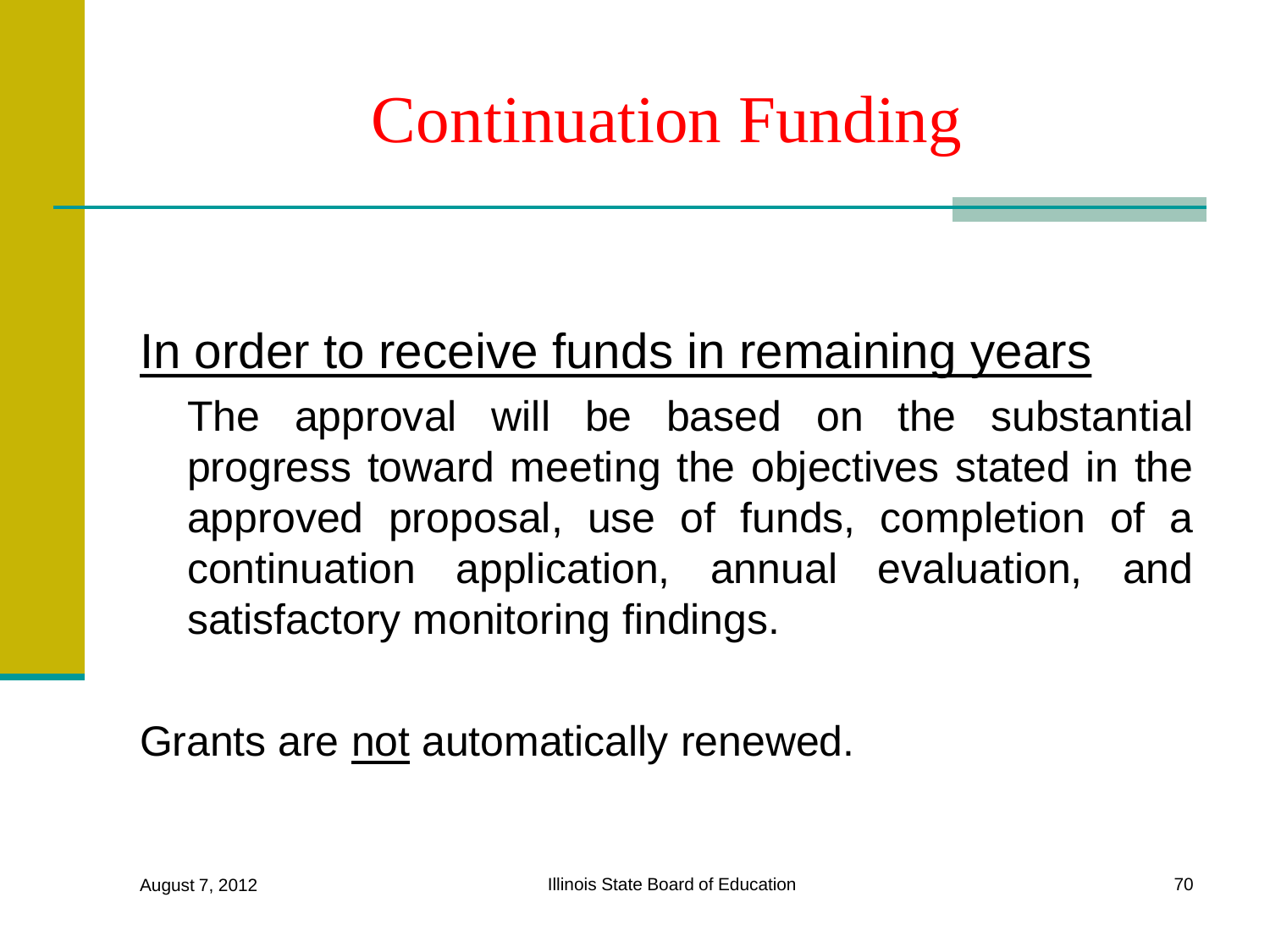# Supplanting

Grantees **must** use funds for the purpose intended and to supplement and not supplant other federal, state, and local funds. This does not prohibit 21st CCLC funds from being used to continue programs where a previous grant has ended.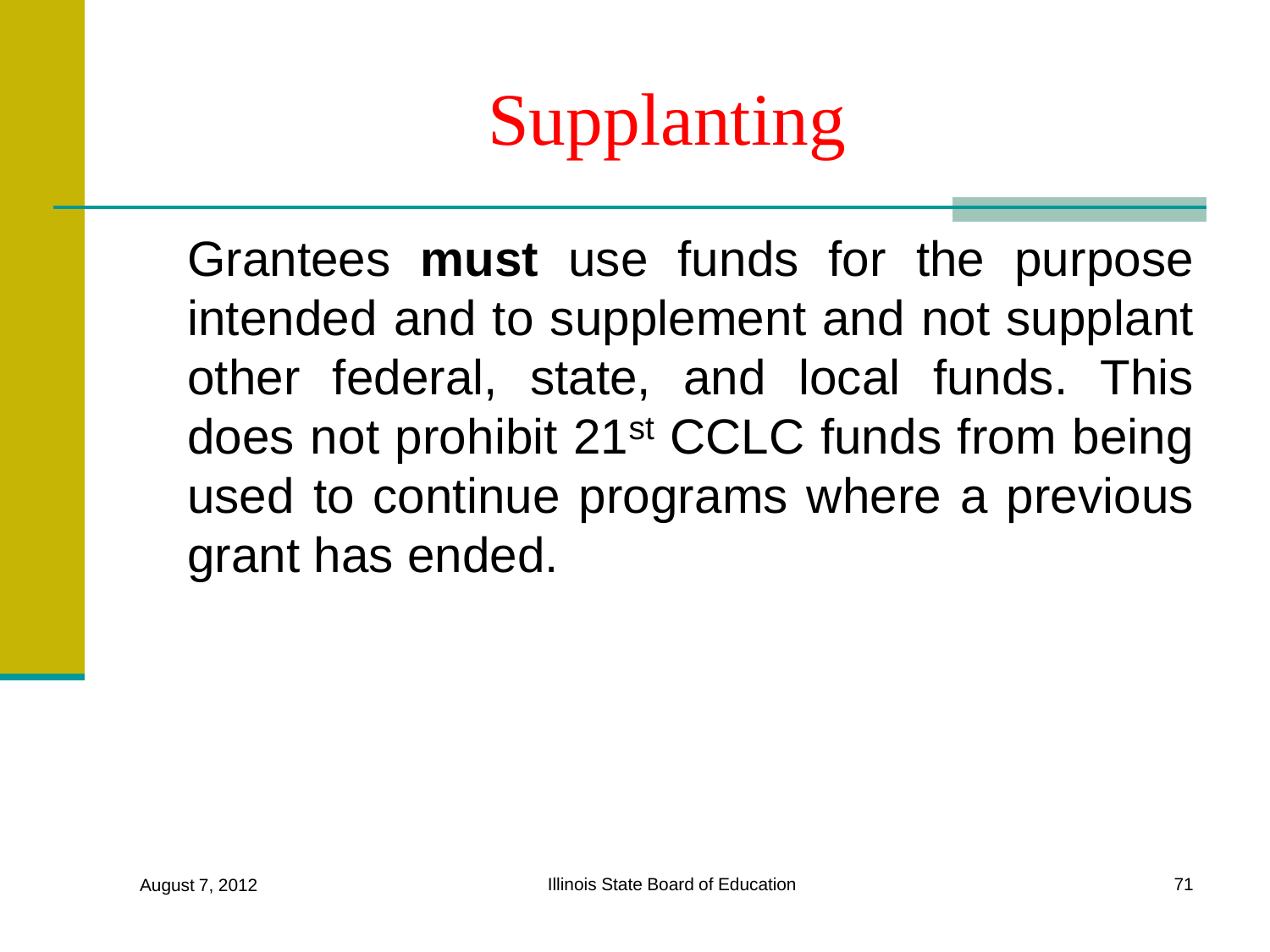## **Coordination of Resources:**

Each applicant must be a good steward of public funds and take action to prevent the duplication of services.

Applicants should identify other federal, state, and local programs that offer before and after school and summer services and work to coordinate and/or combine efforts for the most effective use of public resources.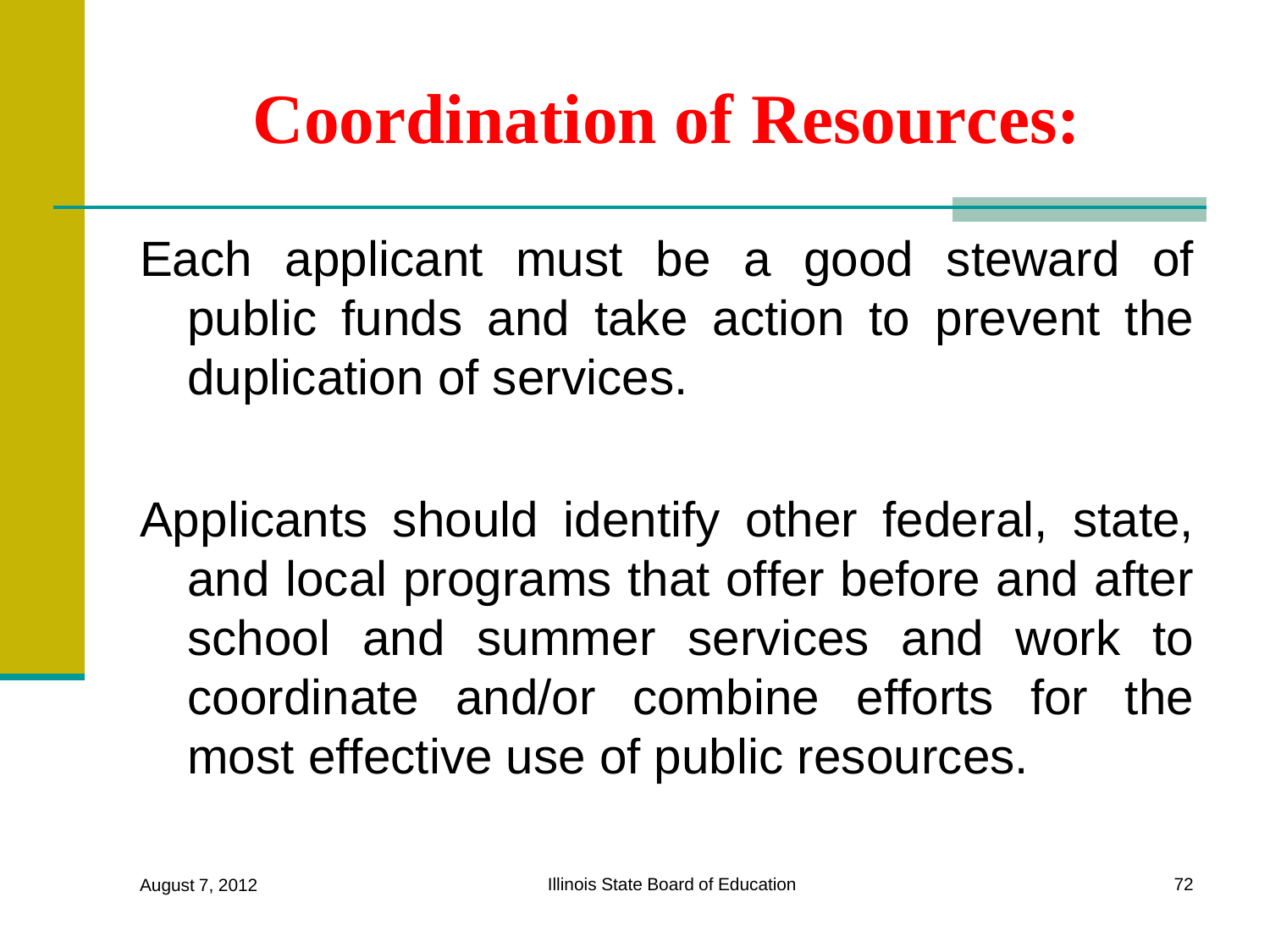#### **Flexibility of Funding:**

Under the ESEA, LEAs are provided certain flexibilities in the use of 21st CCLC funds as described below.

Consolidation of Local Administration Funds

Programs

#### ■ Rural Education Initiatives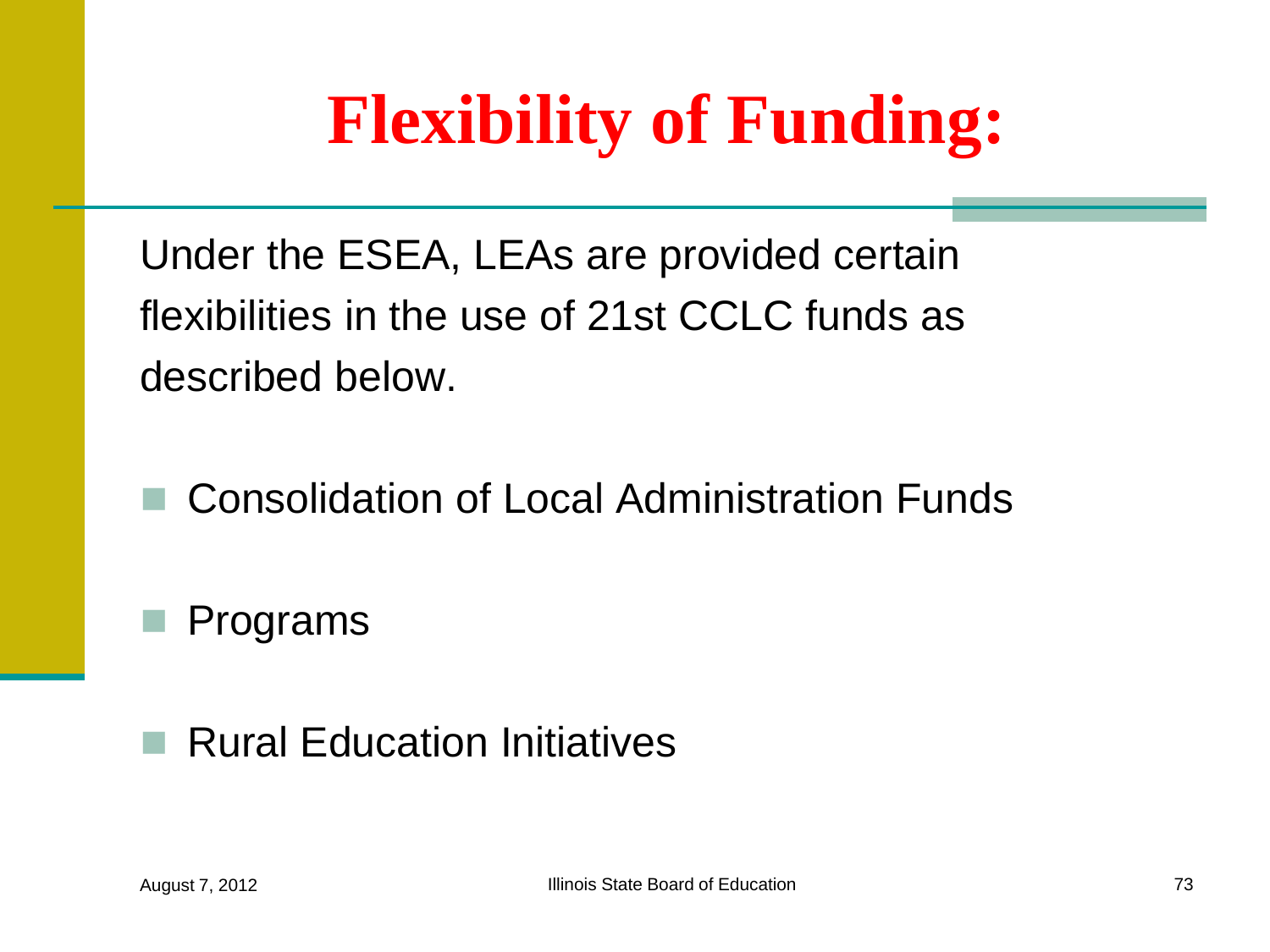## **Flexibility of Funding:**

- All applicants and co-applicants must individually comply with all applicable state and federal laws, regulations, and executive orders, including without limitation those regarding the confidentiality of student records.
- Further, all co-applicants participating in a joint application must certify that they are individually and jointly responsible to ISBE and to the administrative and fiscal agent for the grant.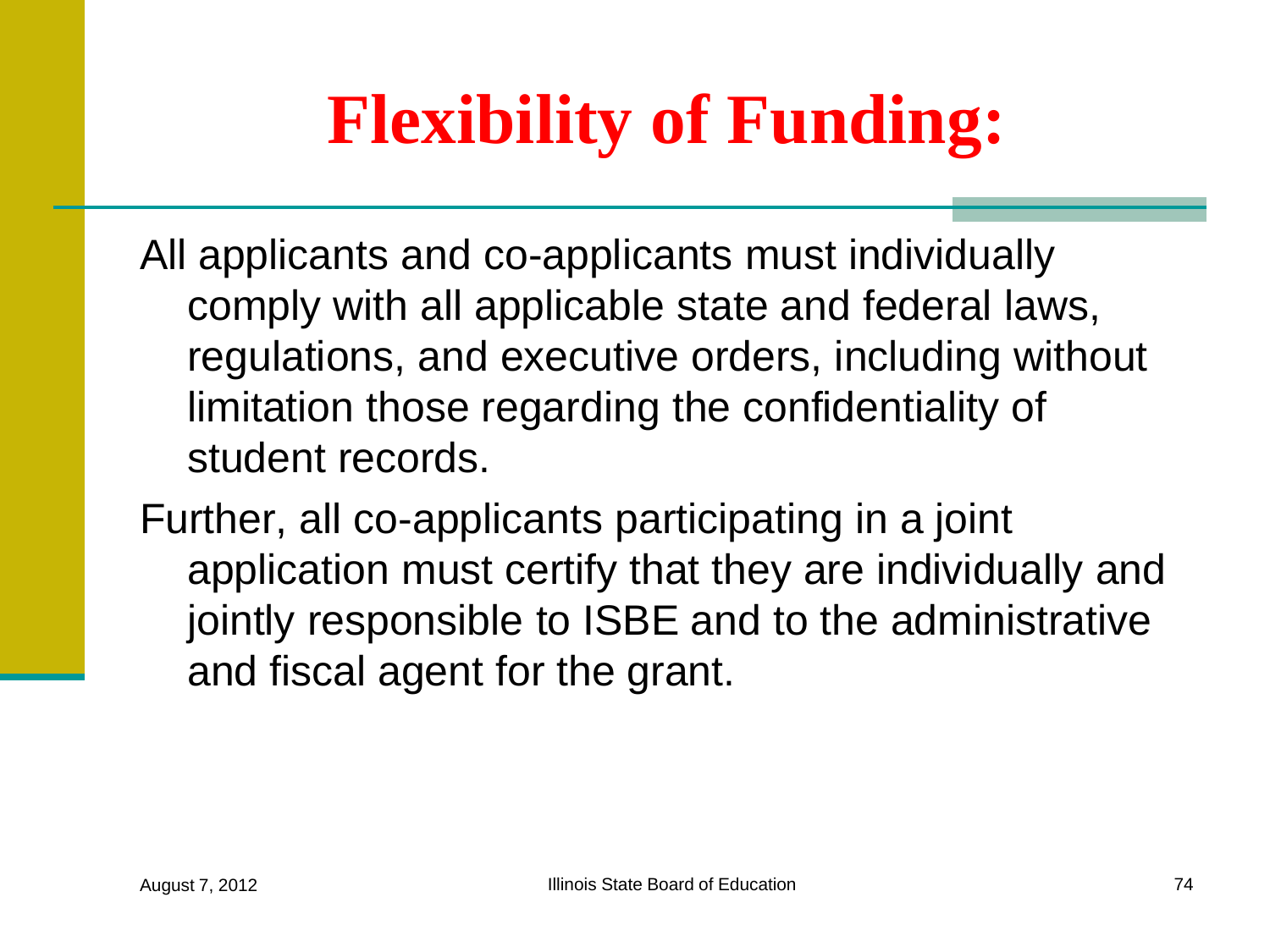# **PROPOSAL NARRATIVE** 21st CCLC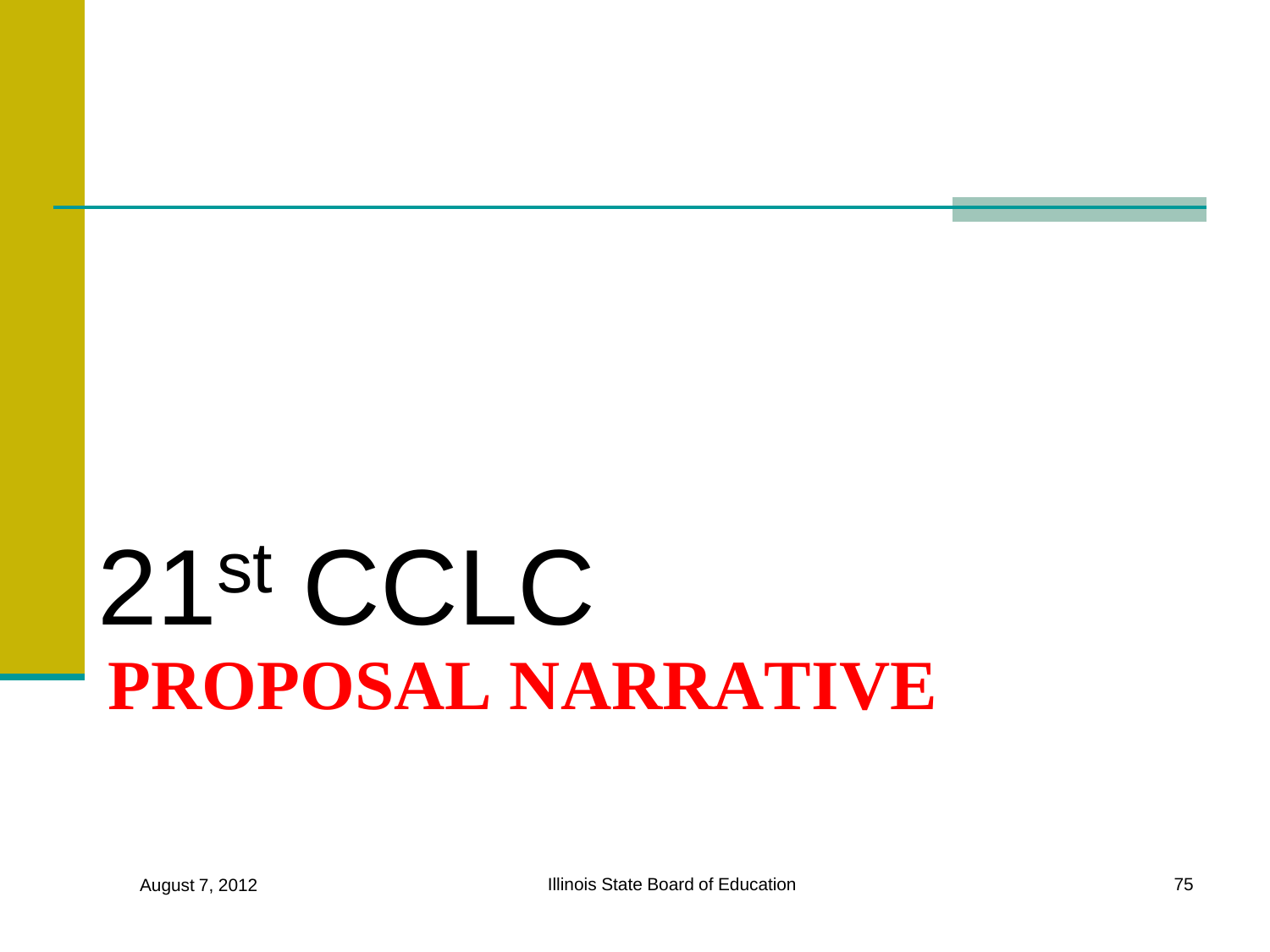#### Proposal Narrative

- Limit to 30 pages, double spaced
- Requirements
- 1. Summarize the comprehensive needs assessment by describing the process used with the school to determine the need for the project in the community, the availability of resources for the center, and the data used to determine the need.
- 2. Describe the partnership of the co-applicants and the roles that will be maintained through the life of the grant. Include a plan for linking the school day to the afterschool program.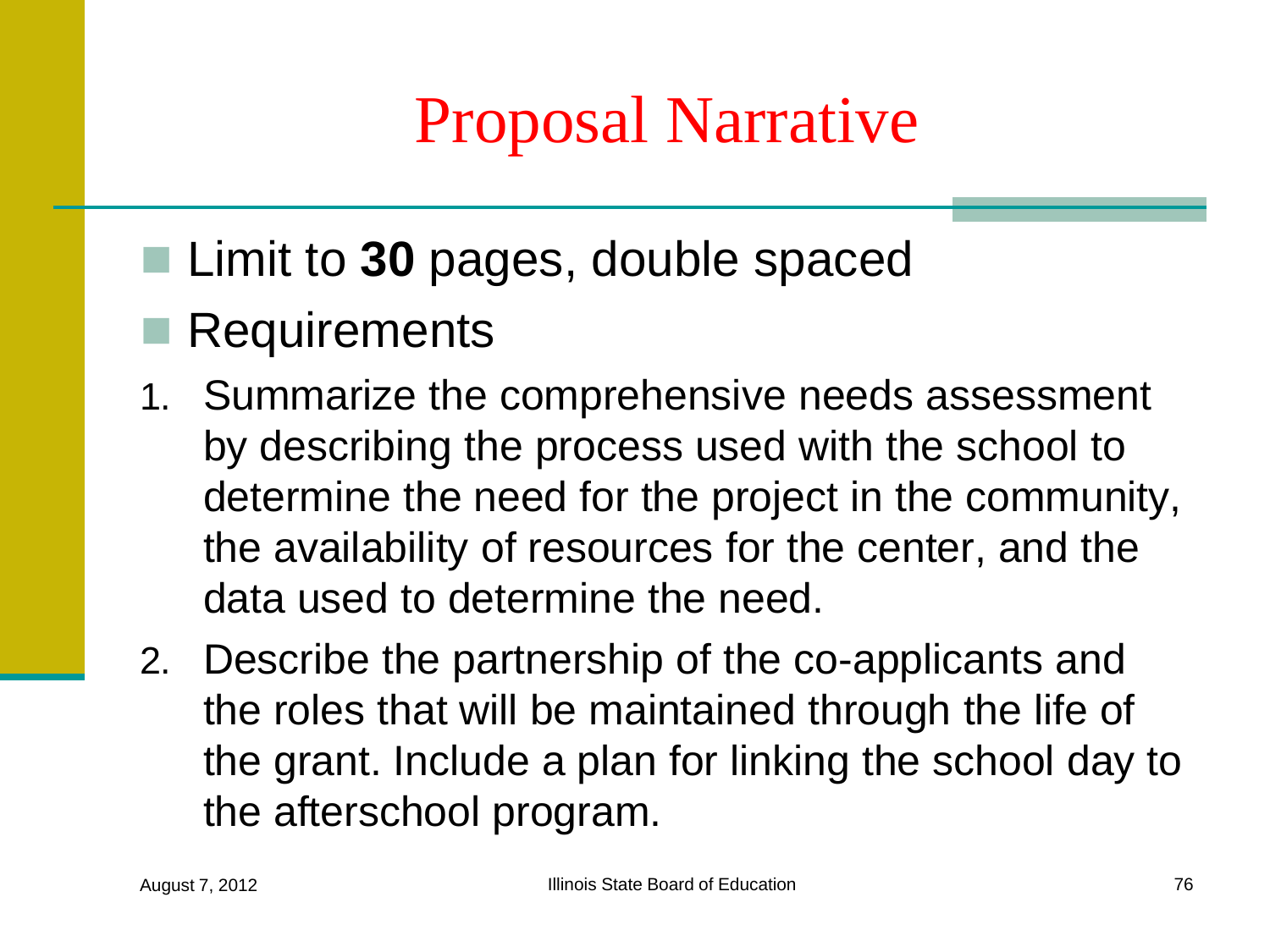- 3. Estimate the number of students and families to be served.
- 4. Recruitment and retention plan of the students most in need of academic assistance and the criteria.
- 5. Identify facilities where the programs will be located.
- 6. Provide a transportation plan, if the proposed location is other than an elementary or secondary school.
- 7. Describe how information about the program will be disseminated to the community.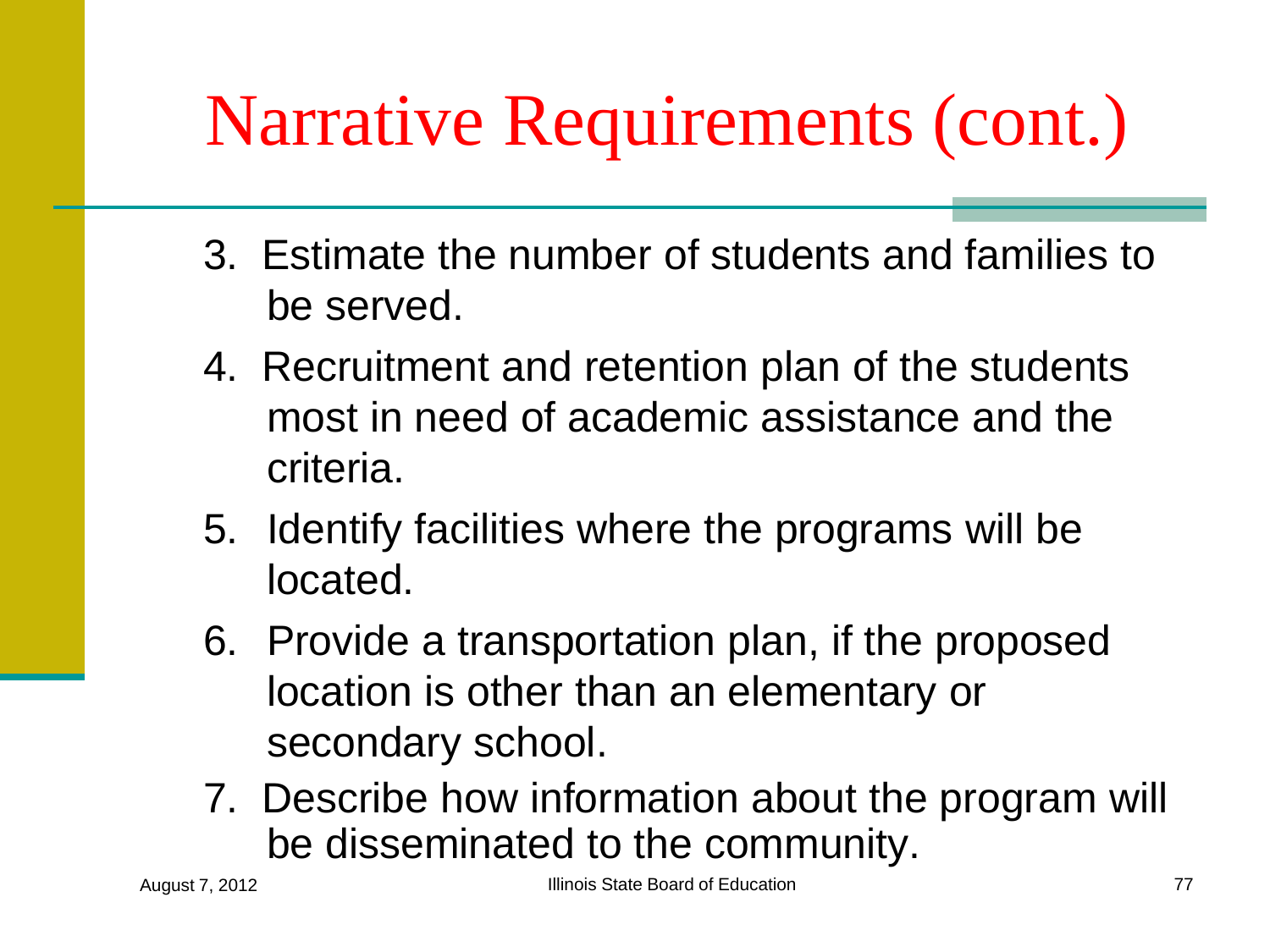- 8. Indicate whether any fees will be charged and the steps to be taken to ensure that families unable to pay can still participate. If fees will be assessed, indicate the fee structure.
- 9. Identify and describe the activities and services to be provided in a developmentally and culturally-competent manner.
- 10. Describe the range and type of programs (i.e., after school, before school, summer breaks, weekends, and/or evenings) that will be offered to students.
- 11. Provide a program schedule of operation.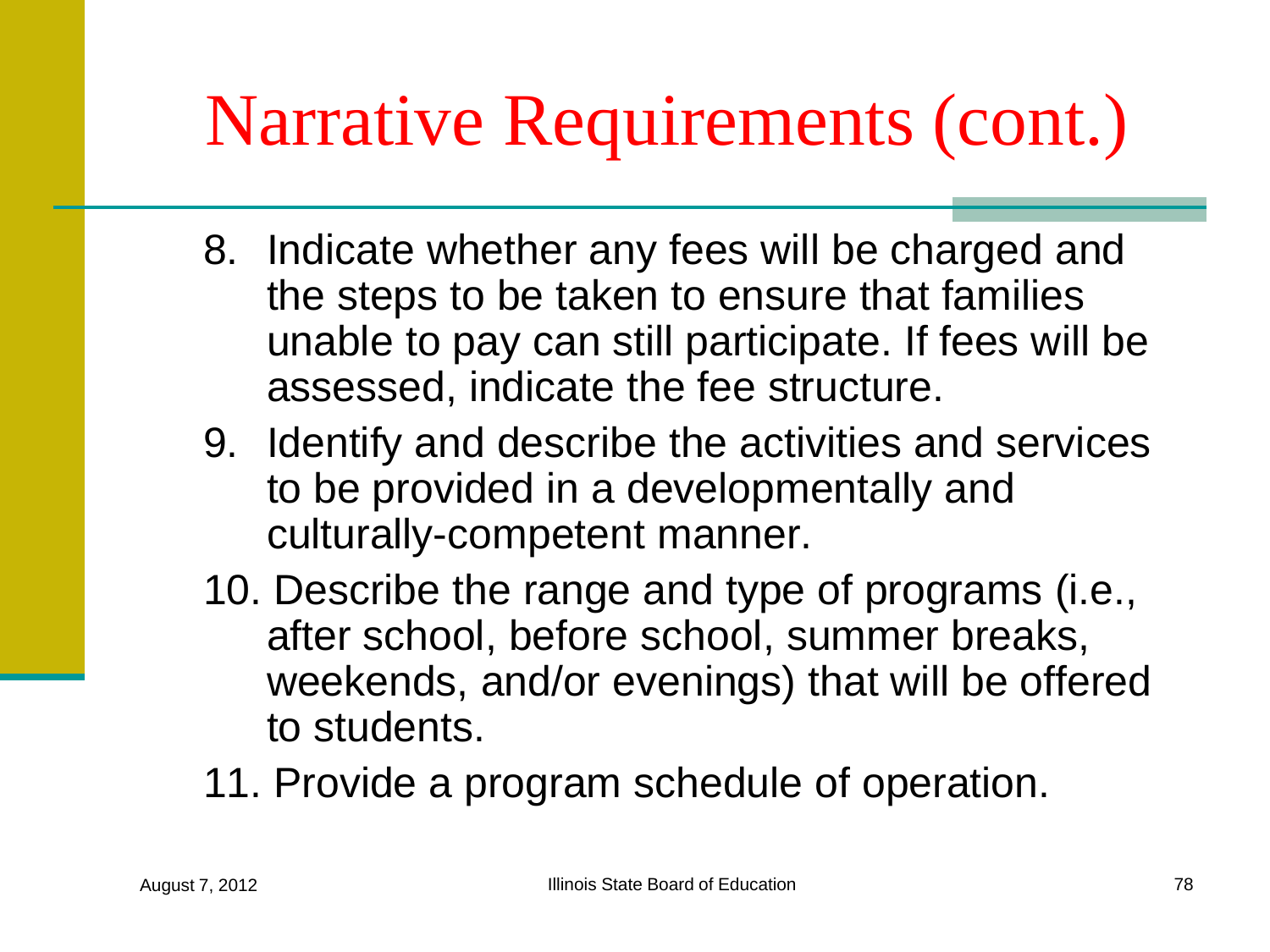- 12. Describe how the program will academically support college and career readiness skills for all the students engaged in the program.
- 13. Indicate how 21st CCLC programs will promote parent involvement, family literacy, and related educational development activities.
- 14. Describe how the proposed activities and services are expected to improve student academic achievement, particularly in the core learning areas, and indicate how they will assist students in meeting the Illinois Learning Standards and local standards.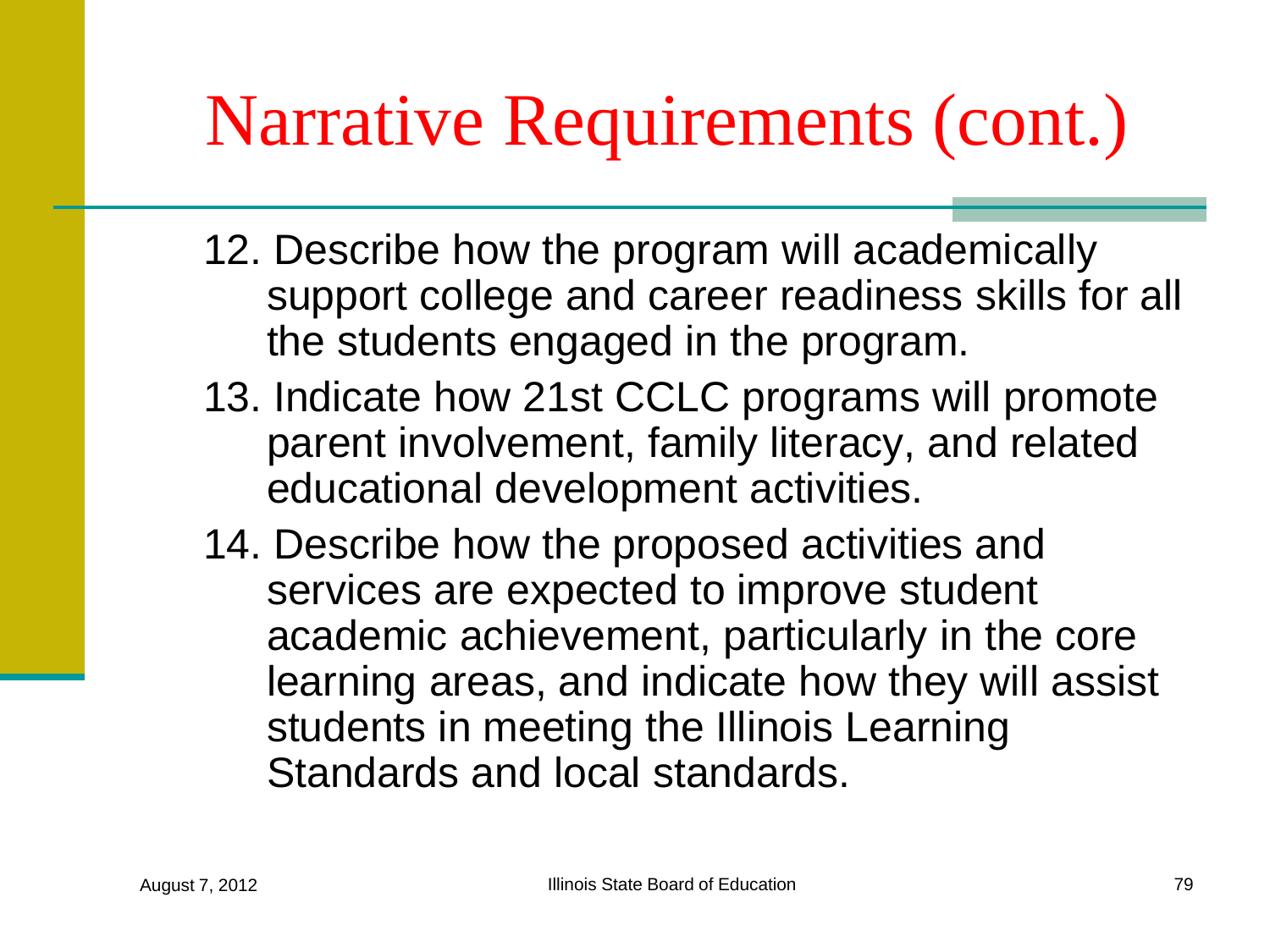14. (cont.)

New Applicants: Provide a statement to demonstrate the applicant's ability to be successful in providing educational and related activities that will complement and enhance the academic performance, achievement, and positive youth development of the students to be served.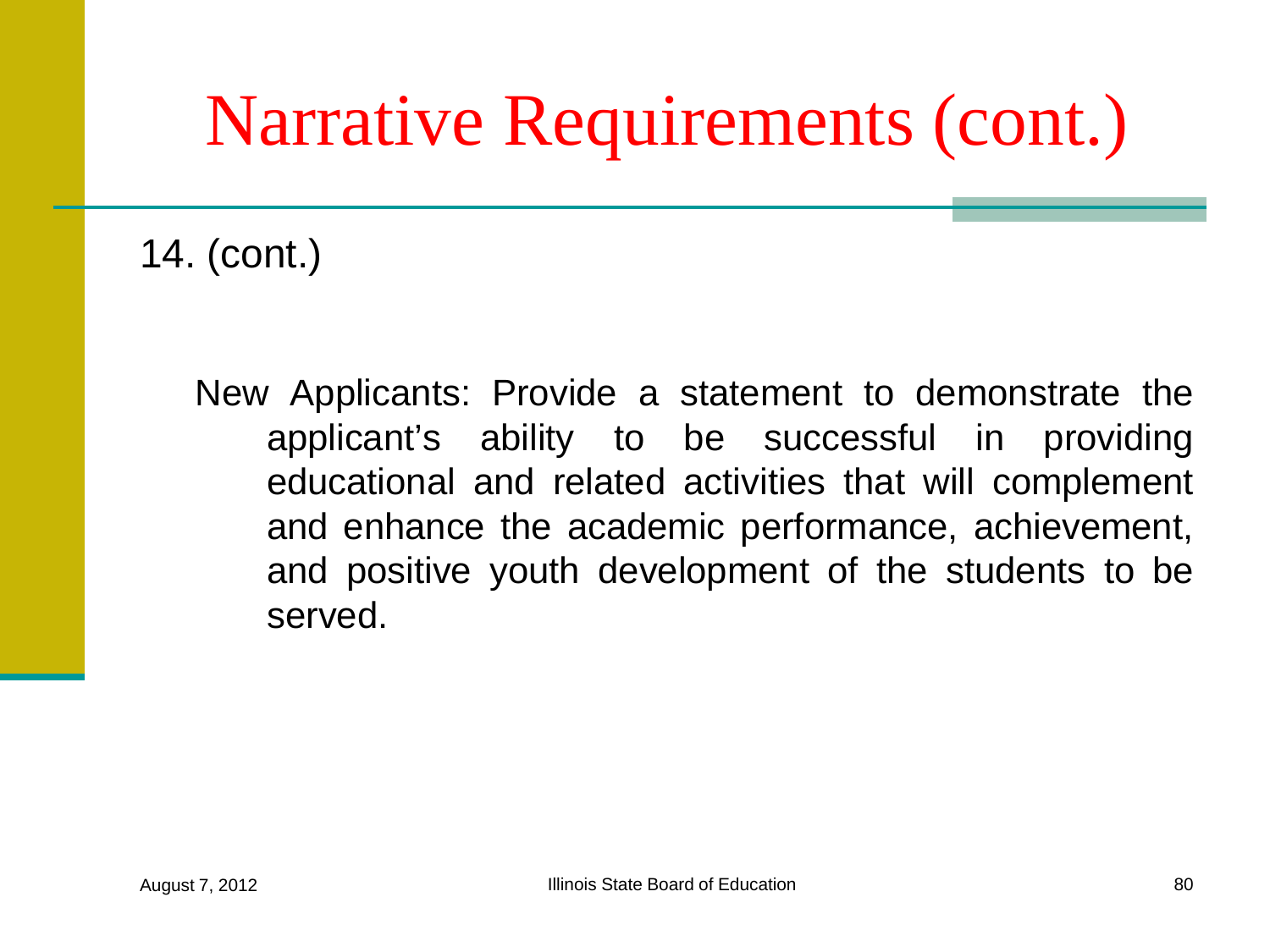14. (cont.) Previously funded:

In addition to the above, describe the proposed activities and services to be offered and indicate any changes in programming from the previous grant. Describe any improvements in grades, standardized assessments, behavior, attendance data, or other areas as documented by the program evaluation or other source.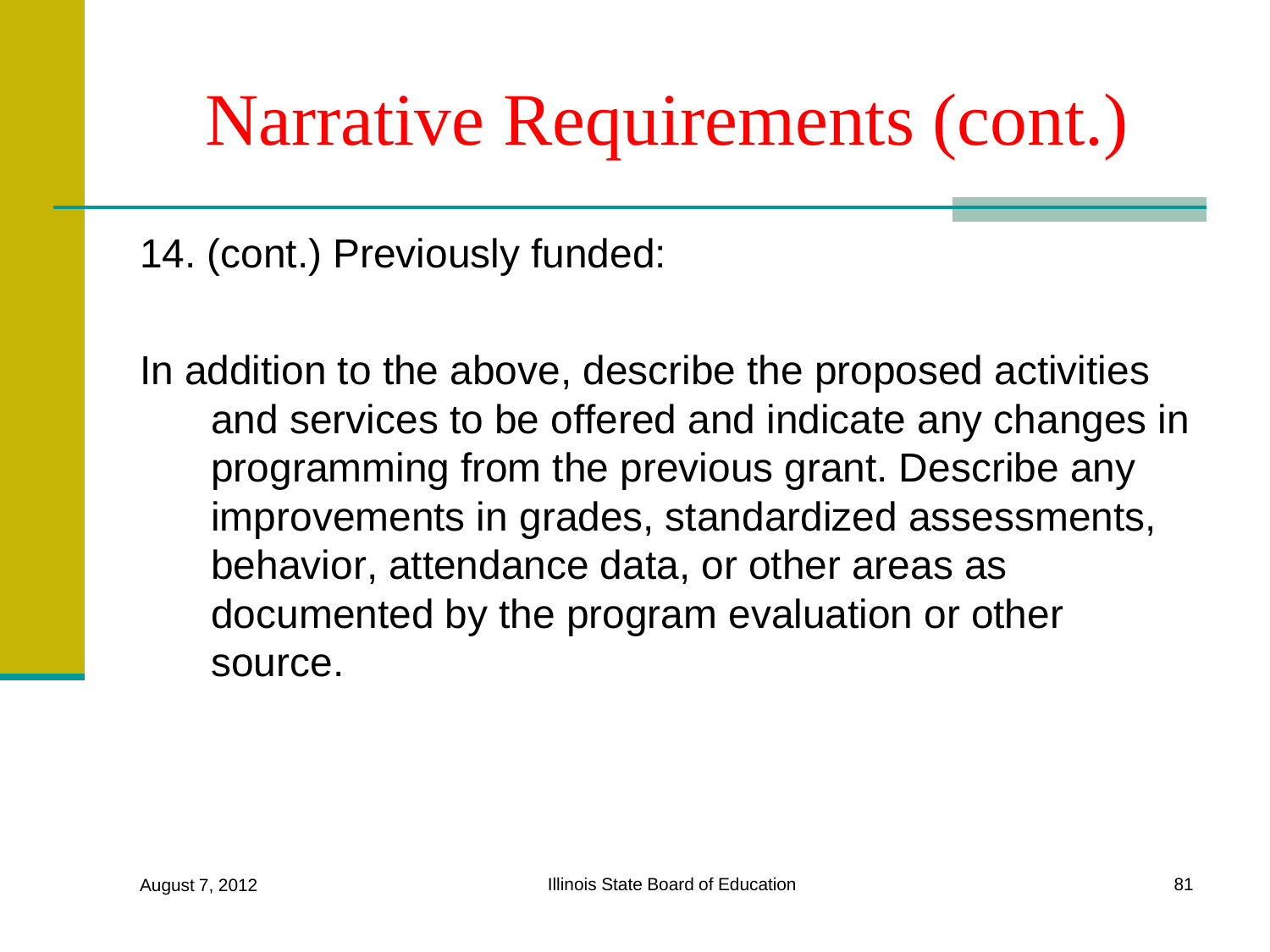- 15. Clearly label, describe, and explain how the proposed program will incorporate innovative and promising practices to support the enhancement of students' academic, social, and career skills.
- 16. Describe how the proposed activities and services will meet the principles of effectiveness.
- 17. Describe according to applicant type any previous experience working with after-school programs.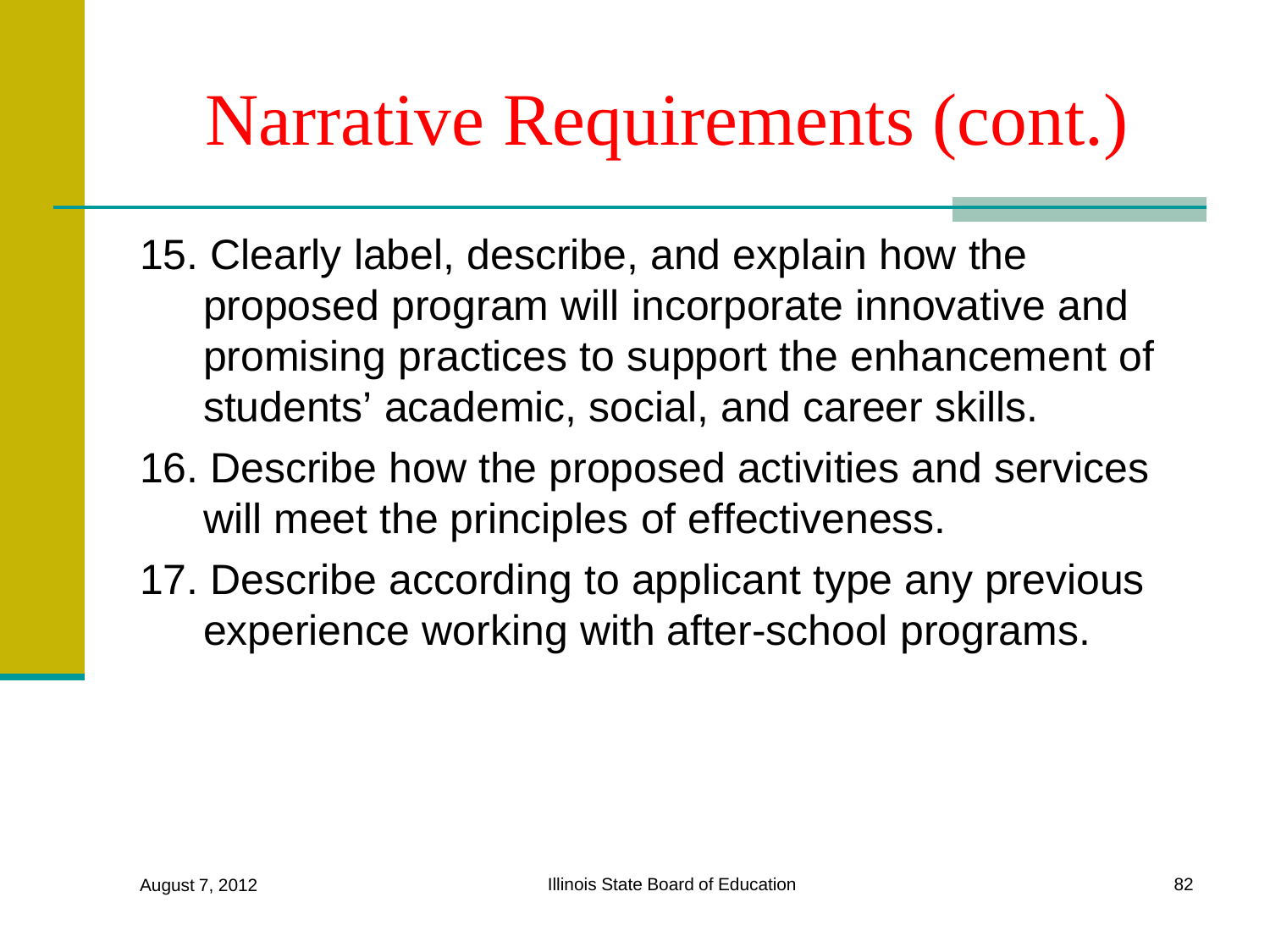17. (cont.)

New Applicants: Describe prior experience with afterschool programs which are academic-based and provide specific evidence of that experience. Summarize previous successes relative to the experiences.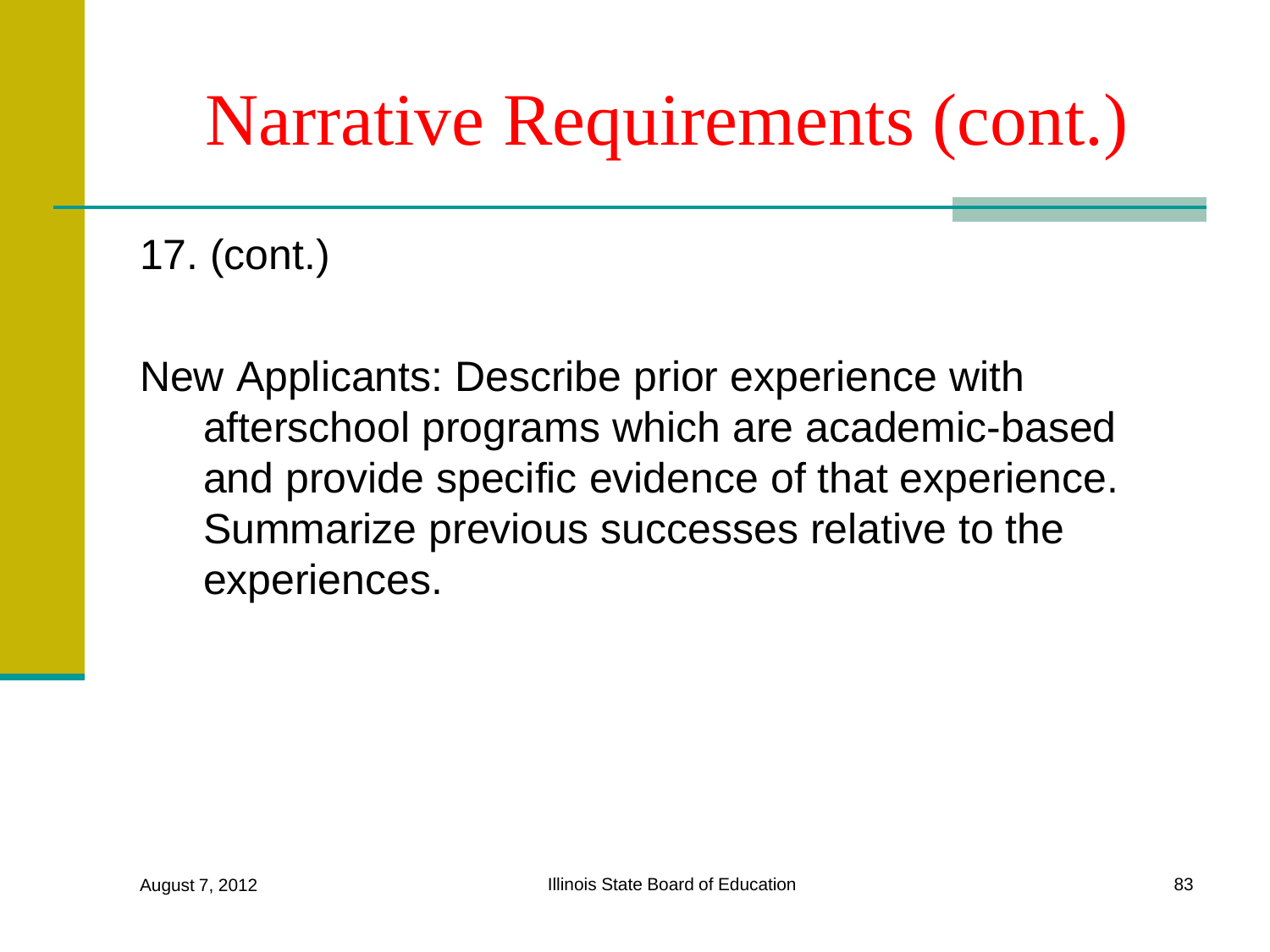#### 17. (cont.)

- Previously Funded Applicants: Describe past program implementation. Include the following information from the most recent program year:
- 1. Actual number of weeks the program operated versus proposed number of weeks;
- 2. The average number of hours per week the program operated versus proposed number of hours per week;
- 3. The average number of students served versus the proposed number of students to be served;
- 4. The actual services delivered versus the proposed services to be delivered.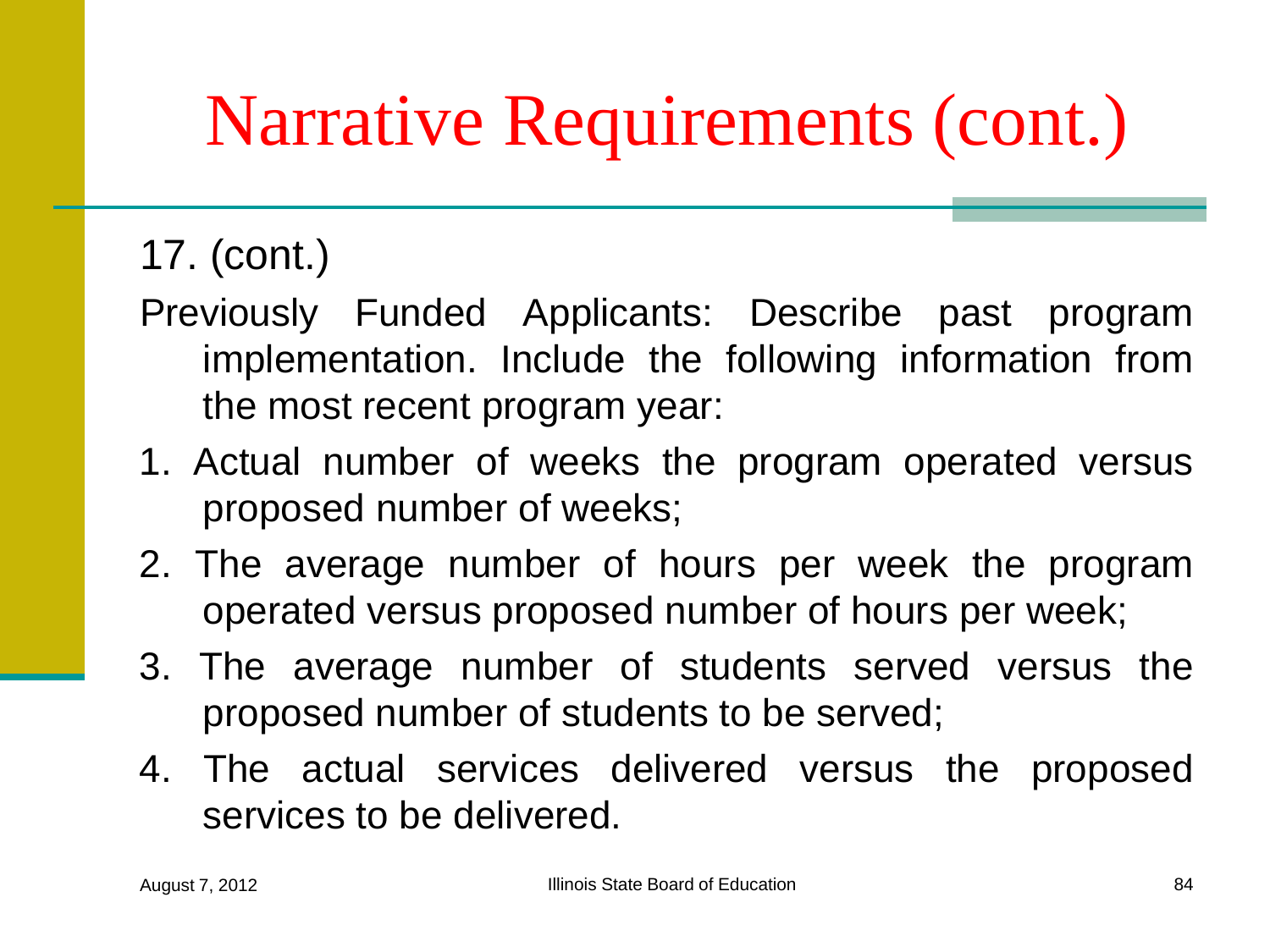18. Describe the relevance and demonstrate the commitment of each partner in the proposed project to the implementation and success of the project. This should support the history of the partner to implement the services described in the written agreement. Describe the commitment of the appropriate entities to support the project after the grant expires. Describe how the applicant will work collaboratively with the partners and subcontractors as a team to ensure the project accomplishes the specific goals and objectives.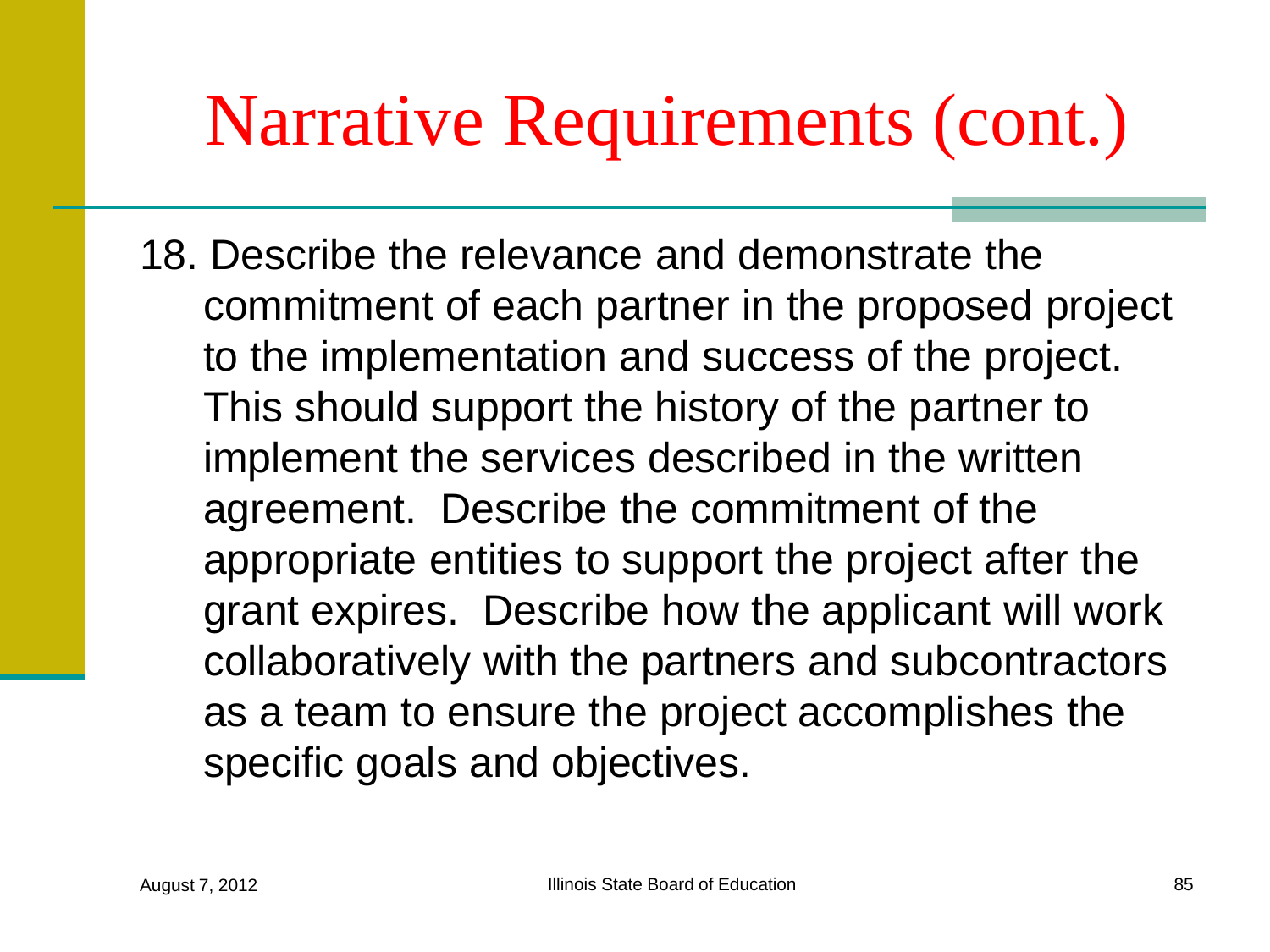19. Provide a management plan and timeline that outlines how the goals and objectives of the proposed project will be achieved within the established timeframe and within the budget parameters. Identify the major milestones for accomplishing project tasks.

Provide a detailed job description, including required qualifications and experience, for the individual who will be responsible for the daily oversight of the program. Indicate the amount of time the individual will devote to the project. Indicate the name, if known, of the individual who will fill this position.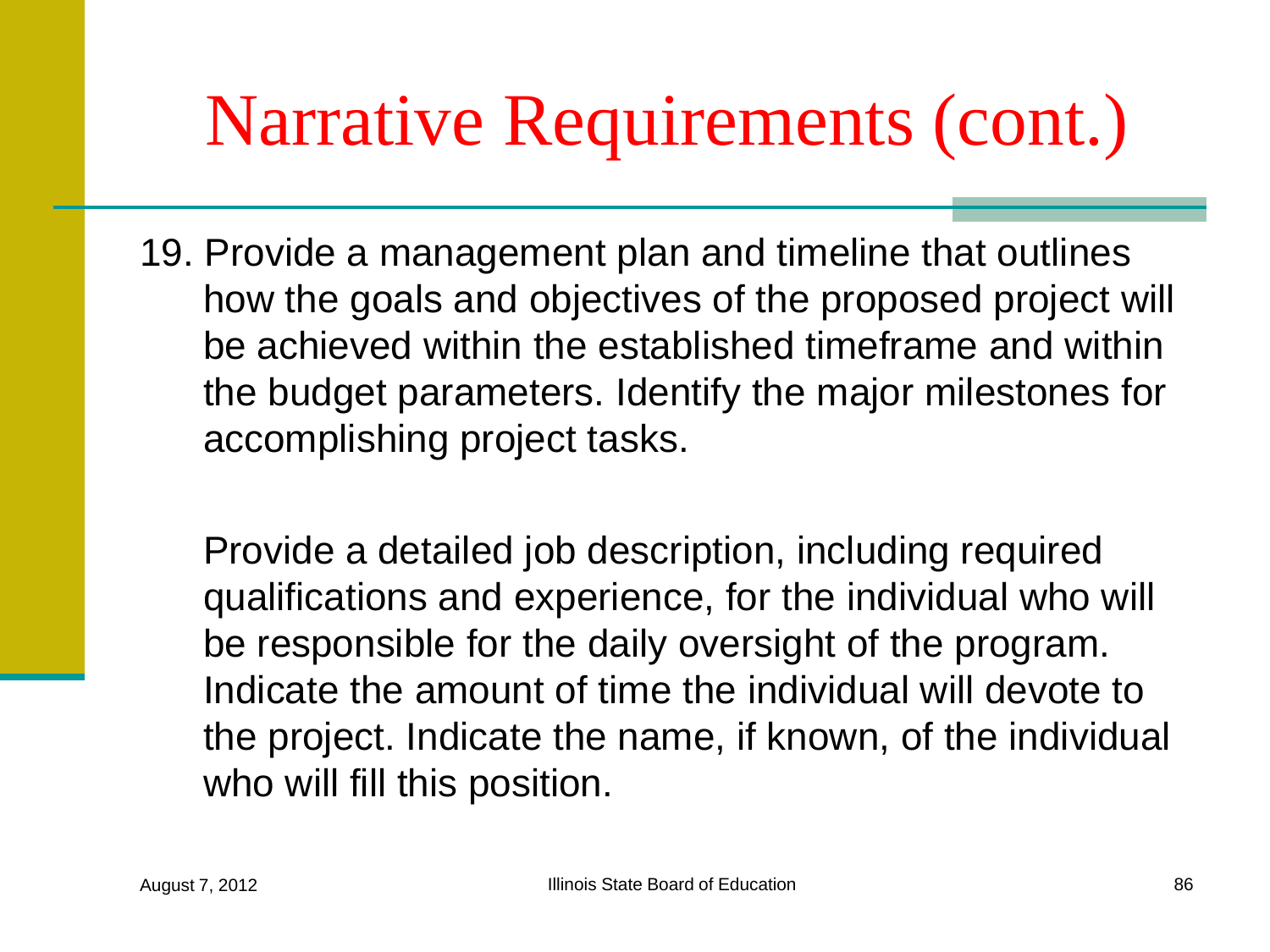#### 19 cont...

Provide detailed job descriptions, including required qualifications and experience, for all other project staff. Indicate the amount of time each individual will devote to the project. Indicate the names, if known, of the individuals who will fill these positions.

 A table incorporating the various components of the management plan and organized by project goals and objectives is recommended. The inclusion of a personnel chart that also provides the amount of time each proposed staff member will devote to a given activity is encouraged.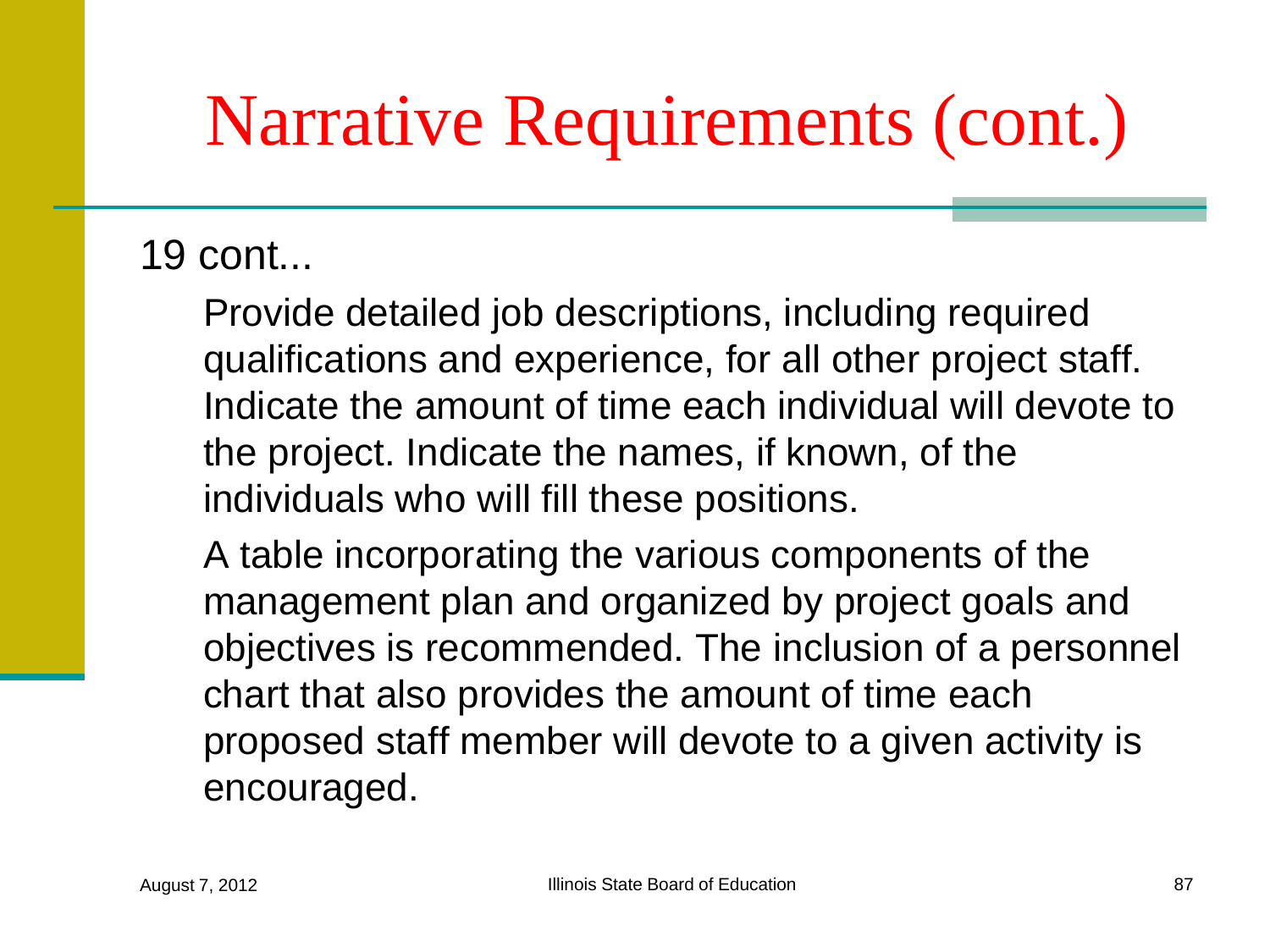- 19 cont... Applicants other than LEAs must also provide the following information.
	- A. A brief description of all of the services provided by the applying entity;
	- B. A description of the applying entity's current programs and activities relative to the services described in this RFP;
	- C. Evidence of the applying entity's cultural and linguistic competence to provide services as described in the proposal.
	- D. A description of existing linkages with community resources and services, particularly the organizations addressing substance abuse treatment, mental health treatment, and other human services that will not be provided by the applying entity.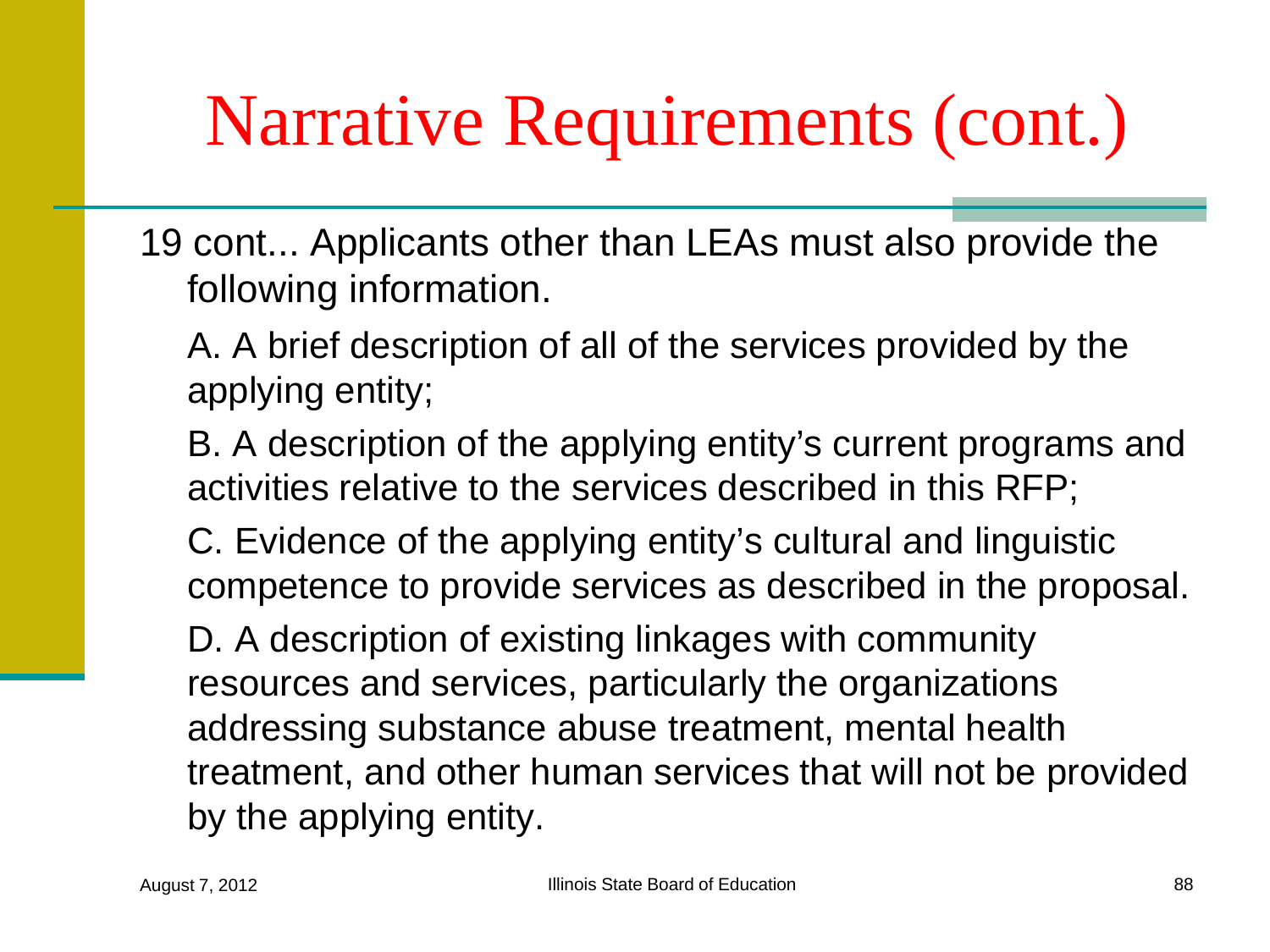20. Provide a communication plan

- Describe the process of how the community learning center will communicate with the principal of the school(s) and/or teachers of the participating students to ensure that grades are collected, teachers' surveys are distributed and collected, and state assessment scores are gathered. In this process there should be a clear linkage between the school day and the before/after-school day.
- Describe communication plan.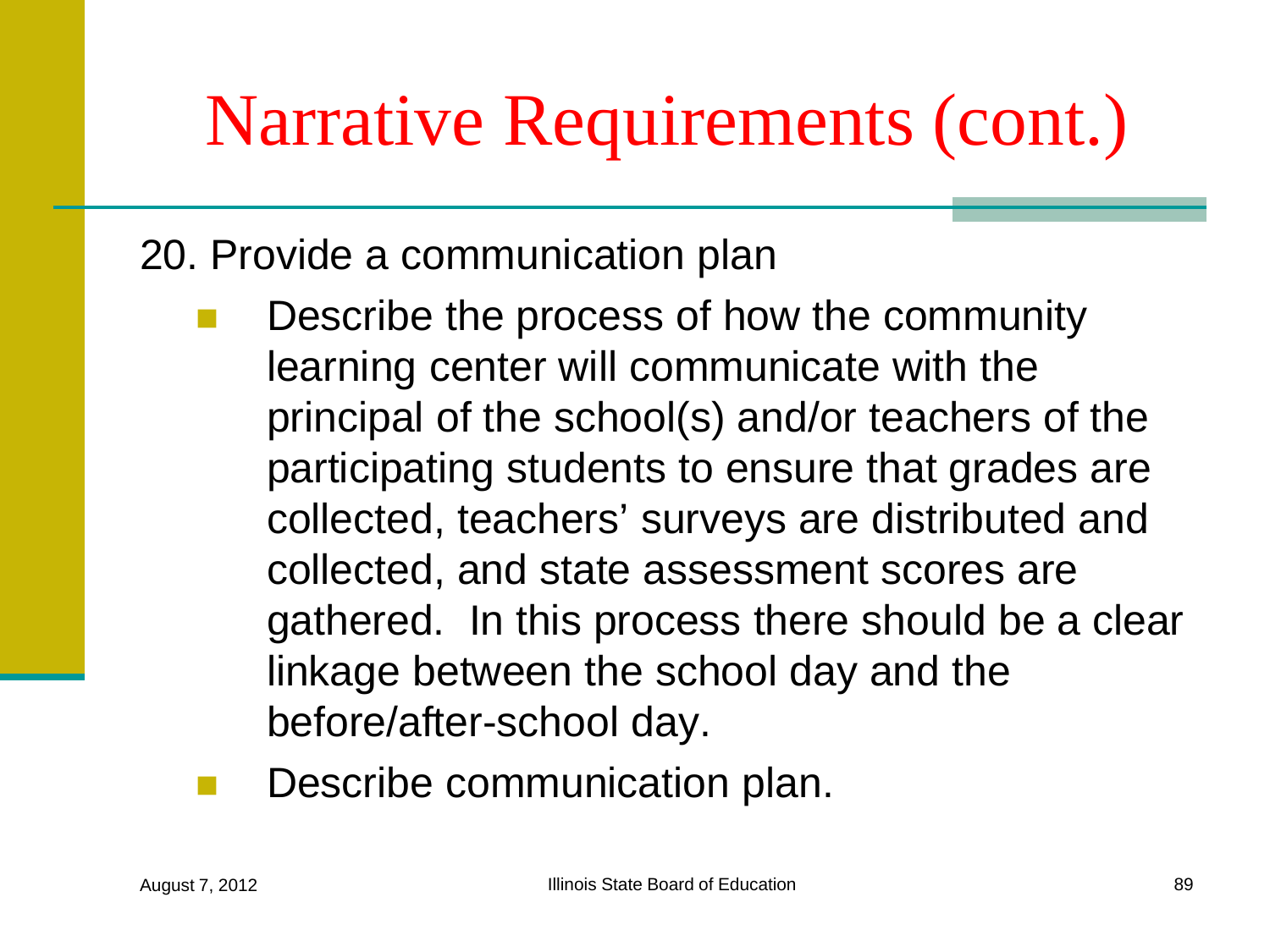20 cont…

- A. For those applicants proposing off-school sites, describe how communication will be conducted between school and center staff.
- B. Describe how feedback will be collected from and shared with staff, community members, parents, and other stakeholders to ensure continuous program improvement.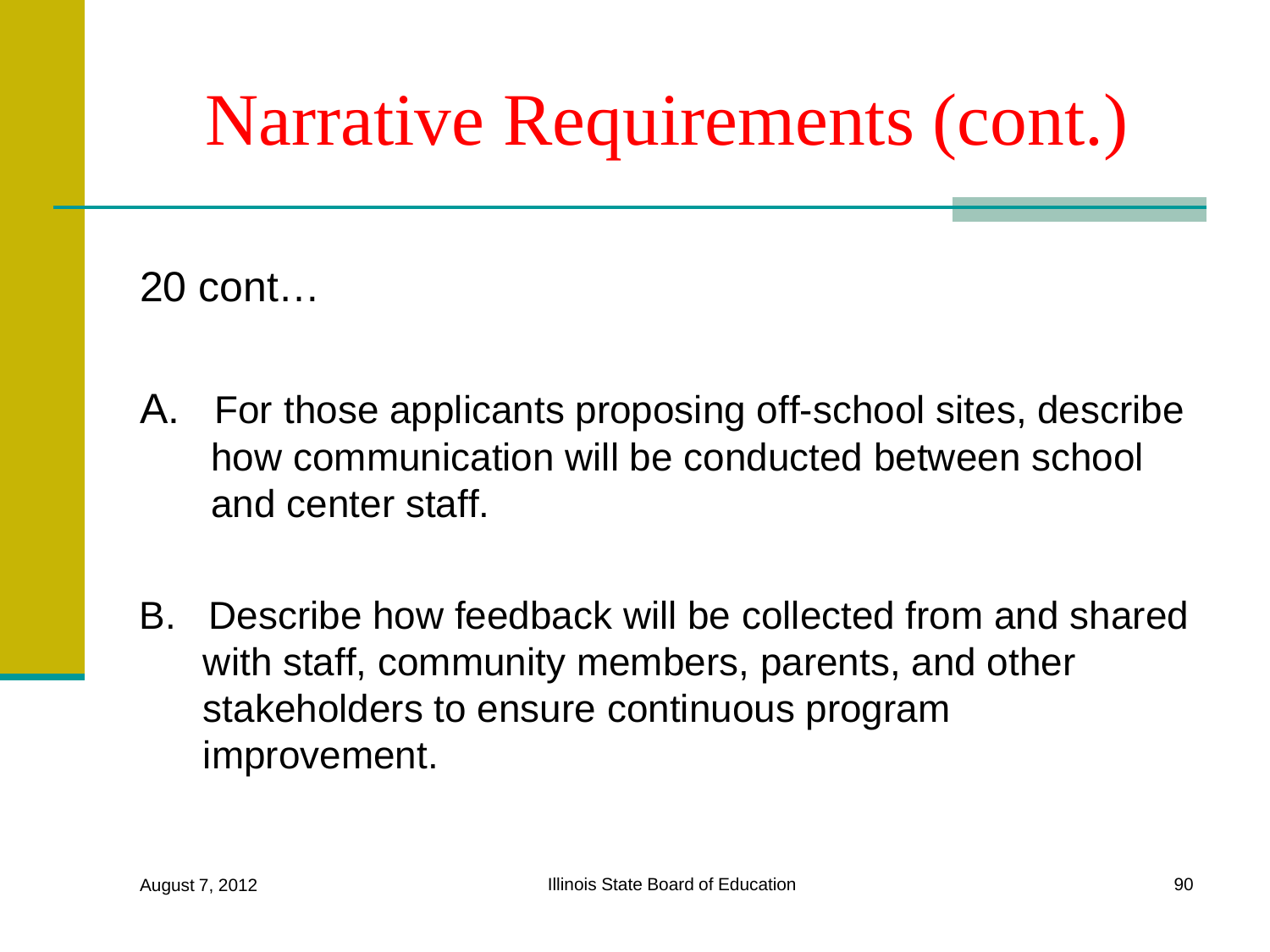- 21. Describe the ongoing professional development that will be provided and how that training will contribute to improvements in the community learning center program.
- 22. For those applicants proposing to use senior citizen volunteers for 21st CCLC activities, describe how volunteers will be recruited and their roles and activities in the grant. Explain the working terms for non-paid staff and indicate how criminal background checks will be conducted.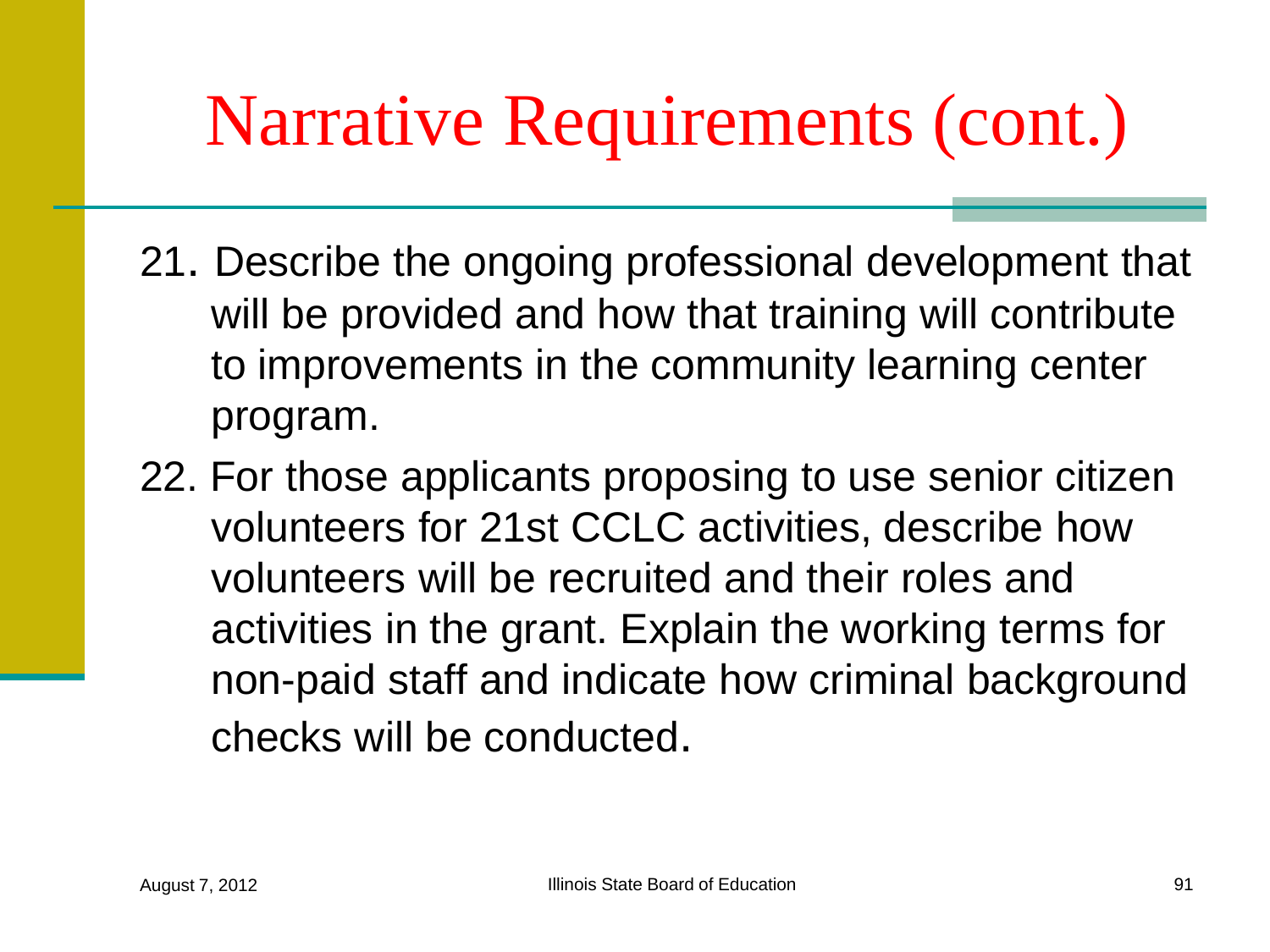23. Describe how federal, state, and local funding will be used in coordination with 21st CCLC grant funds to maximize the effective use of public resources. Indicate any afterschool programs already in operation and identify specifically all other funding sources that will be used to supplement the program.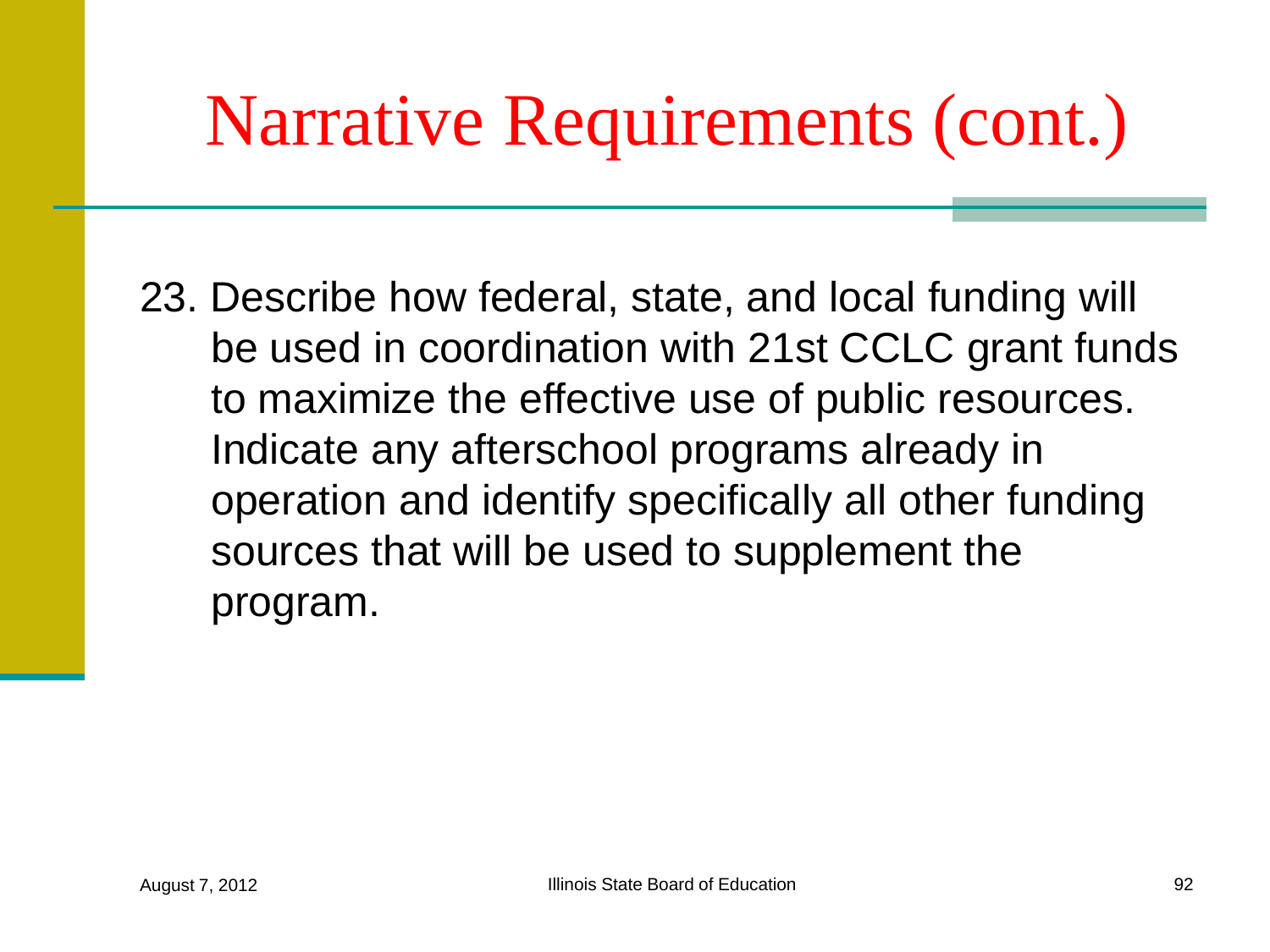24. Describe any established partnerships with other LEAs, CBOs, FBOs, or other private and public organizations to implement and operate the program, if applicable.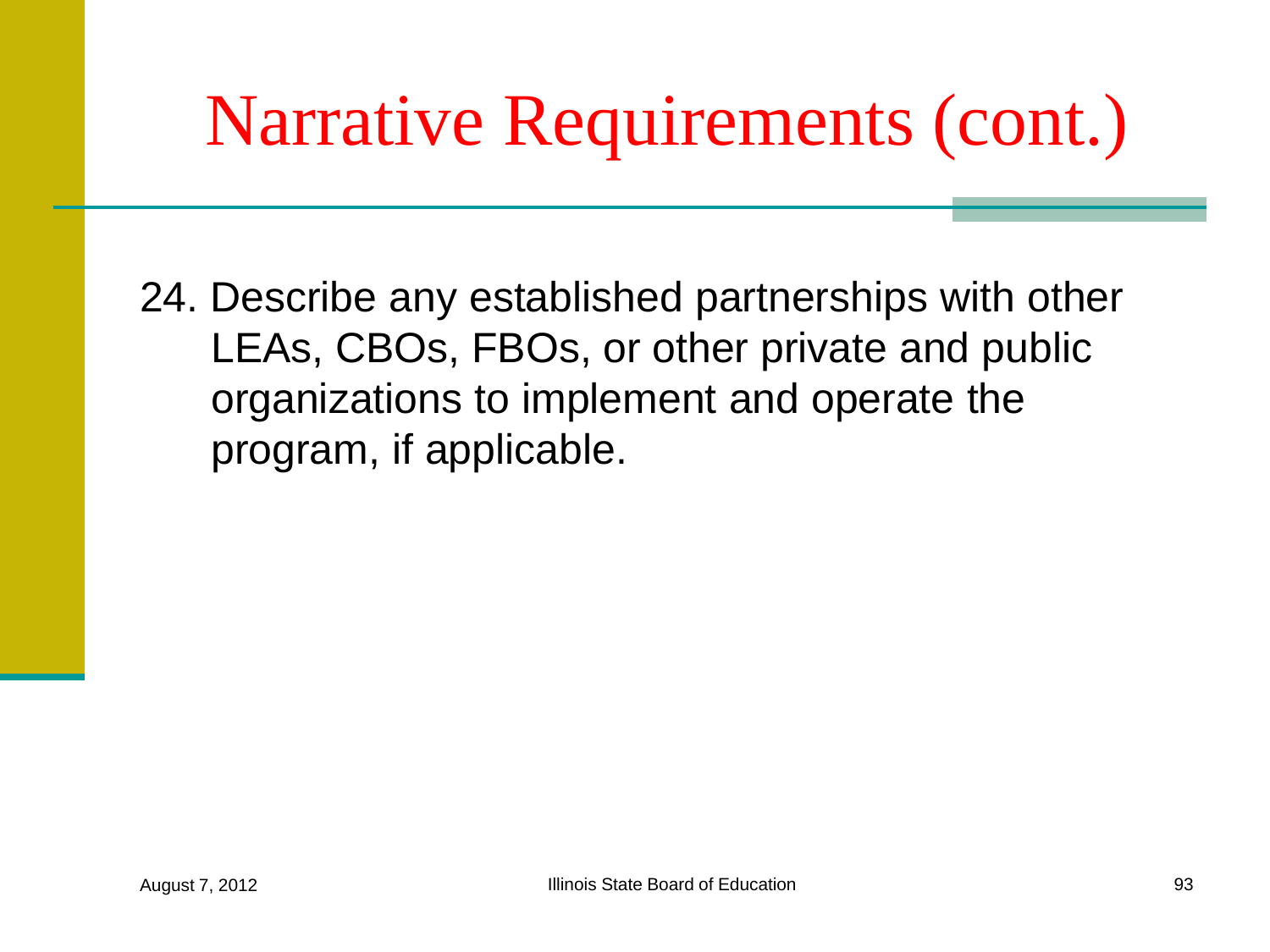# **PROPOSAL FORMAT** 21st CCLC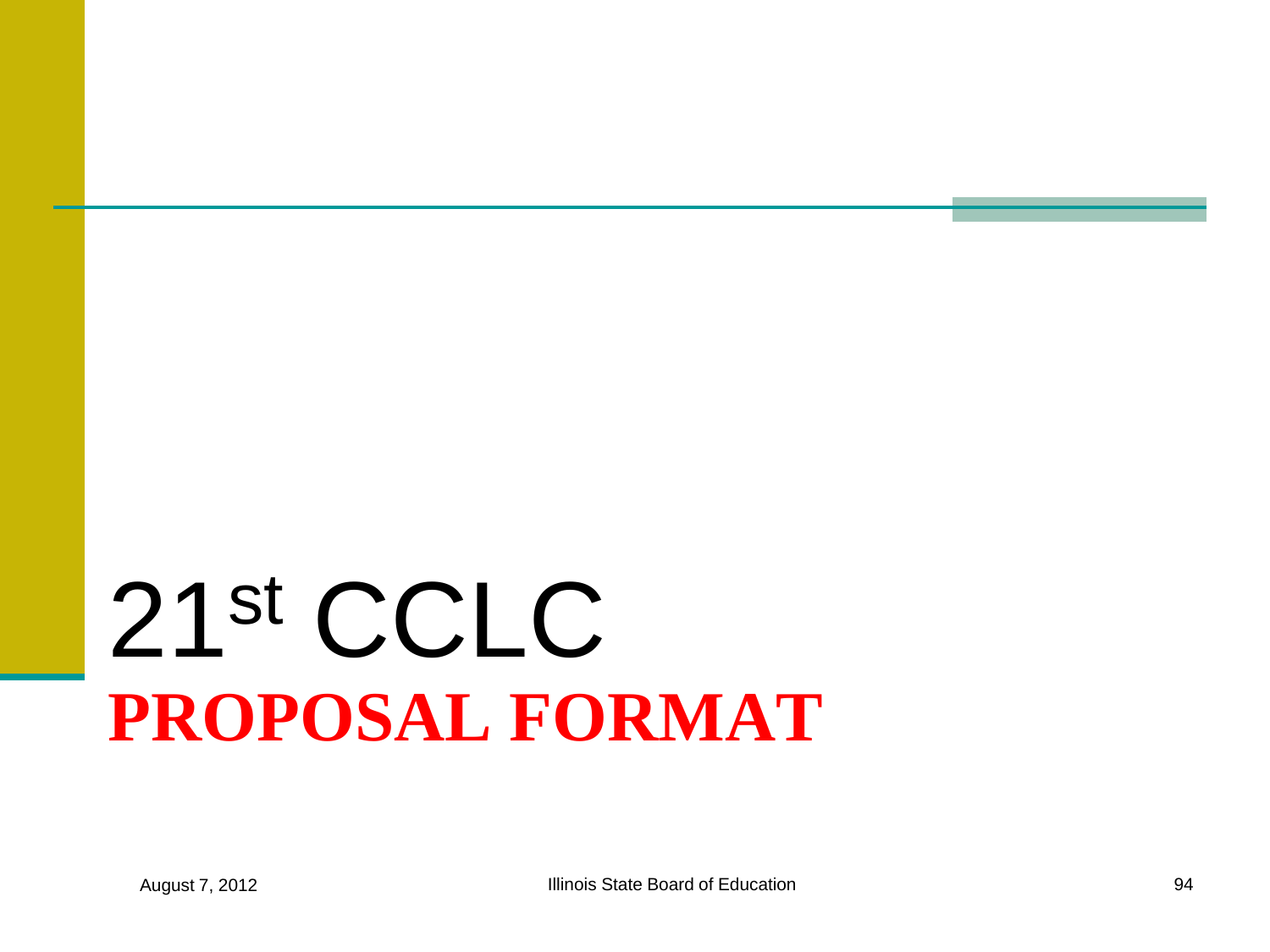# Proposal Specifications

- Submit one original, four copies, two electronic copies with the application and all attachments and appendices;
	- Typed, using 1-inch margins, double-spacing and 12 point font;
	- Pages **must be numbered and contain headers** on each page identifying the applicant;
		- No spiral binding or binders; and
- No supplementary materials should be included and will not be reviewed.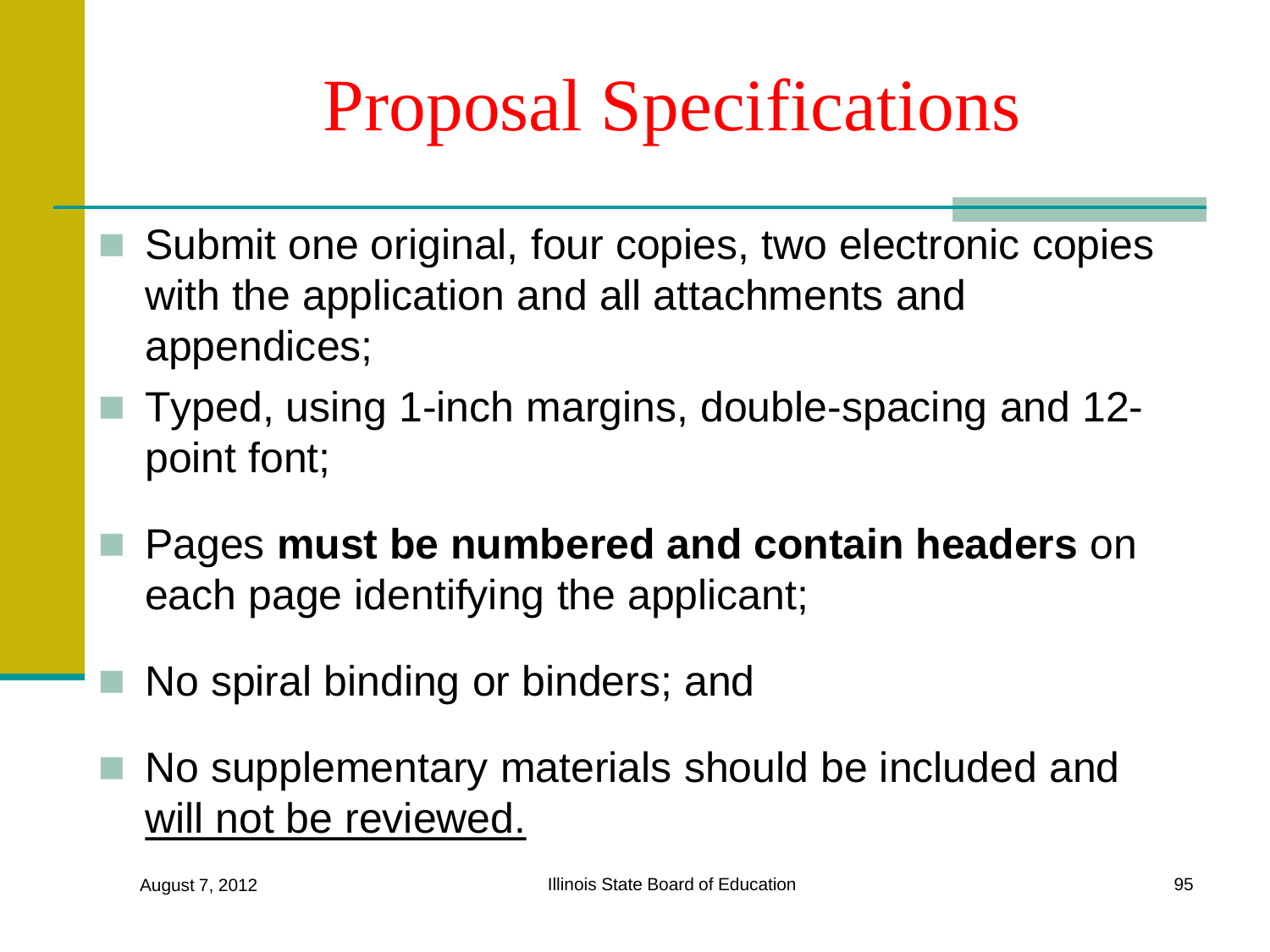#### Cover Page - Attachment 1

#### Complete fully

- RCDT code
	- New grantees may have no code if nonschool districts
	- Code will be issued if successful
- **Applicant name, address, etc.**
- Co applicant name, address, etc.
- Contact person information
- Applicants' original signatures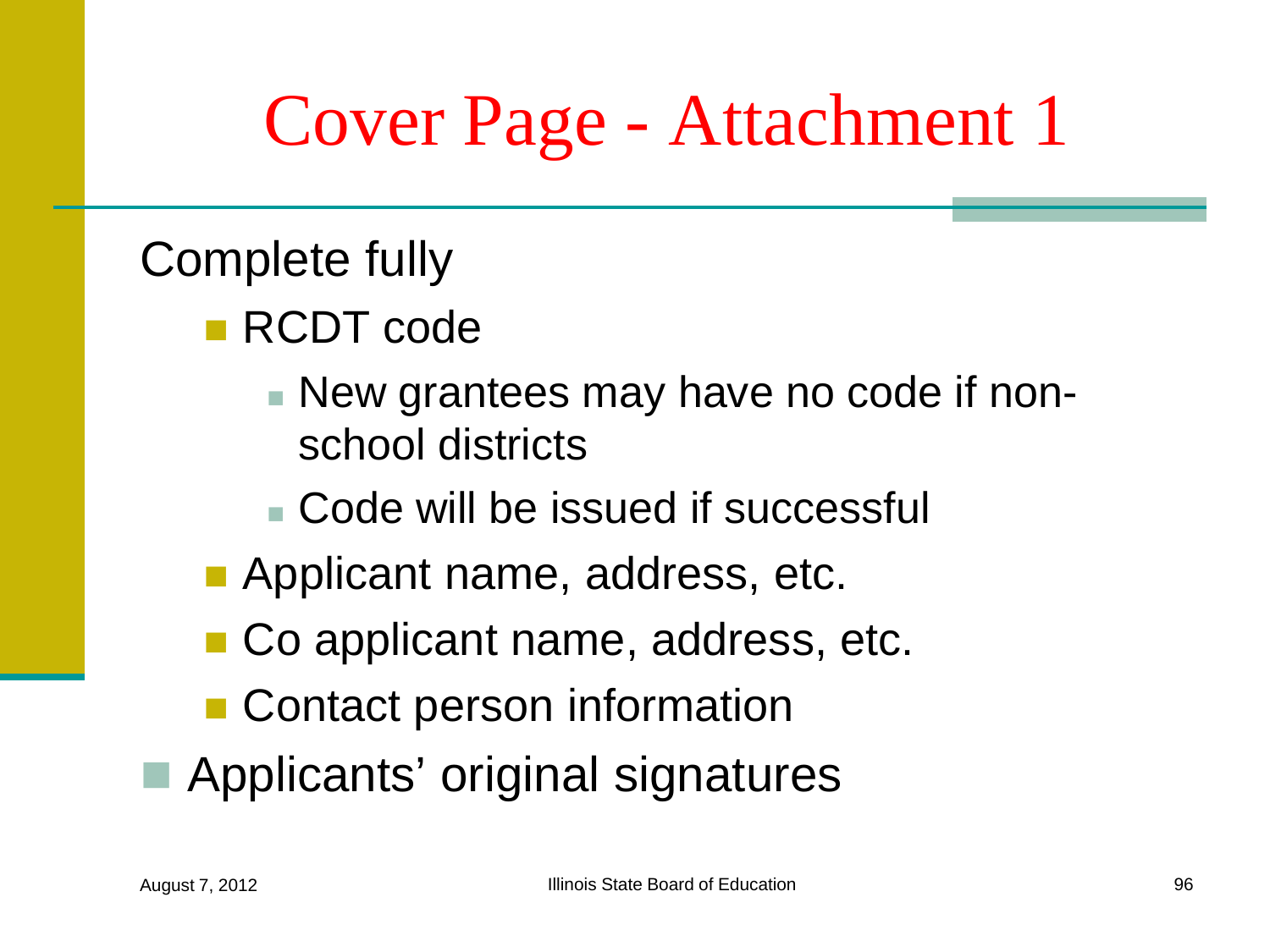#### Cover Page - Attachment 1

#### ■ Fiscal Agent original signature

- **Entity that is not an LEA district cannot** submit to work with a school without permission and signoff from district superintendent
- **Applicants working with CPS schools need** signature of district's designee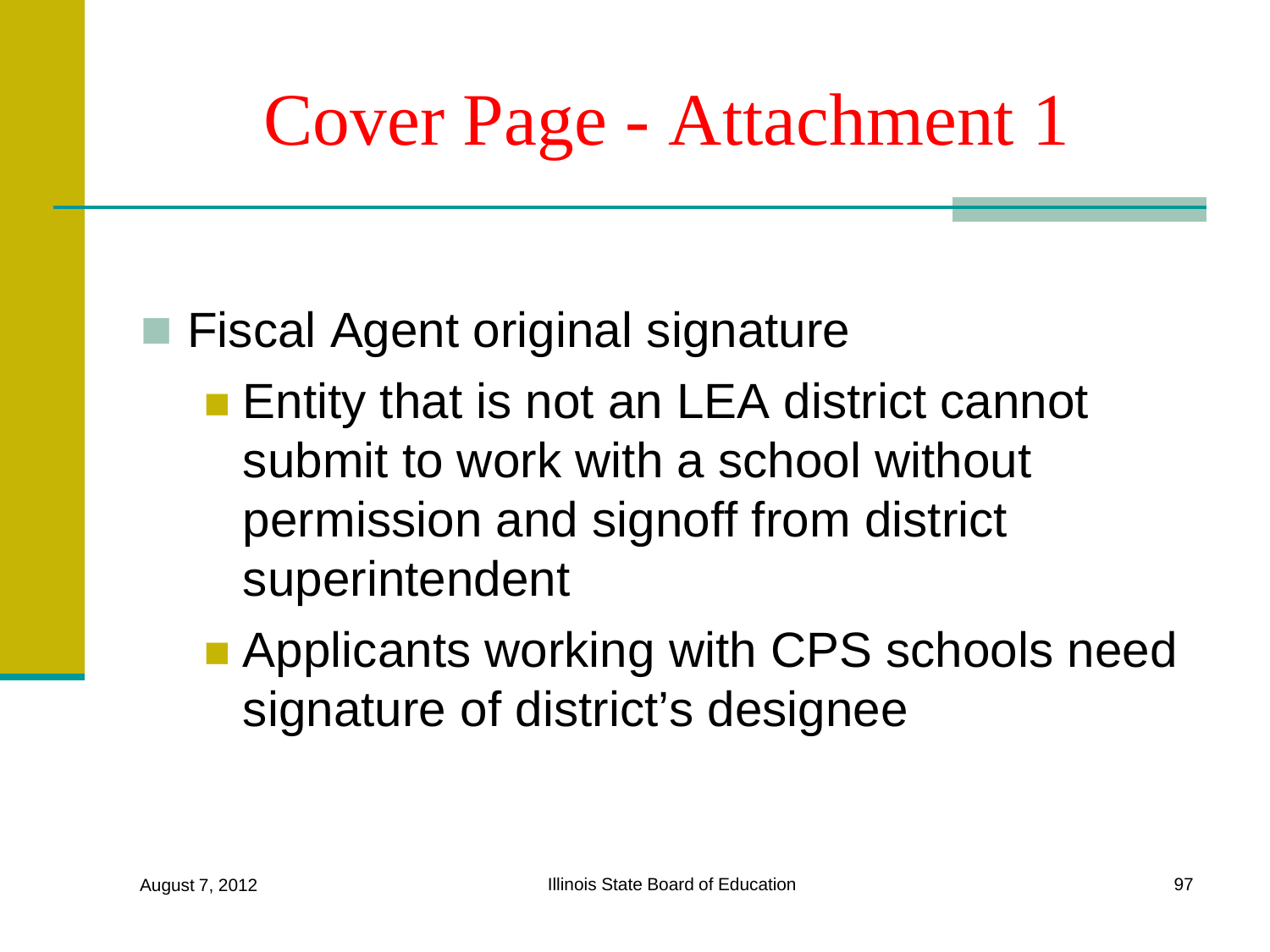## Program Summary - Attachment 2

■ A. Applicant Name(s)

#### **Check boxes for**:

- B. Non-public/private Consultation
	- Submit Attachment 11 A/B signed
- C. New or previously funded applicant
	- D. Which competitive priority points you are applying for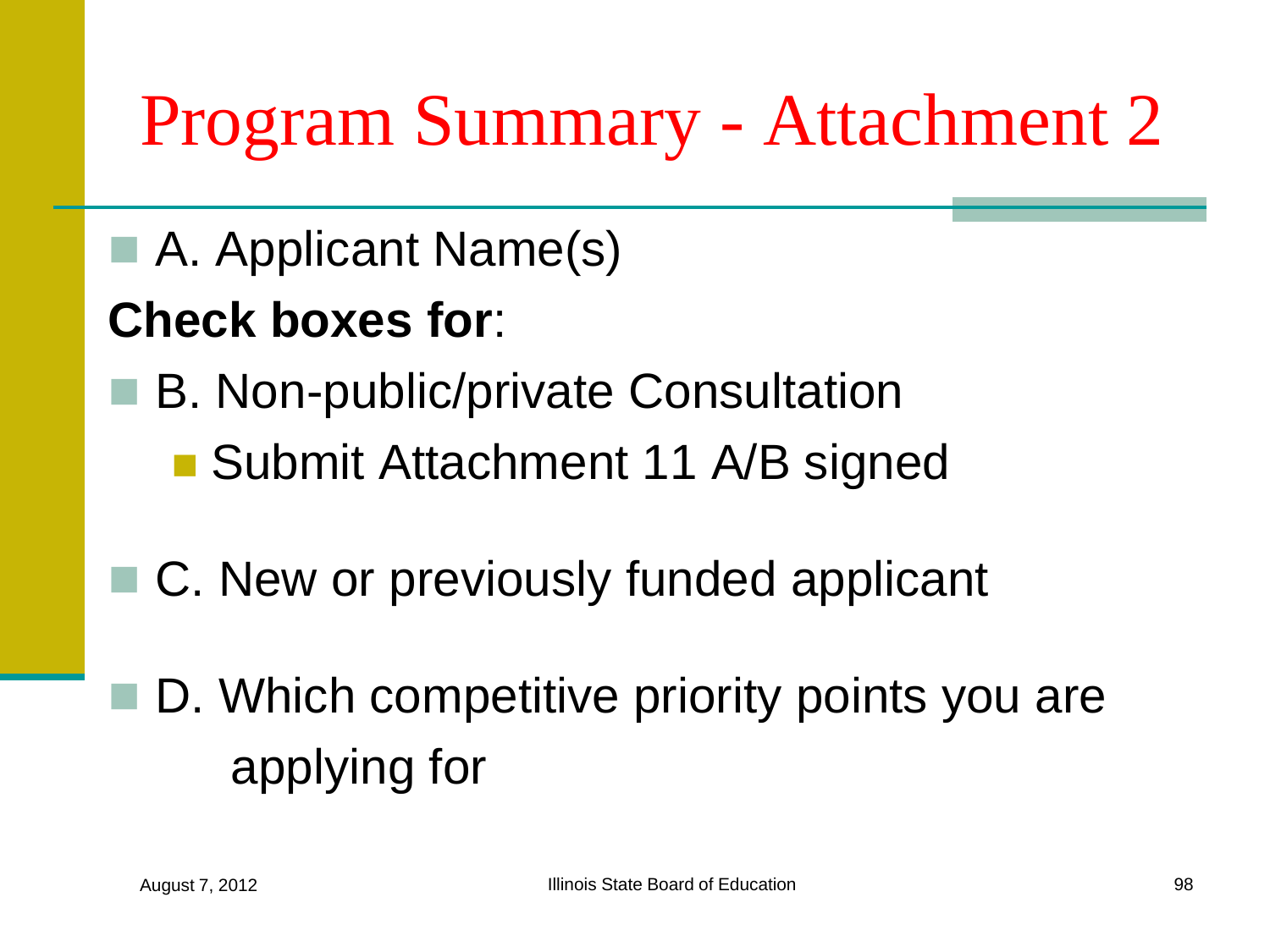#### Attachment 2

- E. Total Funds Requested
- F. Total Number of After School Sites
- G. Total Number of school districts/partners

 *Partner Information (Provide letter from each explaining role and contributions attached as Appendix A and describe in the narrative – listed partners should match attached letters)*

■ H. End Date Requested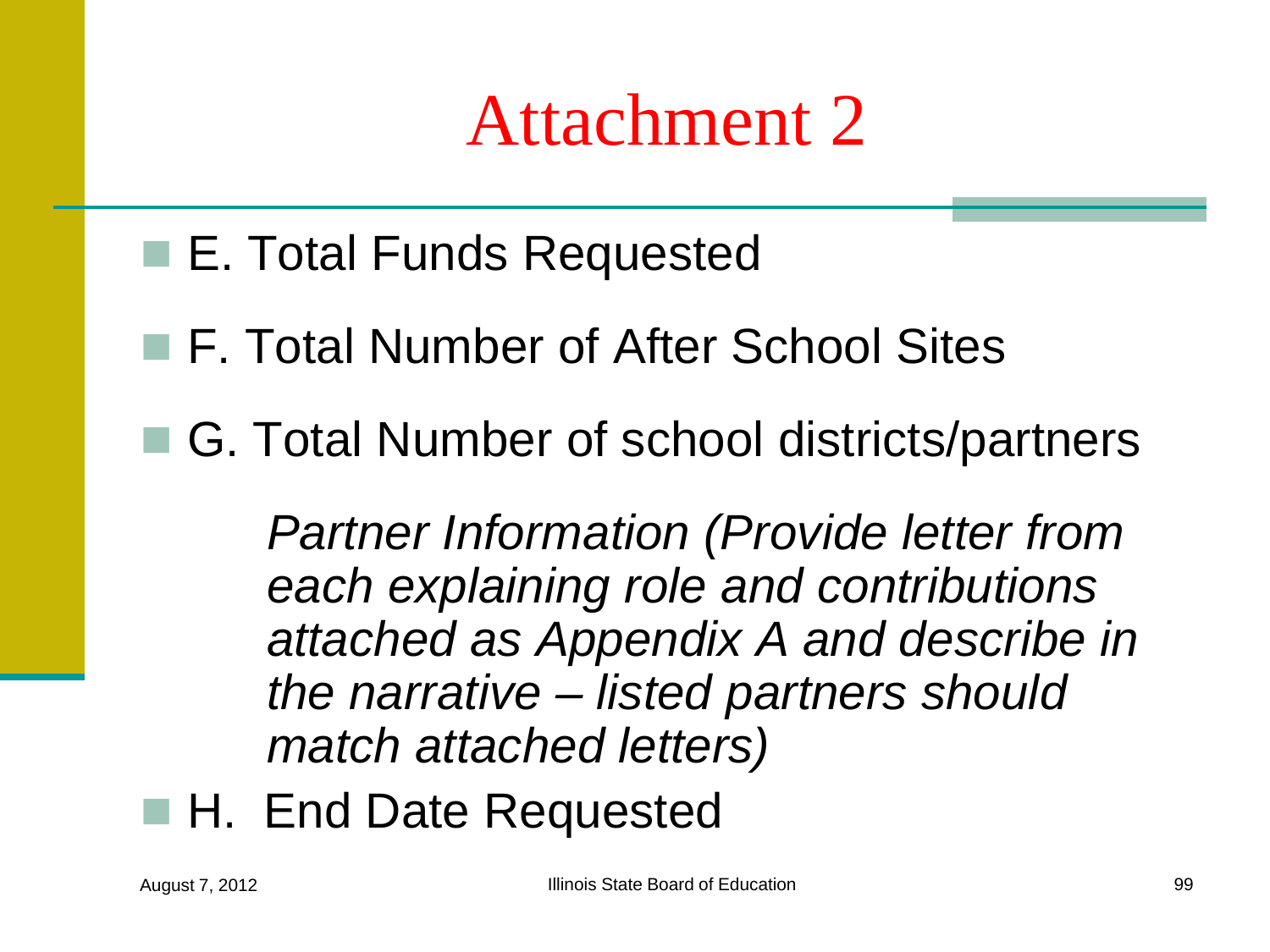#### After School Sites - Attachment 3

- Complete all information requested
- Very important to have contact information for main contact
	- Complete a sheet for each site (duplicate as needed)
		- **Nultiple schools may be served at each site**
		- Complete all information for each school
			- Mark "yes" or "no" if served previously by this applicant
		- **Give projected enrollments**
		- **Provide the grades to be served**
		- **Academic status of the school**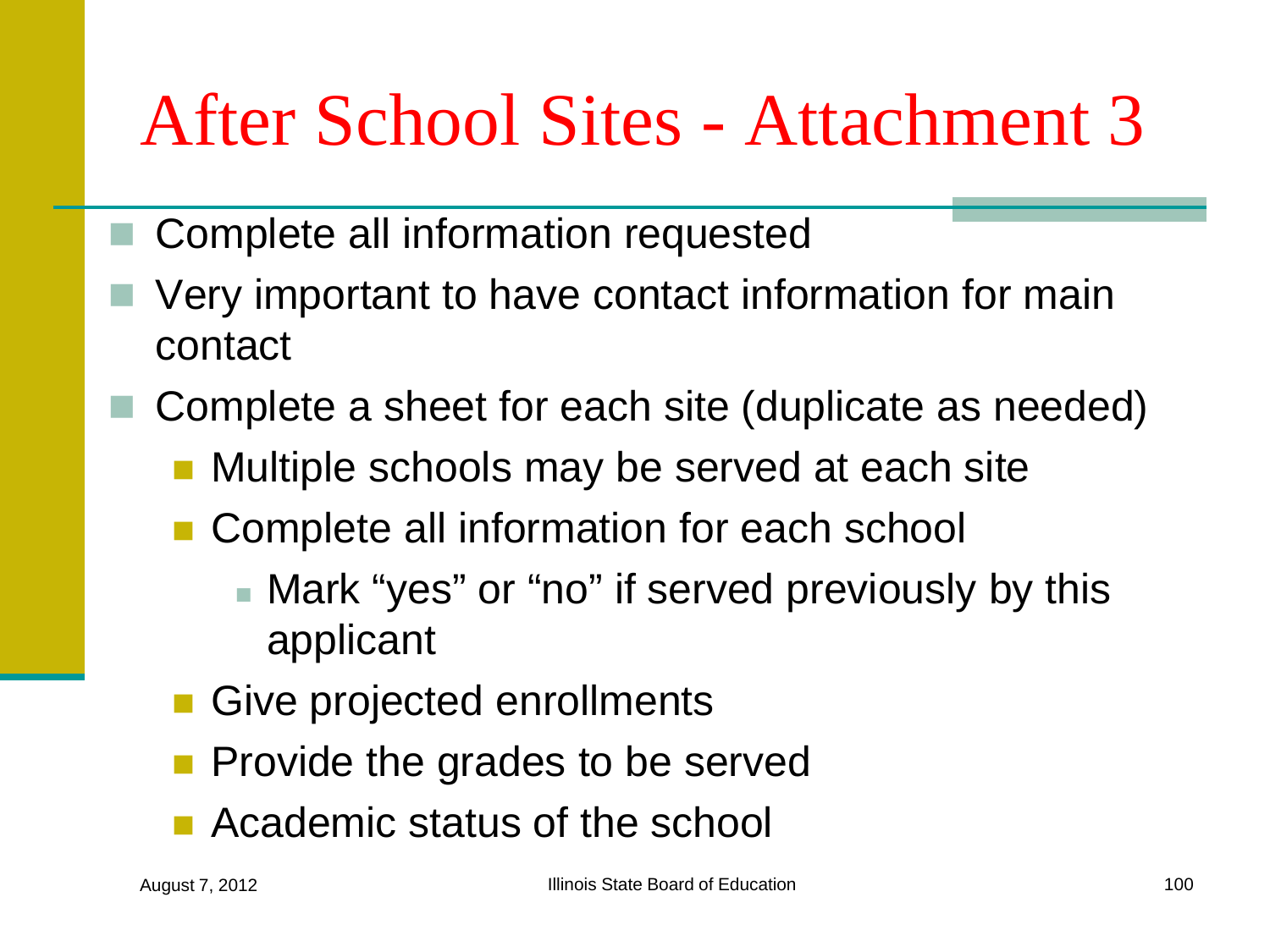#### Proposal Abstract - Attachment 4

- RCDT code must be entered if known
- Fiscal agent is applicant
- **Limit abstract to one page, double spaced**

 Describe the overall objectives and activities of the project including needs, proposed activities, intended outcomes and key people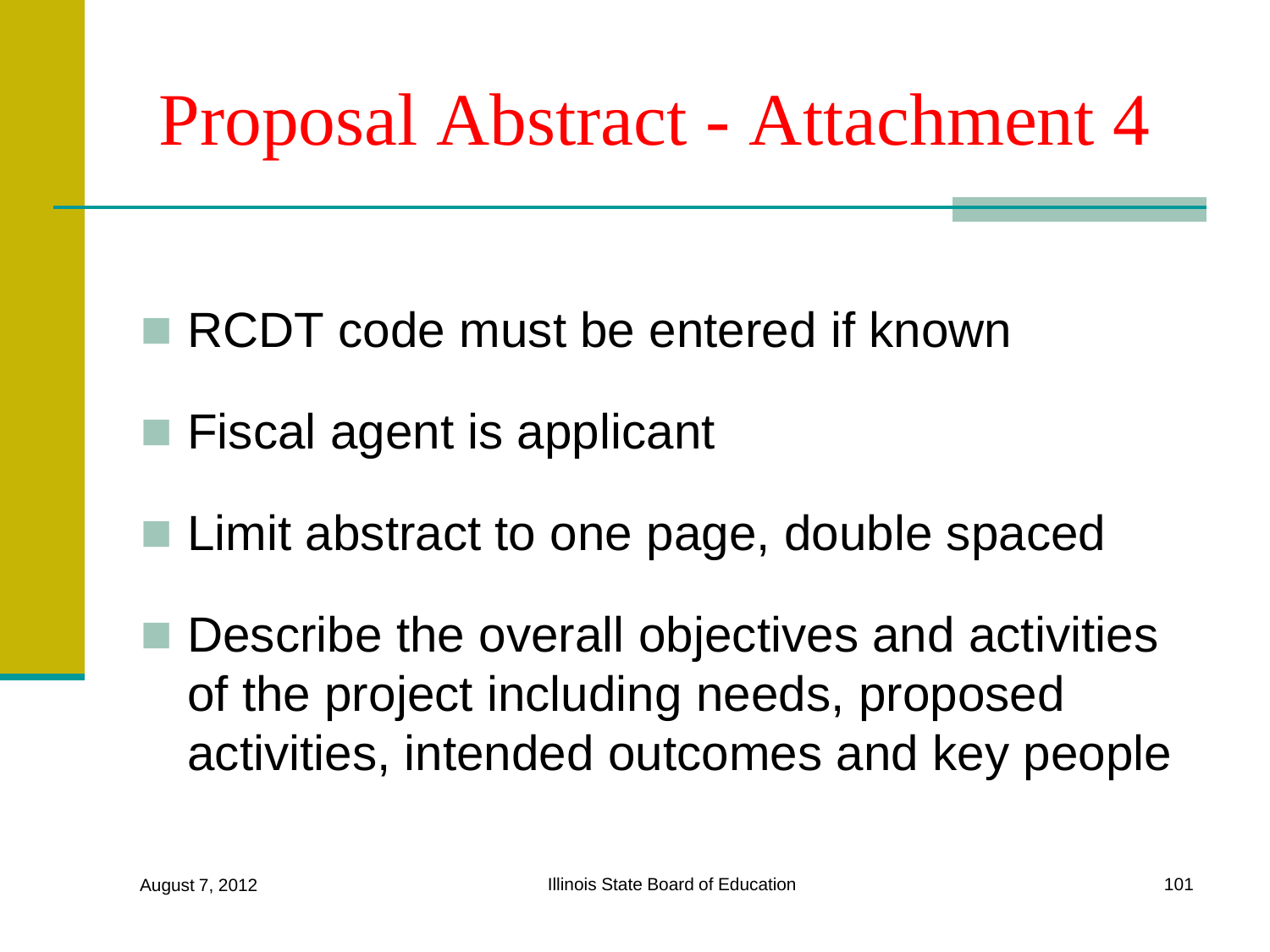#### Project Services Chart - Attachment 5

Complete the required information regarding

- School Year Services
- **Summer Services**
- Amount Budgeted for each Site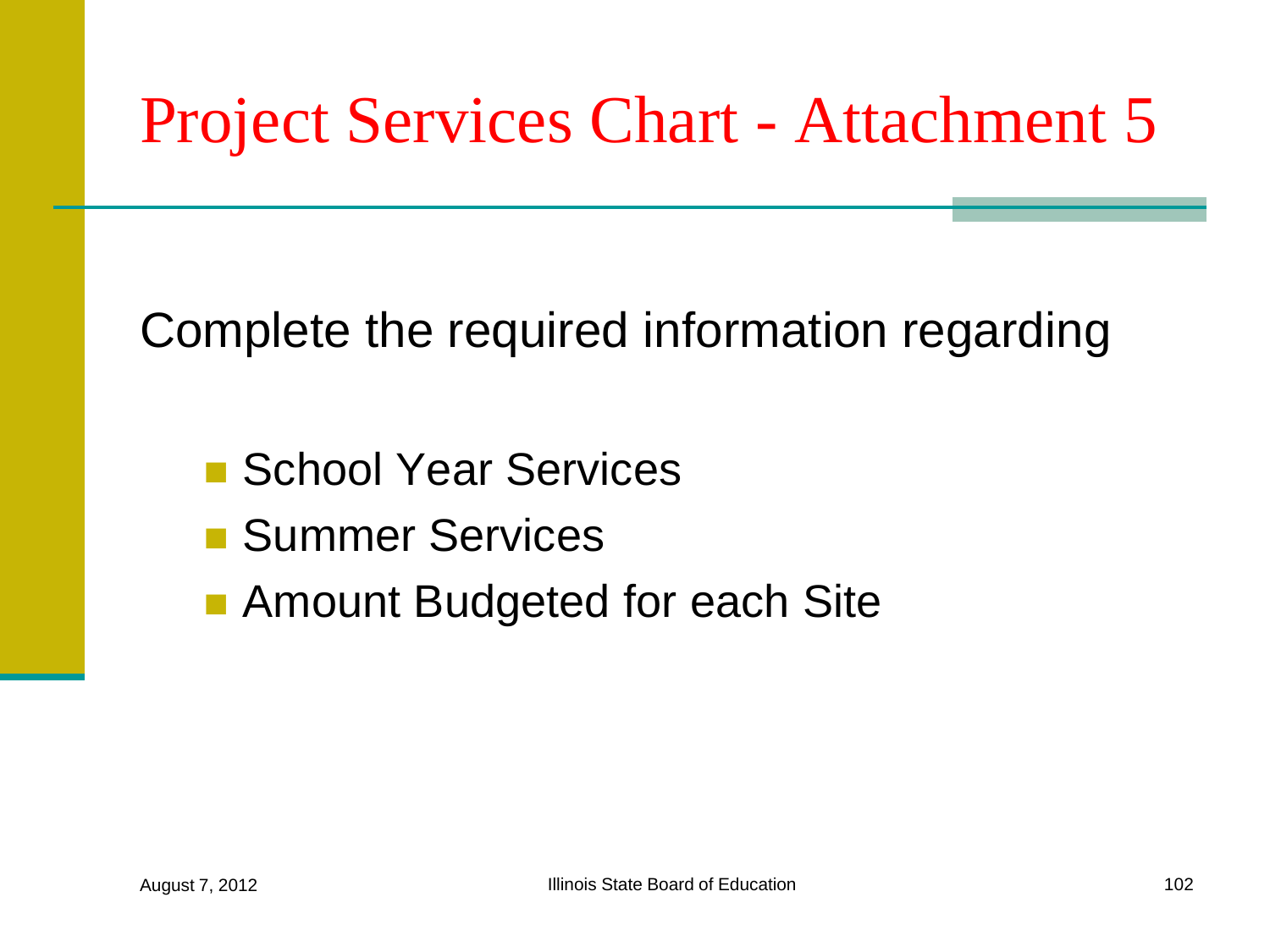## Project Services Chart Attachment 5

| Please fill out the following form. You can save data typed into this form. | ● ◆ → 14 / 51 ● 113% → 日 ☆ / Sign → Find                                    |                                                         |                                                                         |                                     |                                | Highlight Fields |
|-----------------------------------------------------------------------------|-----------------------------------------------------------------------------|---------------------------------------------------------|-------------------------------------------------------------------------|-------------------------------------|--------------------------------|------------------|
|                                                                             |                                                                             |                                                         |                                                                         |                                     |                                |                  |
|                                                                             |                                                                             | FY 2012 21st CENTURY COMMUNITY LEARNING CENTERS PROGRAM | <b>PROJECT SERVICE CHART</b><br>(COMPLETE SEPARATE SHEET FOR EACH SITE) |                                     | <b>ATTACHMENT 5</b><br>Page of |                  |
|                                                                             | <b>APPLICANT NAME (Fiscal Agent)</b>                                        |                                                         |                                                                         | REGION, COUNTY, DISTRICT, TYPE CODE |                                |                  |
|                                                                             | <b>SITE NAME</b>                                                            |                                                         |                                                                         | AMOUNT BUDGETED FOR SITE            |                                |                  |
|                                                                             |                                                                             |                                                         |                                                                         | \$                                  |                                |                  |
|                                                                             |                                                                             |                                                         | <b>SCHOOL YEAR HOURS PER WEEK</b>                                       |                                     |                                |                  |
|                                                                             |                                                                             | <b>Before School hours</b><br>per week                  | <b>After School/Evening</b><br>hours per week                           | <b>Weekend hours</b><br>per week    | <b>Total</b>                   |                  |
|                                                                             | # of hours available for<br><b>Student participation</b>                    |                                                         |                                                                         |                                     | $\mathbf{0}$                   |                  |
|                                                                             | # of hours available<br>for Family Members<br>participation                 |                                                         |                                                                         |                                     | $\overline{0}$                 |                  |
|                                                                             | Total # of weeks programming is implemented during the regular school year: |                                                         |                                                                         |                                     |                                |                  |
|                                                                             |                                                                             |                                                         |                                                                         |                                     |                                |                  |
|                                                                             |                                                                             | <b>Hours Per Week</b>                                   | <b>SUMMER HOURS PER WEEK</b>                                            | <b>Weekend Hours Per Week</b>       | <b>Evening Hours Per Week</b>  |                  |
|                                                                             | # of hours available for Student<br>participation                           |                                                         |                                                                         |                                     |                                |                  |
|                                                                             | # of hours available<br>for Family Members<br>participation                 | participation                                           | Hours Per Week_# of hours available for Family Members                  |                                     |                                |                  |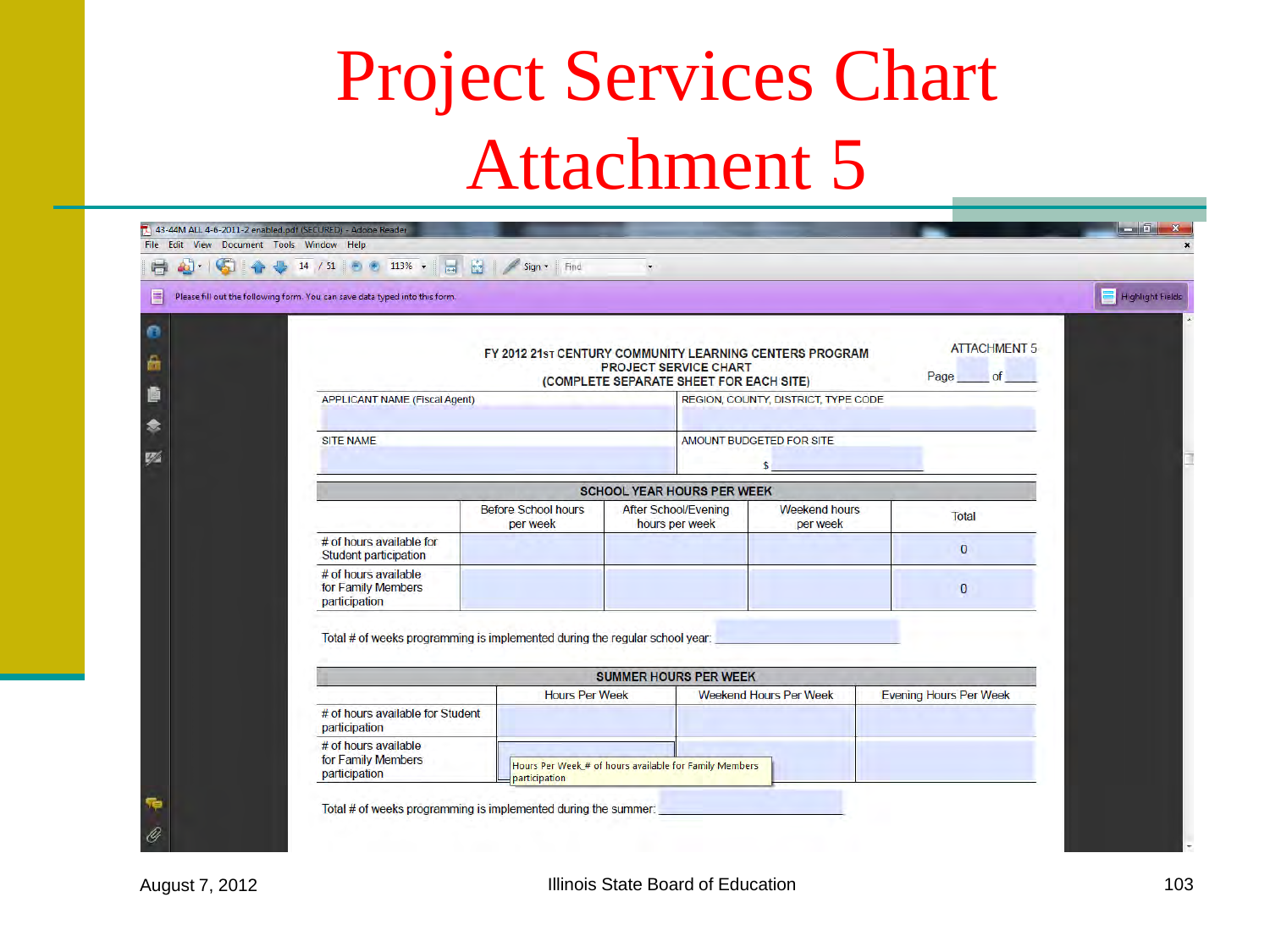#### Evaluation - Attachment 6

#### ■ Limit to 2 pages

- Describe evaluation to be conducted to show success of program
- Include quantitative and qualitative measures
- Show how evaluation will be used for continuous improvement
- Indicate the methods to be used and data to be collected

(for more information see pg 16)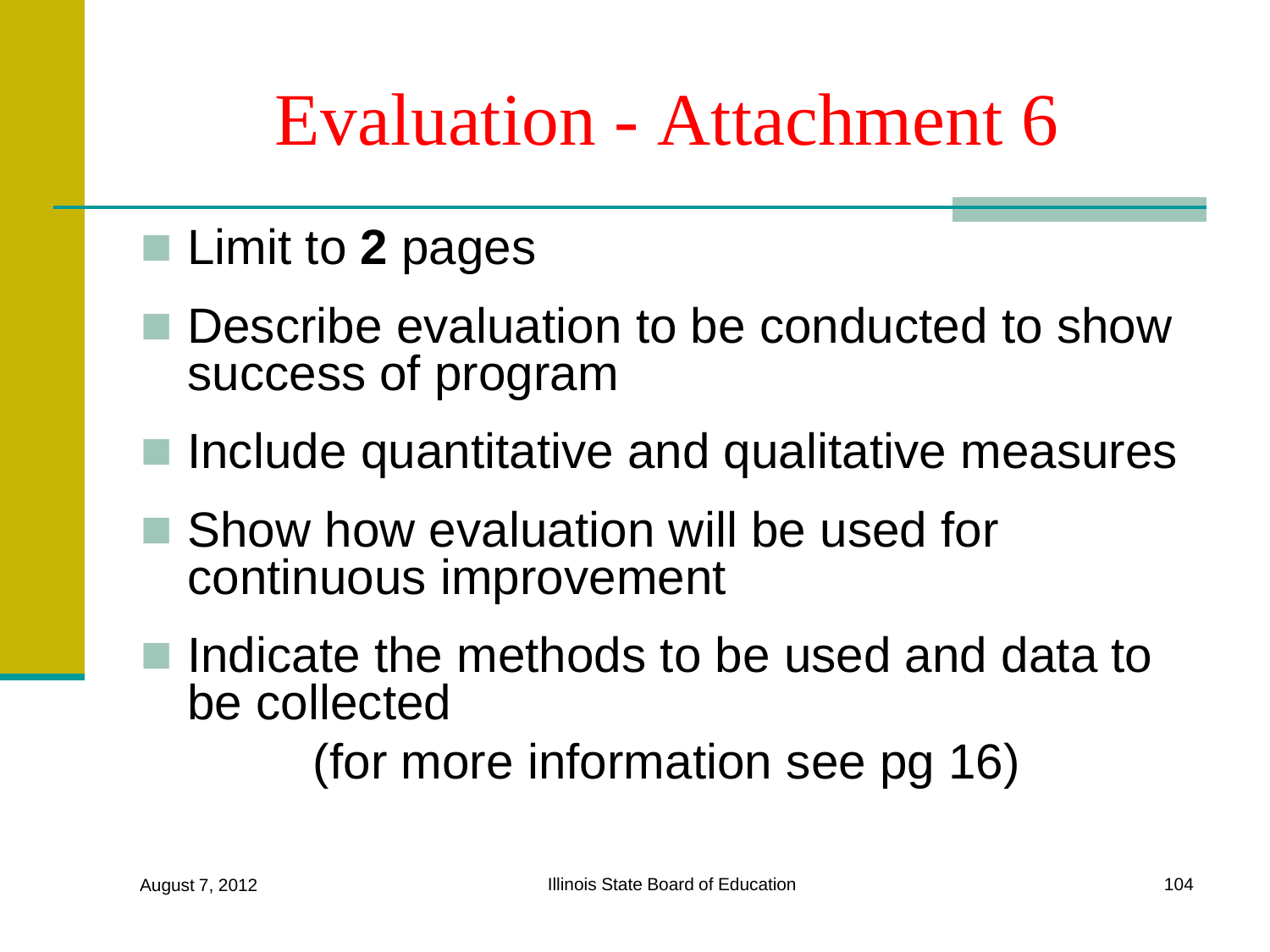Sustainability Plan Attachments 7A/B

- Limit to **3 pages**, including chart
	- Describe the amounts and sources of additional funding that will used to maintain the size and scope when 21<sup>st</sup> CCLC funding ends
		- Complete chart
	- Describe the preliminary plan for how the proposed program will continue to exist when all 21st CCLC funds cease

(for more information see page 19)

August 7, 2012 **Illinois State Board of Education** 105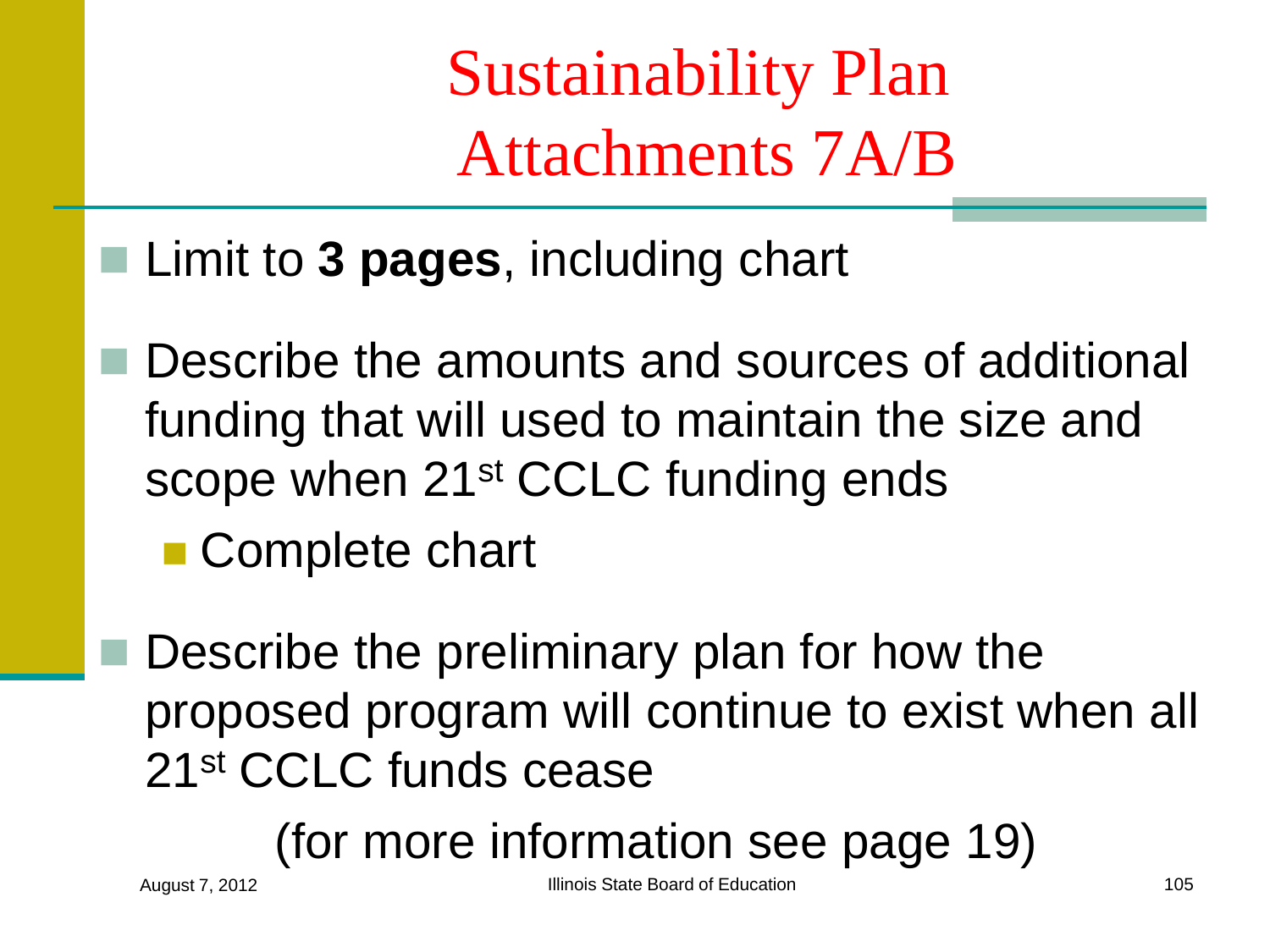Goals and Objectives Attachment 7C

- Create at least three local **S.M.A.R.T. (specific, measurable, attainable, relevant, time bound**)goals for the program. [http://www.isbe.net/21cclc/PDF/smart-goal](http://www.isbe.net/21cclc/PDF/smart-goal-checklist.pdf)[checklist.pdf](http://www.isbe.net/21cclc/PDF/smart-goal-checklist.pdf) 
	- Describe the objectives and measurable outcomes to reach each goal
	- Identify the State Performance Objectives which aligns to your goals and objectives
	- Goals and objectives must be related to areas such as:
		- Student achievement in core academic areas
		- **Family involvement**
		- Attendance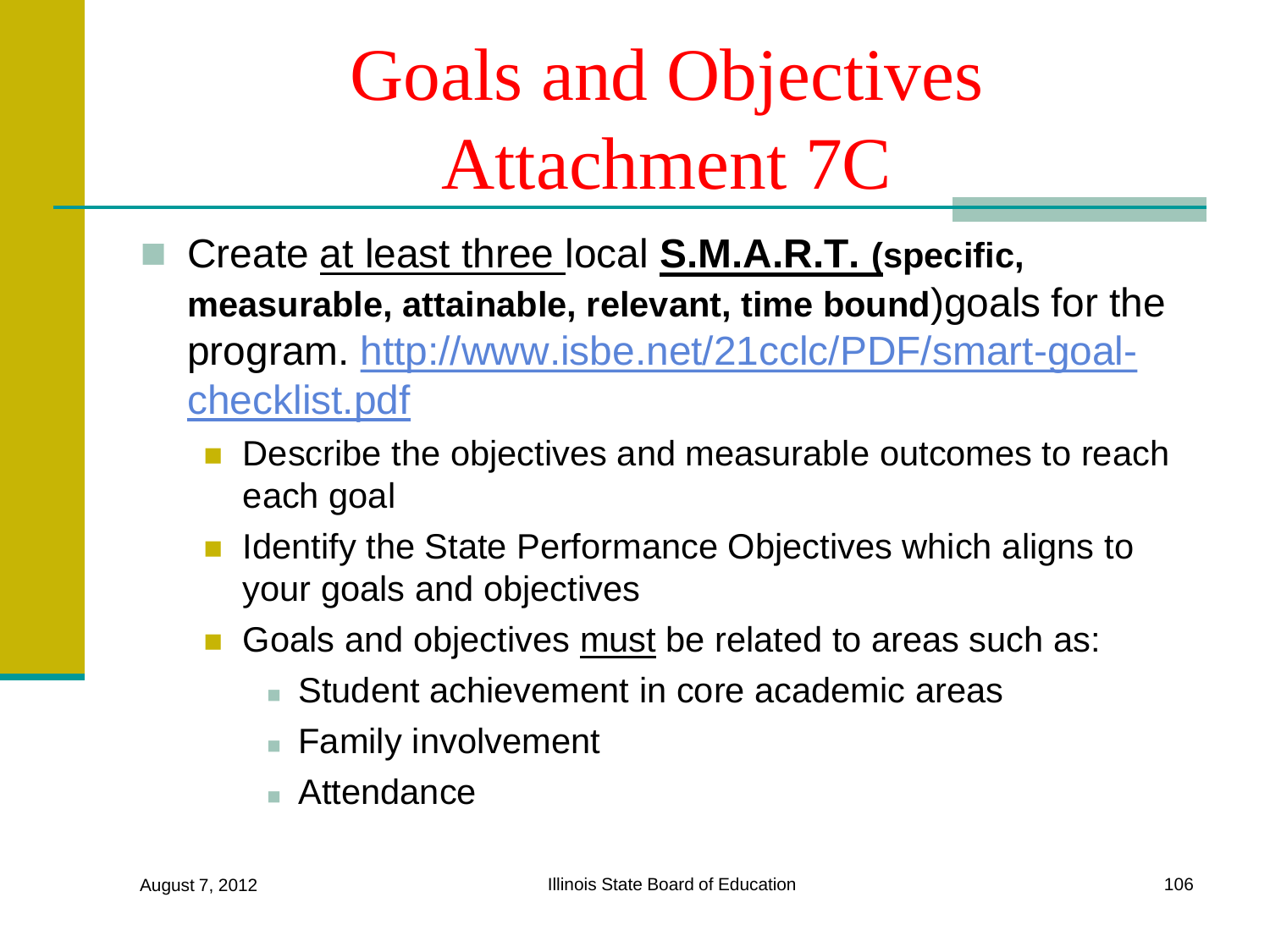## Goals and Objectives Attachment 7C

| Please fill out the following form. You can save data typed into this form.                                                                                                                                                                  |                                                                                                                                                                                                      |                                                                                                                              |                                                                                                                                                                                                                                | Highlight Fields                            |
|----------------------------------------------------------------------------------------------------------------------------------------------------------------------------------------------------------------------------------------------|------------------------------------------------------------------------------------------------------------------------------------------------------------------------------------------------------|------------------------------------------------------------------------------------------------------------------------------|--------------------------------------------------------------------------------------------------------------------------------------------------------------------------------------------------------------------------------|---------------------------------------------|
|                                                                                                                                                                                                                                              |                                                                                                                                                                                                      |                                                                                                                              |                                                                                                                                                                                                                                |                                             |
|                                                                                                                                                                                                                                              |                                                                                                                                                                                                      | FY 2012 21ST CENTURY COMMUNITY LEARNING CENTERS PROGRAM                                                                      |                                                                                                                                                                                                                                | <b>ATTACHMENT 7C</b>                        |
|                                                                                                                                                                                                                                              |                                                                                                                                                                                                      | <b>GOALS AND OBJECTIVES</b>                                                                                                  |                                                                                                                                                                                                                                | Page<br><b>of</b>                           |
| <b>DISTRICT NAME AND NUMBER</b>                                                                                                                                                                                                              |                                                                                                                                                                                                      | REGION, COUNTY, DISTRICT, TYPE CODE                                                                                          |                                                                                                                                                                                                                                | SOURCE OF FUNDS CODE                        |
|                                                                                                                                                                                                                                              |                                                                                                                                                                                                      |                                                                                                                              | Directions: Create a goal for the program and describe your program's objectives and measurable outcomes to help you reach that goal, include a strategy to help you achieve the objective and a target date for completion. F | 4421                                        |
| other recreation activities by the end of the 3 year grant period.<br>21st CCLC Goal #                                                                                                                                                       | Goal: 70% of regular attendees will demonstrate an increase in involvement in at least one school activity and in other subject areas such as technology, arts, music, theater, and sports and       |                                                                                                                              |                                                                                                                                                                                                                                |                                             |
| <b>Objective</b>                                                                                                                                                                                                                             | <b>State Performance Indicator</b>                                                                                                                                                                   | <b>Measurable Outcomes(s)</b>                                                                                                | <b>Strategy or Activity</b>                                                                                                                                                                                                    | <b>Target Date for</b><br><b>Completion</b> |
| (1)                                                                                                                                                                                                                                          | (2)                                                                                                                                                                                                  | (3)                                                                                                                          | (4)                                                                                                                                                                                                                            | (5)                                         |
| Example: Participants will demonstrate an<br>increased involvement in school activi-<br>ties and in participating in other subject<br>areas such as technology, arts, music<br>theater, and sports and other recreation<br><i>activities</i> | Students participating in the program<br>will have a higher attendance rate and a<br>change in their attitudes toward school.<br>Students participating in the program<br>will graduate from school. | Attendees will have an increase in<br>attendance rates by 10%<br>Attendees will have an increased<br>graduation rate by 10%. | Incorporate age appropriate enrichment<br>activities that foster an appreciation<br>in subject areas such as technology,<br>arts, music, theater and other recreation<br>activities.                                           | June 1, 2012<br>June 1, 2012                |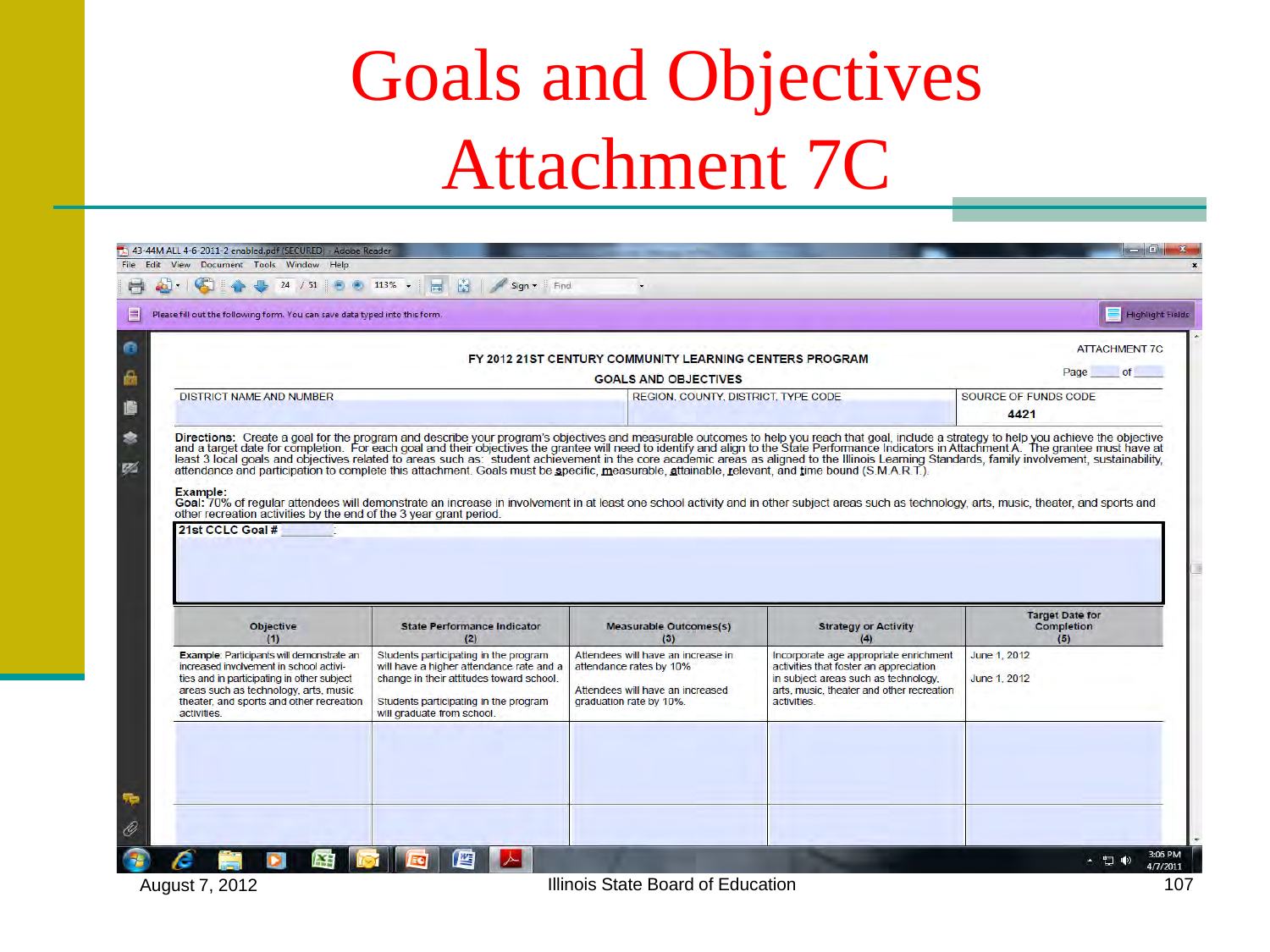#### Budget Summary - Attachment 8

- Refer to fiscal handbook at [http://www.isbe.net/funding/pdf/fiscal\\_procedure\\_hand](http://www.isbe.net/funding/pdf/fiscal_procedure_handbk.pdf) [bk.pdf](http://www.isbe.net/funding/pdf/fiscal_procedure_handbk.pdf) see Appendix B which defines what goes specifically in each function and object code.
- Administrative cap 5%—Function 2300 including indirect costs (for the indirect cost rate see [www.isbe.net/finance/default.htm\)](http://www.isbe.net/finance/default.htm)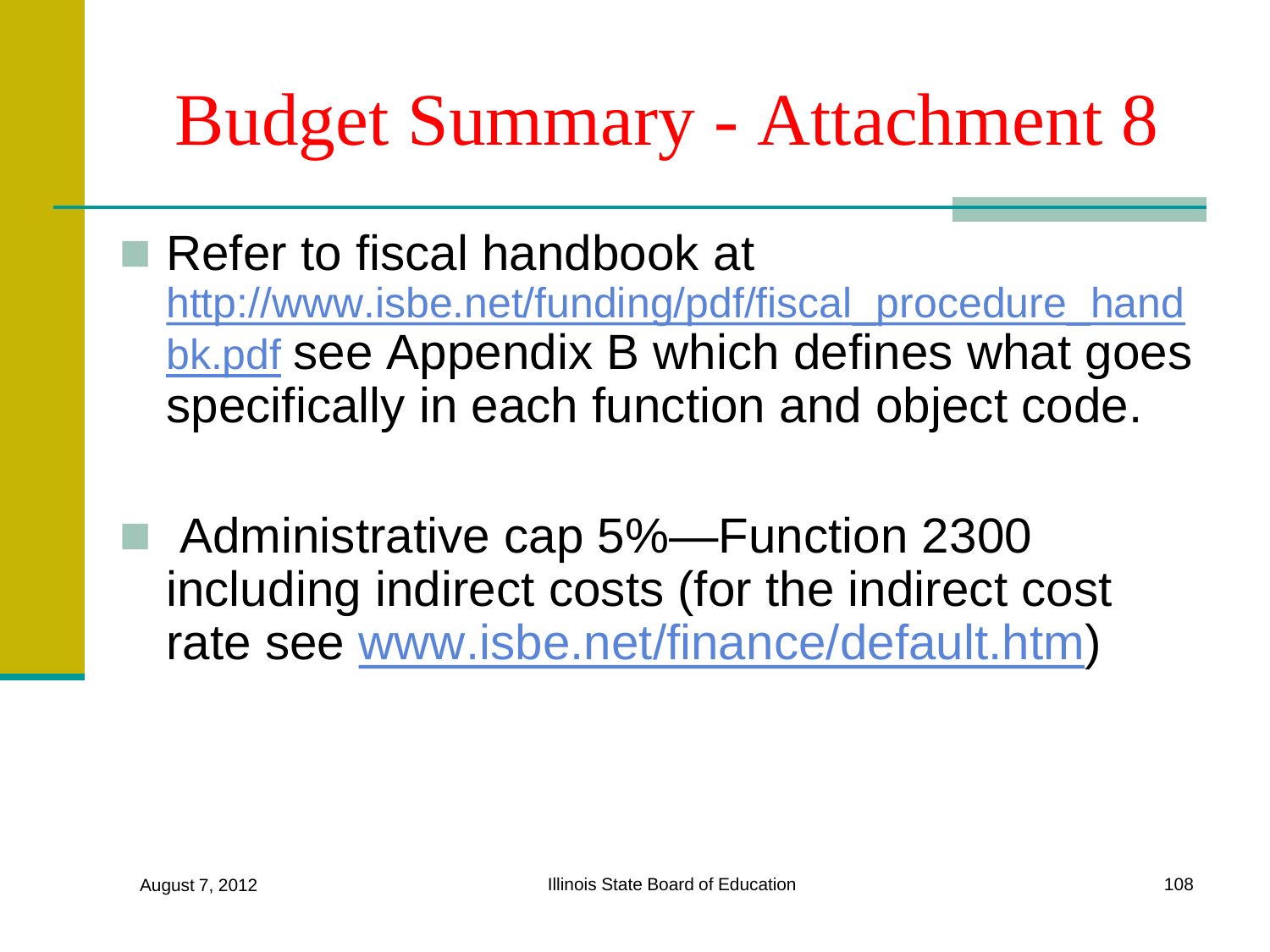#### Budget Breakdown - Attachment 9

- $\blacksquare$  Be sure to complete as accurately as possible
- Get help
- Refer to fiscal handbook (from previous page)
- Describe expenditures completely and put into correct function and object codes
- Make sure costs are reasonable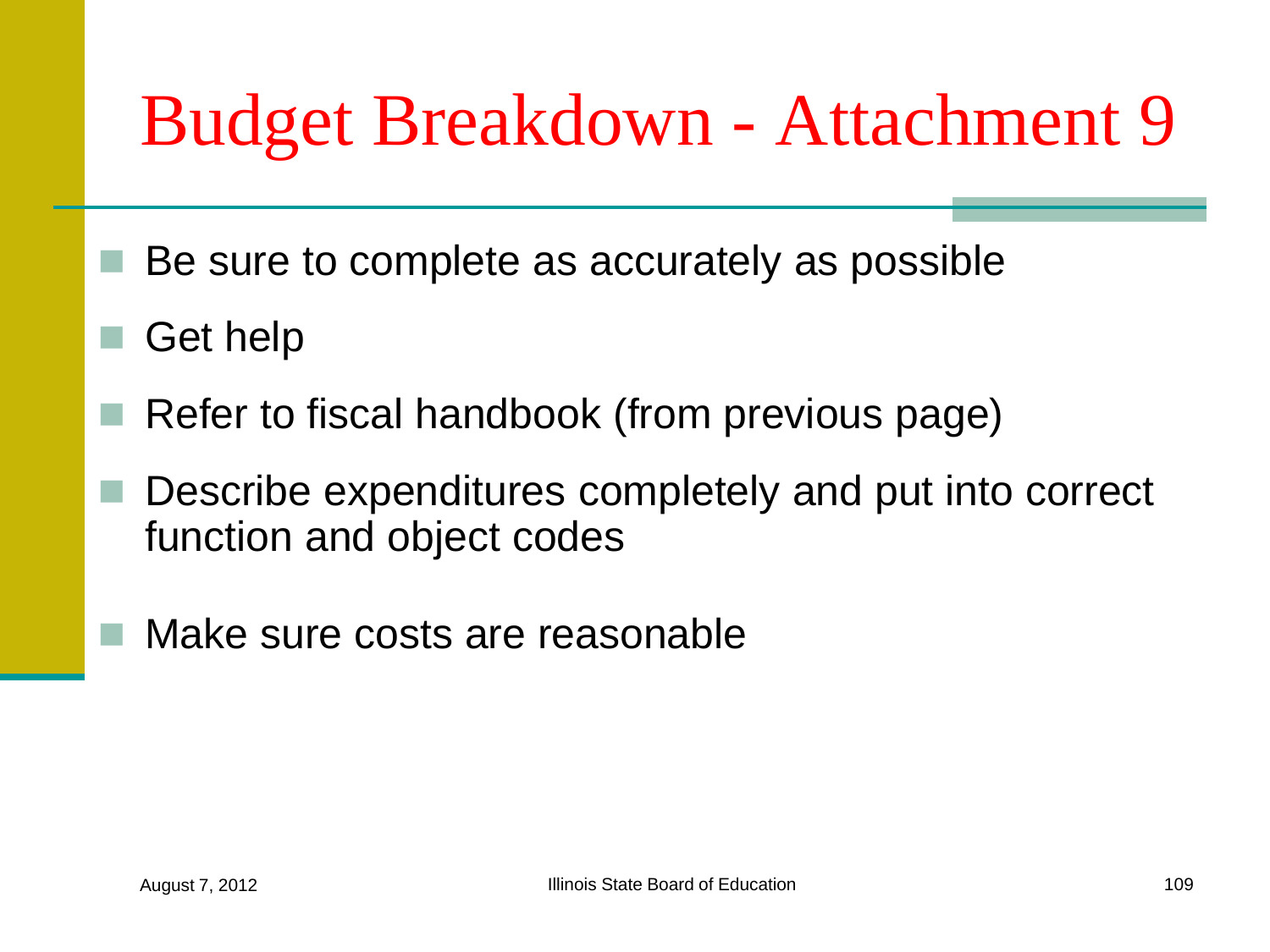## A Word About Budgets

#### **Be practical**—

- Don't ask for more funds than needed
- Make sure instructional costs are adequate and a major component of the budget
- Don't pay exorbitant salaries
- Don't overload with staff—especially admin staff
	- Don't send in a budget that is excessive per pupil amount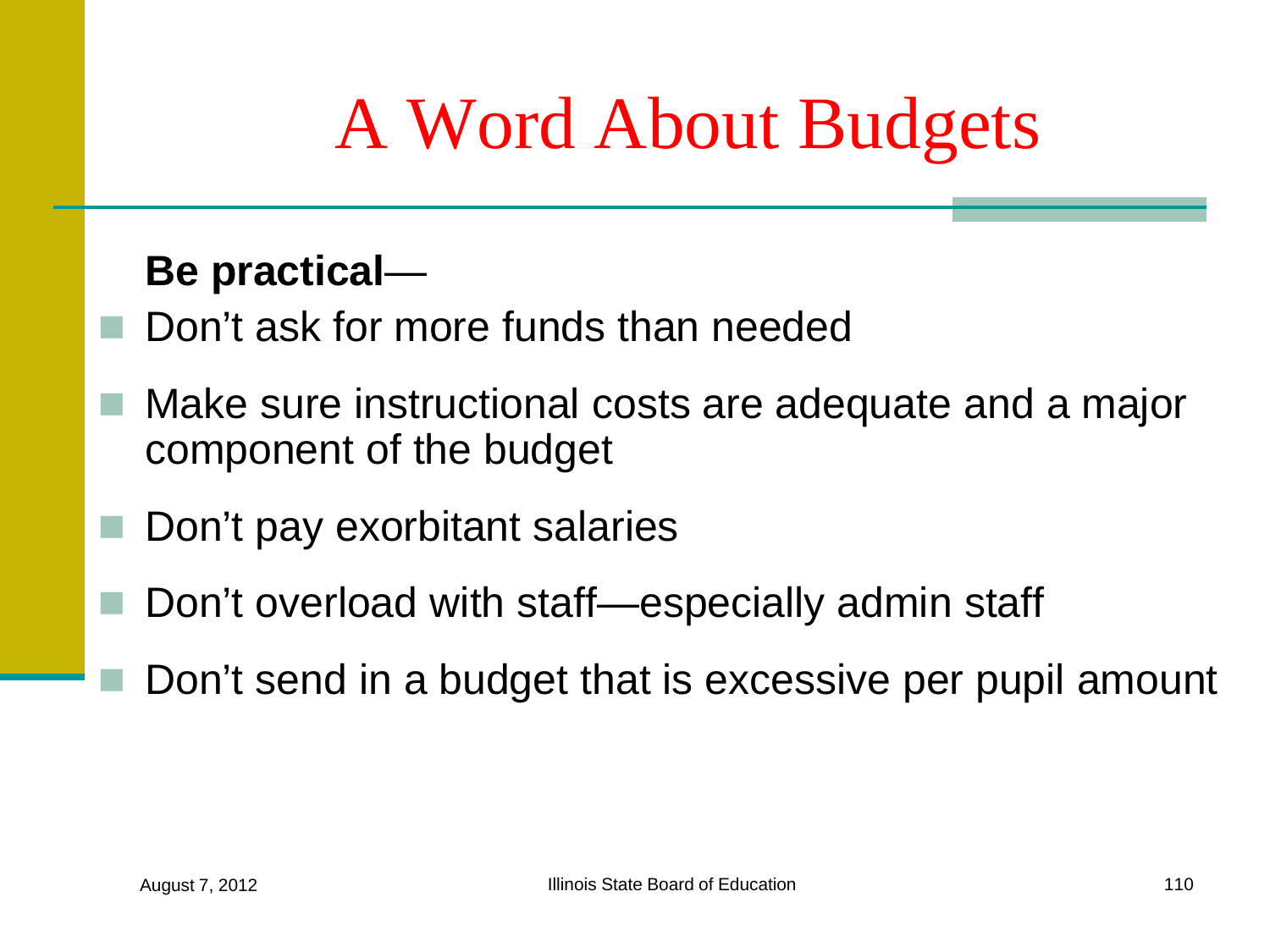#### A Word About Budgets (cont.)

- Don't include indirect costs until the rates are available
- $\blacksquare$  Make sure costs are aligned with the proposal
- Double check your math!!!
- Costs for evaluation should be reasonable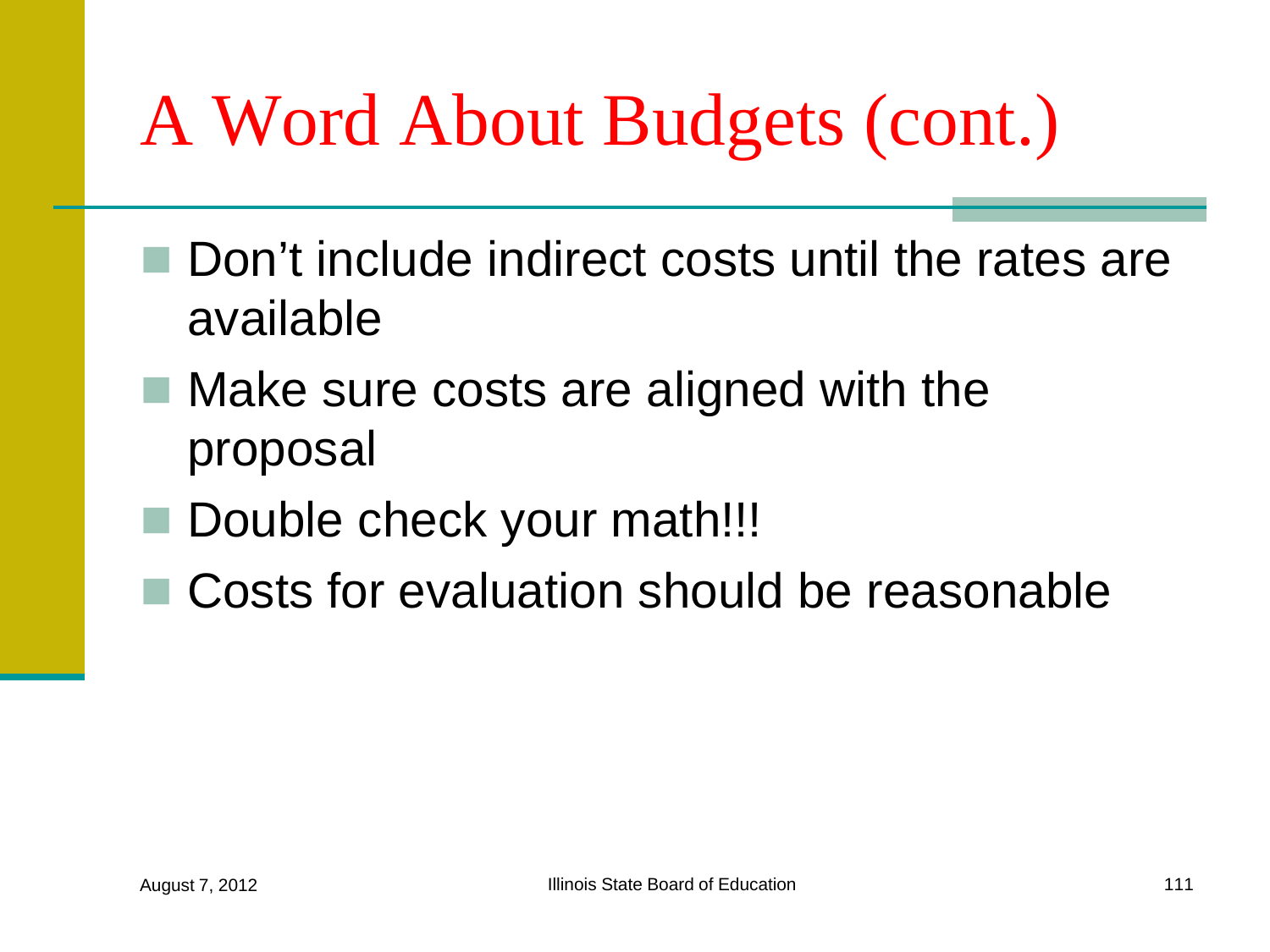#### Subcontractors - Attachment 10

If subcontractors are to be used for any purpose, complete Attachment 10

- Subcontractors must be approved by ISBE
- **Details of subcontracting budgets must be** included in budget
- Contracts are always budgeted in Object 300 of the budget
- The amounts budgeted for subcontractors in the budget should match what is listed in Attachment 10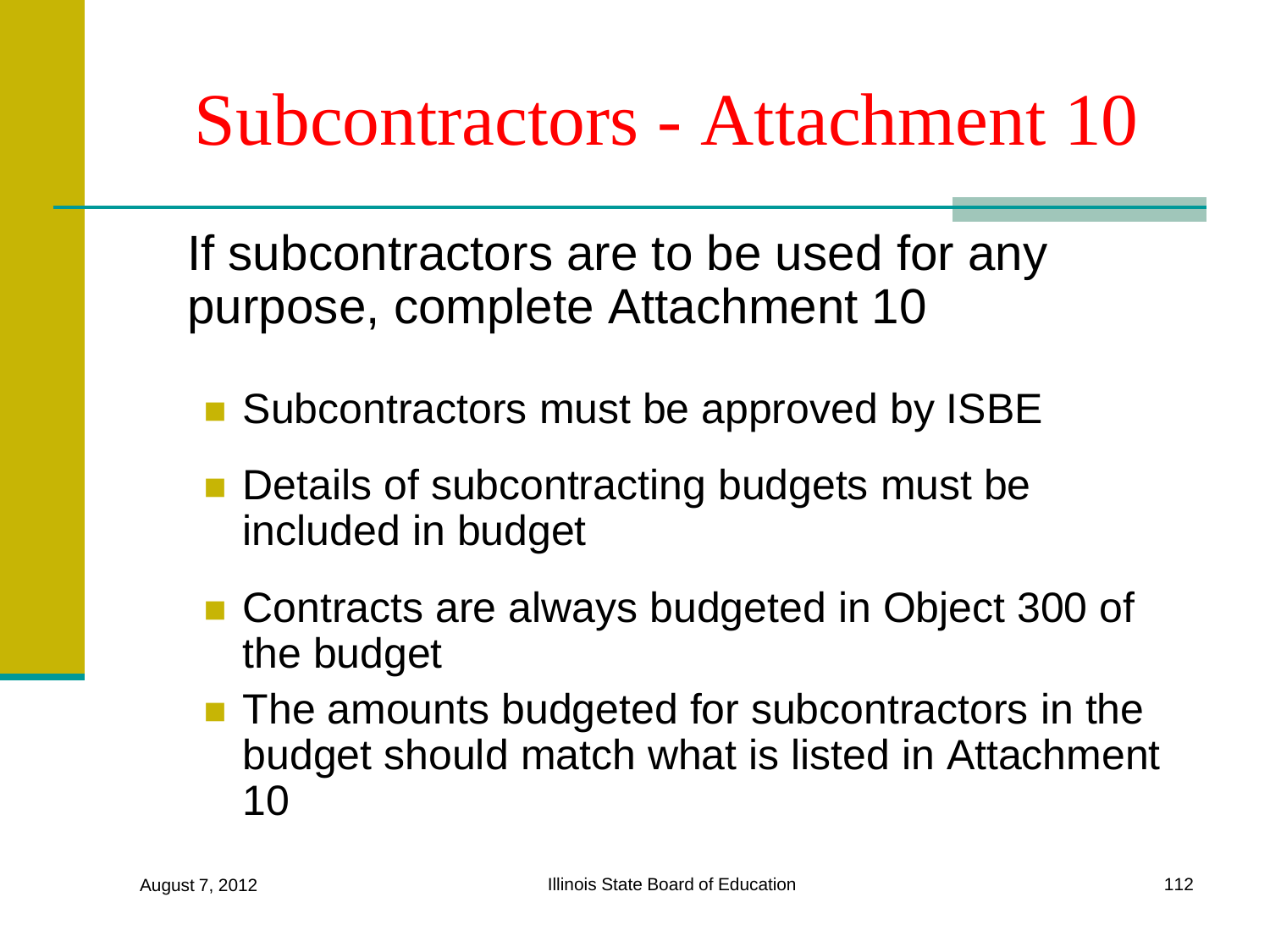Equitable Participation of Private/Public Schools

#### Refer to Attachment 11 A and B

- **Private and/or public school official and** applicant **must** sign off that this has been done
	- Original signatures **required**
	- One attachment needed for each school
	- Duplicate as necessary

**\*If no private schools are participating this form must be filled out with N/A and signatures**

August 7, 2012 **Illinois State Board of Education** 113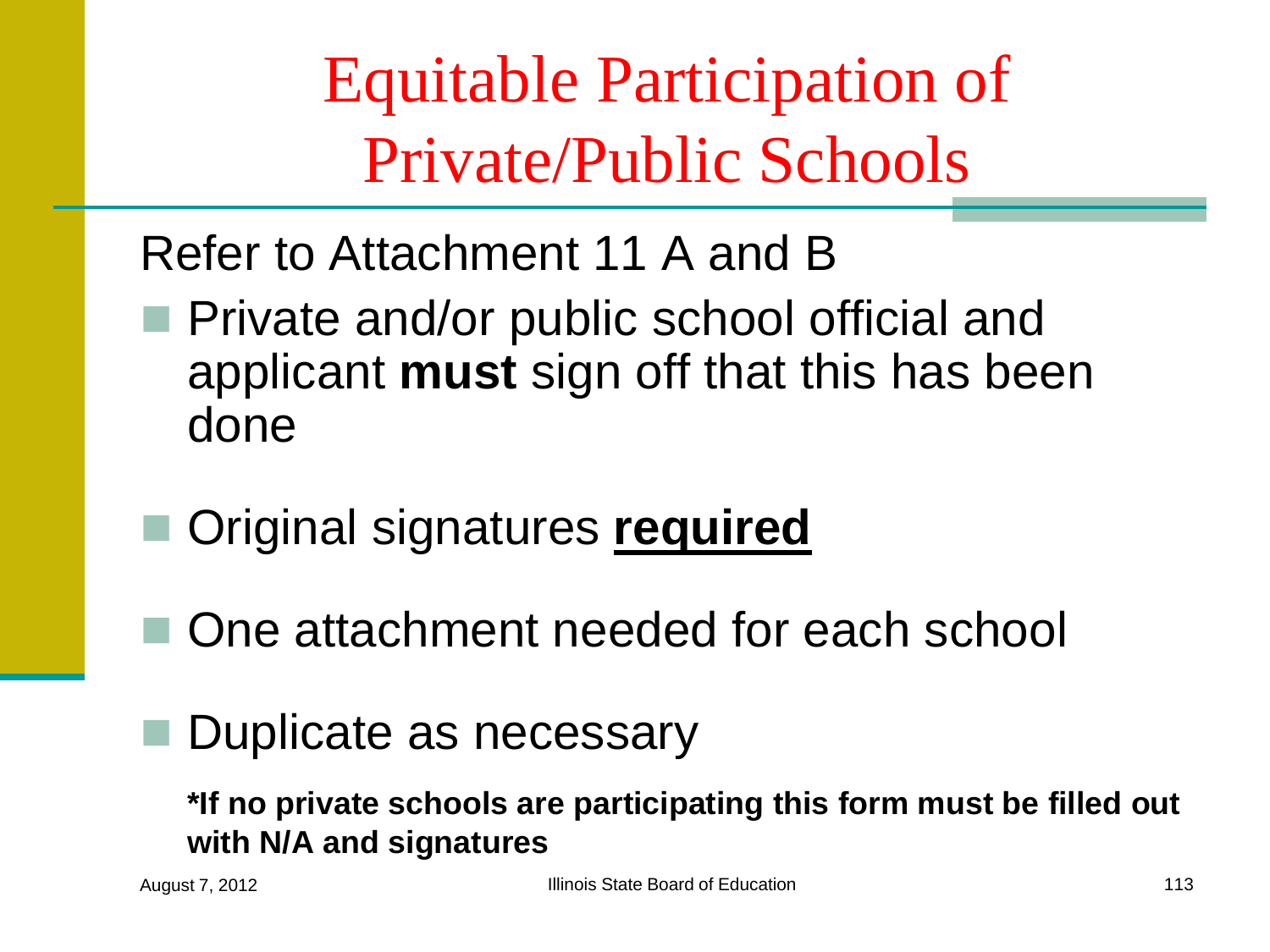State Required Graduation Courses Attachment 12

- $\blacksquare$  If program is to offer credit for courses that are required for graduation, this attachment must be signed and attached with proposal.
- $\blacksquare$  If courses are to be provided that are not required, this does not have to be completed, but a complete description should be provided in the application.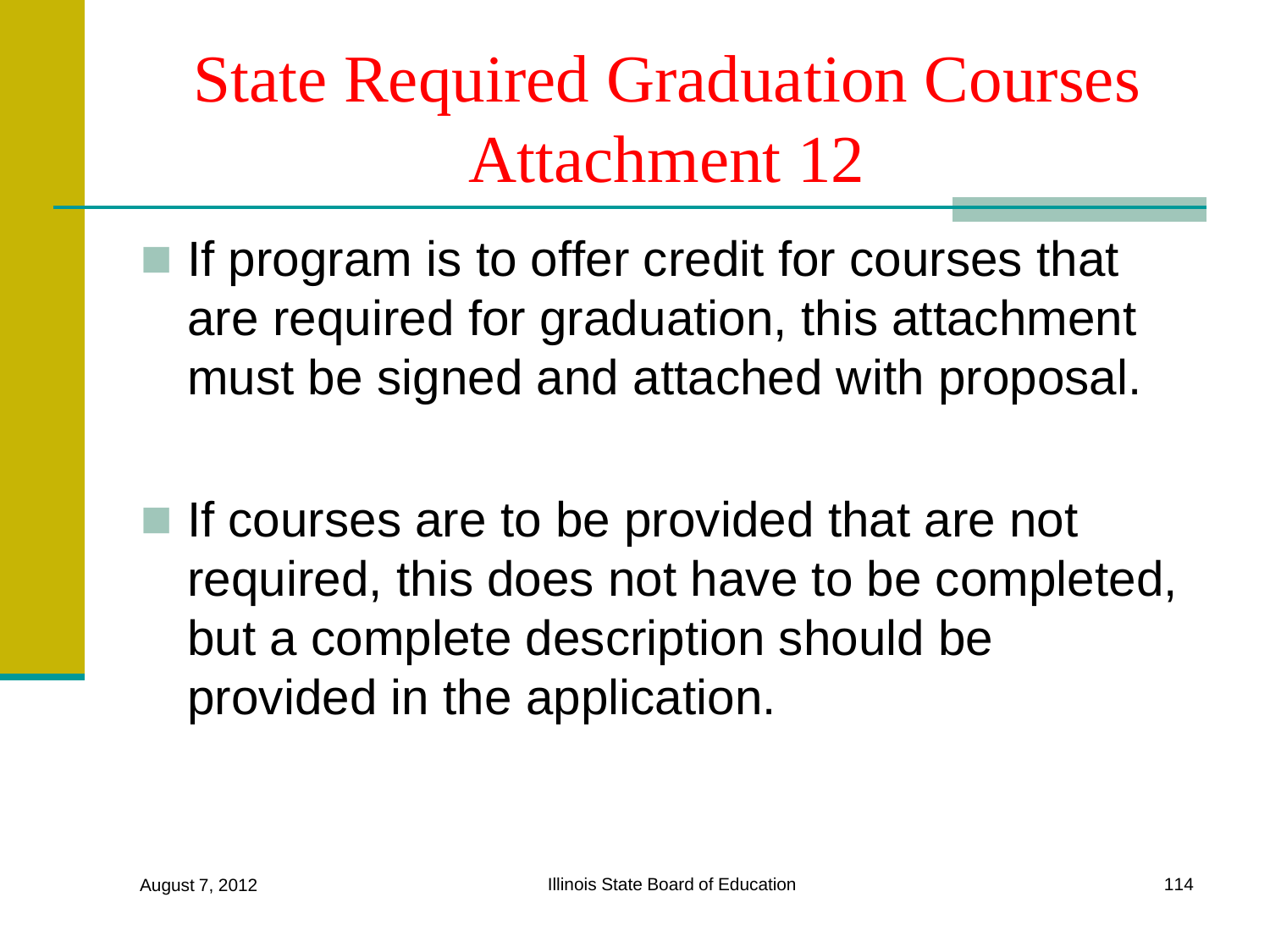#### Program Specific Terms of the Grant Attachment 13

- Attachment 13 A and B—read carefully for program specific terms of the grant
- A. Safe and easily accessible sites
	- Elementary, middle, secondary schools; or
	- Locations as safe and accessible as schools
		- Facility meets local standards and codes
- B. Grantees must make available a description of how students will travel safely to and from the site and home
	- **Funds (reasonable amounts) from grant can be used** for transportation, including public transportation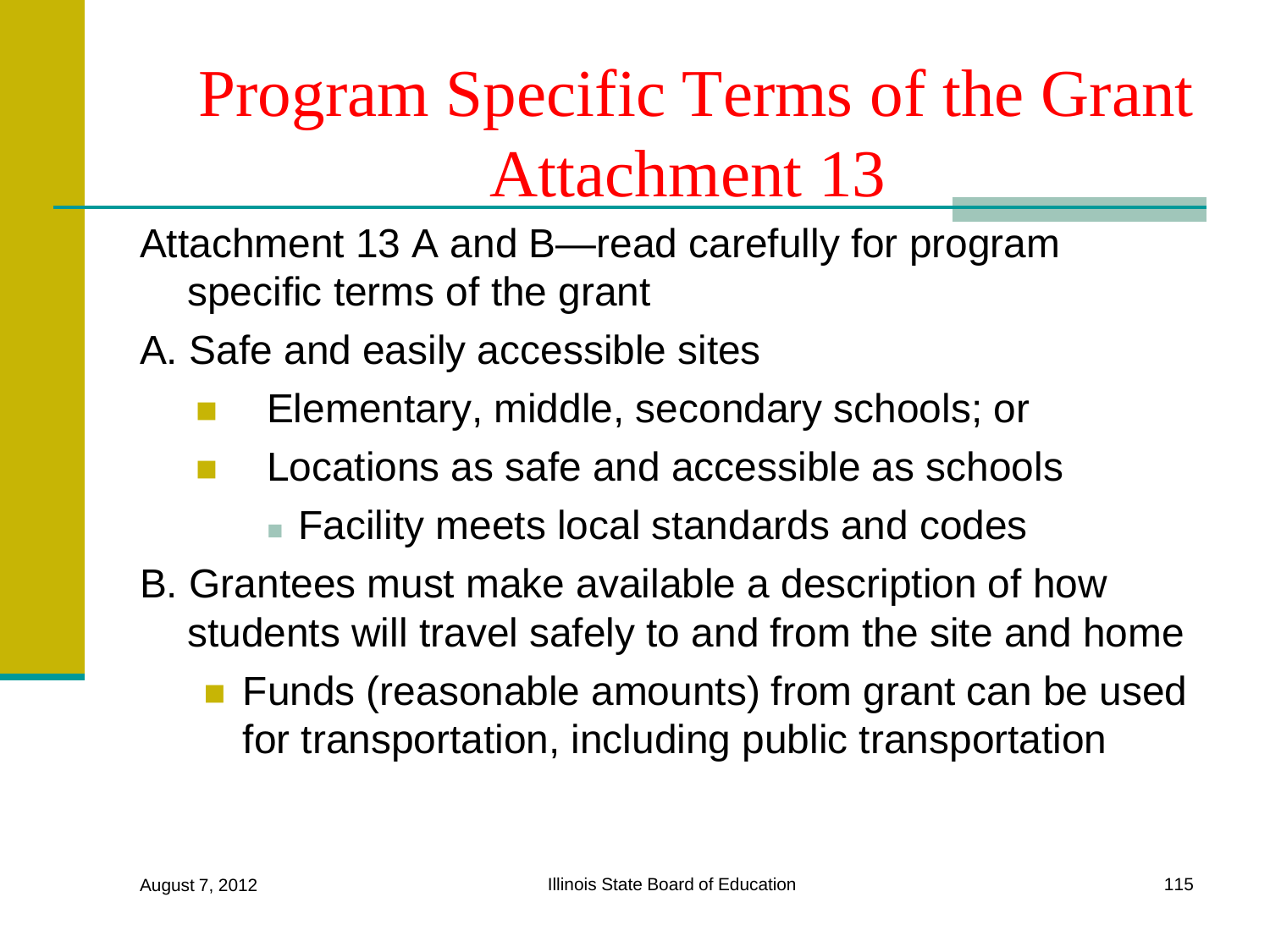#### Program Specific Terms of the Grant Attachment 13

- C. Funds will be used to increase the level of state, local and other non-federal funds that would be made available. In no case supplant federal, state, local or non-federal funds.
- D. Program will target students who attend schools eligible for schoolwide programs under Title I.
- E. Notice of intent to submit.
- F. Develop and carry out active collaboration with schools the students attend.
- G. The organization will meet all statutory and regulatory requirements of this program.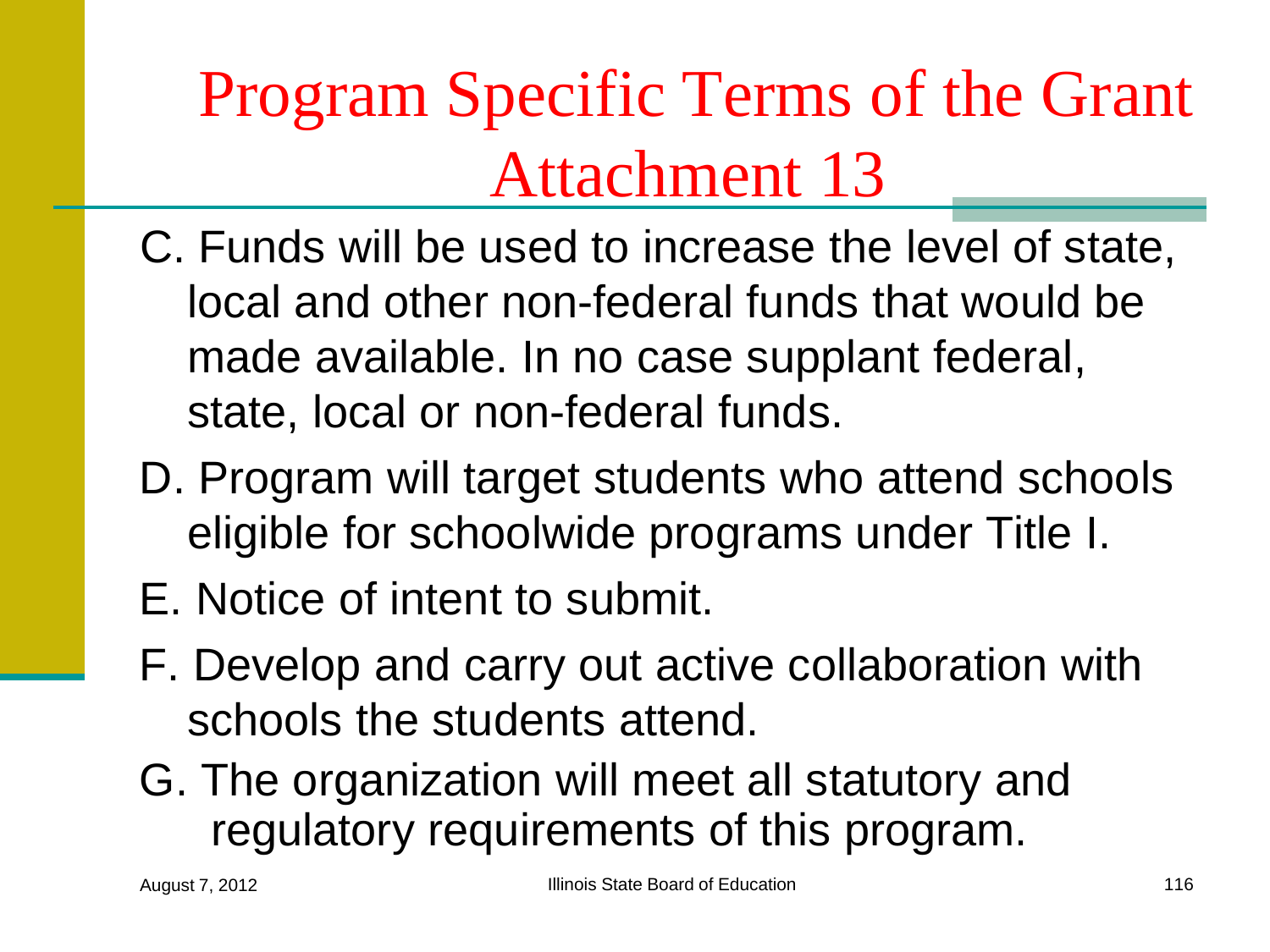Program Specific Terms of the Grant Attachment 13

- H. Keep attendance records.
- I. Conduct criminal background checks.
- J. Train for and report suspected child abuse and neglect.
- K. Get permission to use students for public relations purposes.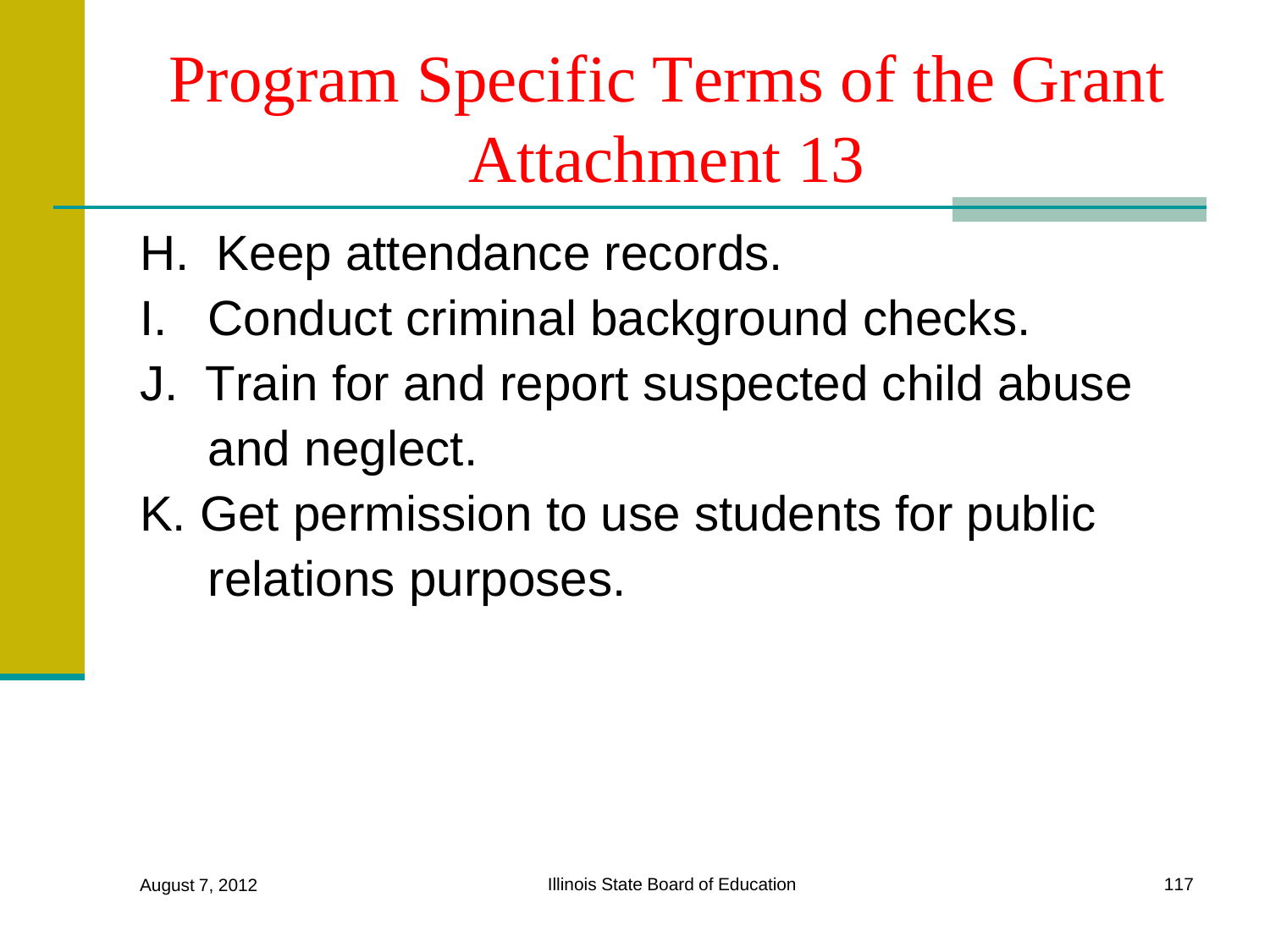#### Program Specific Terms of the Grant Attachment 13

- L. Not delinquent in payment of debts to State.
- M. Submit an annual performance report.
- N. Attend mandated workshops and trainings provided by ISBE.
- O. Grantees will submit additional information requested by the State Superintendent of Education.
- P. Provide annual evaluations and participate in the statewide evaluation.
- Q. Course Credit.
- R. Adhere to the timelines of the continuation application.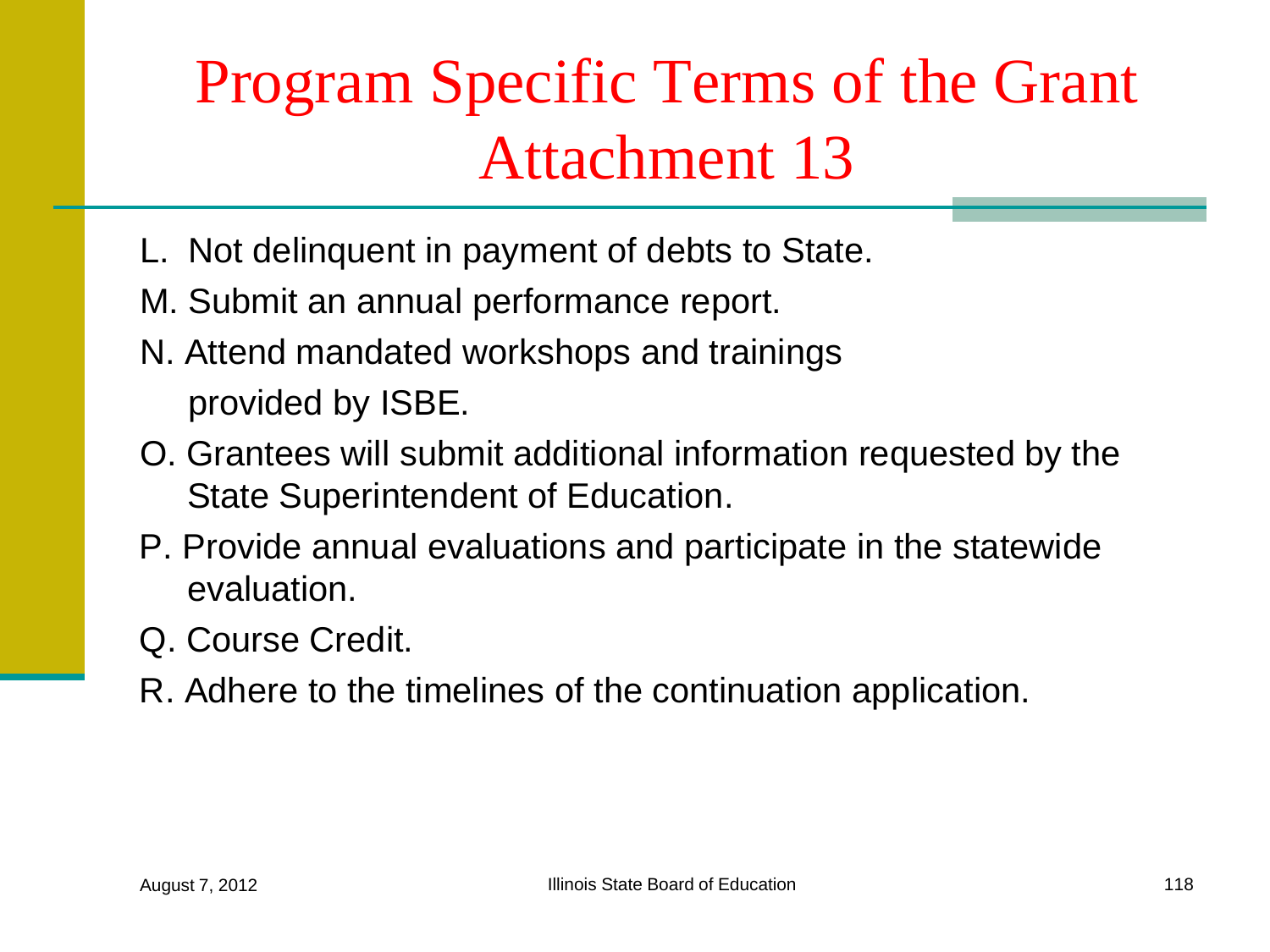Certifications and Assurances Attachments 13-16

Complete with required signatures

Co-applicants must sign Attachment 13

Co-applicants must sign Attachment 14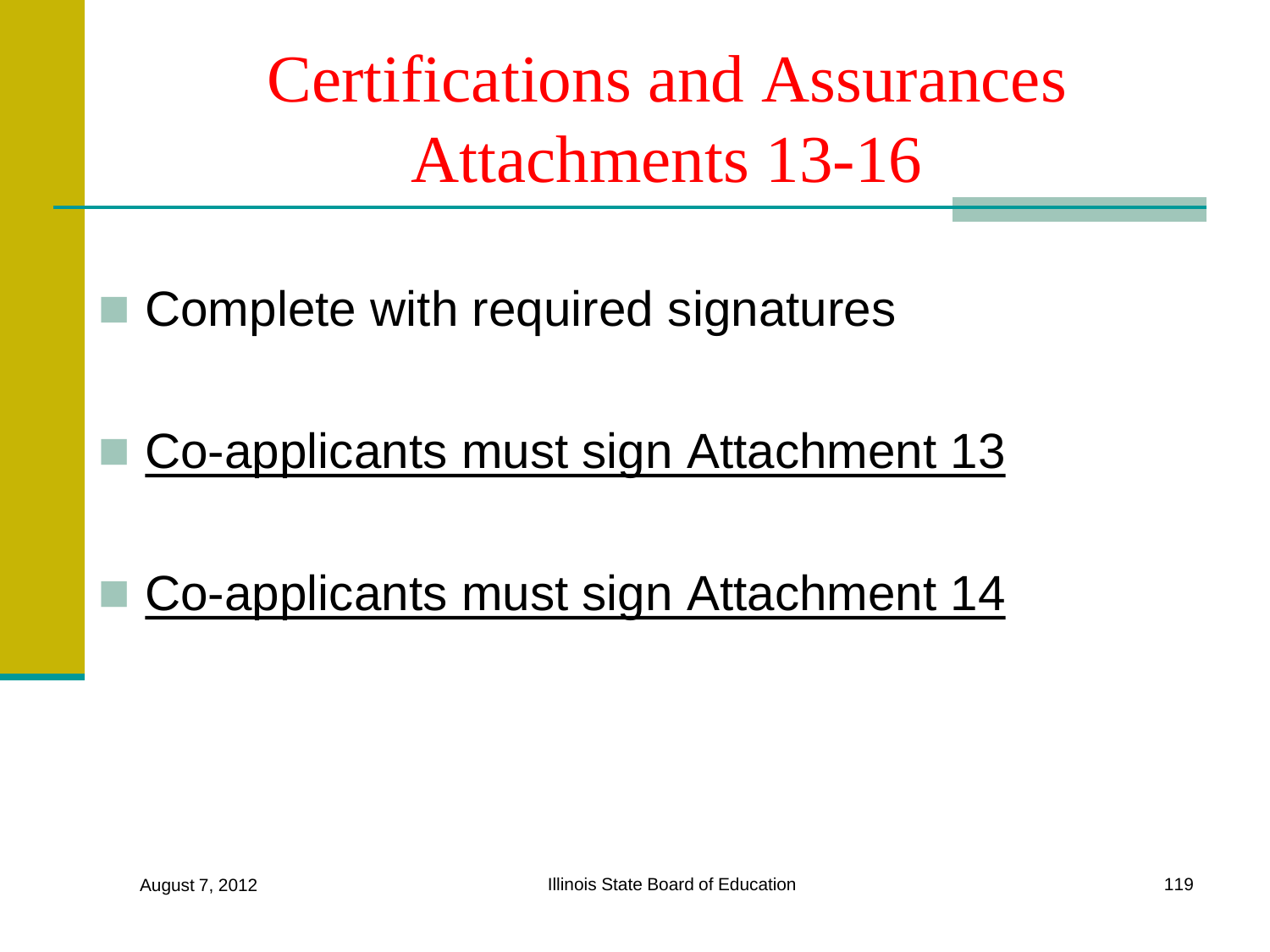Section 427 of the General Education Provisions Act - Attachment 17

#### ■ Attachment 17—GEPA

**This is the "nondiscrimination" statement that** districts and other entities have on file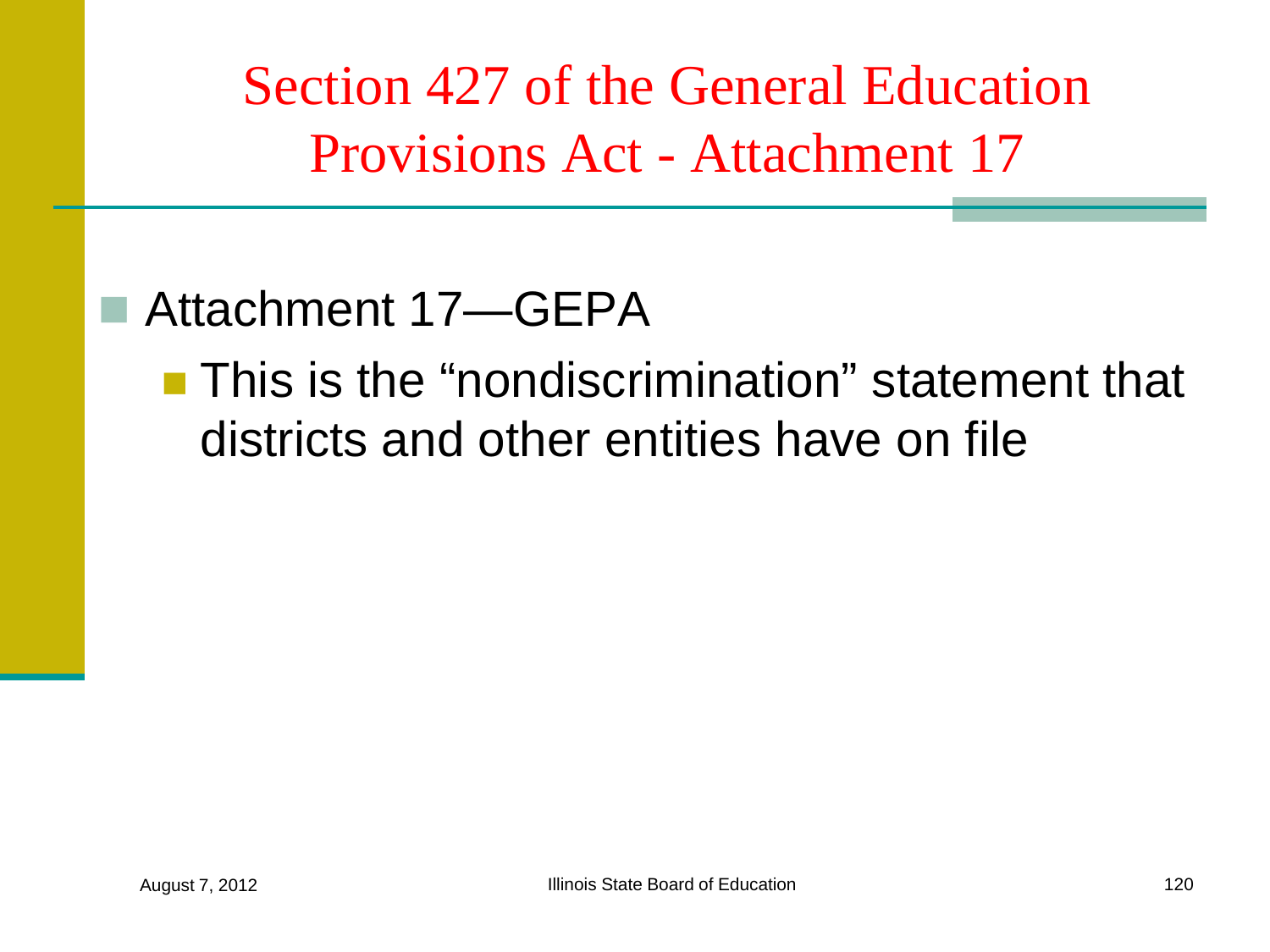Federal Funding Accounting and Transparency Act - Attachment 18

#### ■ Attachment 18 - FFATA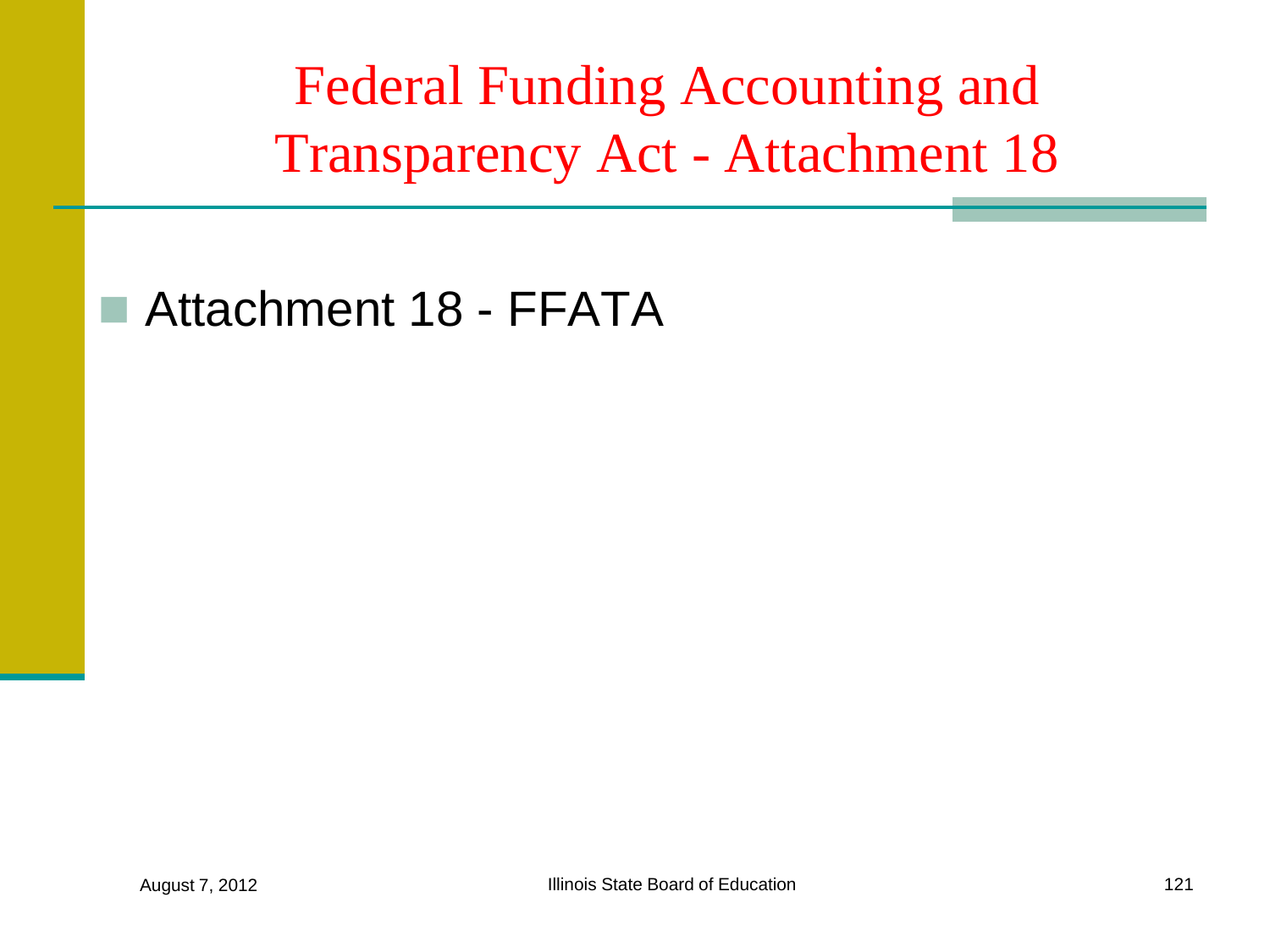## Appendices

- Appendix A Letters of Agreement
- Appendix B Memorandum of Understanding
- Appendix C Evaluation
- Appendix D Job Descriptions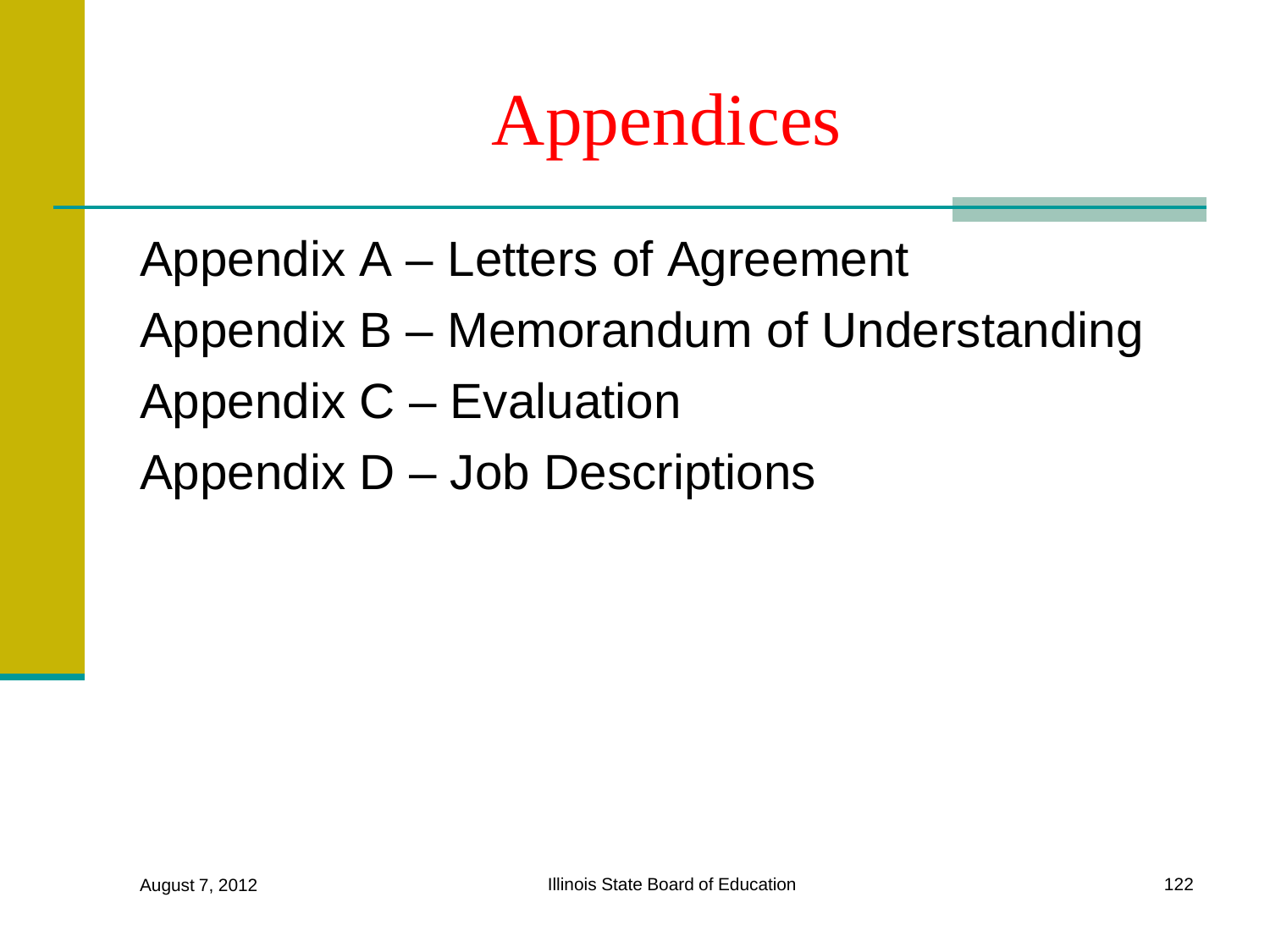# **CRITERIA FOR REVIEW** 21st CCLC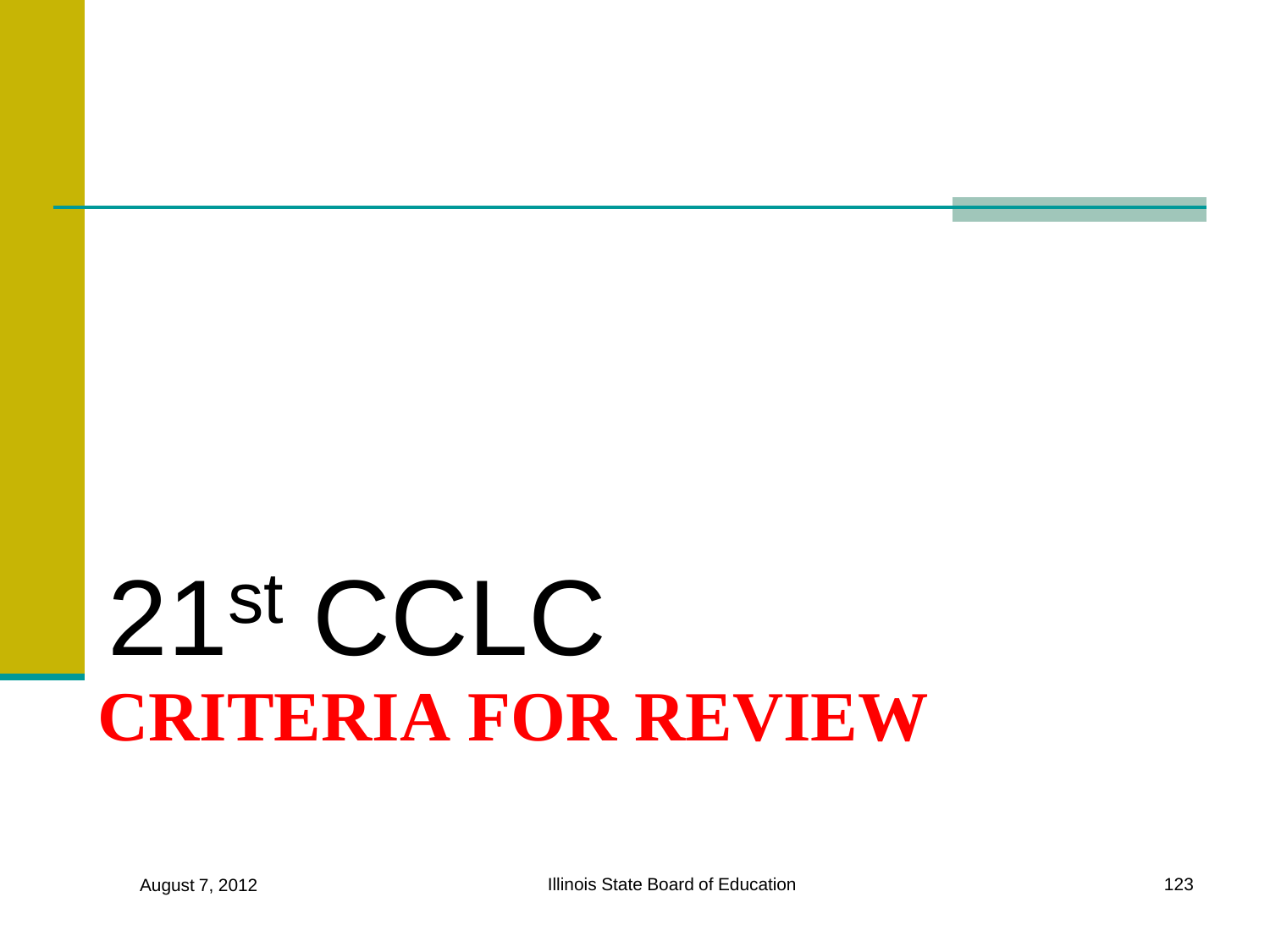#### Review Process

- Grants will be read by three reviewers
- Scores will be averaged
- Scores will be ranked scored
- Recommendations will be given to State Superintendent of Schools
- Award letters will go out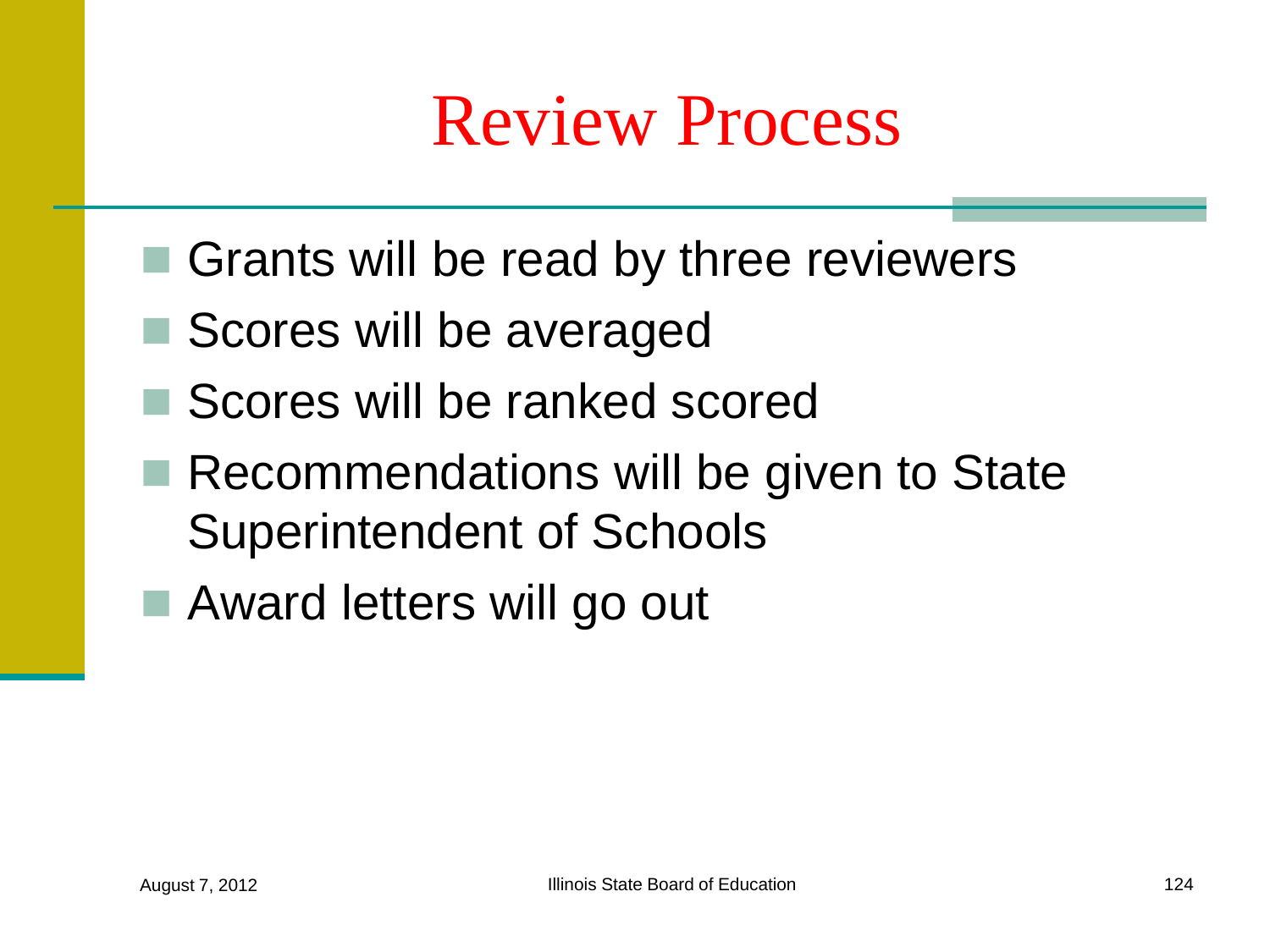## Geographical

- $\blacksquare$  It is the intention of ISBE to award grants equitably to the extent practical among geographical regions of the State.
- ISBE plans to award not more than 50% of eligible funds to any one region based on the 10 regions of the State.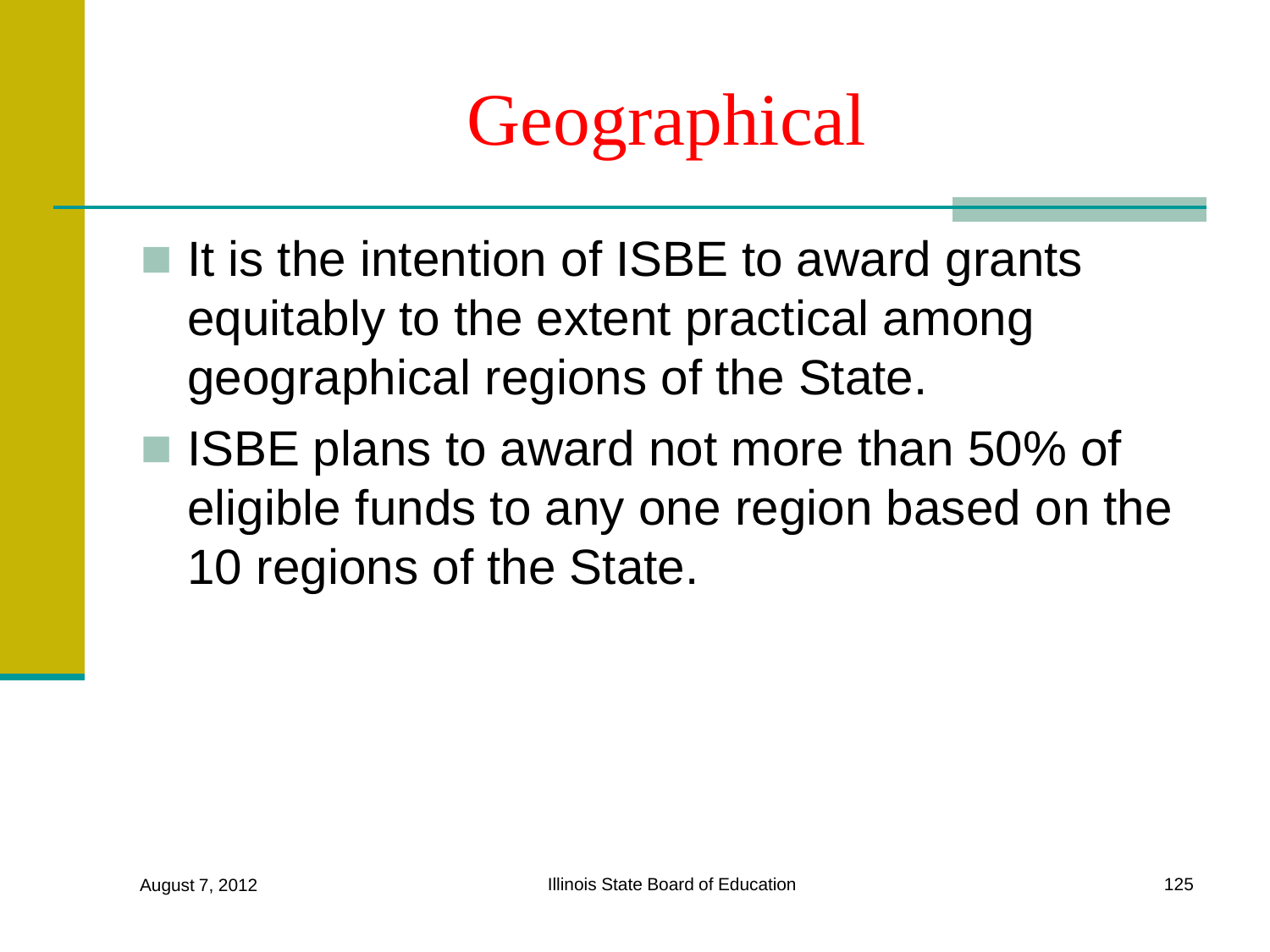#### Seven Selection Criteria

- Maximum of 100 pts
- Must receive 70 pts to be eligible for competitive priority pts
- 1. Need for the project 10 pts
- 2. Quality of Project Services 30 pts
- 3. Quality of the Management Plan 15 pts
- 4. Adequacy of Resources 15 pts
- 5. Quality of the Project Evaluation 10 pts
- 6. Plan for Sustainability 10 pts
- Cost-Effectiveness 10 pts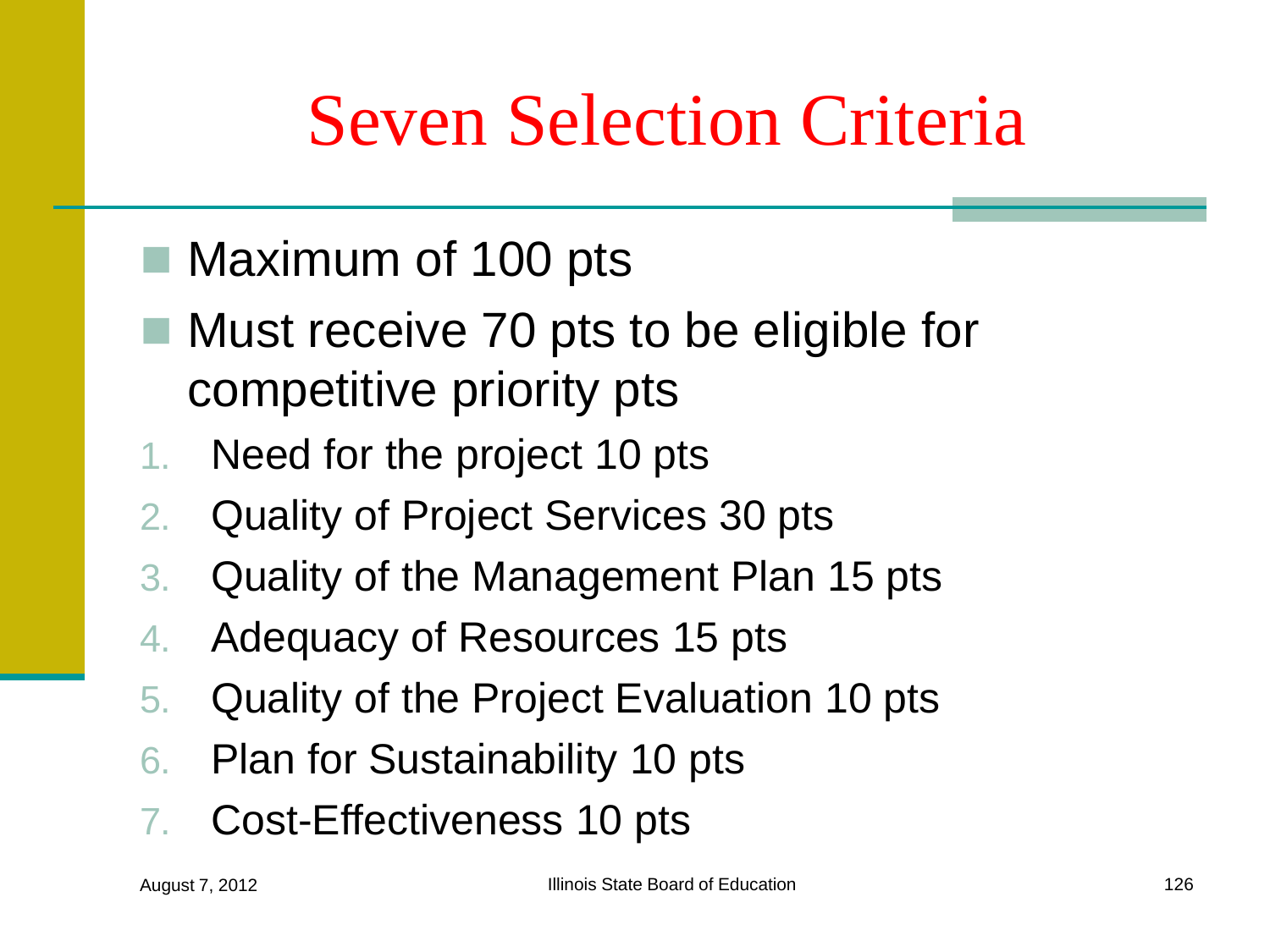#### Rubric

- **Previously funded grantees and new** grantees will be scored on different rubrics
- $\blacksquare$  The RFP provides the requirements of each type of grantee. Review those requirements related to your submission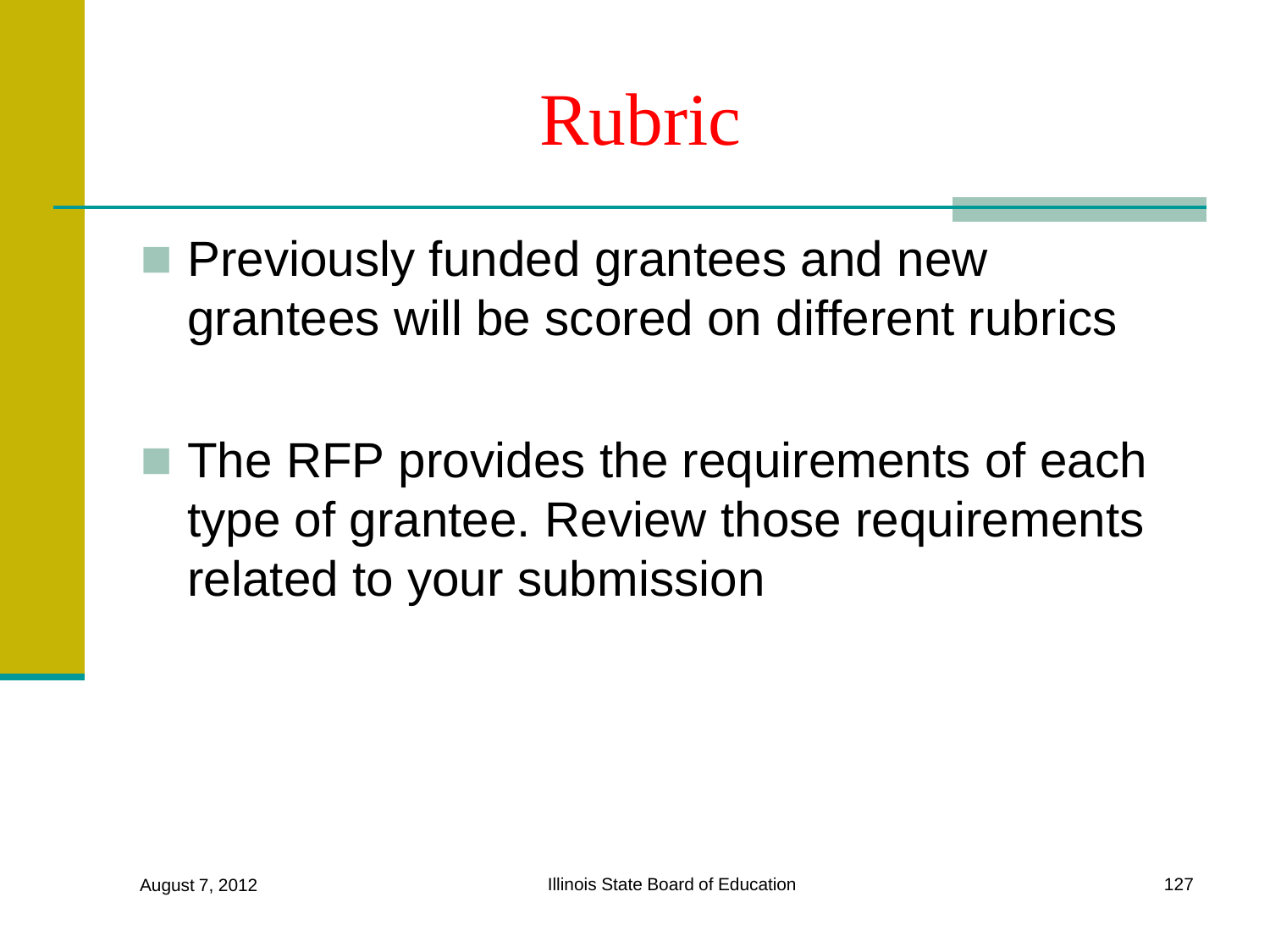#### Need for the Project 10 points

The following factors will be considered:

- The magnitude or severity of the need(s) to be addressed by the proposed project is substantiated in the needs assessment and in the analysis of state assessment results and other academic achievement factors;
- $\blacksquare$  The proposed project addresses the specific gaps and weaknesses in services, infrastructure, or opportunities as identified by the needs assessment; and
- Demographic and/or behavior data provide convincing evidence as to the need for the learning center in the proposed school or schools.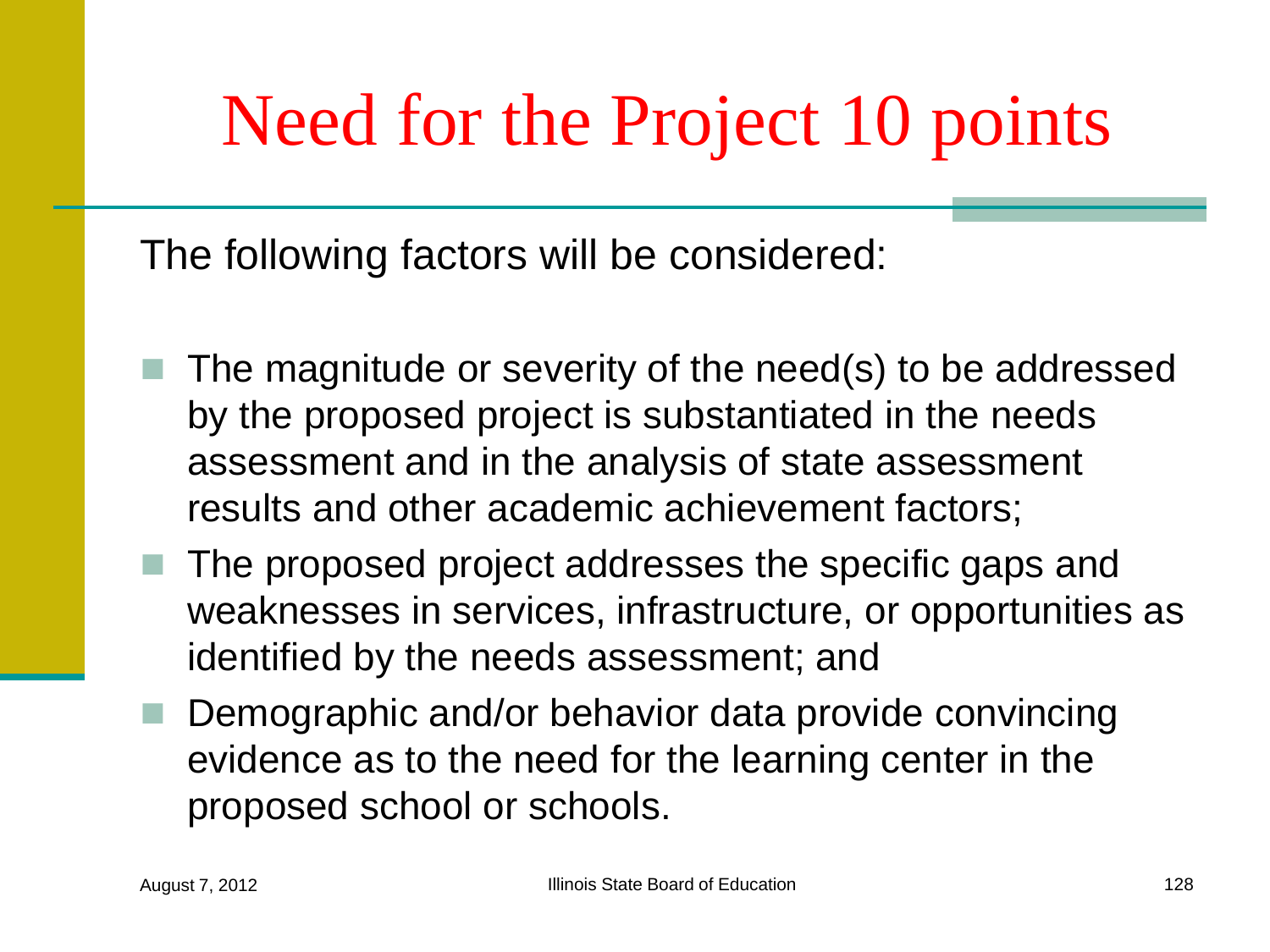## Quality of Project Services 30 pts

The quality and sufficiency of strategies for ensuring equal access to and services for eligible project participants will be considered, in addition to:

- The quality of strategies for ensuring equal access to services for eligible project participants are sufficient;
- The services to be provided including student transportation are appropriate and commensurate to the needs of the intended beneficiaries of the services;
- The services to be provided reflect current research-based and effective practices;
- The services to be provided are likely to have a positive impact on student academic performance and other intended outcomes; and
- The plans to recruit and retain students who are the lowest achieving students are practicable.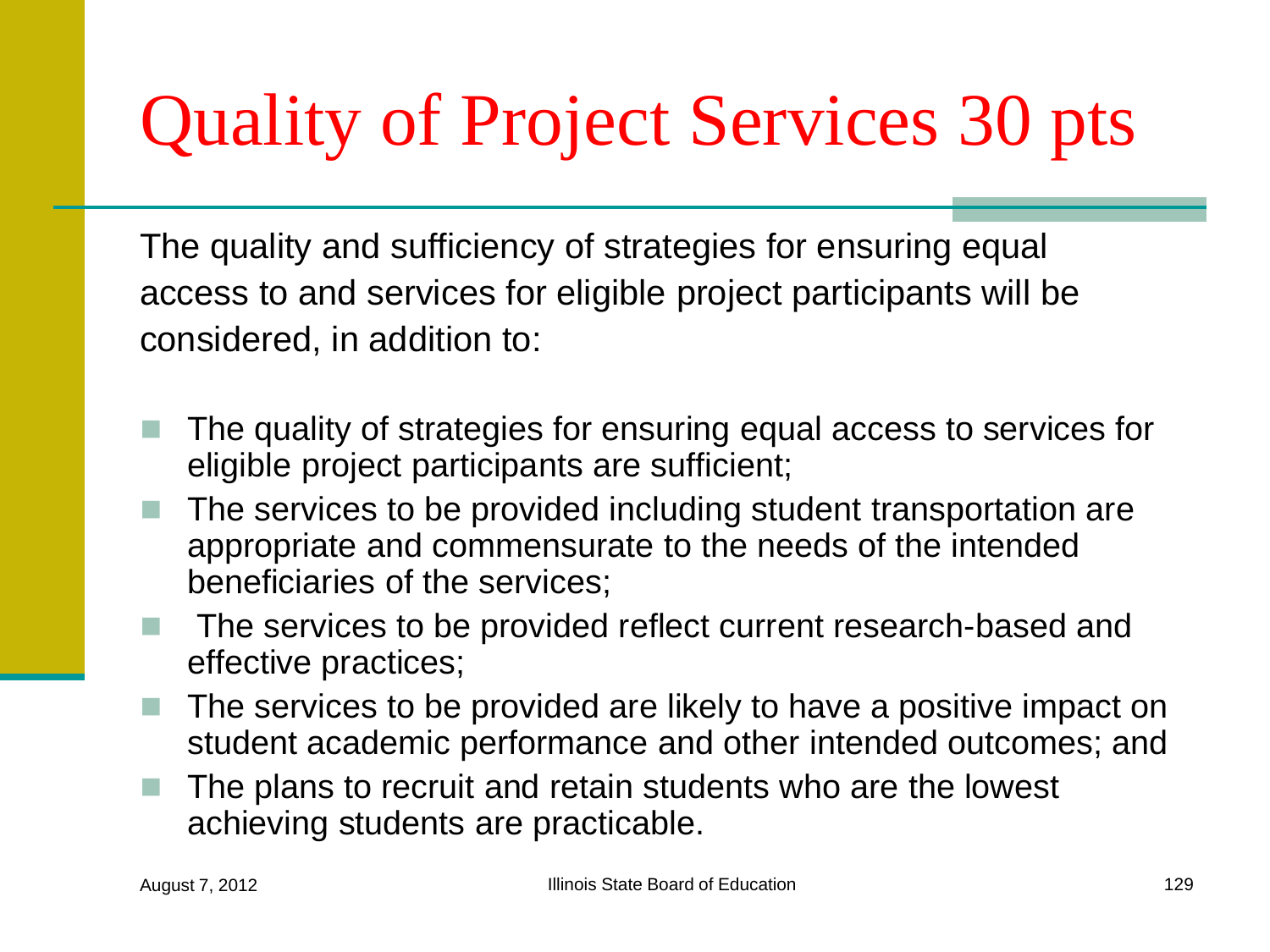# Quality of Management Plan 15 pts

The following factors will be considered:

- The management plan is practicable, and the proposed activities are likely to contribute to the achievement of program goals and objectives. The management plan includes major milestones and a realistic timeline, and proposed activities correlate to the proposed budget;
- $\blacksquare$  The time commitments of the project director and other key project personnel are appropriate and adequate to meet the goals and objectives of the proposed project; and
	- The procedures for collecting and sharing feedback to the staff and the community for the purpose of continuous program improvement are practicable.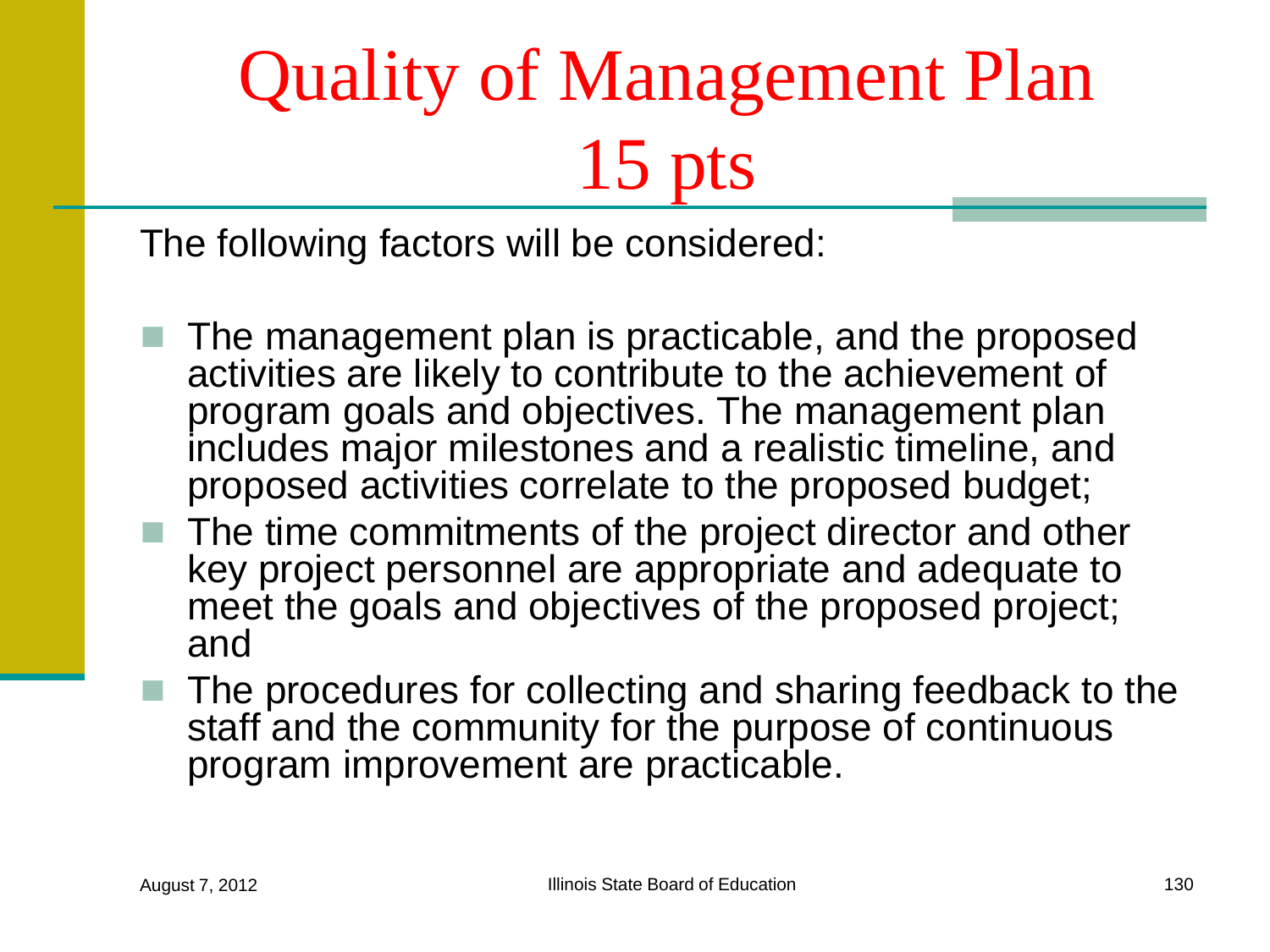## Adequacy of Resources 15 pts

The following factors will be considered:

- **Previous experience and/or capacity** demonstrate the ability to provide educational and related activities that will complement and enhance the academic performance, achievement, and positive youth development of the students to be served;
- $\blacksquare$  The grantee has funding in place to supplement the program;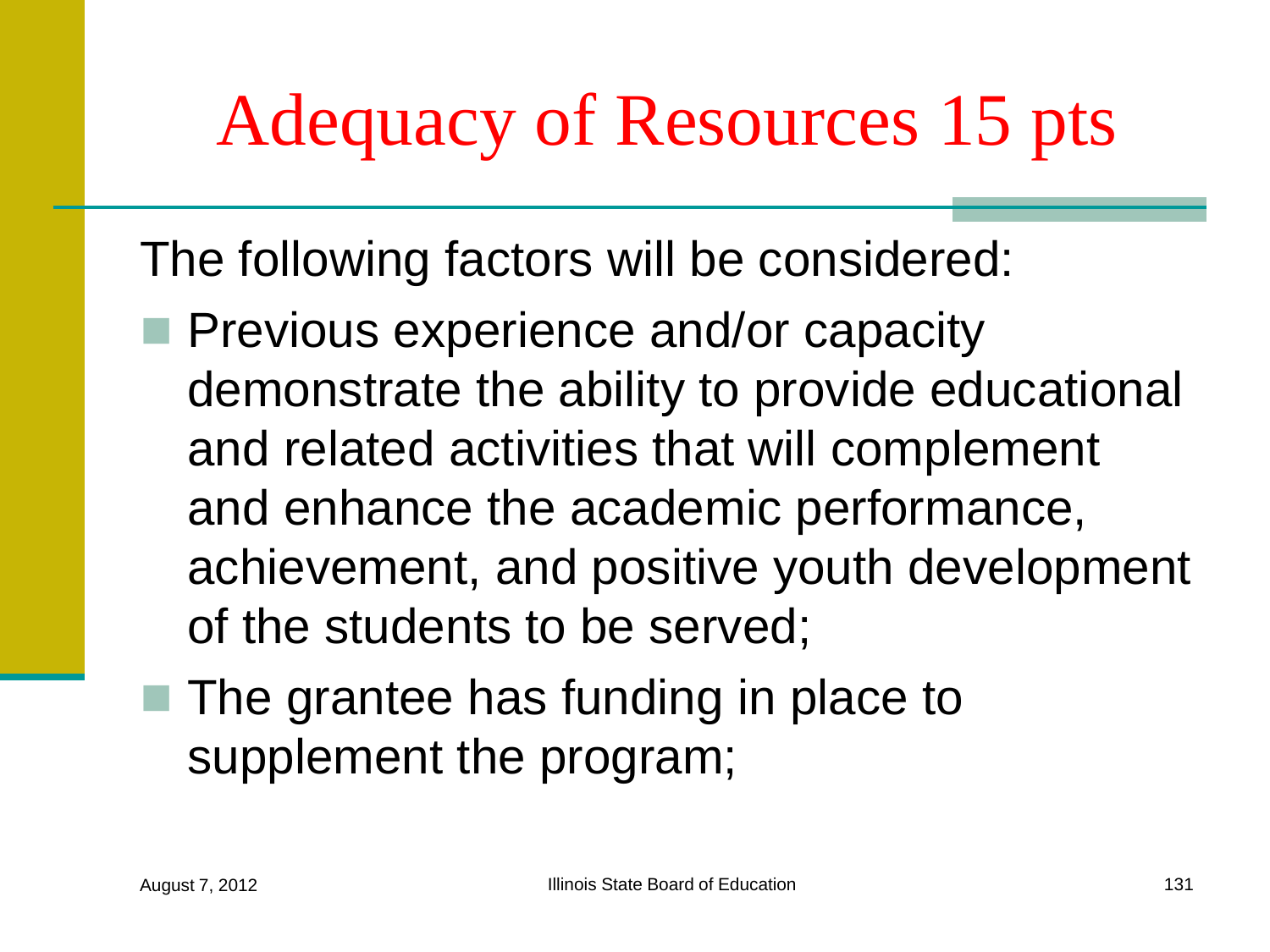# Adequacy of Resources 15 pts

- The relevance and documented commitment of each partner in the proposed project support the likelihood of project success; and
- $\blacksquare$  The potential for continued support of the project after the grant expires is evident and practicable.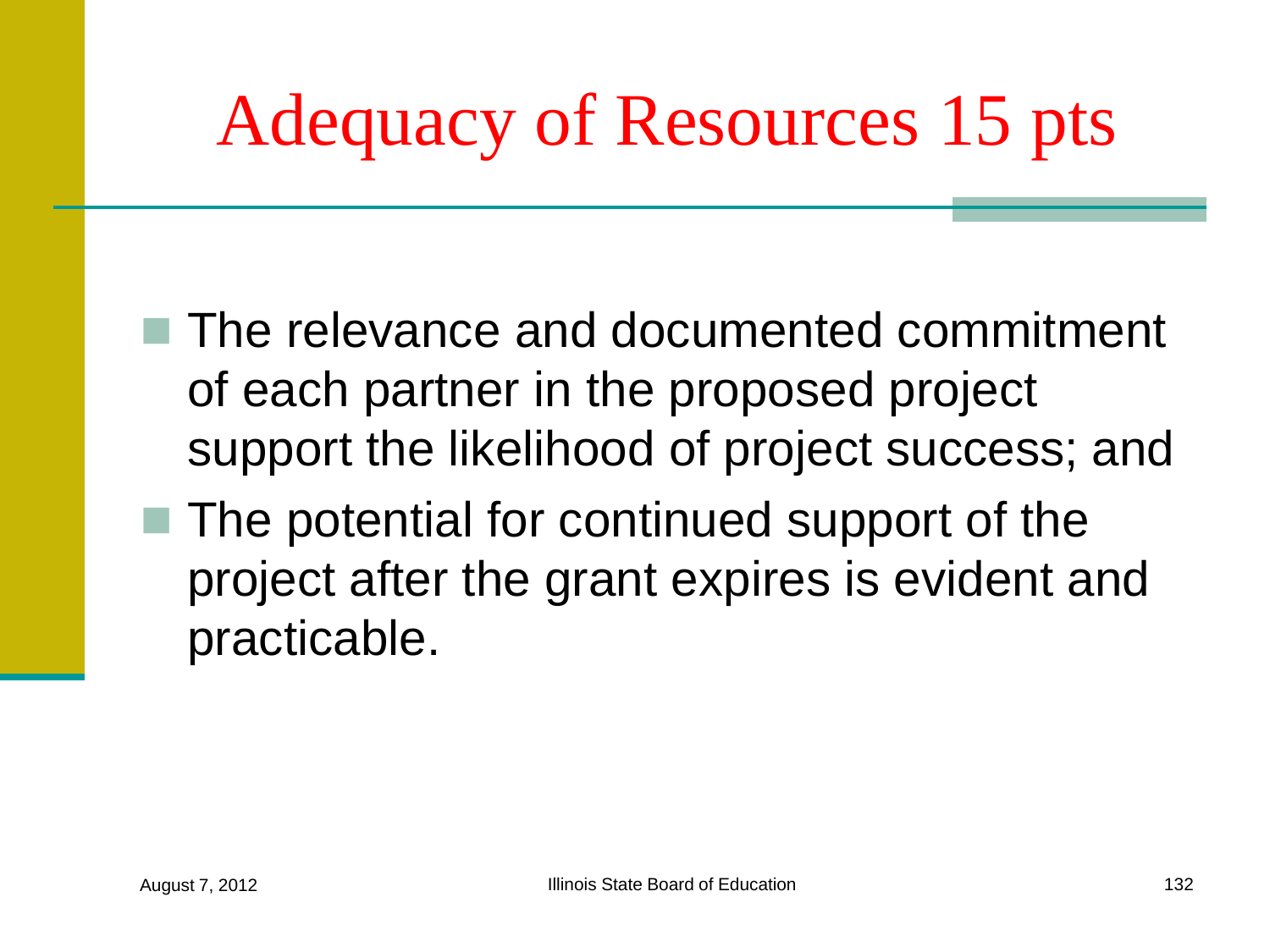# Quality of Project Evaluation  $\overline{10}$

The following factors will be considered:

- Evaluation methods include the use of objective performance measures that are clearly related to the intended outcomes of the project and will produce quantitative and qualitative data;
- The evaluation plan sufficiently incorporates all the state (i.e., as provided in Appendix A of this RFP) and local objectives, indicators, and measures (i.e., as proposed in Attachment 7C);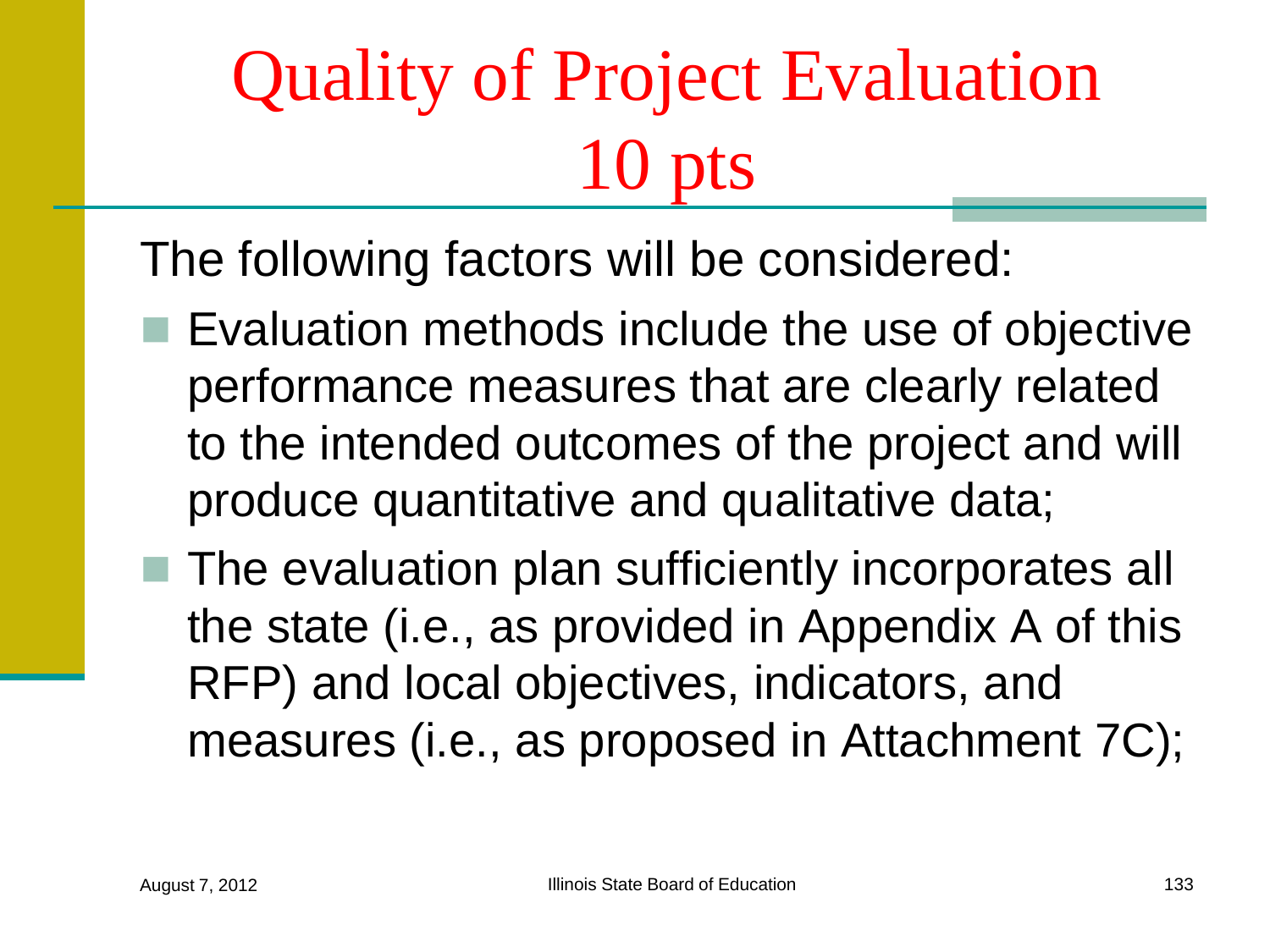# Quality of Project Evaluation  $\overline{10}$

- The program evaluation process includes procedures for providing performance feedback to the staff and community and permitting periodic assessment of progress toward achieving intended outcomes;
- The program evaluation process includes procedures for reviewing and analyzing results and making recommendations for program improvement; and
- The program evaluation process includes sufficient controls to ensure that the evaluation is administered as proposed.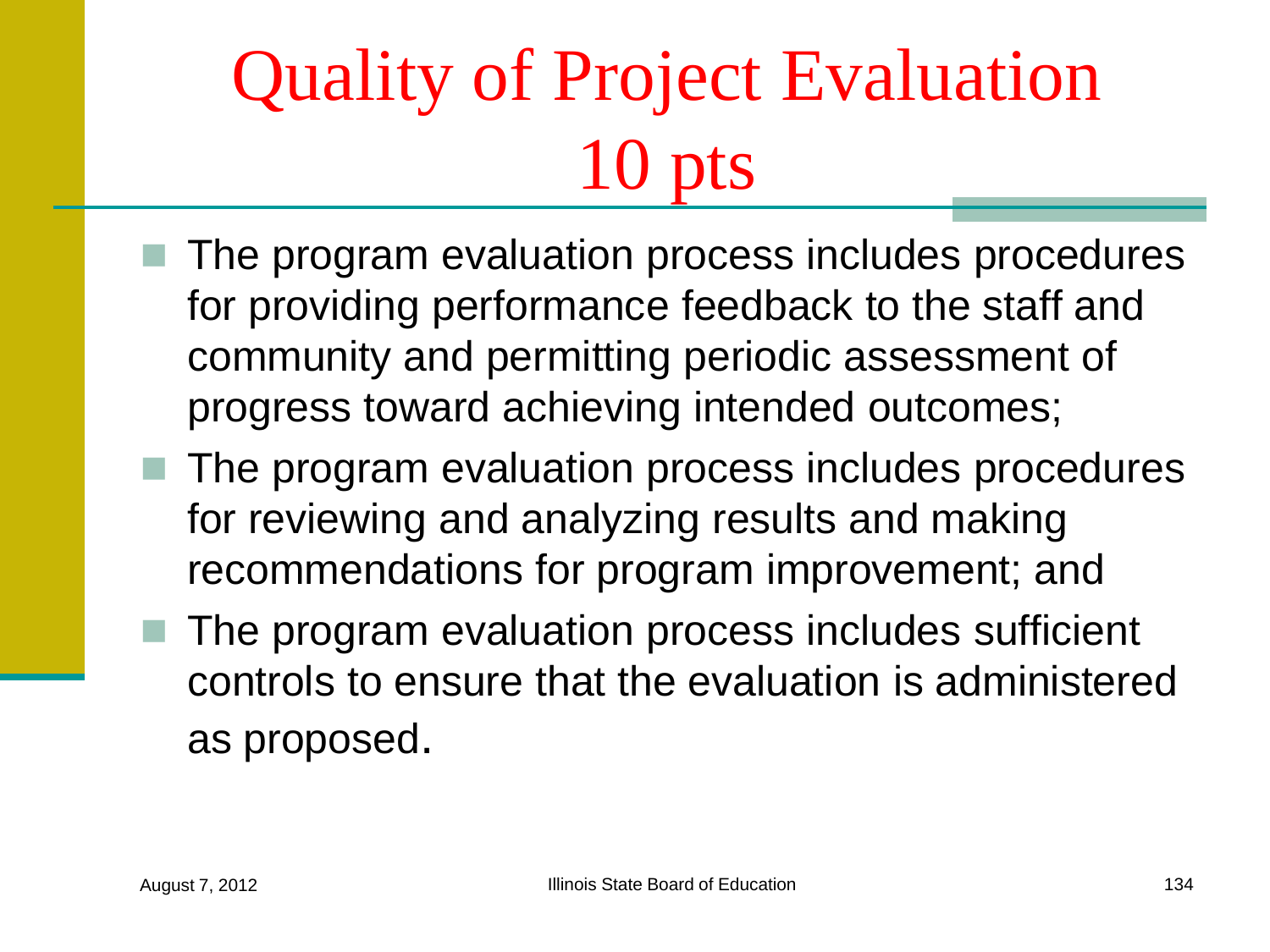## Plan for Sustainability 10 pts

The following factors will be considered:

- **Proposed partnerships adequately reflect the** community as a whole;
- **Net Written letters of agreement from each Venetia** community partner sufficiently detail the roles and responsibilities of the partnerships;
- The contributions of co-applicants, if applicable,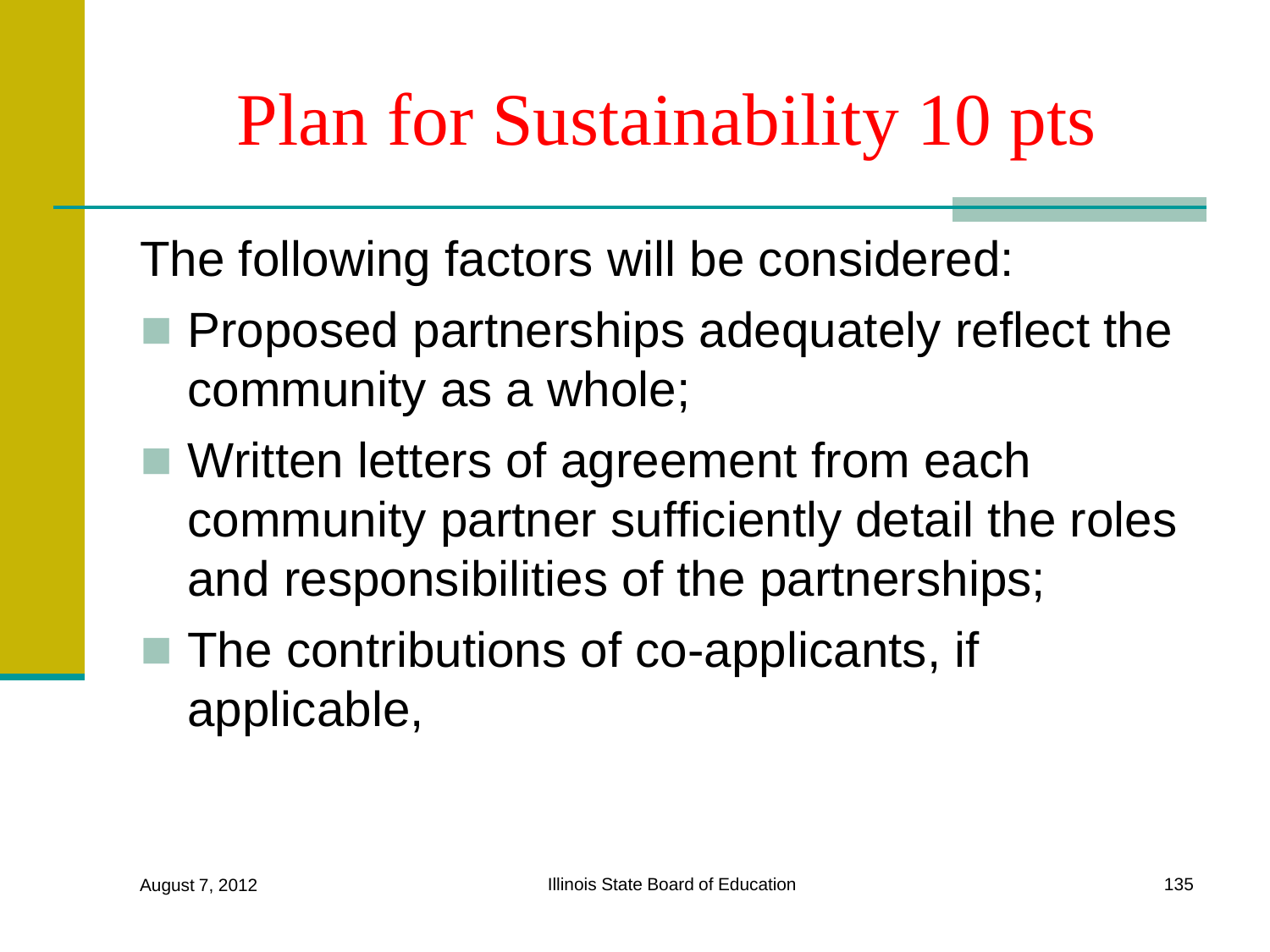## Plan for Sustainability 10 pts

- $\blacksquare$  The contributions of resources from each community partner, either cash or in-kind services, over the course of the grant are sufficient to sustaining the program after the grant expires;
- The plan to identify and recruit additional partners who will contribute useful and meaningful resources specifically aligned to program needs during the grant period and after is practicable; and
- $\blacksquare$  The extent to which the size and scope of the program can be sustained after the grant expires is realistic.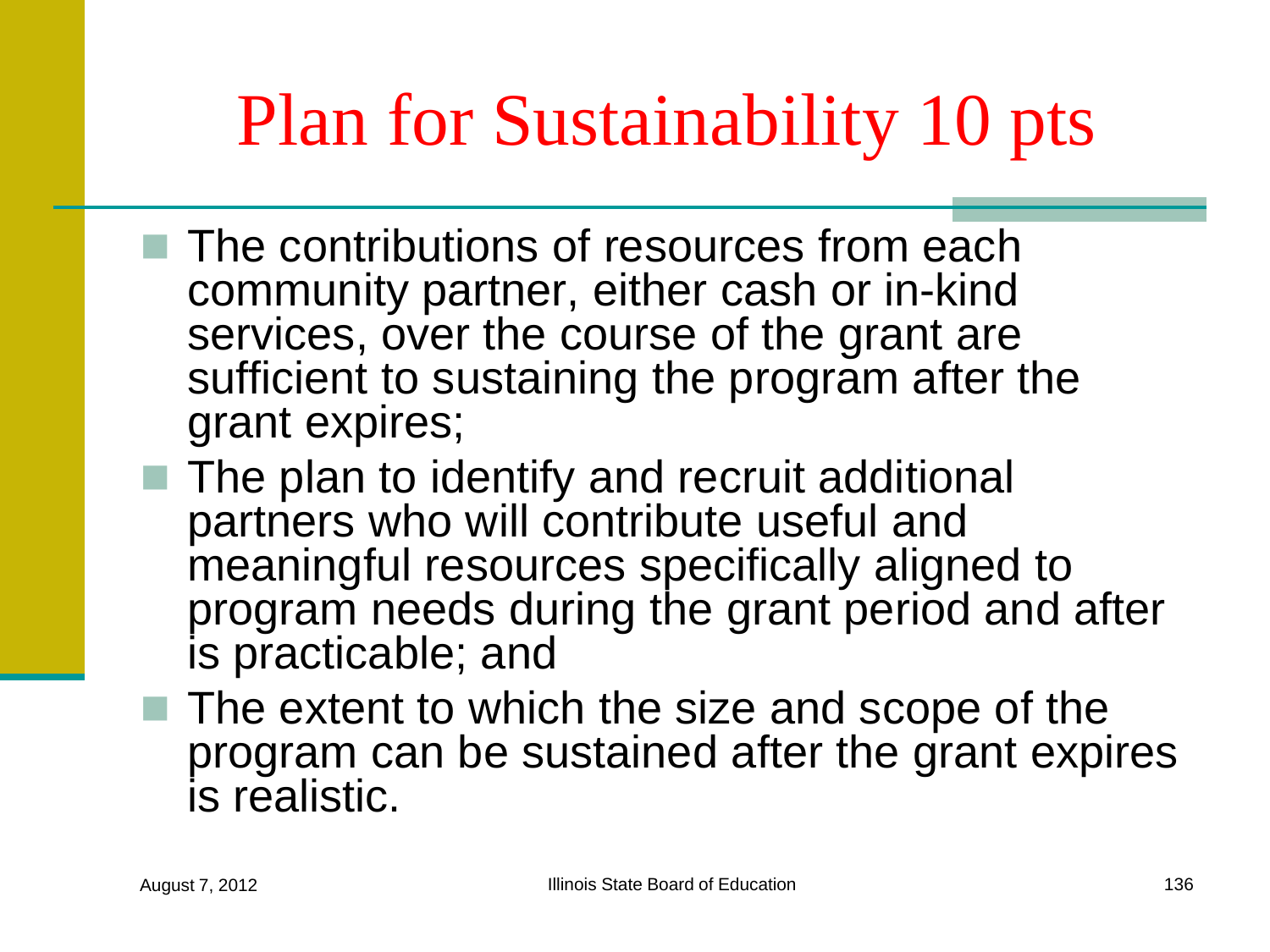#### Cost Effectiveness 10 pts

 The scope of activities is reasonable in light of the amount of funding to be provided. The project is cost-effective relative to the number of students and families to be served and the types of activities proposed. The proposed budget sufficiently aligns to the narrative description and the program's goals and objectives.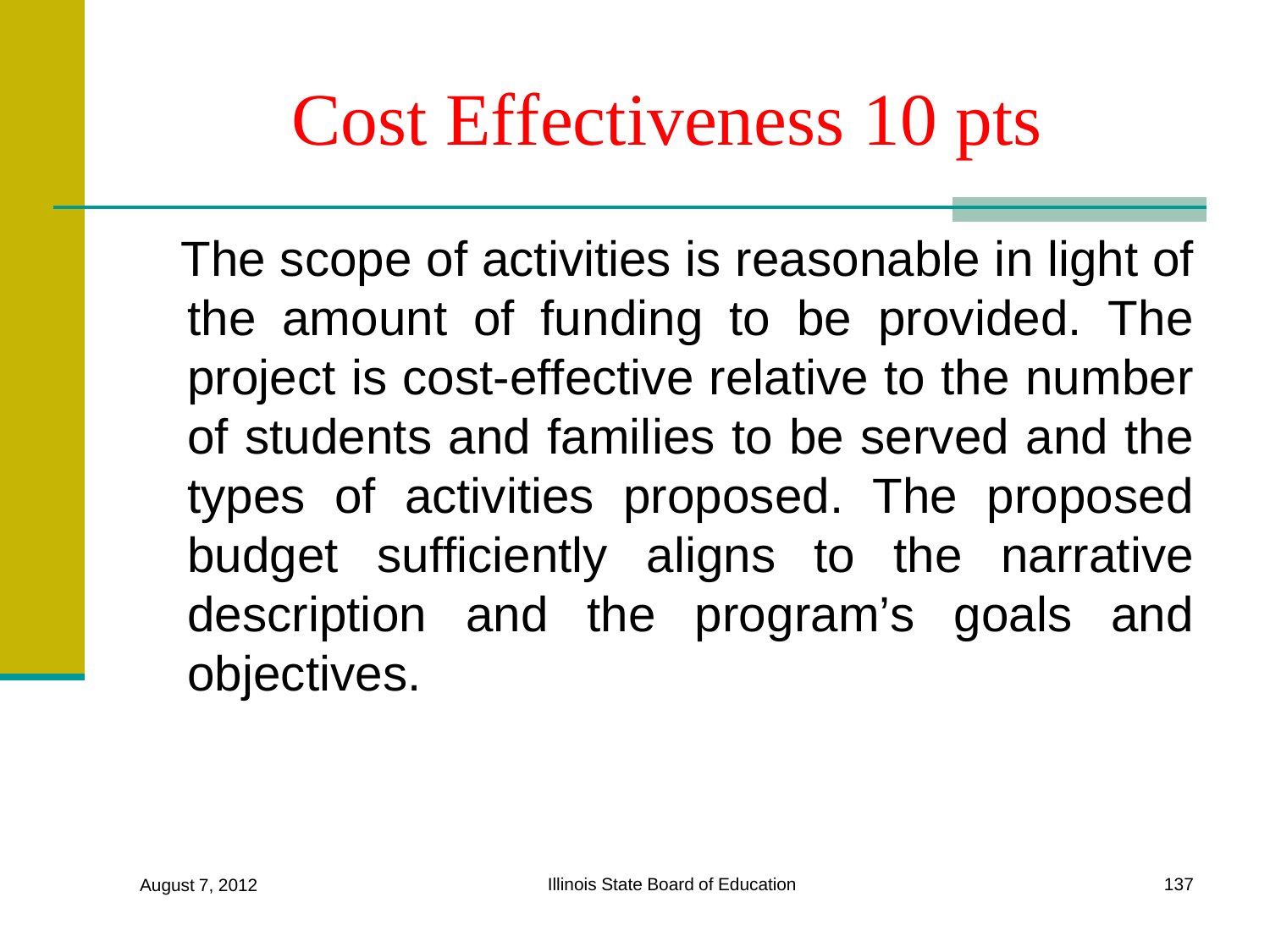#### Grant Competition Priorities (30 points)

- Schools in Federal Improvement or State Academic Status: (5 pts)
- **Programs serving in the Lowest Performing Schools:** (10 pts)
- **Programs with Innovative and Promising Practices:** (10 pts)
- **Programs serving Middle and High Schools: (5 pts)**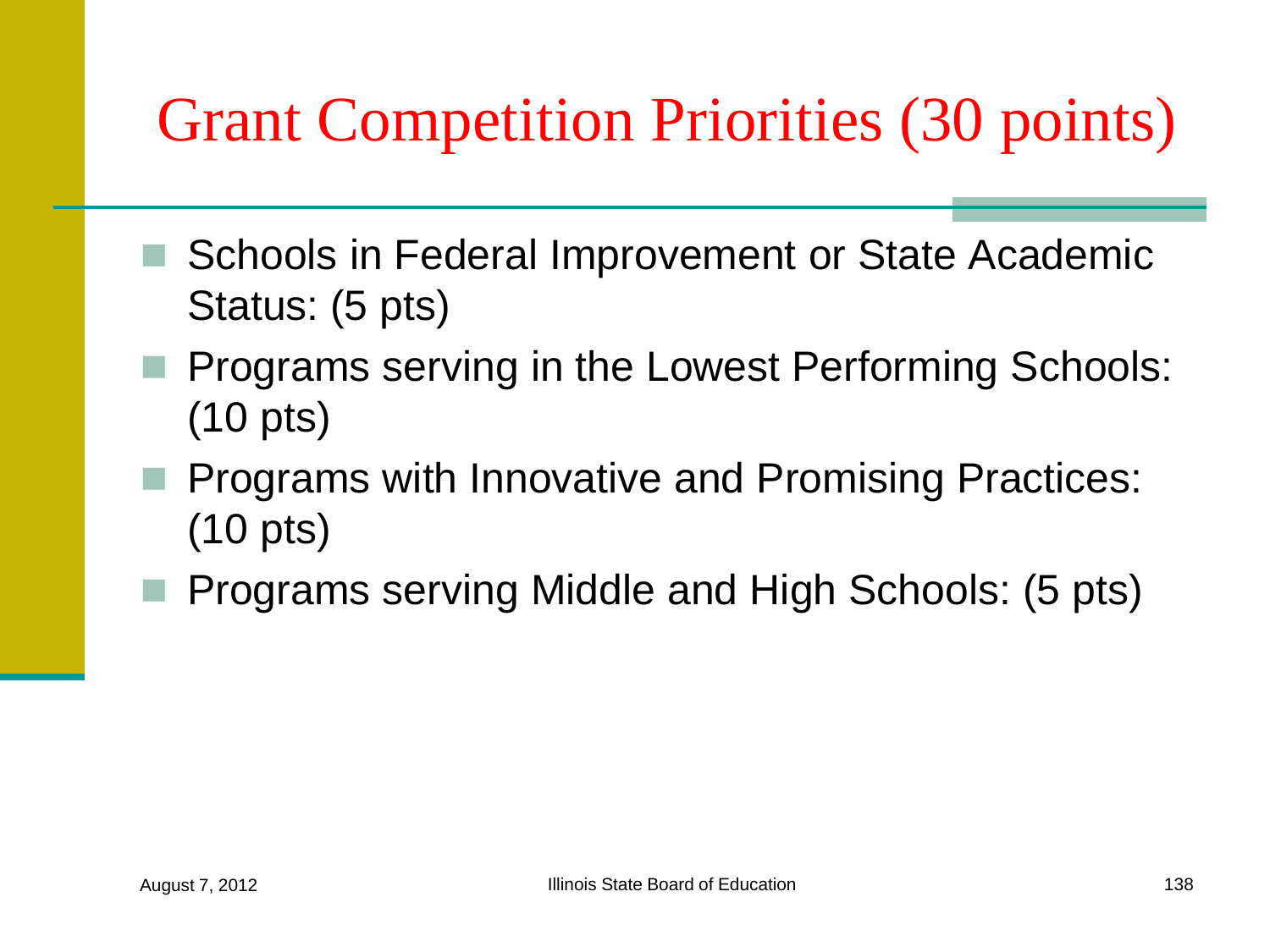# **COMMON MISTAKES** 21st CCLC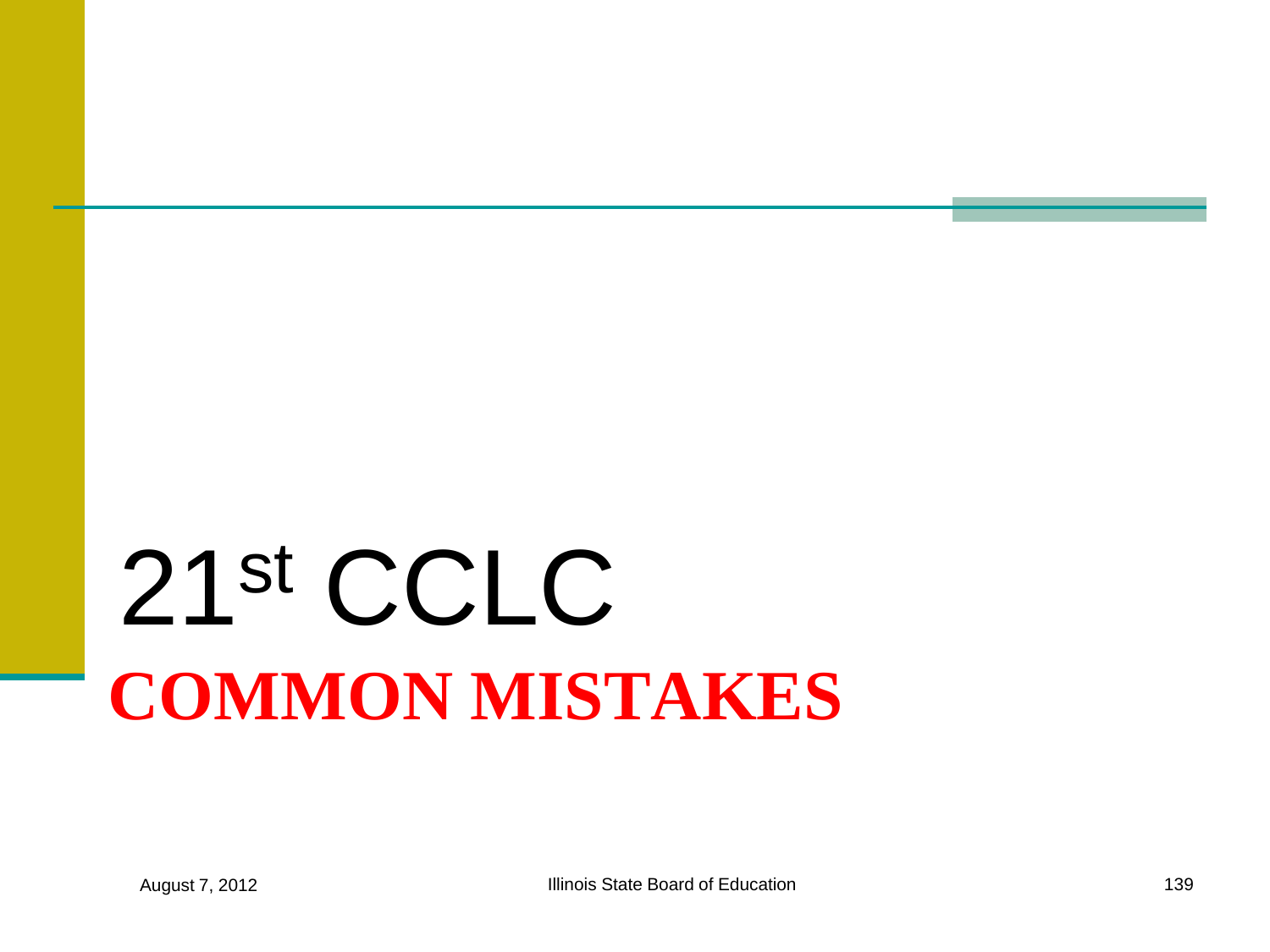#### Incomplete Applications

- Missing signatures: all forms with signature lines must be signed.
- **Missing forms: if a form is not applicable to** the applicant put N/A in the form and sign.
- Missing RCDT codes (if applicant has one).
- Missing attachments.
- Missing appendices.
- Budget not adding up.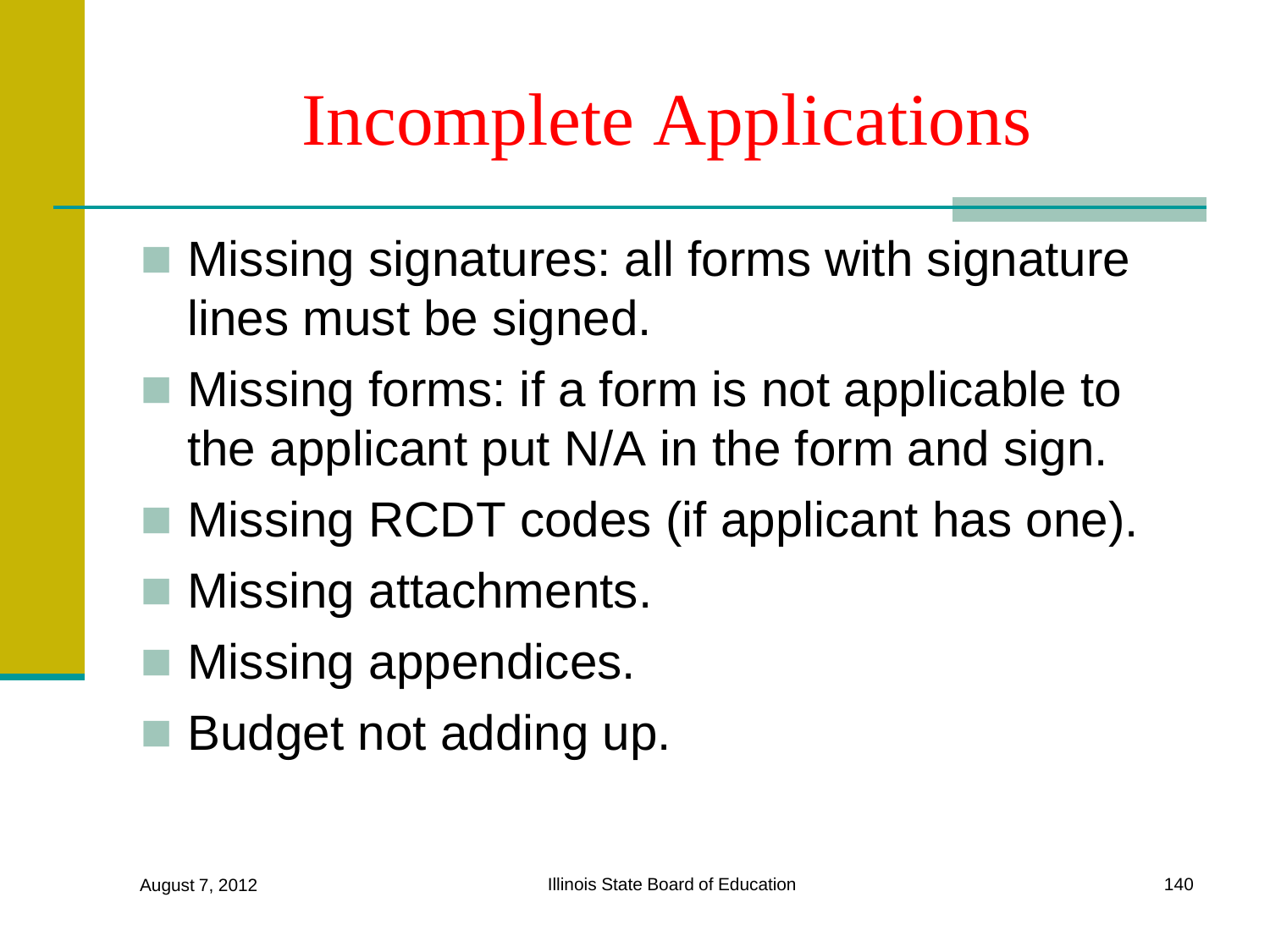### Disallowed

- Works cited pages (cite in text)
- Budgets adding up over 5% general administration allowance
- Attaching information not requested:
	- **Letters of endorsement/testimonials**
	- **Newsletters**
	- CDs or DVDs (containing information other than the proposal material)
	- Other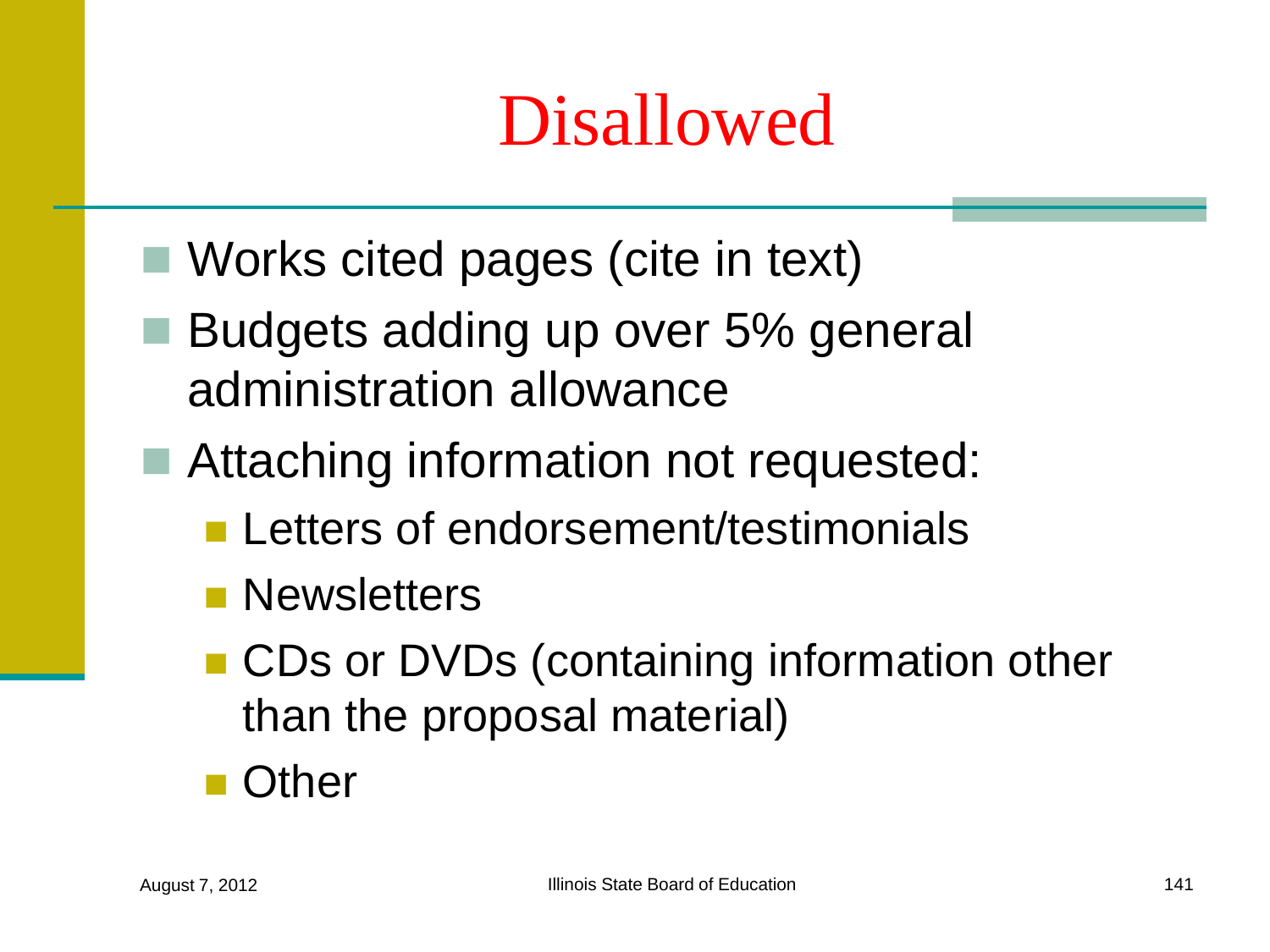# **RESOURCES** 21st CCLC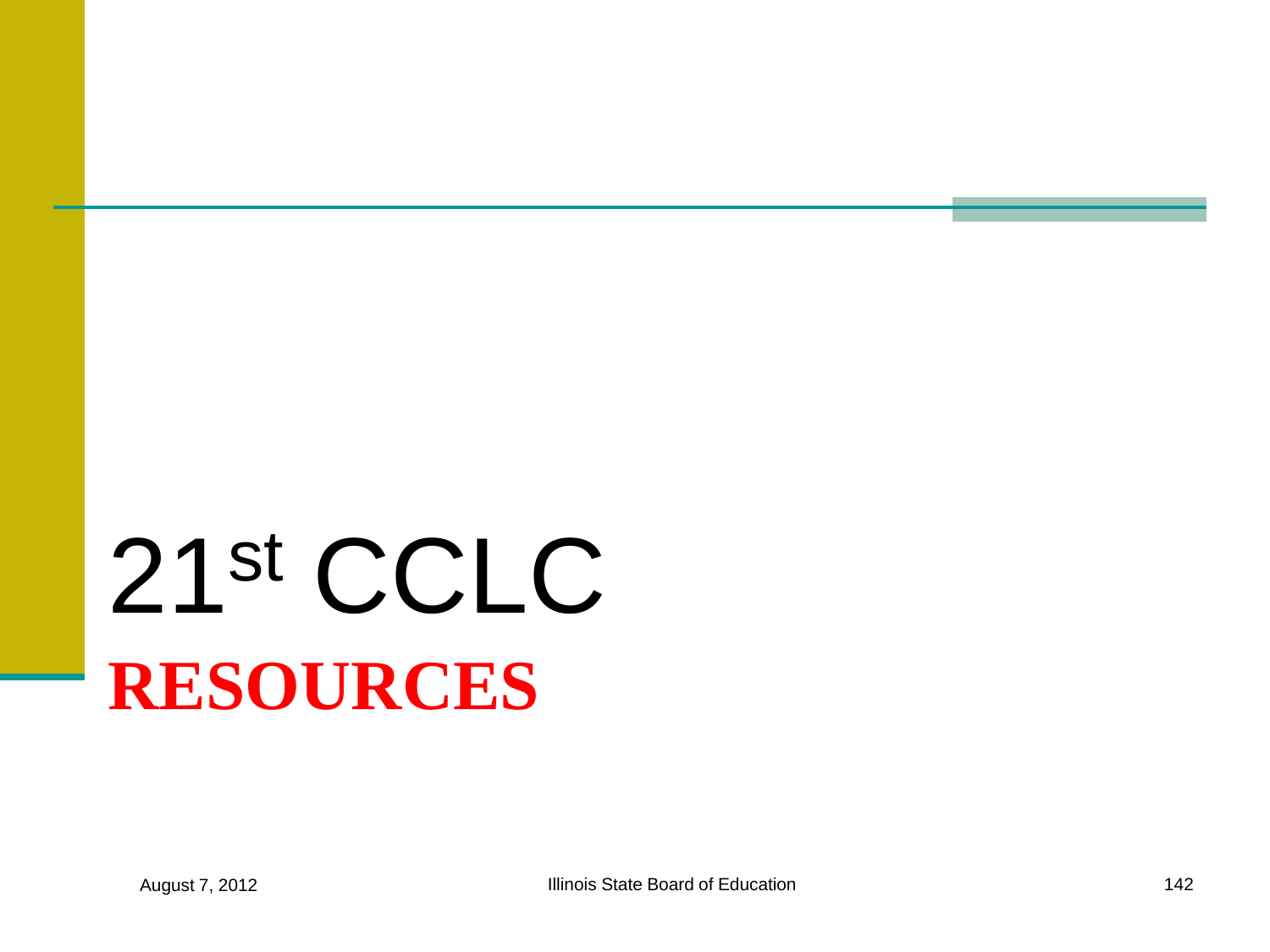## RFP Appendices - A and B

- A. Statewide Goals and Objectives
- B. Function and Object Descriptors to assist with budget preparation

See [www.isbe.net/21cclc](http://www.isbe.net/21stcclc) for valuable program resources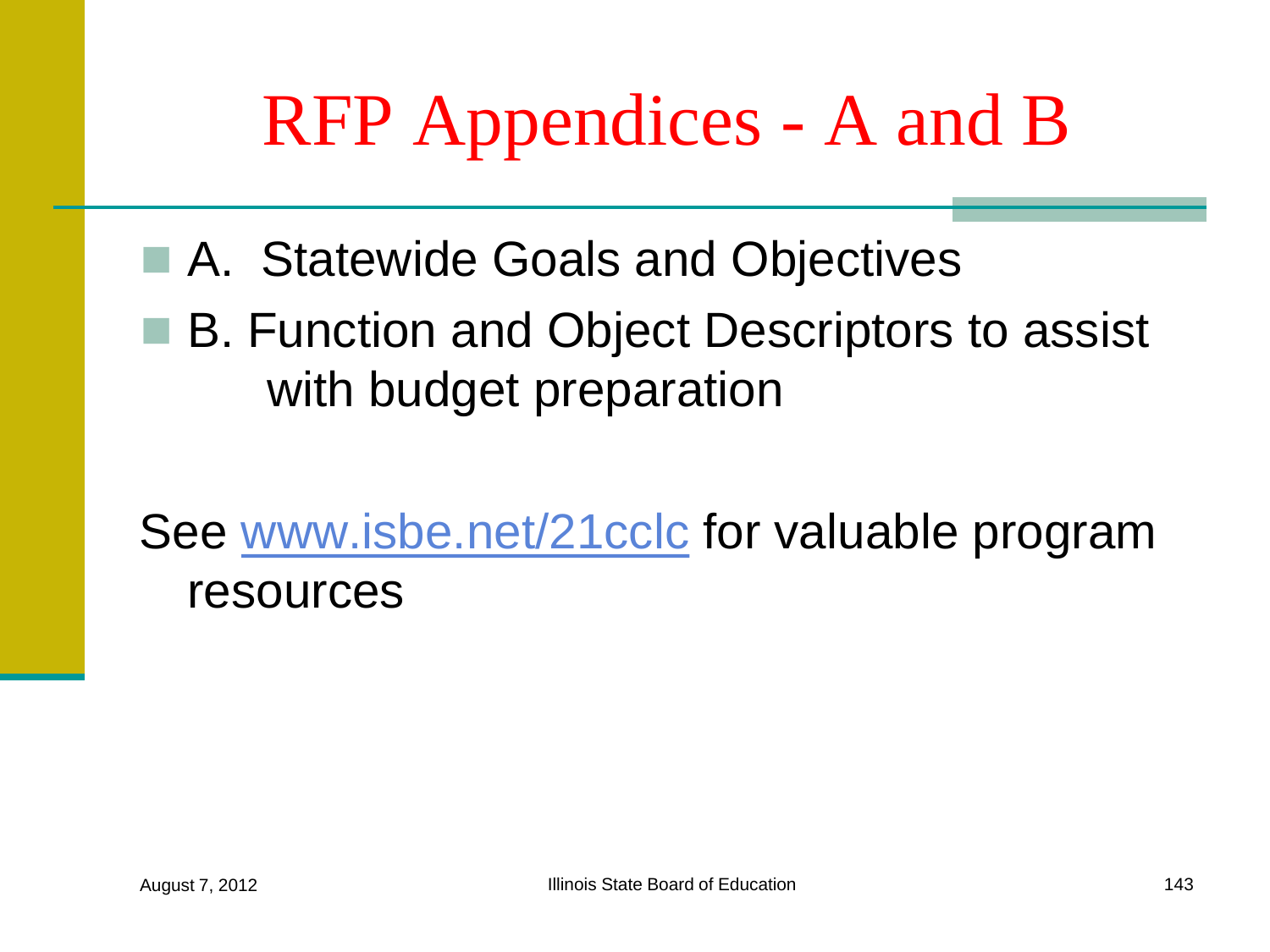#### APPLICATION REMINDER

# **All Applications are due to either the Springfield or Chicago office no later than 5:00 p.m. on September 18, 2012!**